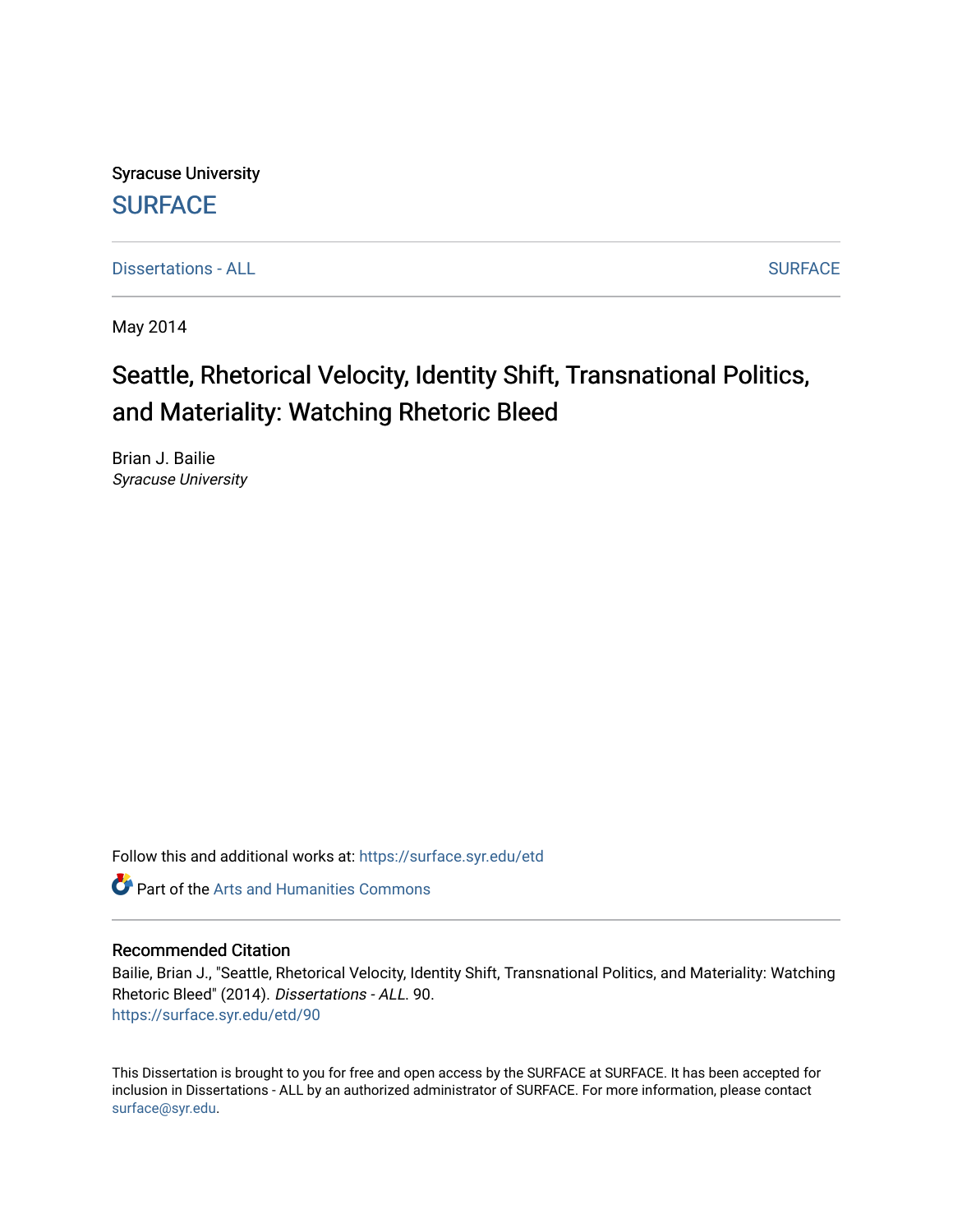#### **Abstract**

*Seattle, Rhetorical Velocity, Identity Shift, Transnational Politics, and Materiality: Watching Rhetoric Bleed* examines how the writings of Zapatista spokesperson Subcomandante Marcos shaped the philosophical underpinnings of the overall 1999 WTO protests, and more specifically, the philosophical underpinnings *and* the physical experience of one protest group in particular: the Mechistas of Washington State. This project achieves this through three different means.

First, the objects of study analyzed at length in this dissertation are interviews housed on the WTO History Project's website. Using those interviews as the foundation for the project, I then found various secondary and tertiary sources related to the protest. Consequently, this dissertation is primarily an archive based project.

Second, this project adheres to the concept that rhetoric is material; rhetoric is both transmitted and understood through the interactions of people with other people and the objects in their experiential worlds. To articulate how this occurs and make claims about the consequences of what such interactions meant to the WTO protest of 1999, I employed both Margaret Syverson's concept of complex writing systems and Carole Blair's schema for performing a material rhetorical analysis.

Third, and finally, this leads to my claims about how Zapatismo, as a rhetoric, was created in Mexico, how it spread, and how it was rewritten by the various participants in Seattle 1999; however, this is done more to contrast how other activist organizations defined and enacted Zapatismo in comparison to the Mechistas, who used the rhetoric as an organic pedagogy to teach themselves how their organization was connected to and could resist global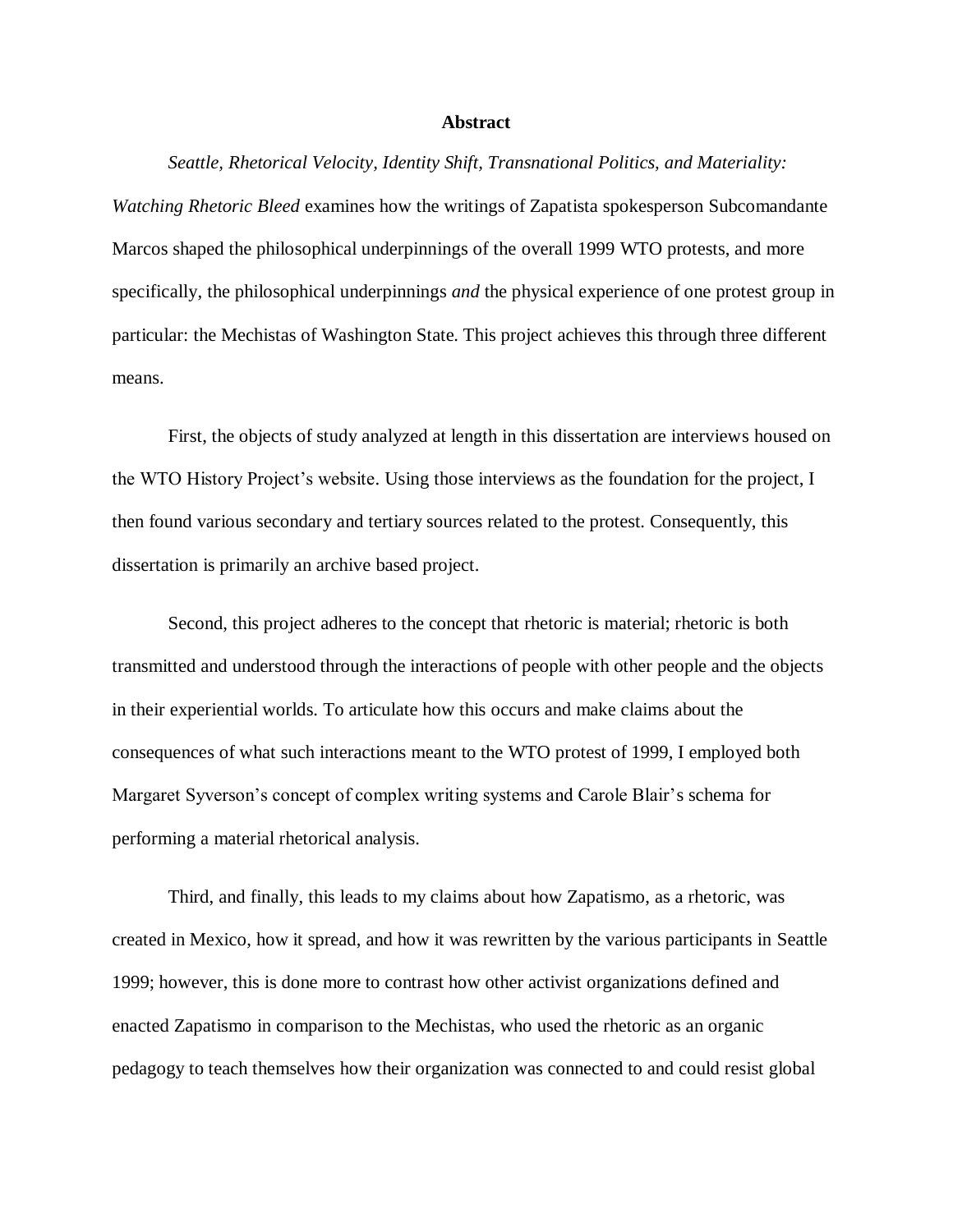organizations like the WTO. This not only backs Jeff Conant's claim that Zapatismo and Zapatistas can be both whatever and whoever is needed to combat neoliberal economic theory and practices, but is also a way to use the intersection of a material rhetorical analysis and an archival study to make a comment about rhetorical historiography.

Using my definition of rhetorical historiography as a rhetorician's attempt to articulate how a designated rhetoric was used by whom and for what purposes, I begin the final chapter by asserting that my methodology can be used as a way to critically think about and analyze how everyday acts, undergirded by everyday talk and writing, must be foregrounded in the theorizing of rhetoricians studying protest movements and their concomitant rhetorics. To demonstrate the difference such a seemingly mundane prescription can make, I apply a truncated version of my methodology to the claims surrounding the "Twitter Revolution," which is also referred to as the "Arab Spring."

I then conclude the dissertation by explaining the pedagogical implications for composition and rhetoric. I assert that in the composition classroom, protest and social movement rhetorics–especially the protest movements where the participants are not white could serve as a way to bring public sphere rhetorics to a classroom setting. In turn, this would be the creation of pedagogical goals reminiscent of James Berlin and Sharon Crowley: to use the classroom as a space to engage the histories and rhetorics that are "transforming what we do and how we live" (Miller 255).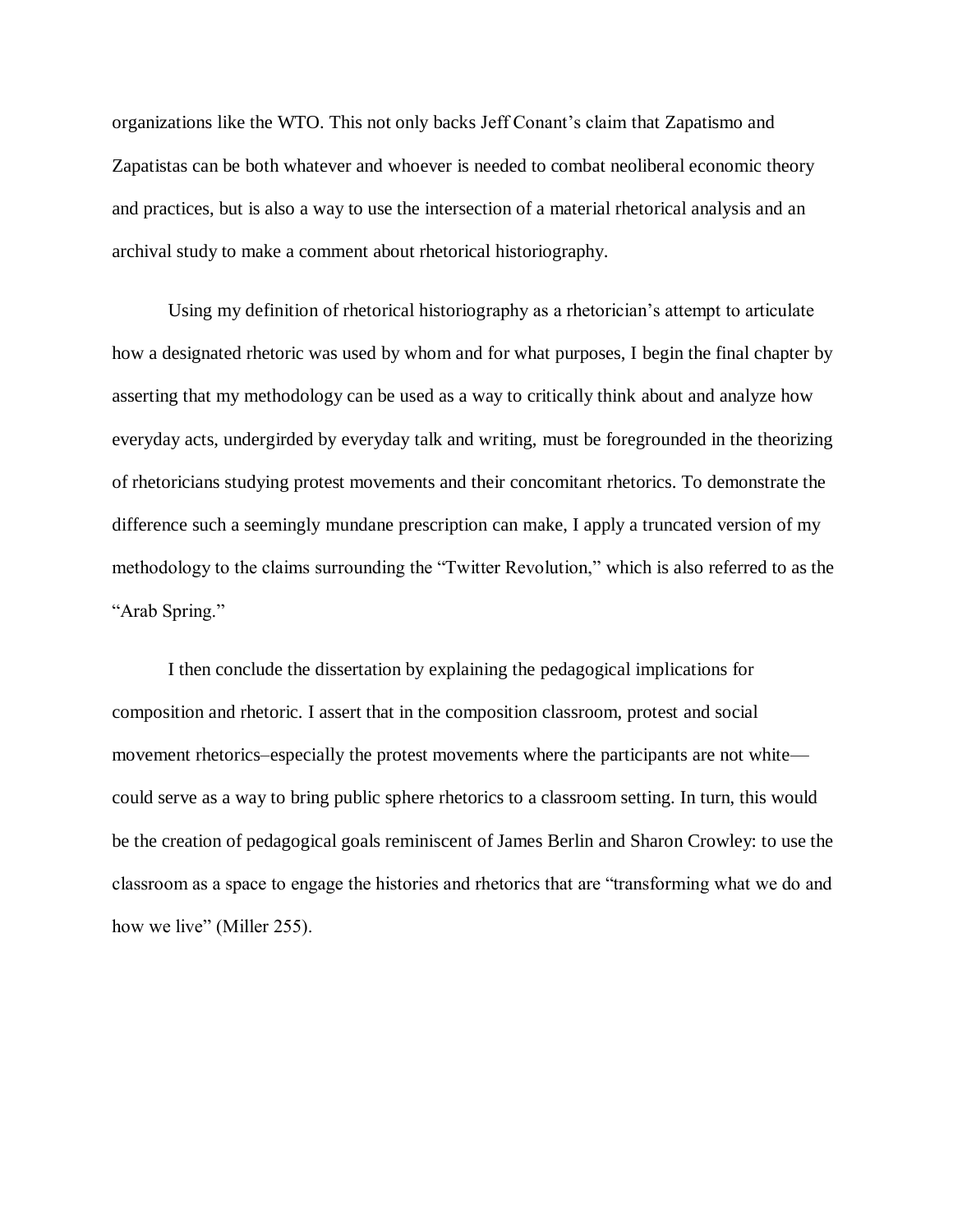Seattle, Rhetorical Velocity, Identity Shift, Transnational Politics, and Materiality:

Watching Rhetoric Bleed

By

Brian Bailie

B.A. California State University, San Bernardino, 1998

M.A. California State University, San Bernardino, 2007

Dissertation

Submitted in partial fulfillment of the requirements for the degree of doctor of Philosophy in Composition and Cultural Rhetoric in the Graduate School of Syracuse University

May 2014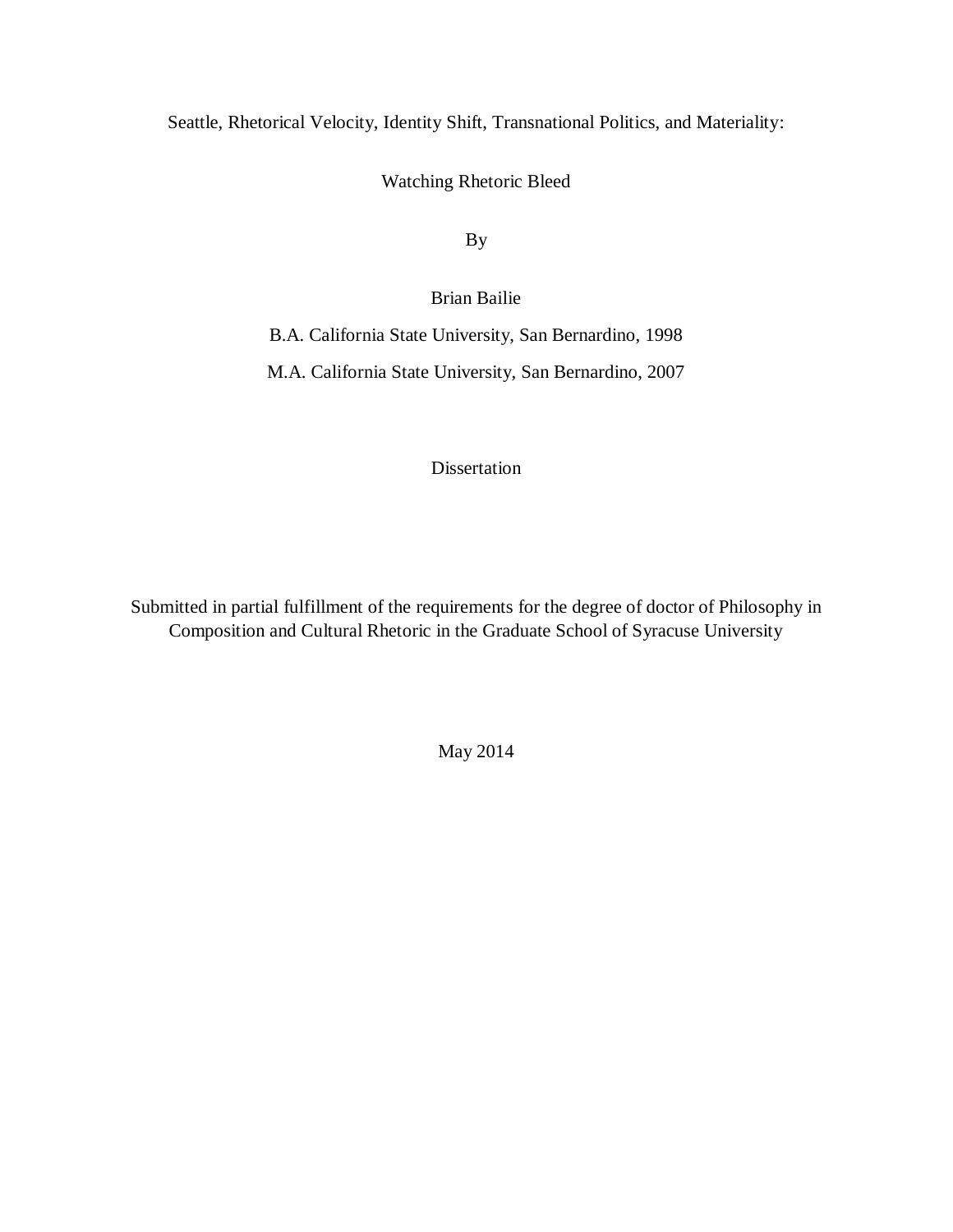Copyright Brian J. Bailie 2014

CreativeCommons License: Attribution-Noncommercial-Share Alike (CC BY-NC-SA)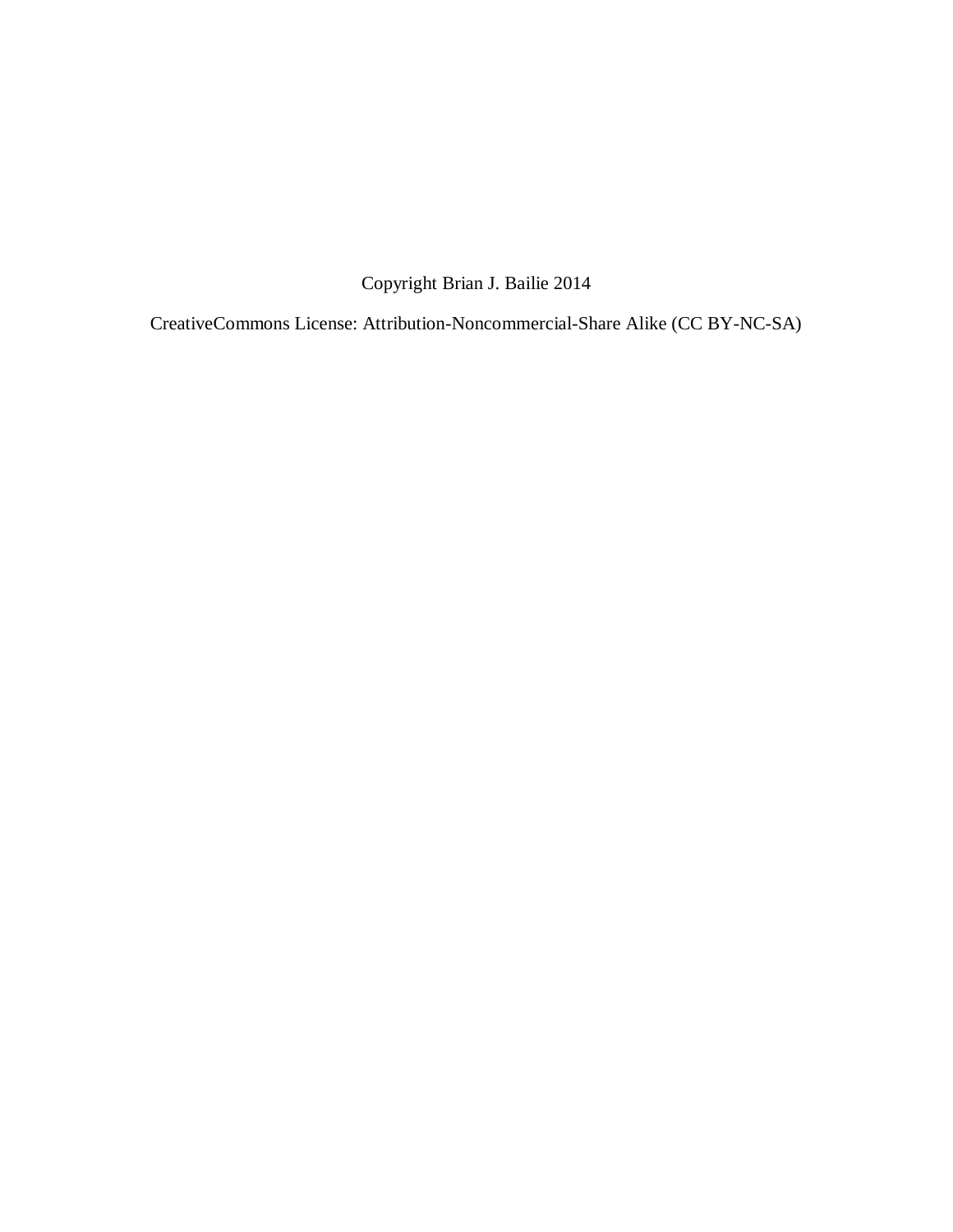#### **Acknowledgements**

My time in graduate school at Syracuse University has been marked by a long history of collaboration with my various CCR cohorts, the Writing Program faculty, generous readers and responders from the wider discipline, and my family. Without the various contributions from the people constituting each of these groups, I would have never finished writing this dissertation. This project bears the marks of these people in numerous, small ways; I am deeply indebted to each and every one of these men and women for their contributions.

First, I need to thank my director, Eileen Schell. My dissertation project had its beginnings in her 2007 "Social Histories of Rhetoric" course. Without her feedback, guidance, and at times, goading, I would have never thought to write about protest movements and protest rhetorics. Moreover, without her patience and perseverance I would have never been able to present the project in its finished form. When the project began, I had much different, very grand, and—in retrospect—an exceptionally nebulous set of goals for this project. Almost each and every one of them proved unfeasible; however, through Eileen's above mentioned patience and perseverance, we collaboratively came up with a project that was both feasible and focused through long meetings in her office or marathon telephone conversations. Most importantly, she shared with me how such a project could contribute to both composition and rhetoric studies, not just rhetoric studies. By focusing on what the field could become instead of what it is currently or what it was in the past, Eileen enabled me to see how my dissertation contributed to the larger, scholarly conversation of writing studies, and moreover, how such a project joined rhetoric and composition together.

Next, I'd like to thank Steve Parks. From very early on during my time at Syracuse, Steve has always expressed a genuine and continuing interest in my research. As someone who's

v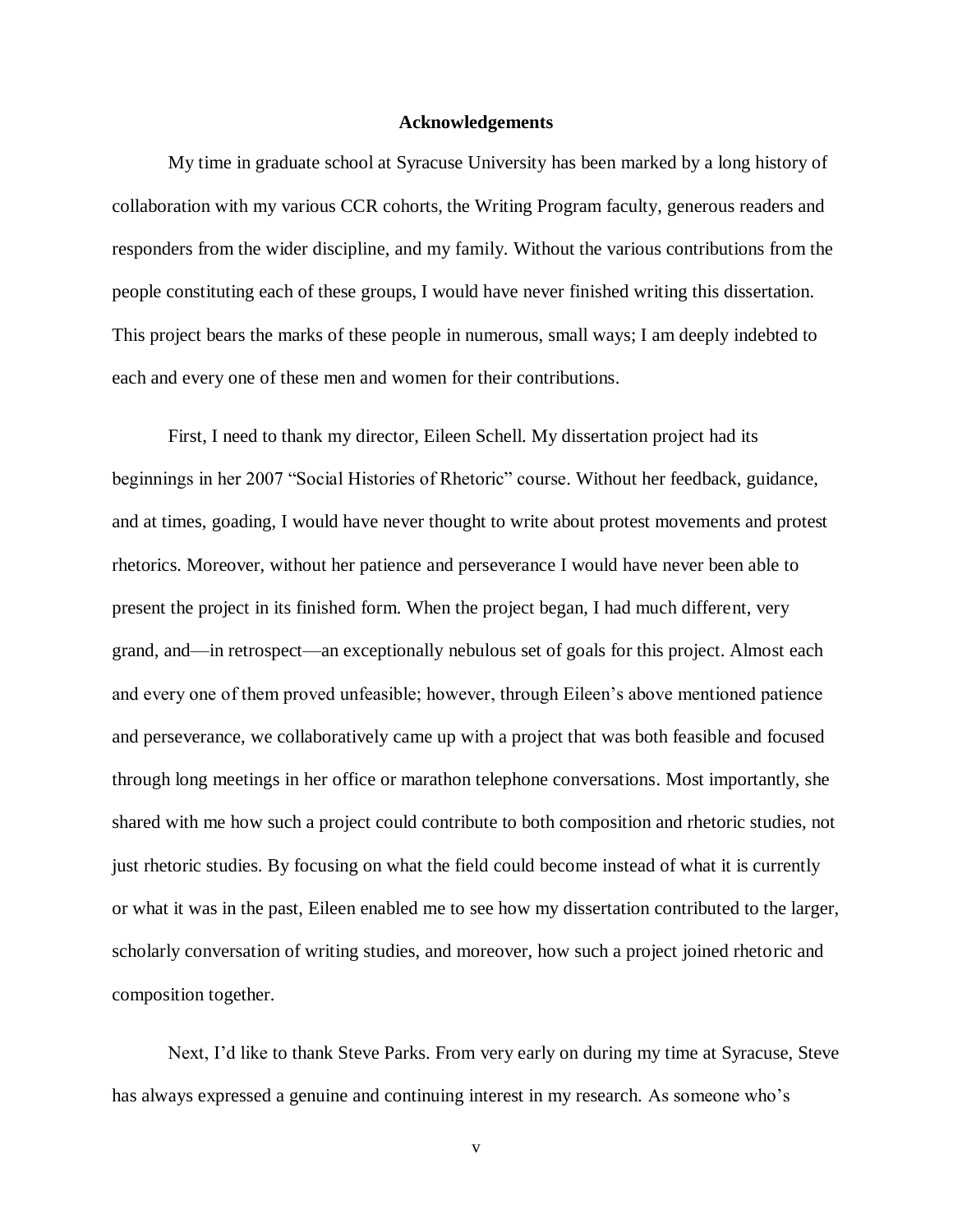keenly aware of the intersections and overlaps between composition pedagogy and practice, the material reality of composition programs in the neoliberal university, liberatory pedagogies, community partnerships, and political theory, Steve always provided advice and constructive criticism concerning this project as well as my other scholarly pursuits. Steve has also always been amazingly confident about my ability to finish my dissertation. More than anything else, I would like to thank Steve for his confidence in me.

I would also like to show my gratitude to other members of my committee. I would like to thank Patrick Berry for his extensive and honest feedback every time I turned a chapter draft into him. Without his suggested readings or advice on how to streamline chapters/sections/paragraphs, this document would have been twice the size and yet said only as half as much as it does now. I would like to thank Kevin Mahoney for his patience, enthusiastic encouragement, and for collaboratively writing *Democracies to Come: Rhetorical Action, Neoliberalism, and Communities of Resistance* with Rachel Riedner. Without their book, this project would read much differently than it does now.

And last, but certainly not least, I would like to thank Jackie Rhodes for her pep talks every time I hit a roadblock with this project and her ability to completely rearrange her busy schedule to make time for any scrap of writing, any free write, any rewrite, or any document I've sent her way over the last few years. For a relationship that started over an innocuous comment she made in a class she was teaching about a t-shirt I happened to be wearing that day ("Your shirt says "Drow." I'm running a level 10 Drow wizard in one of my games at the moment."), our professional relationship has been remarkably productive and affirming. Jackie has been a stalwart colleague whose advice always lightens whatever neurotically imagined cross I feel that I'm bearing.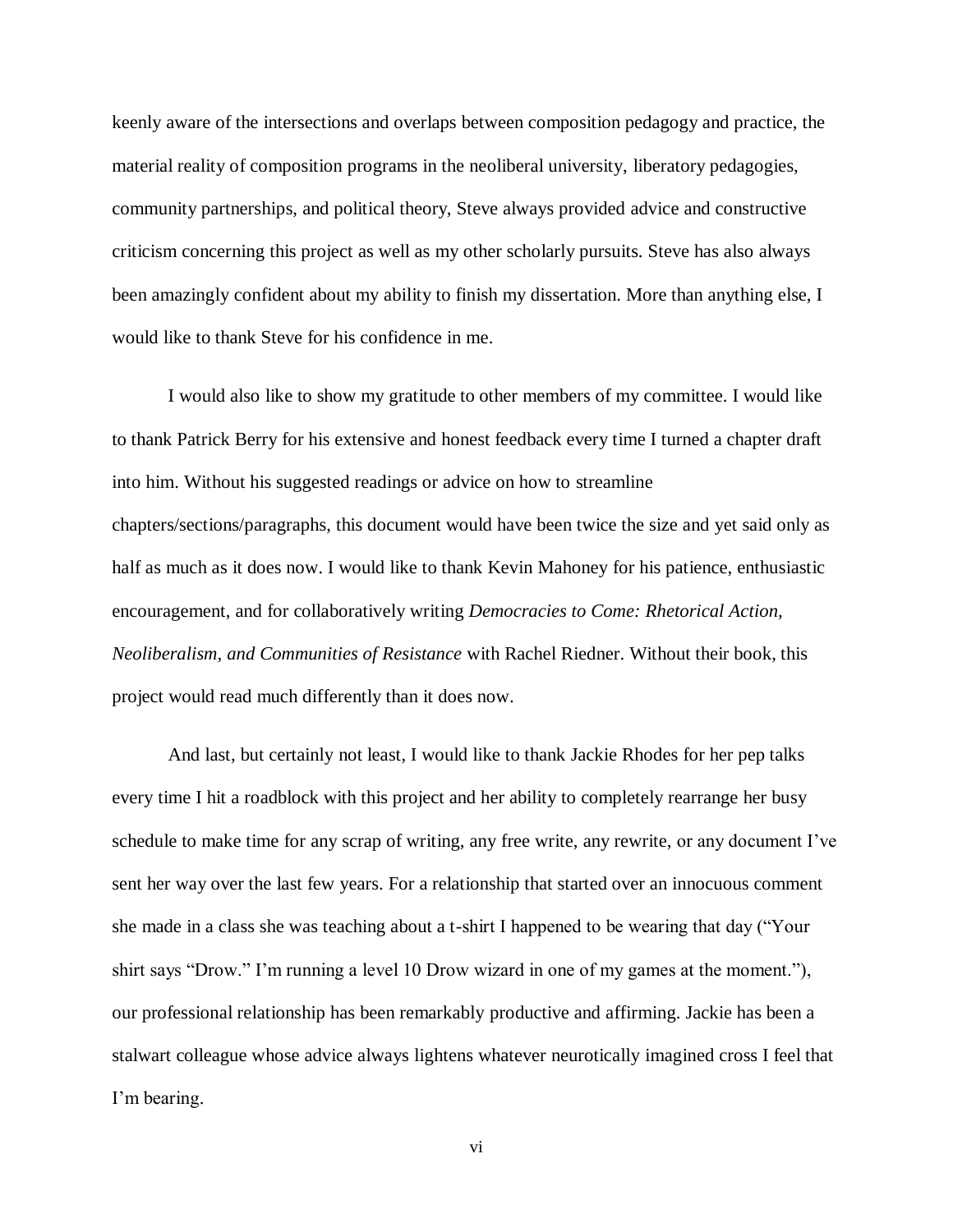In a small and collegial minded program like CCR, invariably you, as a grad student, share almost everything with your cohorts. In my case, I shared quite a bit with two cohorts in particular: Justin Lewis and TJ Geiger. Both served as confidants and intellectual sparring partners. Without them, the early stages of this project would have been brutally slow and the project—most likely—would have ground to a halt completely if not for their ability to listen to my whining, offer sympathy, and then refocus me on the business of dissertation writing. Thank you.

I would also like to pass my thanks on to the poet, Santee Frazier. Santee served—and continues to serve—as my "offstage" friend whom I complain to about any number of the personal and professional issues that irk me daily, yet would land me in serious hot water if I shared these thoughts and observations with anyone else. Without his unique perspective, Stoic demeanor, and practical advice, I would have long ago left Syracuse to become a cranberry farmer. Thank you.

To my parents, Paul and Felisa Bailie, I would have not been able to see this project to its completion without your enthusiasm, affection, and support. Thank you for the year you both gave me in Missouri and for the use of the yellow house on Main Street. To my brother Seth and my sister-in-law Kate, thank you for the financial support you both provided so I only had to work part-time during my year in Missouri. I now realize that, contrary to what I thought when I was younger, I need my family.

Finally, I want to thank Shara and William. Thank you for reminding there is more to life than work, the academy, and dissertation writing. There's something better just around the corner. Let's go find out what it is together.

vii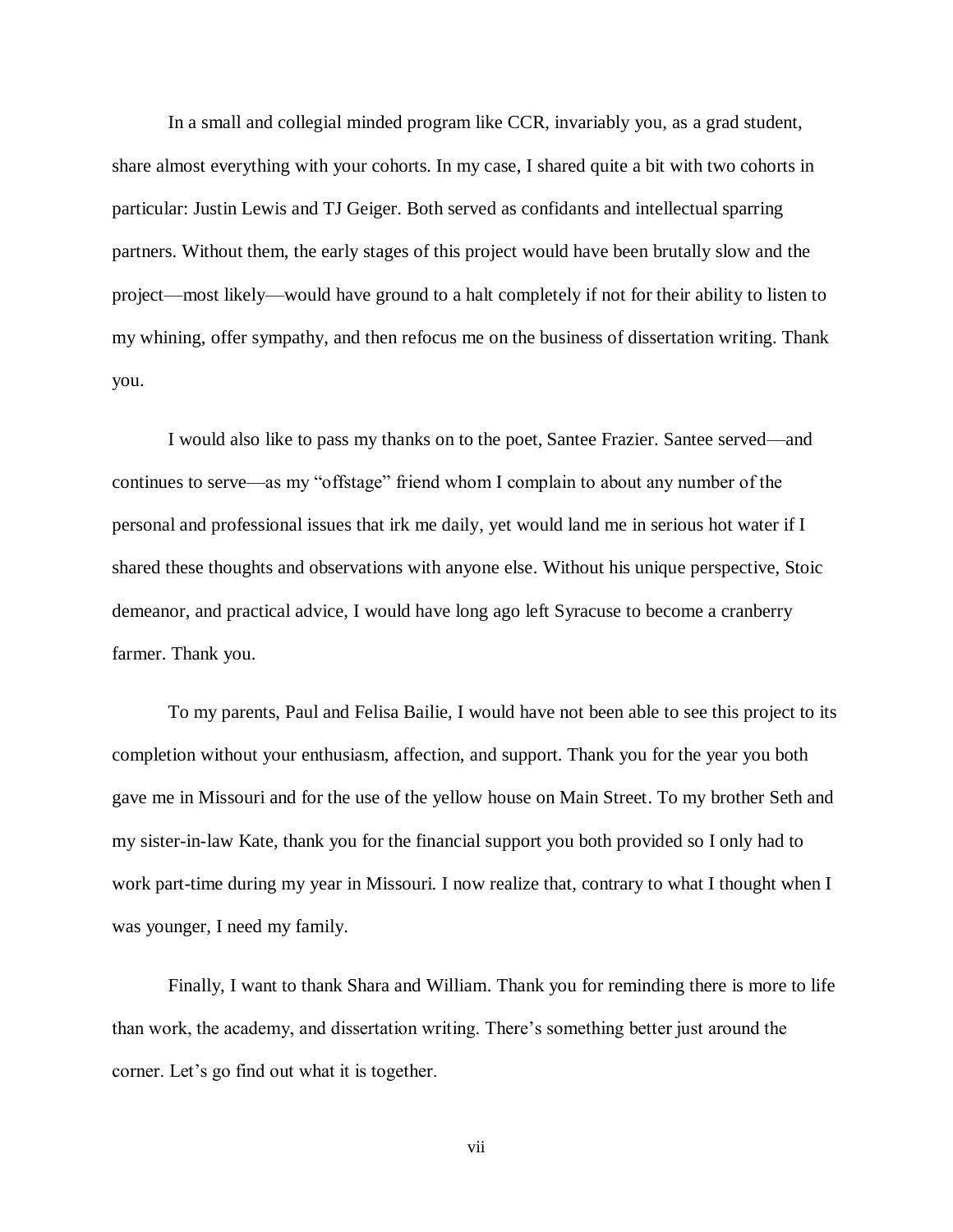# **Table of Contents**

| Chapter Three: Zapatismo, Rhetorical Velocity, and Interlocking, Complex Systems52        |  |
|-------------------------------------------------------------------------------------------|--|
|                                                                                           |  |
|                                                                                           |  |
|                                                                                           |  |
|                                                                                           |  |
|                                                                                           |  |
|                                                                                           |  |
|                                                                                           |  |
| The International Encounter for Humanity and Against Neoliberalism -Zapatismo Remixed  75 |  |
|                                                                                           |  |
|                                                                                           |  |
|                                                                                           |  |
|                                                                                           |  |
|                                                                                           |  |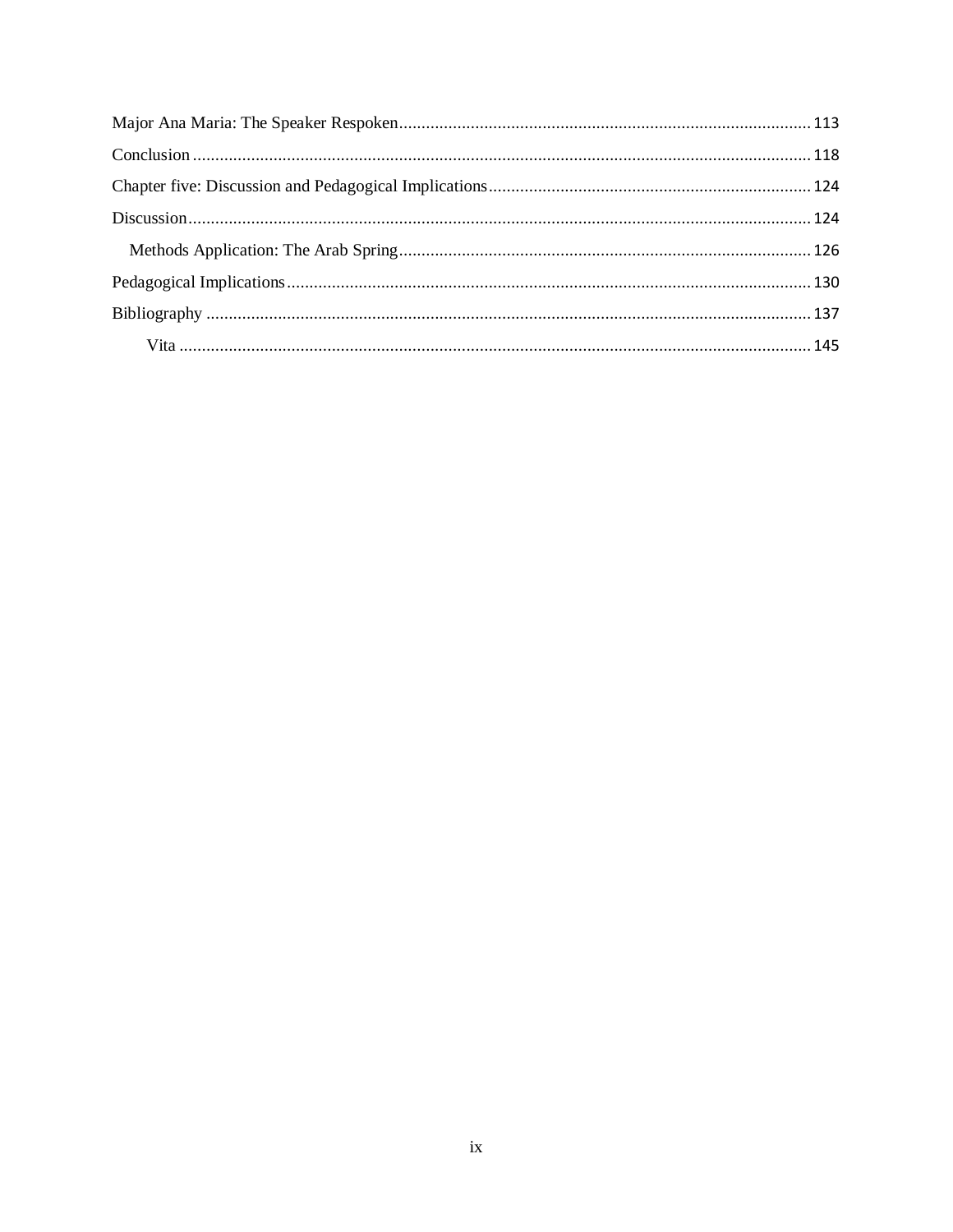#### <span id="page-10-0"></span>**Chapter One: Material Rhetorics—A Literature Review**

The event I'll examine in this project is the World Trade Organization (WTO) protest of 1999, also known as the Battle of Seattle, through the texts found at the WTO History Project<sup>1</sup>. This archive contains a plethora of materials—pamphlets, fliers, teach-in documents, and zines associated with the five days that rocked Seattle and became a significant moment in the history of popular protest. Thousands of protestors from various backgrounds, professions, and causes elementary and secondary school teachers, environmentalists, Teamsters, faith-based coalitions, Communists, members of nongovernmental organizations, high school students, Wobblies, farmers, college students, Longshoreman, Metal Workers, and neighborhood activists, from both the United States and around the world—came together and disrupted the world's then most influential trade-governing body. The members of this diverse demonstration were peppersprayed, tear-gassed, shot with rubber bullets, corralled, and jailed, but stayed, in the words of writer-participant David Solnit, "firm in the midst of it all till the front page of national papers cried out, 'Talks Collapse'" (1).

Throughout the series of events that made up the Battle of Seattle, there was what sociologist Sidney Tarrow describes as an "identity shift." In *The New Transnational Activism*, Tarrow claims that in a moment of identity shift there is a "cynical" drive to mobilize "new and 'detached' elements of identity onto 'embedded' ones" (123), by local activists in an attempt to win a local conflict at the local level through staging a collective action made up of various partisan groups.

 $\overline{\phantom{a}}$ 

<sup>&</sup>lt;sup>1</sup> *The WTO History Project* website explains that that The WTO Project is "a joint effort of several programs at the University of Washington—the Harry Bridges Center for Labor Studies, the Center for Communication and Civic Engagement, the Digital Initiatives Project and the Manuscripts, Special Collections and University Archives (MSCUA) division and the University Libraries." The point of the project is "to make a wide array of resources available to researchers and the interested public via the Internet" (*The WTO History Project* website).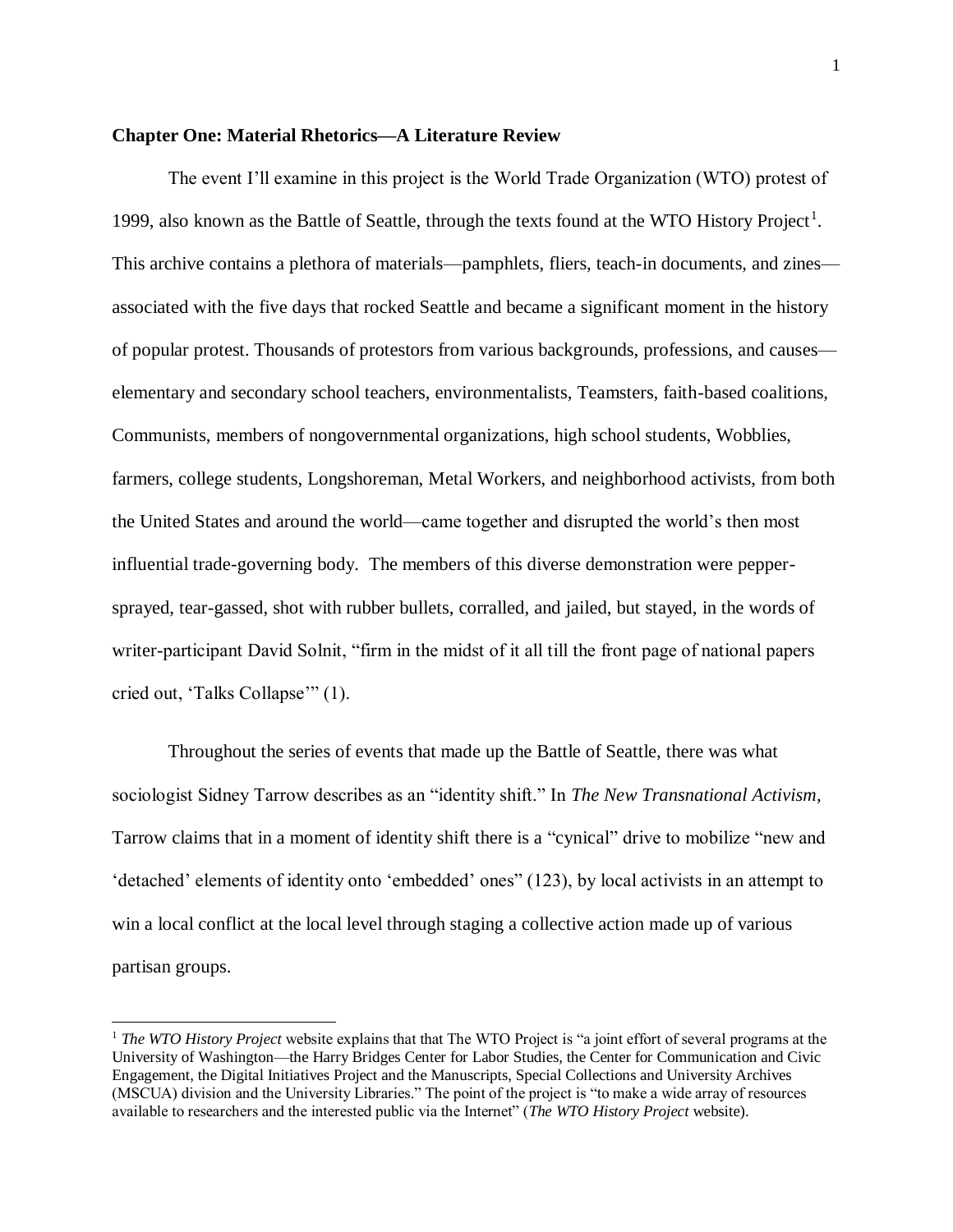Tarrow's writing partner, Donnatella della Porta, has a much more nuanced view of identity shift. In "Multiple Belongings, Tolerant Identities, and the Construction of 'Another Politics': Between the European Social Forum and the Local Social Forum," della Porta explains that identity shift is not a cynical move but a way to "*fluidify*" (187, emphasis original) identity. This fluidity allows for overlapping memberships between protest groups and for common values to propagate from group to group, as well as the creation of communication channels that allow for the "borrowing" of bodies for future protests. This ability to make identity fluid allows for the creation of an awe-inspiring (when mobilized for street action) "movement of movements" built on the members' "multiply faceted identities that reflect [the very mundane and very often overlooked] social complexity" of an issue while also respecting the individual activist's "'subjectivity'" (186). The outcome is an "emphasis on diversity" and the development of "common campaigns on objects perceived as 'concrete' and nurtured by an 'evangelical' search for dialogue" (186) among the members of temporary coalitions.

The purpose of this project is to discuss identity shift in a fashion similar to how della Porta describes it; however, the main component of this project is to explain *how discourse and language engender such a shift*. Guiding this exploration are three questions:

- 1. How did the texts and artifacts preserved at the WTO History Project help create the various moments of identity shift that occurred among the different protestors who participated in the Battle of Seattle<sup>2</sup>?
- 2. In what ways are these texts and artifacts connected to alternative globalization movement forums, like the World Social Forums?

 $\overline{a}$ 

<sup>&</sup>lt;sup>2</sup> The Battle of Seattle occurred over five days: November  $29<sup>th</sup>$  through December  $3<sup>rd</sup>$ , 1999 and is the time period I reference above.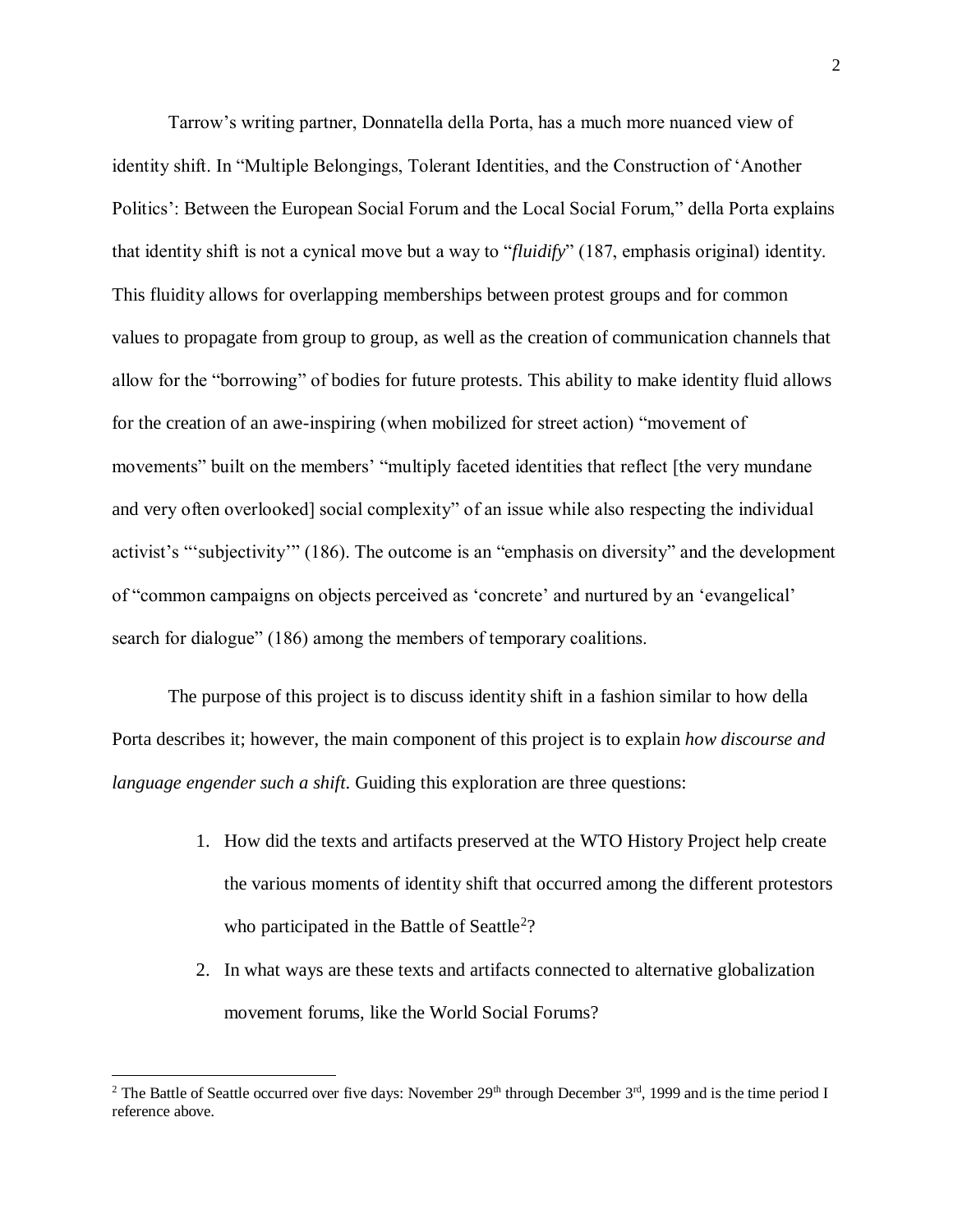3. If the Seattle Direct Action Network (DAN) was connected to these alternative globalization forums, then how did the texts and artifacts saved by the WTO History Project work as the bridges connecting these activist organizations?

Using the concept of rhetorical action  $3$  from rhetoric and composition studies, I will claim that there is a way to describe collective actions as something meaningful and at the same time a meaning-making process requiring activist-actors to exhibit agency to participate in. Essentially, using my research at the WTO History Project, I argue that the Battle of Seattle protests were enabled by material rhetorics<sup>4</sup>. Through this combination, I argue that identity shift is a purposeful, self-teaching act requiring actors to conceive of themselves as new subjects that interpolate the world around them in ways counter to the dominant hegemony. I plan to trace out this process by performing a rhetorical analysis foregrounding material rhetorics; in such a methodology, agency is a quality occurring in the "in-between zone or state where 'brain, body, and culture conflate'" where the mind is not "'a disembodied reasoning engine,'" but rather an organ of "'environmentally situated control'" (Malfouris qtd in Gries 6).

#### <span id="page-12-0"></span>**Material Rhetorics: A Definition and Three Categories**

 $\overline{\phantom{a}}$ 

What are material rhetorics? They are more than a variation of classical rhetoric, just as studies in African American rhetoric are more than an exercise in demonstrating how the rhetorical practices coming out of the African American community are similar to, if not the same as, the rhetorical practices of the Greeks or Romans of antiquity. Material rhetorics attempt

<sup>&</sup>lt;sup>3</sup> To paraphrase Rachael Riedner and Kevin Mahoney, rhetorical action is the set of practices contributing to everyday meaning-making, and more specifically, social-political practices of making, reproducing, and remaking social relations and identities so as to intervene in relations of dominance and exploitation.

<sup>4</sup> To borrow from Carole Blair, to construct rhetorics as "material" means thinking of a given rhetoric as having some type of consequence beyond what the speaker/writer intended, and simultaneously, having an effect on experiential reality, too. Later in the chapter I will discuss material rhetorics at length.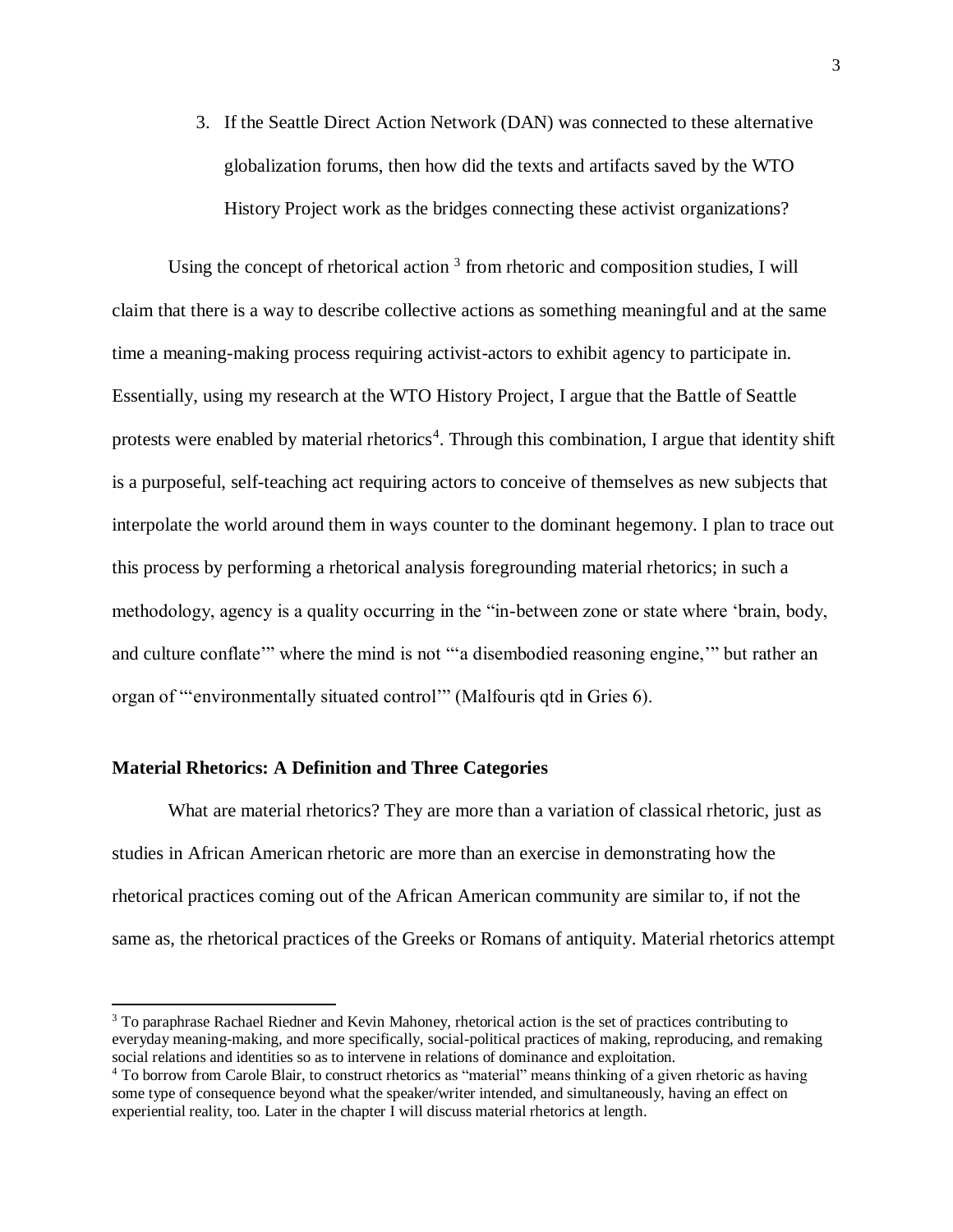to unsettle the codified practices in rhetorical studies about what constitutes the proper topic of study, often

- providing a critical account of how affective connections work within the creation, production, and effect of rhetoric;
- reimagining the amount of power a speaker or writer wields over an audience;
- analyzing the relationship between a writer or speaker and the audience and the power of the audience to make meaning;
- understanding how identities can be created using rhetoric;
- paying attention to how rhetoric circulates within specific, social ecologies, and
- addressing how social histories enable or influence the reception of specific rhetorical tactics.

In short, material rhetorics aim to restructure how rhetoricians understand how rhetoric works. First, it promotes the idea that rhetoric is not static. In the realm of material rhetorics, the meaning of rhetorical artifacts change over time and communicative messages can be edited, rewritten, remixed, mashed up, and filtered so as to meet the goals of new rhetors. Second, it promotes the view that the present social reality is the product of history, social relationships, and the institutional forces shaping individuals of a given society—not the outcome of some essentialist, teleological narrative. For the material rhetorician, history, social relationships, economics, and institutions play a reciprocal part in the (re)creation of rhetoric. Third, material rhetorics contextualize rhetoric as the product of experiential reality.

Rhetoricians using a material rhetorical analysis see rhetoric neither as a purely cerebral activity, moving a single individual through *logos,* nor as something confined to the floor of the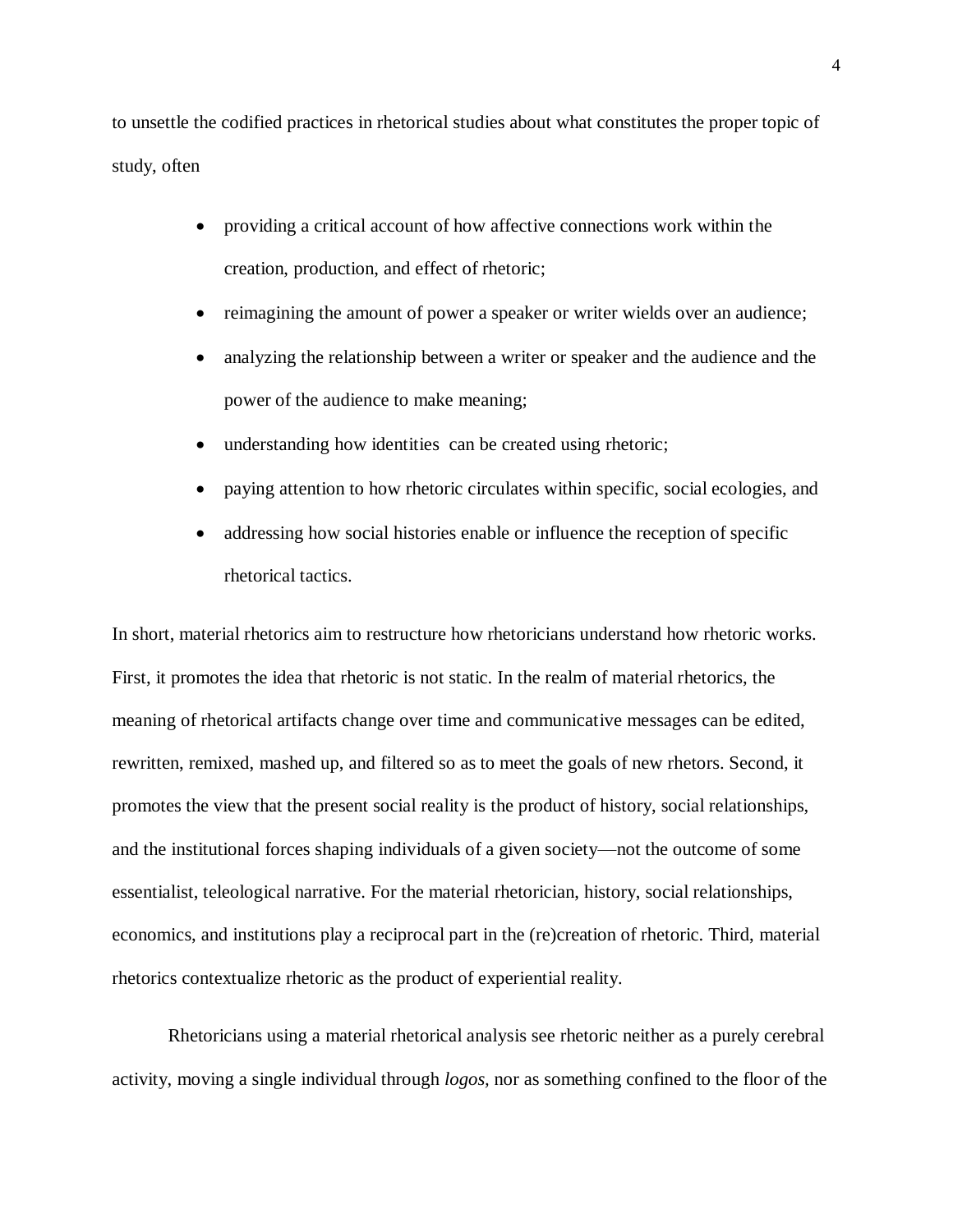debate hall or the speaker's platform. Rhetoric, from a materialist point of view, is probabilistic reasoning that occurs in all spaces and at all times in response to either the most mundane issues or to the most life-altering events; moreover, it can occur in the binaries of speaker/audience, writer/audience, individual/individual, group/group, and can be either a top-down, hierarchical affair or a situation where single (or multiple) interlocutor(s) work with (or against) another (or other) interlocutor(s) of equal footing. Finally, material rhetorics assert that physical spaces transmit rhetoric—*sans* any corporeal speaker or writer or architect or explanatory text—offering specific rhetorical messages to passersby. Moreover, material rhetorics allow us to understand how passersby work with these spaces to either promote the creator's original intent or complicate that creator's intent and reinvent the rhetorical significance of a given space.

In turn, this means awareness on the part of material rhetoricians that rhetors develop or reinvigorate various rhetorical strategies to meet the demands of the situation in which they (the rhetors) find themselves. Hence, there is a constant emphasis on the part of material rhetoricians to map out the affective connections among the words, artifacts, monuments, or spaces they examine and the current socio-political context. Certainly, other disciplines do similar work; however, this approach is important for rhetorical studies as it clashes with and calls into question individualist and structural determinist methodologies. The benefit of this type of rhetorical analysis (although at times unwieldy) is a belief in agency on the part of the individuals participating in moments of rhetoric as practical reasoning and the belief that individual agency and social structures are interdependent, historical, and material. Consequently, there is a belief that material rhetorics can create change in both individuals and the structures they work with/in or against, and furthermore, that rhetoric as probabilistic reasoning can reproduce or revise current social relations.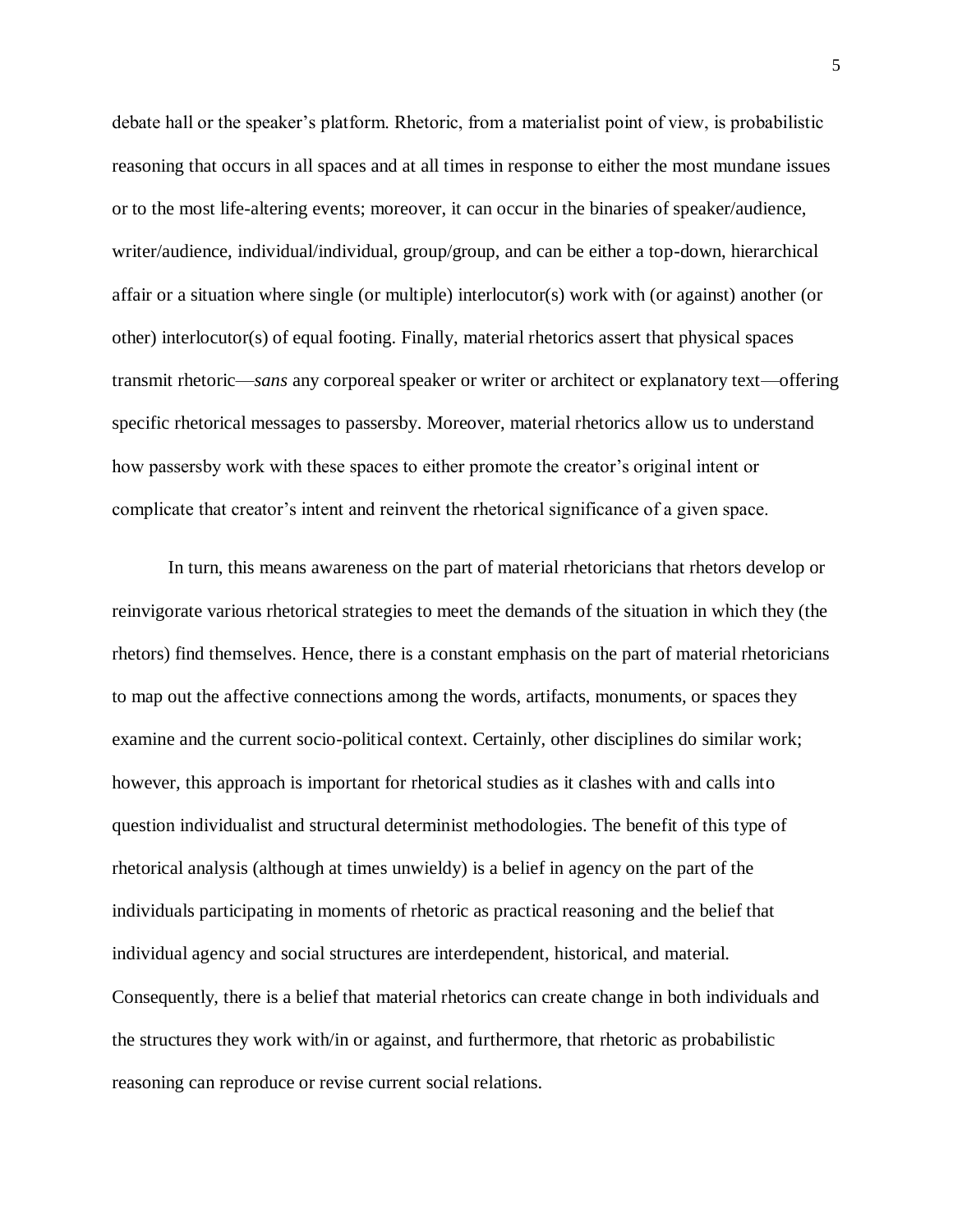This belief in change means there is a concomitant concern with understanding how rhetors make these changes using their specific suasive tactics. Therefore, in combination with the concern for the relationship of rhetorical events to the material world that sustains and produces them, material rhetoricians make it a point to map out how a given rhetorical act is connected (whether through remix, mash-up, or the traditional work of editing a multi-edition text) to the tropes, institutions, and previous rhetorical acts. This move is predicated on overtly articulating how a given meme, slogan, monograph, argument or pedagogy is perceived as valid, and thus, is more persuasive in contrast to other memes, slogans, monographs, arguments or pedagogies.

All of the works cited in this review interrogate the traditional notions of rhetoric by offering different versions of material rhetoric from approximately the last two decades. My aim in this chapter is to organize, sort, and arrange these works thematically to demonstrate how material rhetorics can be useful to analyzing social protest movements. Instead of attempting a comprehensive review of all the work on material rhetorics, I have selected specific monographs, critical articles, anthologies, and special issues of journals that most cogently deal with the central points of material rhetorics as identified earlier in this chapter. While most scholarship concerned with the rhetoric of social movements or the rhetorics of protest discusses how organizations recruit or assesses the effectiveness of how specific demonstration tactics work as persuasion, I claim an analysis mindful of material rhetorics makes for a more probing, deeper analysis and provides a thicker description of how protests and protestors use rhetoric. Material rhetorics complicate, politicize, and allow for agency among the demonstration participants something unheard of within most traditional studies coming from the abovementioned disciplines. I provide, then, a *telling* overview rather than a *comprehensive* one; however, I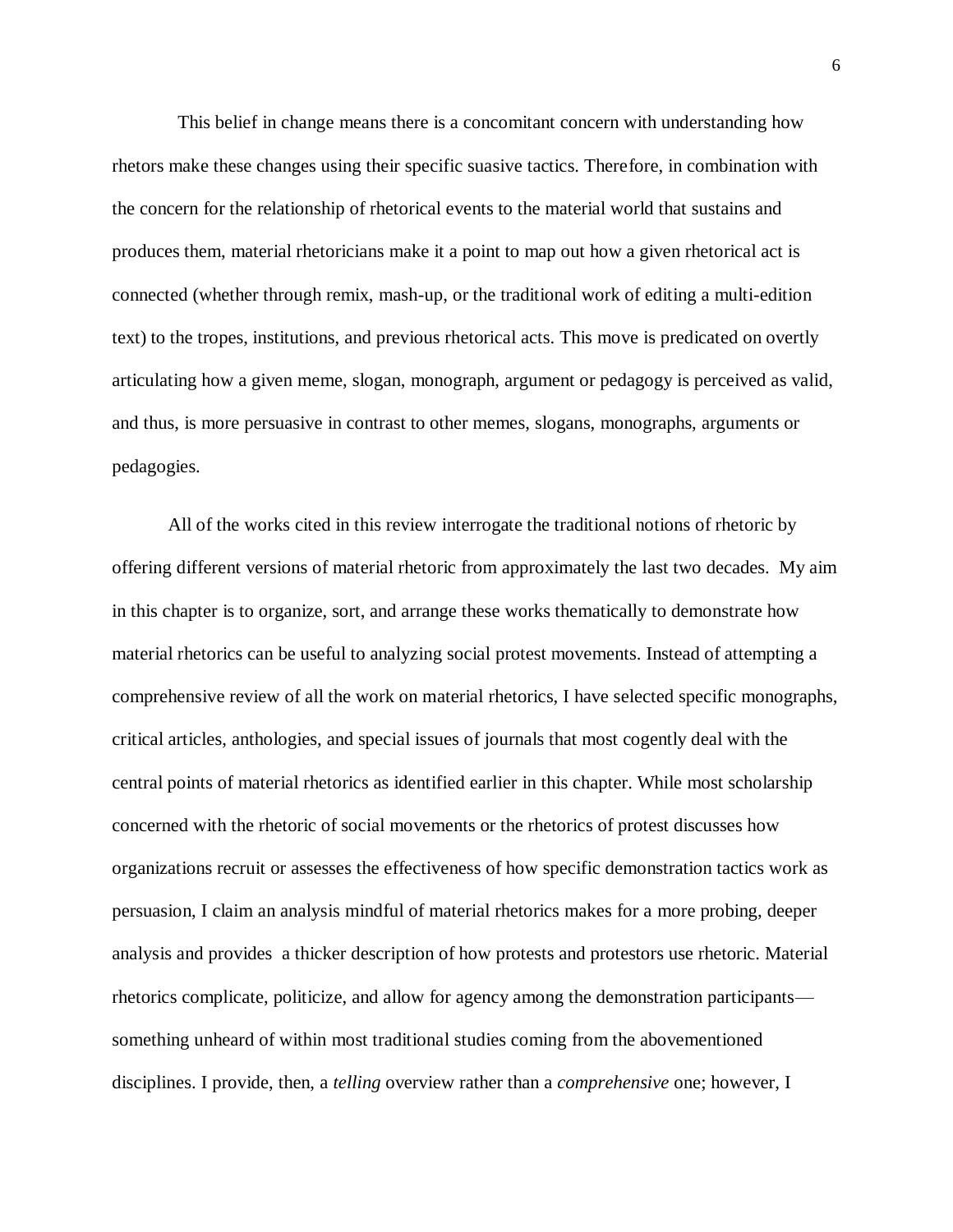believe the texts here can reshape and retool how rhetoric is discussed in the context of protest and demonstrations.

I've organized the selected body of texts into three broad categories:

- 1. Material rhetorics shaped by history,
- 2. Material rhetorics shaped by the concept of mapping,
- 3. Material rhetorics that emphasize affective connections.

My aim is to demonstrate how pervasive discussions about material rhetorics are in the fields of communication, rhetoric studies, and writing and rhetoric studies as well as to demonstrate what counts as material rhetorics, and moreover, to highlight the flexibility of material rhetorics as part of a methodology.

## <span id="page-16-0"></span>**Historical**

The following texts discussing material rhetorics are influenced by the core principles of Marxist thought, that is:

- reality itself can be defined and understood;
- society shapes our consciousness;
- social and economic conditions directly influence how and what we believe as well as what we value;
- everyday life and interactions with others shapes an individual's self-image as well as ideas about what's true, possible, and probable;
- language is the carrier of social change;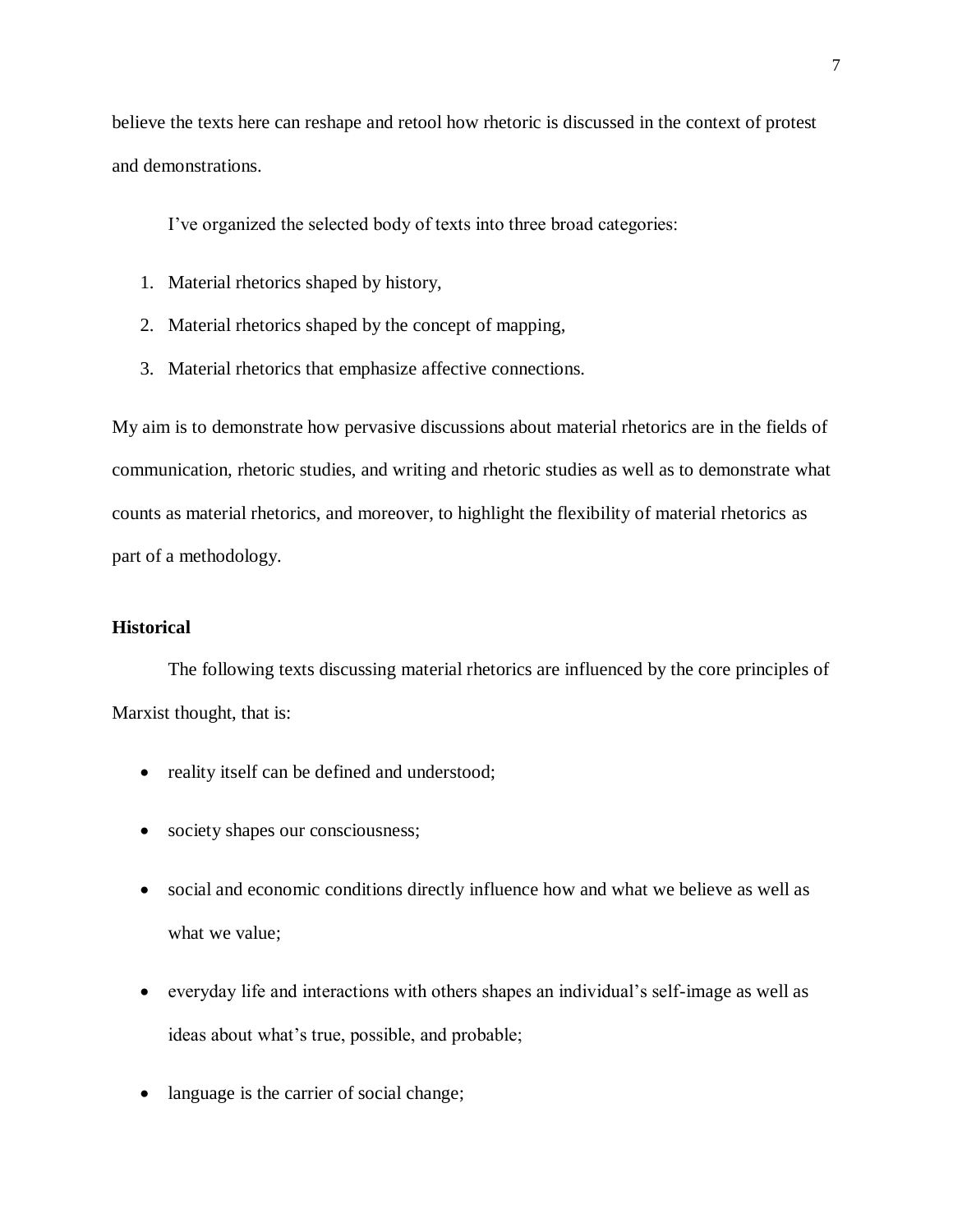- the economic base (and who controls it) influences and shapes the superstructure of a given society;
- and the utopian ideal that Marxism can change the world to a classless society where moderate wealth, opportunity, and education are accessible for all peoples is possible. (Bressler 162)

The texts addressed below use these tenets as the warrants that undergird their claims about material rhetorics. The overall message of these texts is the changing of the dominant hegemony through understanding rhetoric and the processes involved in composing written texts. Through having a facility with rhetoric and understanding what goes into the production of a written document, it is assumed—by the authors—that the students will come to understand the history of class warfare in the United States. Basically, a previously apolitical student becomes an organic intellectual by acquiring a critical literacy founded on Marxist principles that can be applied to any object or product or body produced by and traversing through a capitalist society. In terms of my project, these texts demonstrate how it is plausible to encourage identity shift through an education built on a historical understanding of present-day material conditions.

A materialist, Marxist text of note coming out of composition and rhetoric is the 1992 special issue of *Pre/Text*, guest edited by John Trimbur and James Berlin. In the introduction, Berlin and Trimbur explain the lack of a Marxist rhetoric. Citing the American fear of all things Marx (the Red Scare, the Cold War, liberalism, McCarthyism) Berlin and Trimbur claim the discipline has no Marxist rhetoric since it came of age when discussing such a philosophical foundation was forbidden.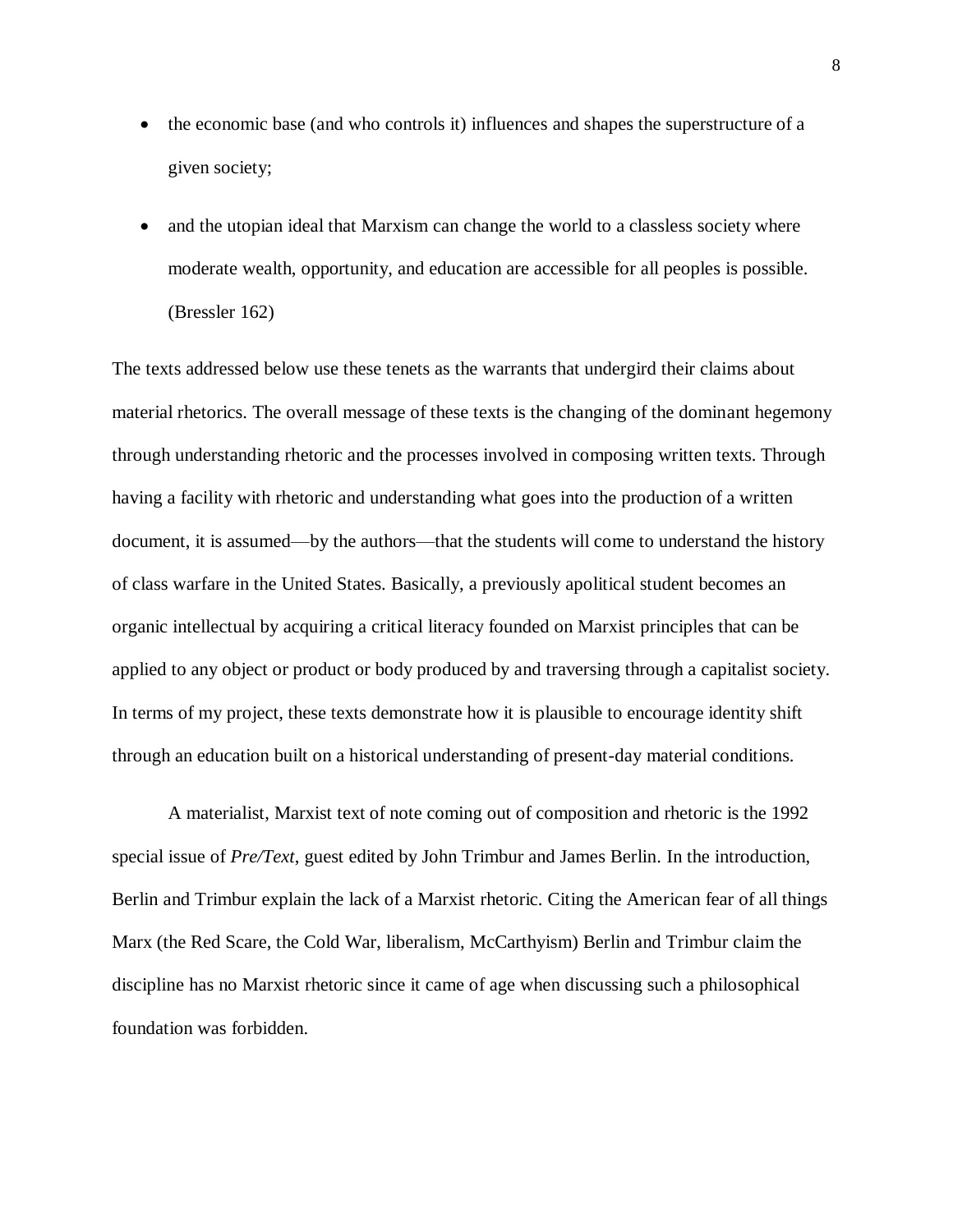This issue, therefore, is a deemed a report that unevenly and sometimes stutteringly seeks to articulate some of the determinants of what might become a "fully developed [Marxist] position–Gramsci, feminism, British cultural studies, institutional critiques, American radicalism, the New Times' Post-Fordism, radical pedagogy, working-class academics" (7). As an attempt to unify such a broad corpus of texts, Trimbur and Berlin describe the contributors to their issue as public teachers/intellectuals, and then situate these public teachers/intellectuals within the project of Antonio Gramsci's organic intellectuals. These public teachers turned organic intellectuals are of the working class who must be constant, persuasive advocates who speak "for the workers and to the workers, articulating their interests and encouraging their rise to economic and political control in word and action" (Berlin and Trimbur 11, Gramsci qtd in Berlin and Trimbur 11). After explaining Gramsci's concept of dual superstructure and hegemony, Berlin and Trimbur assert that within this overarching ideological framework the writing and rhetoric instructor's function, while occupying the structural position of the traditional intellectual, is to critique the rhetorical devices of hegemonic discourse, thus offering an alternative rhetoric to students—one that forwards an emancipatory counter-hegemony.

Using a Marxist idea of material reality yet couching it in the work of Italian Marxist philosopher Antonio Gramsci, this special issue of *Pre/Text* describes the work inside the writing classroom as the battle for social hegemony. In the essays within the issue, the writing and rhetoric instructors who contribute embody Gramsci's ideal teacher; they are "active participants in practical life, as constructor, organizer, and 'permanent persuader,' presenting the teacher as activist continually relating the materials of the classroom to the struggle of the larger social setting" (12). The overall goal for all the writers in the anthology, according to Berlin and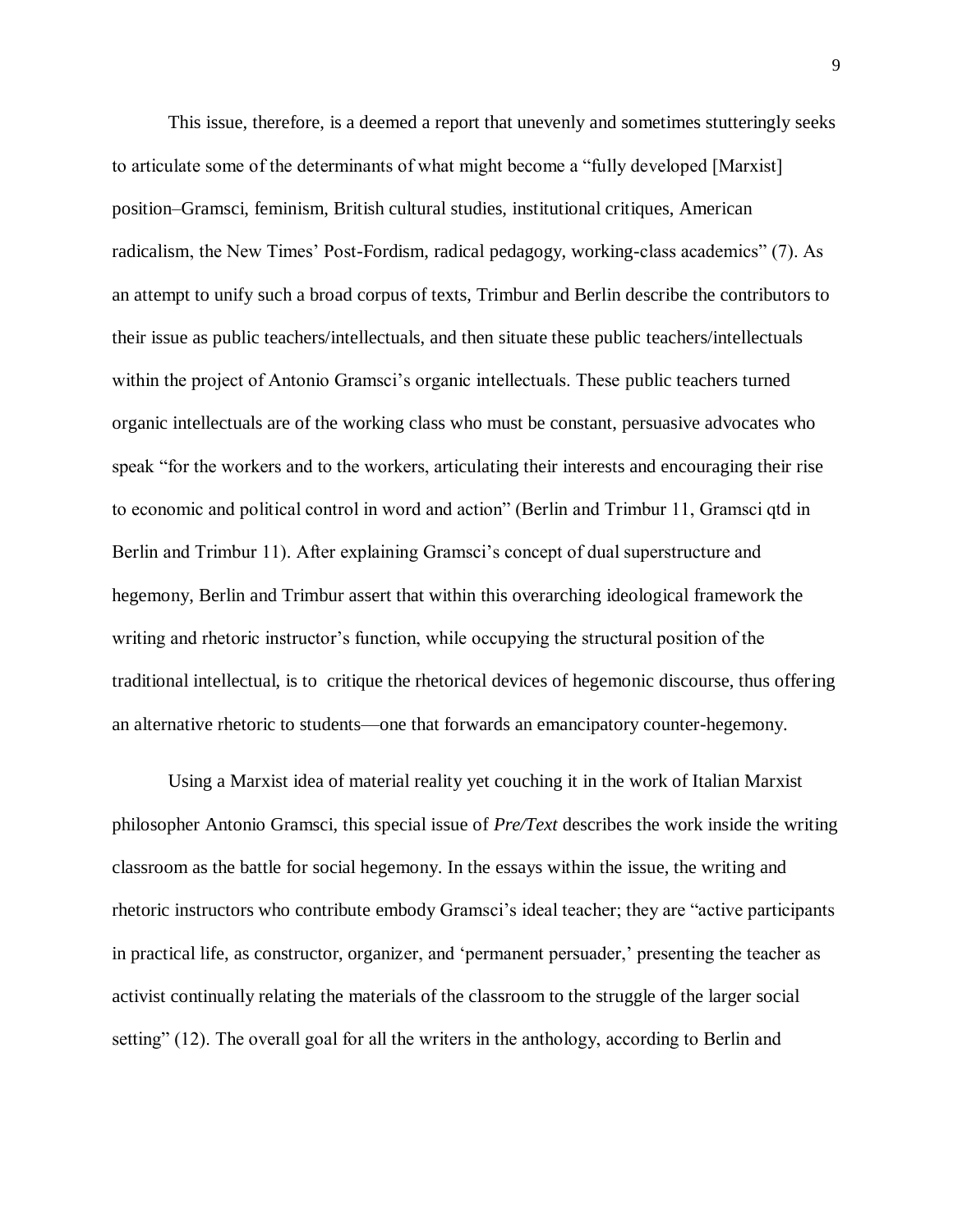Trimbur, is to gauge the kind of political action possible, pursue it with due intensity, and pass those options along to their students.

One essay of note in this special issue of *Pre/Text* is C. Mark Hurlbert and Michael Blitz's "The Institution('s) Lives!". Hurlbert and Blitz's essay starts out with discourse and teaching like the other texts mentioned in this section, but then overtly maps out how the discourse of the university forms an architecture of power to shape and shift identity, and consequently, mold the experiential realities of physical bodies. In sum, its analytic discusses rhetoric as practical reasoning and stretches that concept by likening institutions to living bodies, and then maps out how those institutional bodies shape and use the meat of living, human bodies. While this essay demonstrates the diversity of approaches contained within this issue of *Pre/Text*, it also points to the interesting connection between language and physical objects. Language, often seen as slippery and ephemeral, creates real, solid, and experiential roles for objects in Hurlbert and Blitz's article—whether those objects are human bodies or brick-andmortar institutions. Language, and the texts, which codify and embody the official language of the ruling class, modify and mobilize the desire of these living institutions. In turn, these living institutions modify and mobilize the desire of the human bodies they have within their purview. By its very presence in the special issue, this essay seems a subtle call from the editors for a move away from vulgar Marxist analyses<sup>5</sup> in writing and rhetoric studies towards a more detailed type of Marxist analysis looking to explain the discursive tactics of the dominant class in very detailed ways.

 $\overline{\phantom{a}}$ 

<sup>5</sup> By using the phrase "vulgar Marxist analyses," I am referring to work of Marxists who use reflection theory, i.e., that superstructure directly reflects the economic base, and thus those who control the base shape the superstructure of a given society. While helpful in explaining the general idea of Marxist thought, such work based on this type of foundation tends to neglect the complex relationships in a society as well as the possibility of agency by individual actors.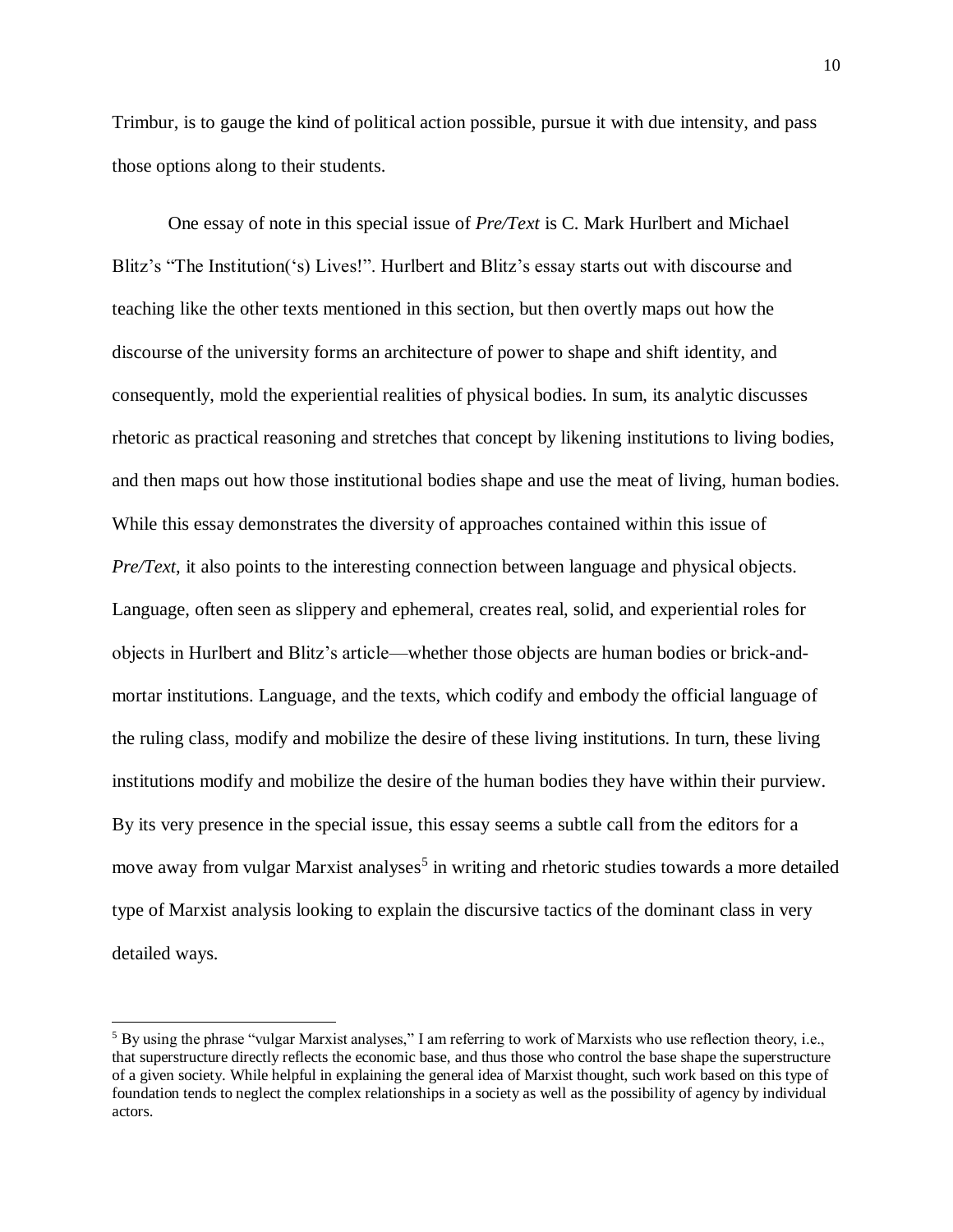Continuing this discussion of how institutional bodies shape living, human bodies is Bruce Horner's *Terms of Work for Composition: A Materialist Critique* (2000). Horner grounds his material analysis of composition studies through the Marxist tradition of historical materialism. For Horner, the way to remedy the common claim that historical materialism is too wound up in the base-superstructure dichotomy is to assert that historical materialism has not been material enough. Borrowing from Raymond Williams, Horner claims that focusing on intellectual work in material terms stops the actual discussion of the material processes—the physical work done in experiential reality. Horner argues that by foregrounding the actual steps involved in intellectual work, it is possible to see such work as coming from material reality, not working against, autonomously, or in spite of the material conditions around it. This point is important to Horner as he's arguing that composition classrooms are the place to spread counterhegemonic discourse to the masses, and that potential relies on a continuing focus on the work done in the composition classroom by the living, breathing bodies of composition instructors and students. Essentially, Horner argues that what students and instructors do with their hands and minds matters; such work shapes the reality of each person in the classroom as well as his/her identity. Claiming that the work done in the classroom is part of a larger, interconnected web of institutional requirements, disciplinary discourses, and in-class assignments, Horner uses historical materialism to fight off what he sees as composition studies' turn to professionalization and the devaluation of work done in the writing classroom.

The exigency of Horner's argument is built on a belief that both agency and social structures are connected. Paraphrasing Anthony Giddens, Horner makes the case that the use of structural determinist and individualist methodologies in research such as his often removes structures from their "instantiation in time, eliding their material historicity" (xix), consequently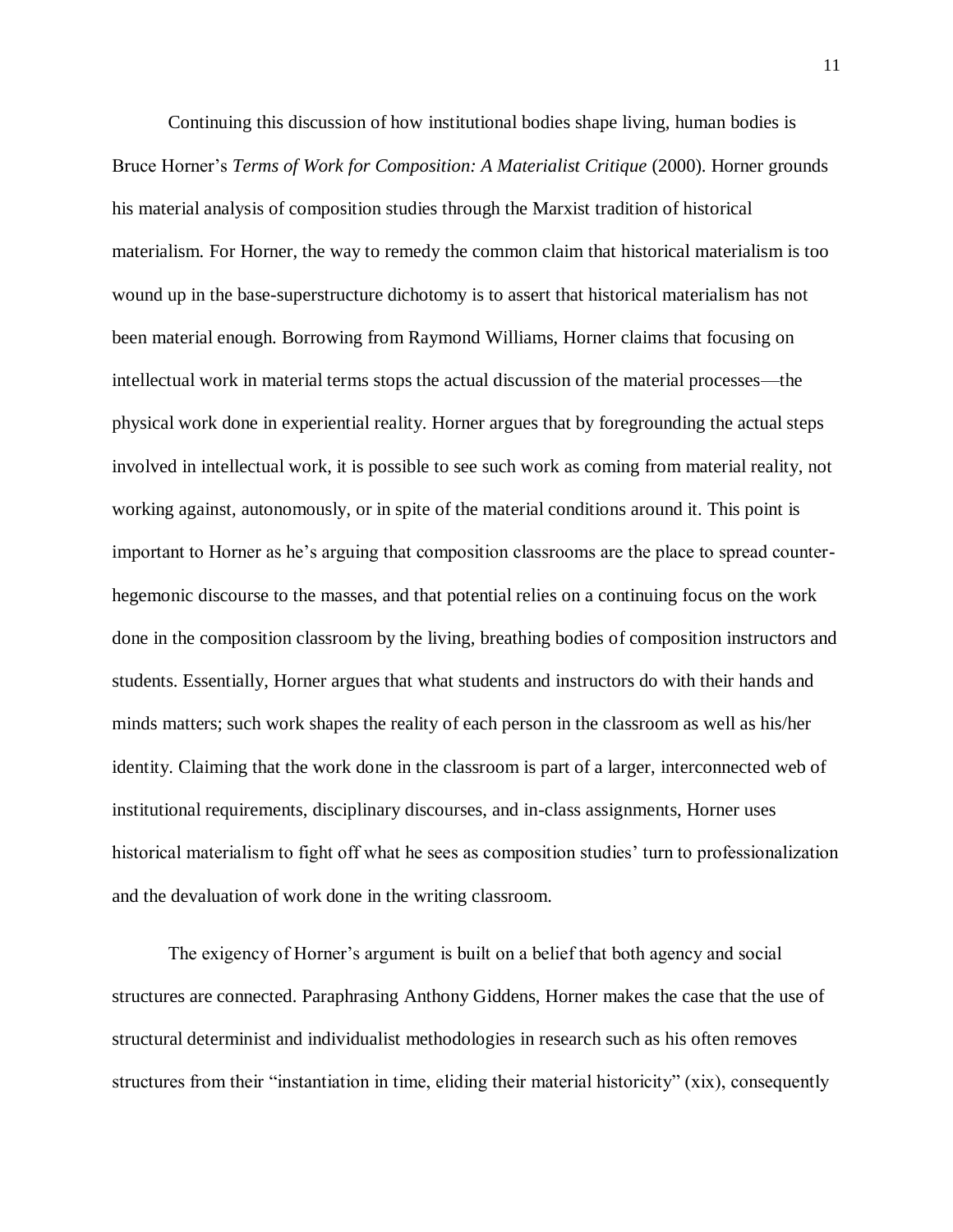over-exaggerating or foreclosing the possibility of agency on the part of individuals as well as imagining both agency and structure becoming construed as "discrete and opposed rather than material, historical, and interdependent" (xix). The duality of structure serves as an important piece to this book since it addresses oversight by recognizing the interdependence of agency and structure and their location in time. Horner claims "[t]his enables us to identify the limited effectivity, and so the potential for changes to, and within, both agency and structure. From this perspective, work is the occasion for both "reproducing and revising material social relations" (xix). Using a material rhetorical critique based on such foundations, Horner makes the overall goal of *Terms of Work* to acknowledge the power of existing material conditions in composition, how those conditions shape the work done in composition, and the historicity of those conditions–so as to point out "their susceptibility to changing consciousness and action" (xvi).

In contrast, Victor Villanueva's "The Material Matters: Rhetoric and Political Economy" (2007) is a more recent text returning the discussion of materialist rhetoric to the concept of the organic intellectual created via pedagogy. In this short essay (a longer version appears in *Radical Relevance: Toward a Scholarship of the Whole Left*) Villanueva builds his claims about materiality on two pillars: rhetoric and political economy. Villanueva explains that rhetoric is

> the art of persuasion, or the finding for any given case the available means of persuasion, to paraphrase Aristotle. With Kenneth Burke, anything that is symbolic…Those symbols are language—the language of the alphabetic sign system, the language of musical and visual arts, the language of mathematics. If we communicate it, it is rhetorical (n.pag.).

Villanueva then defines political economy as concerned with the relationships of the "economic system and its institutions to the rest of society," and continues, explaining that the political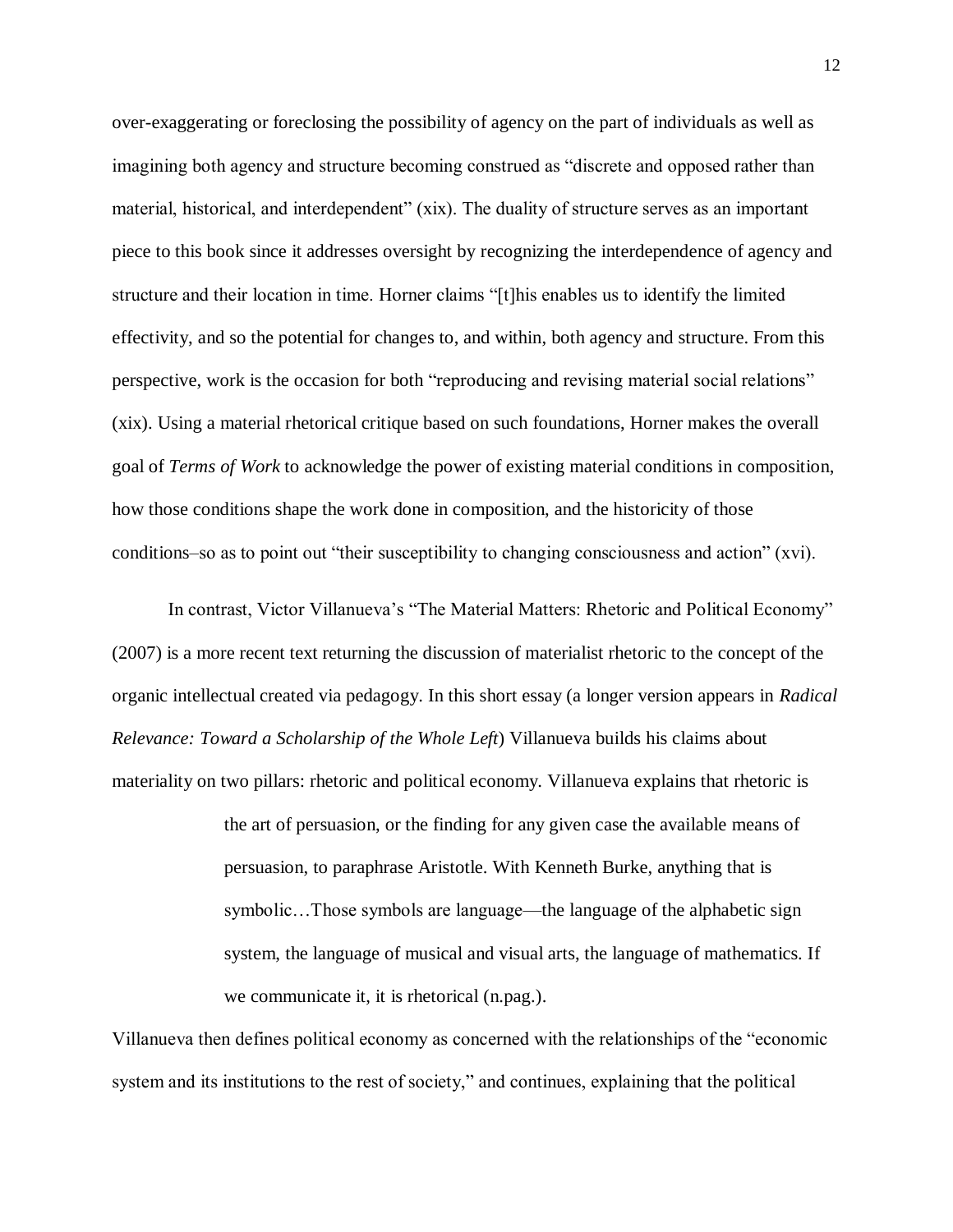economy is affected by non-economic factors like "social institutions, morality, and ideology in determining economic developments" (Ridell, Schakford, and Stamos qtd in Sackrey and Scneider, vi)" (n.pag.). Finally, Villanueva makes his focusing claims, stating when power is not coercive, then political economy is concerned with the "rhetorical and the economic" (n.pag.).

Based on this, Villanueva claims we need the tools of both political economy and rhetoric–since both demystify economics and symbolic communication–so as to influence change in the larger social/political/public spheres. In using the example of W.E.B. DuBois's *Black Reconstruction in America*, Villanueva demonstrates (through rhetorical analysis of an excerpt) how the slave economy of the American South gave rise to a set of political practices that used rhetoric to convince people of its appropriateness within that milieu. Villanueva sums it up by explaining the process like this: "Political exigency arising from economic conditions gave rise to a rhetorical trope—the inferiority of a race, according to DuBois."

For Villanueva, material histories have an effect on the material reality of people today; material history shapes the ways people believe it's possible to navigate or change experiential reality. In that vein, Villanueva claims in the conclusion of "The Material Matters" that rhetoric and political economy are bound together, and therefore, there is a pressing social need for all citizens to understand rhetoric. Through understanding rhetoric, goes Villanueva's reasoning, it is possible for everyday people to understand institutionalization and the ways that institutions shape identity and material reality. Fundamentally, Villanueva claims that rhetoricians can foster the creation of organic intellectuals through their positions within the academy. The unstated warrant of Villanueva's argument is that this is done through teaching, and hence, the task of the rhetorician is to make the affective connection of rhetoric and the political economy visible either as a pedagogue or a public intellectual.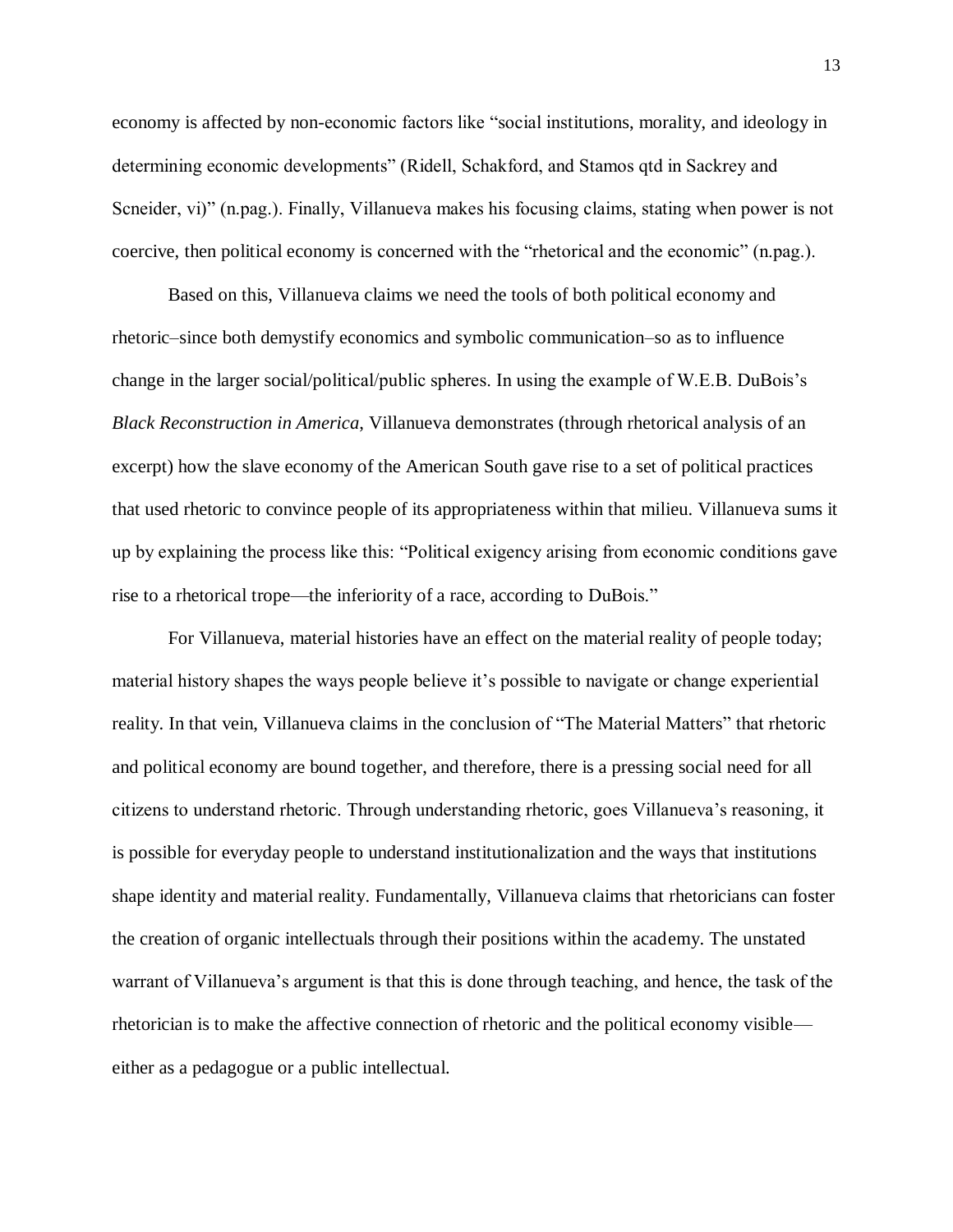This brief review of texts demonstrates that Marxist thought shapes material rhetoric in two distinct ways: 1) through discussion and analysis of work in relation to historical materialism and 2) through the idea of the organic intellectual and pedagogies that contribute to the shaping of said intellectuals. While both these facets of material rhetoric are important, what I find troubling is that these texts stress the importance of education as the way to individual agency; each text also assumes this awakening concerning individual agency happens due to an individual's time within the academy, an institution of the superstructure. Even though the figure of Gramsci looms large in both the special issue of *Pre/Text* and in Villanueva's "The Material Matters," none of the texts in this section broaches the idea of the creation of organic intellectuals through unsponsored—meaning outside of the academy's reach—discursive and/or physical activities. And yet each text is important as it demonstrates how consciousness, and, I would forward, *identity* can be changed through an education focused on rhetoric, writing, and materiality.

### <span id="page-23-0"></span>**Mapping**

While the above Marxist influenced pieces on material rhetoric see the classroom as a space for liberation, there are a series of articles that "map out" how rhetoric influences material reality through the lens of discursive analysis. These articles are different from those I've placed under the heading "historical" because they do not see the classroom as a space for liberation nor do they see the inevitable, teleological conclusion of their projects as the liberation of the proletariat and the proletariat's inevitable (and successful) uprising against the bourgeois. These articles lean towards a poststructuralist standpoint. In these articles, rhetoric and discourse matter as they do create the structures and institutions that shape the lives of everyday people, yet their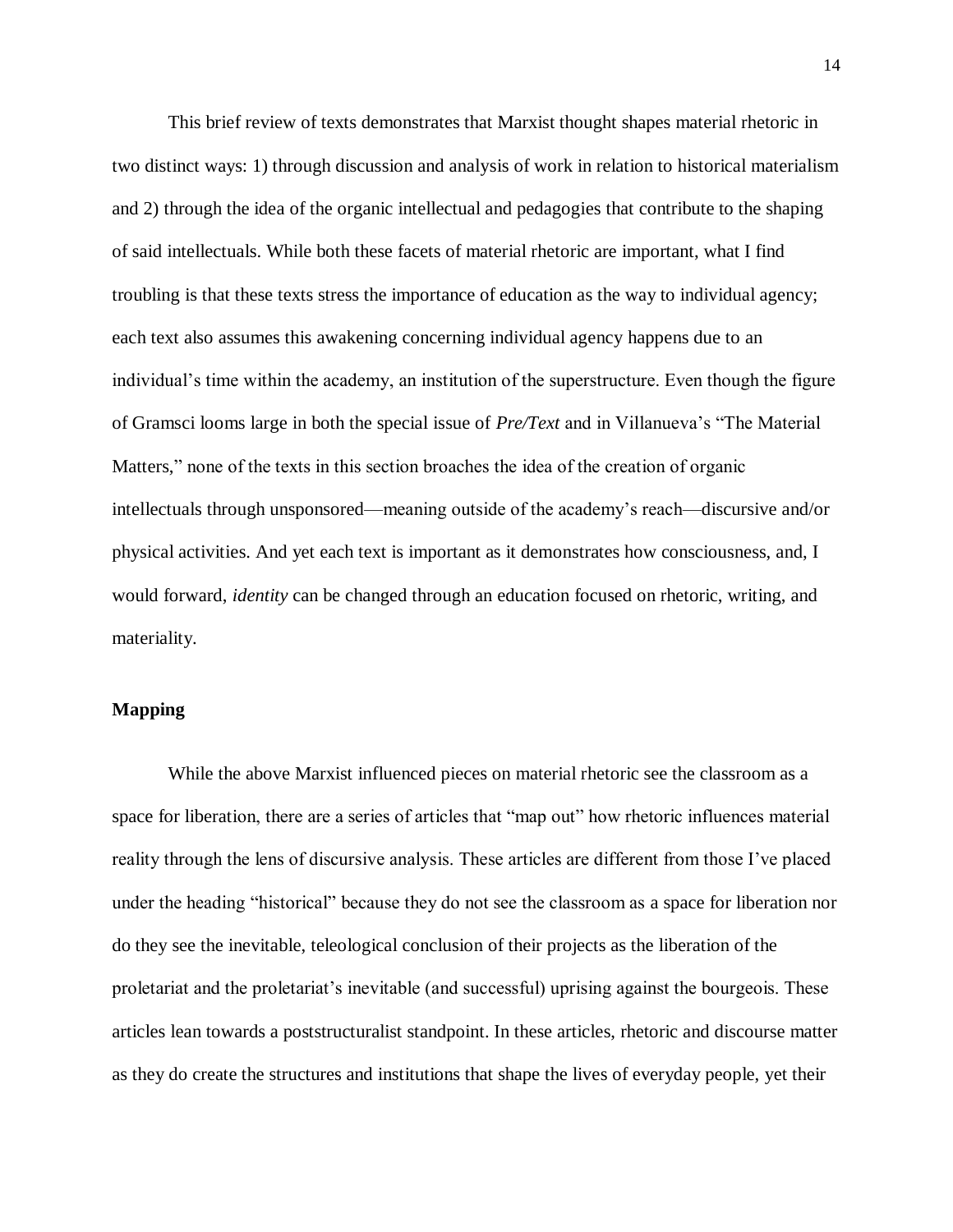arguments are couched more from the standpoint of an observer with a flashlight demonstrating for a reader lost in the dark how the present moment is a pastiche of history, present context, and texts/language. While not exceptionally different from the articles I'll place under the heading "affective connections" nor antithetical to the articles under the above heading, that is, "historical," the difference between these articles and the others is their lack of overt concern with physical bodies and their disbelief in a working class revolution founded on education. These exercises are much more cerebral, written in the vein of detachment and intended for a more scholarly audience so as to either extend the audience's knowledge base or help them continue their work as professional experts venturing beyond the walls of the academy. In all the below-mentioned articles, there is a distinct, covert assumption that society works in a top-down hierarchy, evidenced by the writers' collective concern with the public sphere and hegemonic policing on the part of a shadowy ruling class. In terms of my project, these texts demonstrate how discourse is deployed to gain and maintain a hold on the conduct of individuals. More importantly, they demonstrate how material rhetorics can be used to make that discursive architecture of control visible.

Michael McGee's "The 'Ideograph': A Link between Rhetoric and Ideology" (1980) defines an ideograph as an ordinary word found in political discourse that is a high-order abstraction representing a collective commitment to a specific but nebulously defined goal; the goal often found to be "normal" and good by the nation-state/culture where the ideograph is deployed. McGee asserts that ideographs warrant the use of naked power, excuses actions and beliefs oftentimes seen as socially inappropriate, and guide "behavior and belief into channels easily recognized by a community as acceptable and laudable" (15). Ideographs also have the power to guide behavior and belief negatively by branding one-time laudable behavior as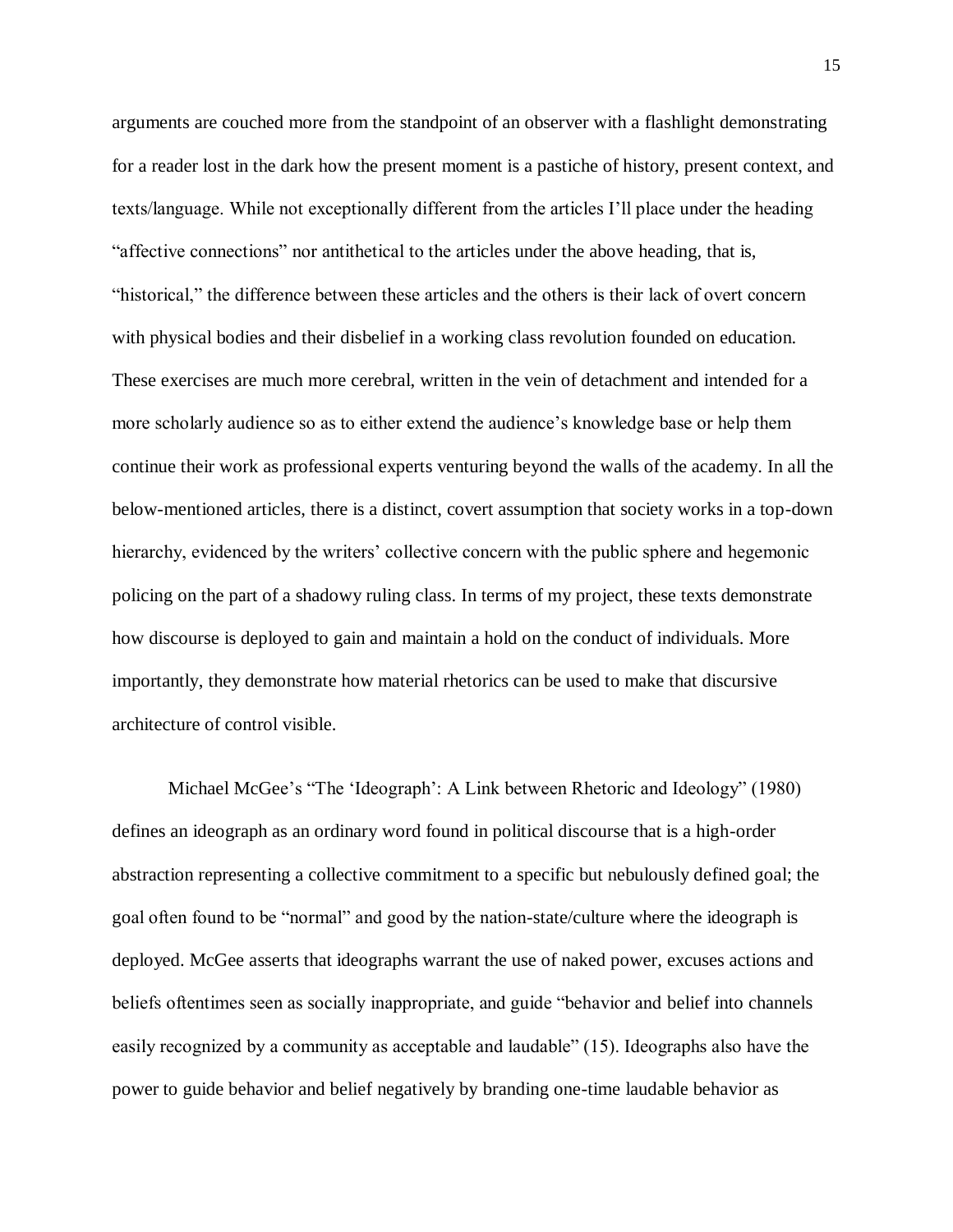unacceptable. For example, the Taliban in Afghanistan were at one time "freedom fighters" resisting the advance of the Soviets which made them allies of the American people; however, now they are "Islamo-fascist fundamentalists" who threaten freedom, and therefore, are now enemies of the American people. McGee claims ideographs are culture-bound, yet some can be used across cultures.

 McGee finds the ideograph an important concept since he believes it does away with the poetic element of symbolists rhetoricians' constructs. McGee counts Burke, Dewey, and Cassirer among these symbolists yet, simultaneously, he explains the truth about power and ideology undergirding these symbolists constructs. Metaphors like "'[r]hetoric,' 'sociodrama,' 'myth,' 'fantasy vision,' and 'political scenario'… [and] their links with the trick-of-mind that deludes individuals into believing that they 'think' with/for/through/ a social organism" (15) are made tangible and traceable when defined and treated as ideographs. McGee explains that the work of the symbolists is important because it focuses on the "media of consciousness, on the discourse that articulates and propagates common beliefs" (15), and thus, the ideograph makes the truth of symbolists constructs visible through framing them as a "legitimate social reality" accepted by, and propagated through, individuals using a "vocabulary of complex, high-order abstractions that refer to and invoke a sense of 'the people" (15). By learning the political ideographs that are diffuse and circulate through a given society, McGee closes his article by claiming that it's possible to understand how people are dominated by ideology/hegemony, saying

> By learning the meaning of ideographs, I have argued, everyone in society, even the 'freest' of us, those who control the state, seem predisposed to structured mass responses. Such terms as 'liberty,' in other words, constitute by our very use of them in political discourse an ideology that governs or 'dominates' our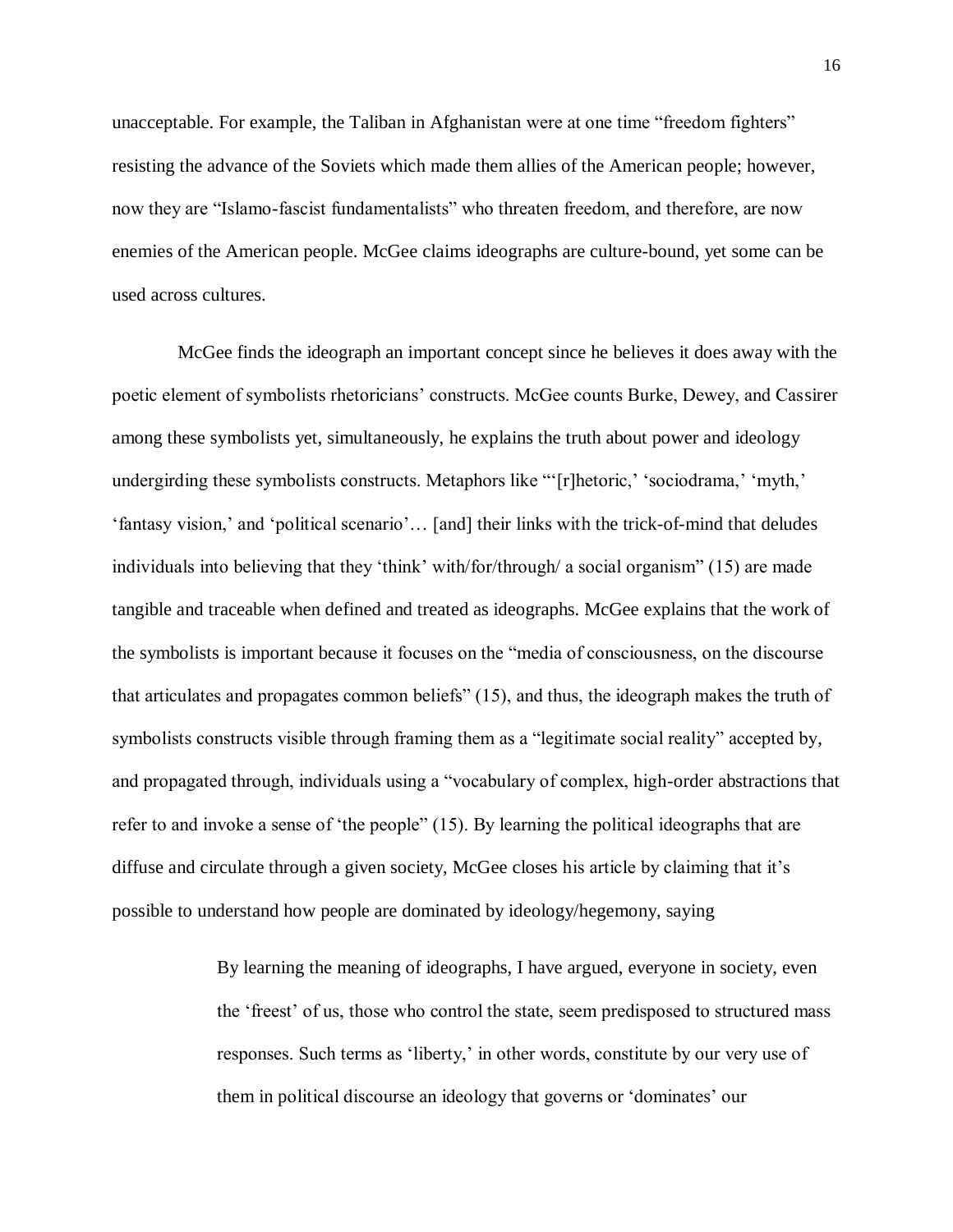consciousness. In practice, therefore ideology is a political language composed of slogan-like terms signifying collective commitment. (15)

This text, much like "The Institution's Live(s)!", makes clear the ways language harnesses and mobilizes desire. Furthermore, when using the ideograph it provides a way to trace the relationships between language, texts, institutions, policies, and the effects of language on the interplay of objects and bodies in making material, social reality. The text below demonstrates how the ideograph can be used by a rhetorician.

David Coogan's "Service Learning and Social Change: The Case for Materialist Rhetoric" (2006), claims a materialist rhetoric, built on McGee's notion of the ideograph and then applied to service learning, provides the rhetorical means to make "changes in institutional practices" (672) shaping community-based organizations (CBOs). For Coogan, changing these institutional practices is much more important than the oft-sought-after grand scale changes in public discourse, literally, the "publicity effect of rhetoric" (672). This is built on the idea that the public advocacy most service learning/community literacy courses promote and hope to accomplish does not, contrary to current belief, "begin with the principles of good argument…but with an analysis of those historical and material conditions that have made some arguments more viable than others" (668). This means applying a materialist critique to the various communities/CBOs with which a service learning class works. The appeal of service learning for Coogan is, consequently, two-fold. It's not just a case for rhetorical activism in service learning but also "a case for rhetorical scholarship in the public sphere: a challenge to test the limits of rhetorical theory in the laboratory of community-based writing projects in order to generate new questions for rhetorical theory, rhetorical practice, and rhetorical education" (670). Coogan continues, explaining that "in this light, [service learning] offers rhetoricians a unique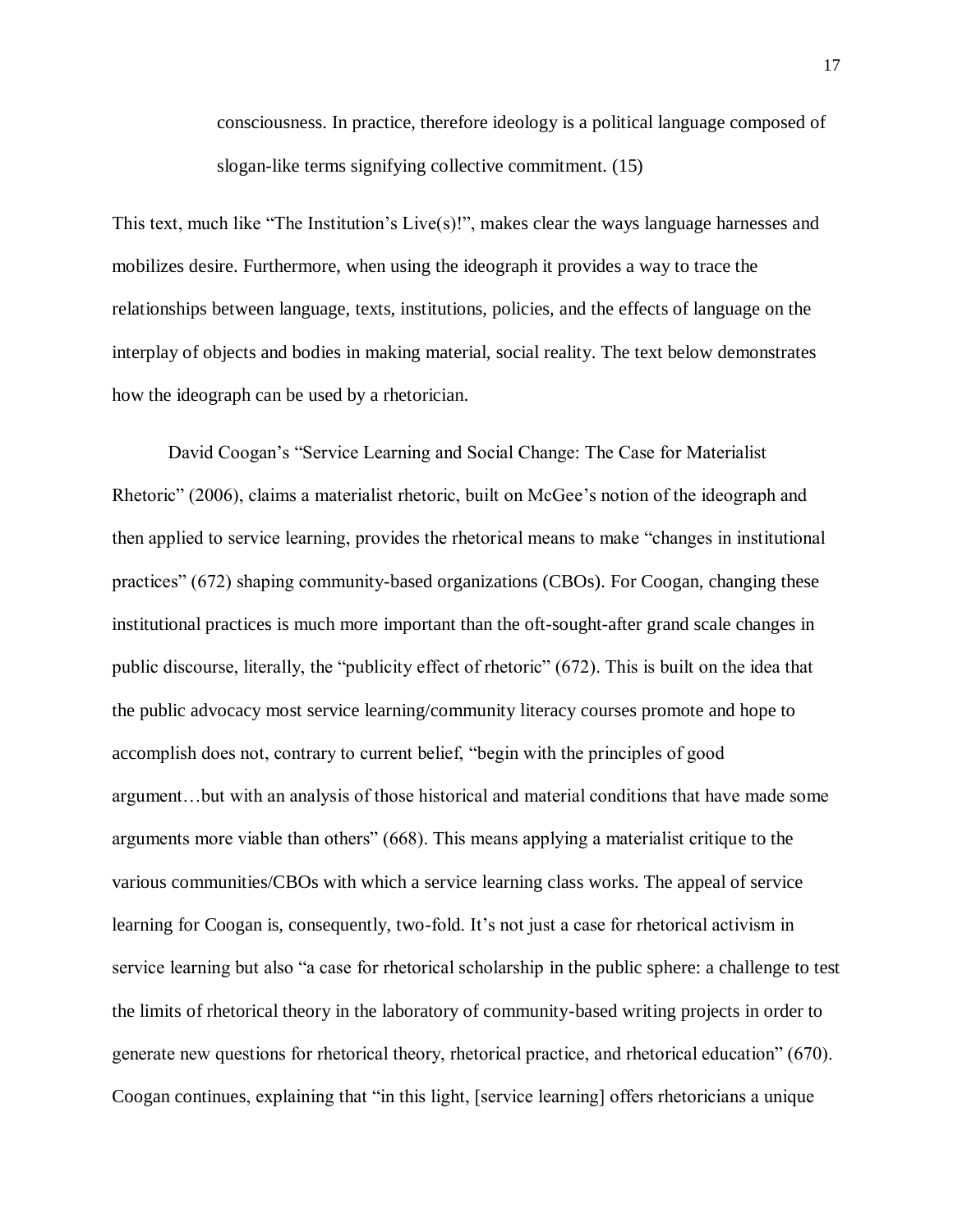opportunity to discover the arguments that already exist in the communities we wish to serve; analyze the effectiveness of those arguments; collaboratively produce viable alternatives, with community partners, and assess the impact of interventions" (668).

Coogan explains that all speakers involved use ideographs; furthermore, instead of speakers expressing themselves in original ways when they use these ideographs, Coogan claims that the speakers use specifically placed ideographs to justify their (the speakers') actions done in the name of the public. In analyzing an ideograph, Coogan asserts that a rhetorician (doing service learning work) can understand the ideological pulse of the community in which she works. A close observation by the rhetorician-teacher, noting how people within the community use the same ideographs to justify, explain, or guide policy in specific situation but for different purposes makes clear the commitments of the various interlocutors in the community. These disagreements also serve as material, visible markers of dissensus and prompt the design of new and viable alternatives to the problems faced by all the stakeholders involved.

The overall goal is to make change through using these analyses to deploy a context based rhetoric specific to a given time and place and interlocutors, that is, for the rhetorician to become a rhetor. This means not just composing criticisms of past rhetorical actions, or moments of decontextualized consciousness raising, or the creation of deliberative bodies consisting of community activists and university students/faculty. The idea is to persuade community members to make material change through linking the identification of ideographs, narratives, and characterizations to "techniques of power," and therefore, train community members how to make material change through enabling people in "under-served communities to 'use language and literacy to challenge and alter the circumstances of daily life' (12)" (Coogan, Cushman qtd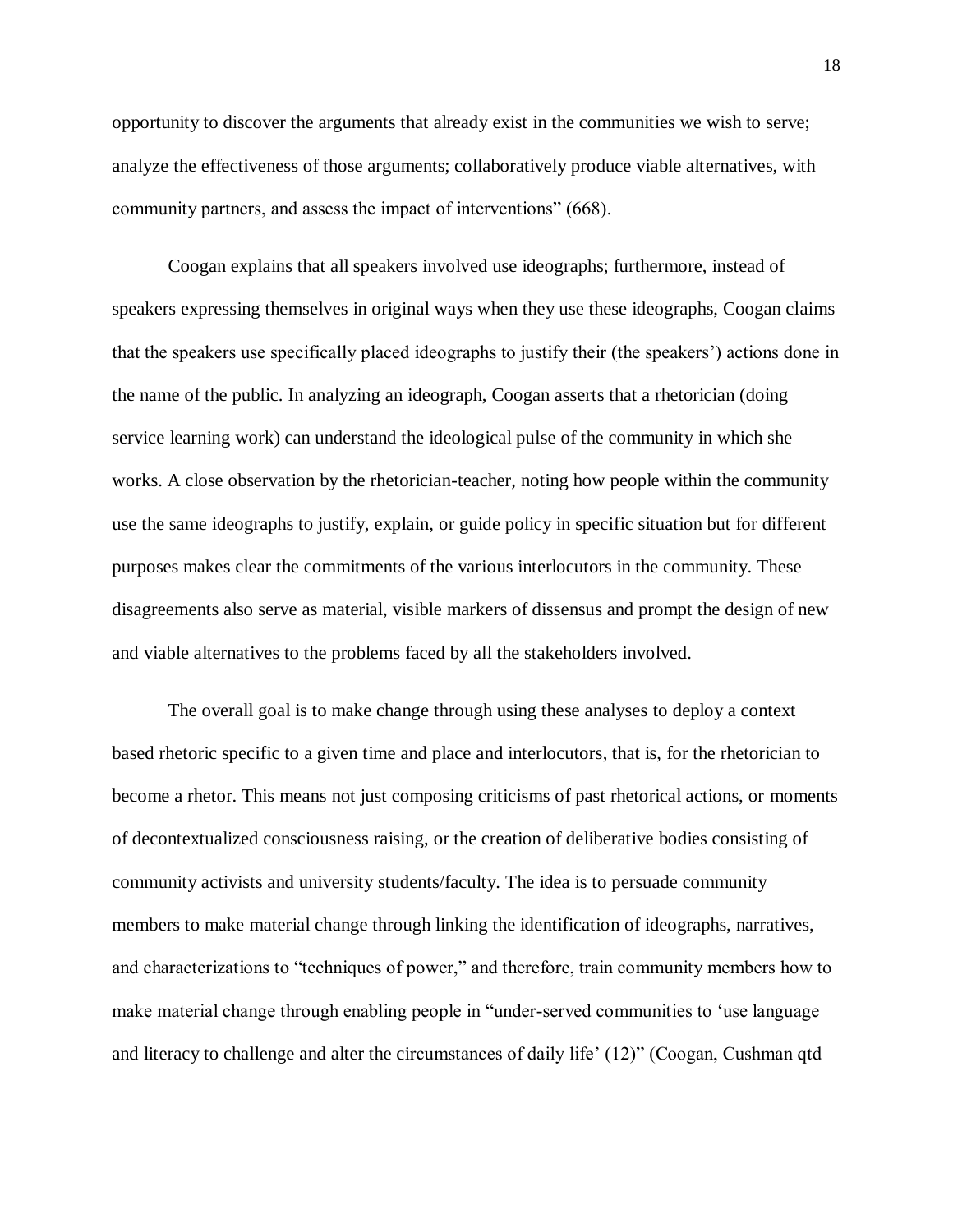in Coogan 690). Overall, Coogan's text is a call to make changes in communities by accomplishing specific, tactical goals set by either CBOs or individual community members.

R.W. Greene's "Another Materialist Rhetoric" (1998), offers up a third way for material rhetoricians. For Greene, materialist rhetorics often try to account for the representational politics of symbolic communication, not for the tracing out of how material reality forms affective connections and works to diffuse various ruling class rhetoric(s). Because of this, Greene sees two distinct types of popular materialist rhetorics. The first follows what he terms a "logic of influence" model, meaning these materialists "focus on how the interests, often understood as a will to power, of a speaker are hidden, distorted or revealed by that speaker's rhetorical choices" and emphasize "rhetoric's role as a form of persuasion" (38). The second follows what he describes as a constitutive model of rhetorical effectivity, meaning these materialists focus "on how the text functions to politically and aesthetically figure the process of subjectivity" and emphasize "rhetoric as a form of identification" (38).

In the same article where Greene offers his dichotomy of materialist rhetoric, he also offers a third way that eschews this binary, which he describes as the logic of articulation. This logic of articulation is "a way to map the multidimensional effectivity of rhetorics as a technology of deliberation" (39). Greene describes the advantage of this logic of articulation as the foundation for a type of materialist rhetoric that replaces a "hermeneutics of suspicion" (39), with a form of cartography that does not reduce the materiality of rhetorical practices to the interests of the ruling class. This logic of articulation also allows for the maintenance of the "irreducible difference between rhetoric and other material elements" such as the "technologies of power, and the self in the creation of a governing apparatus" (39).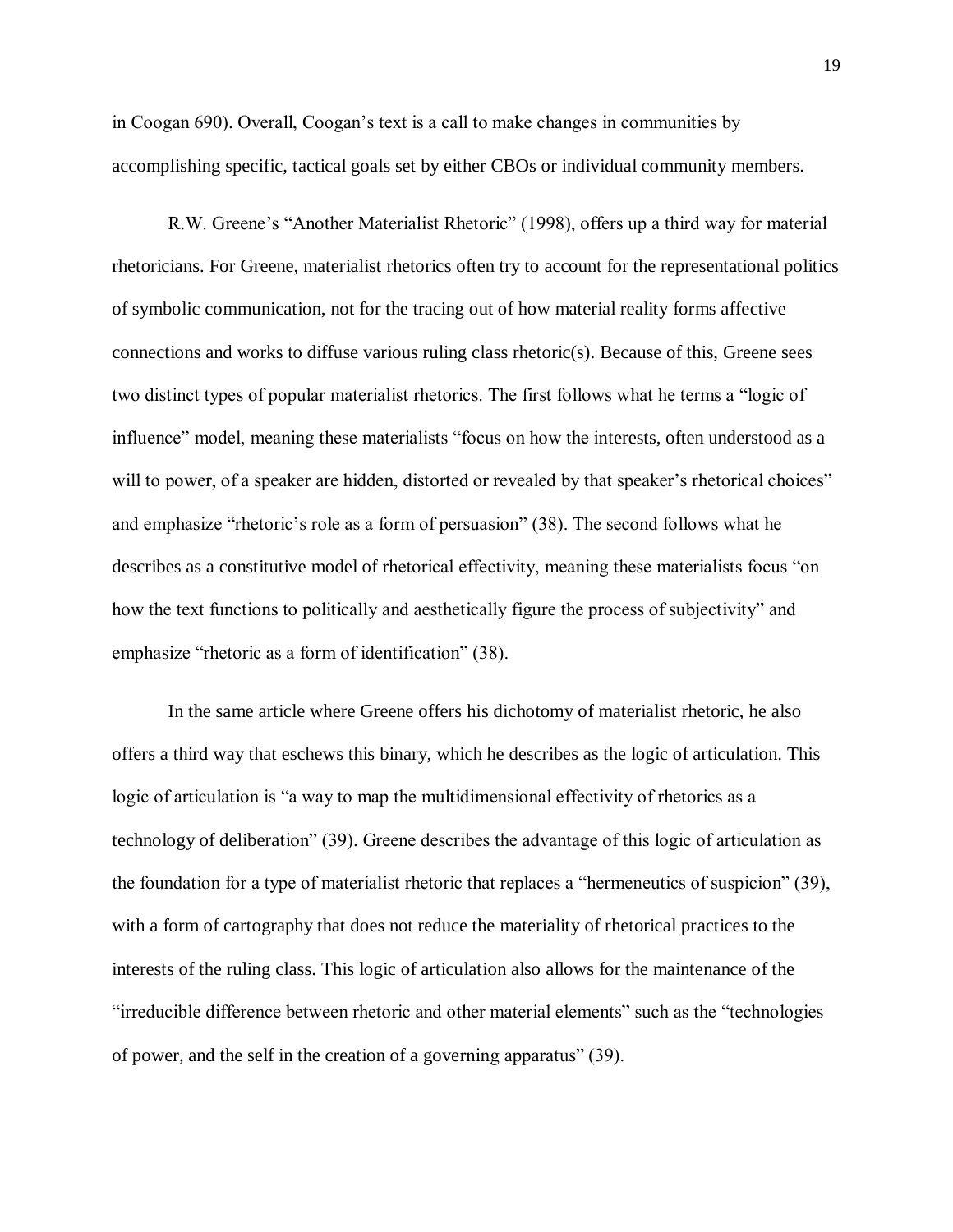Greene argues that a materialist rhetoric built on the logic of articulation avoids positioning the forces of capitalism, white supremacy, and patriarchy as essential qualities of the U.S. governing apparatus. For Greene, a materialist rhetoric built on his self-described logic of articulation maps out how these forces are transformed, displaced, deployed, or challenged by the governing apparatus. As Greene puts it, "In other words, the 'macro-structures of power' exist less as hidden interests to be uncovered than as technologies distributed, activated, and programmed by rhetorical practices for policing [the] population" (39). Additionally, this model also conceptualizes rhetoric as a form of deliberation, or practical reasoning, that is, a "human technology" (Greene 30), which is something all peoples, regardless of socio-economic class and cultural clout, have access to so as to use as a "technique that makes meaning possible" (Greene 30). In turn, rhetoric constructed in this way is seen as a productive element to society, one which transforms subjects, institutions, and knowledges so as to make these materials useful to the rhetor. Through this notion of rhetoric and the abilities of rhetors, rhetorical studies—at least for Greene—becomes a "geographical project committed to mapping the multidimensional effectivity of reading, writing, and speaking" (35).

Overall, this collection of texts—McGee, Coogan, and Greene—makes clear the importance of rhetoric and discourse to material reality. Mapping out the ideographs or rhetorical tactics in relation to material context of a given rhetor allows the rhetoricians within this section to discern with some reliability what is constructed as "true" in U.S. society. This mapping method simultaneously allows a rhetorician to trace out how said rhetor worked within the confines of the U.S. social reality to make her claims seem valid while at the same time making those of her interlocutors seem "false," and therefore, unpersuasive. While useful, the drawback of these texts is that they do not attempt to show how rhetorics and the phrases signifying such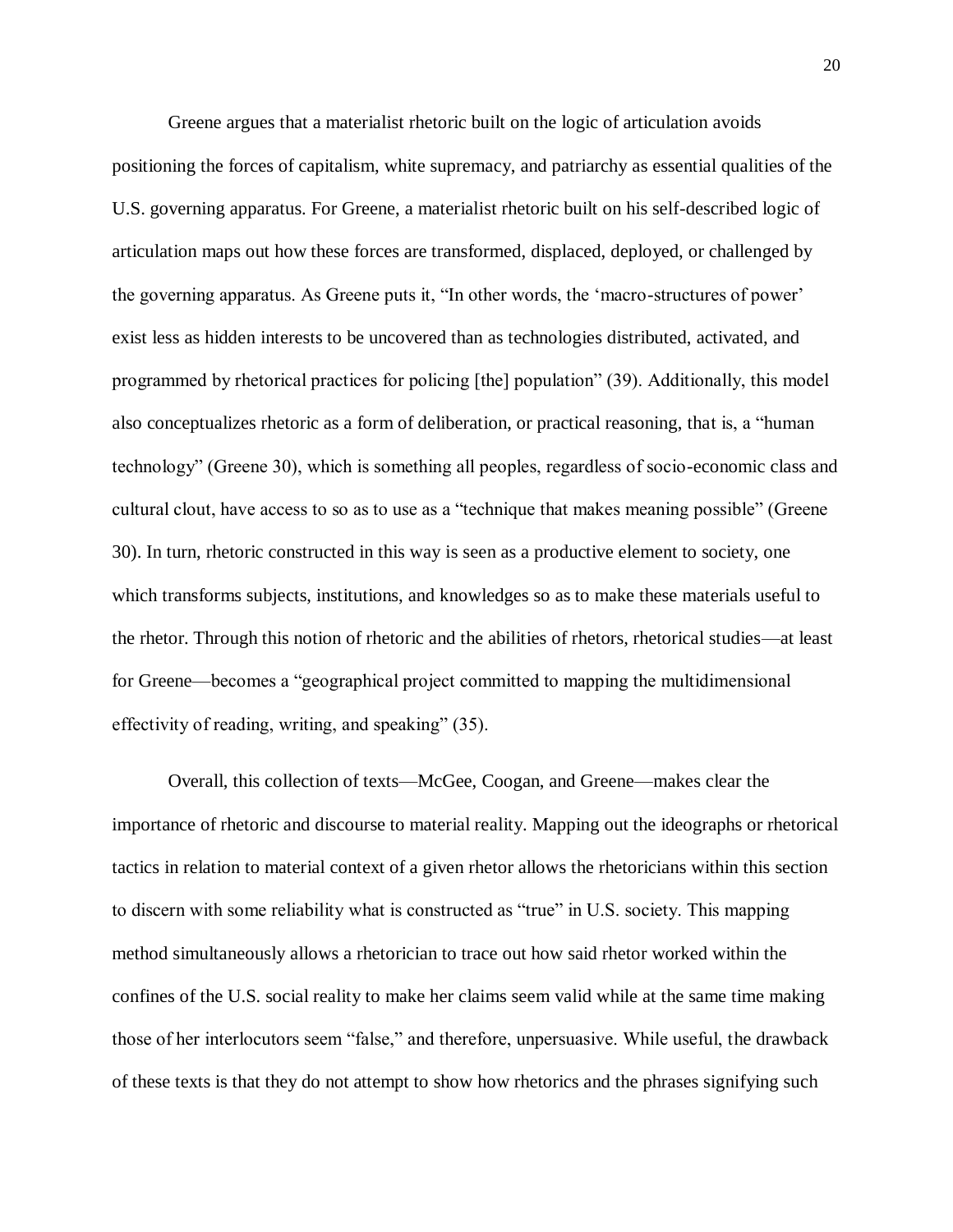rhetorics are transmitted from person to person and place to place. That is to say, they do not broach the question: how does a rhetoric as an ideograph or a rhetoric as a deliberative technology have a life beyond the initial rhetor's release into the public sphere? That is, how and why are these techniques and ideographs recycled and reused by various rhetors?

#### <span id="page-30-0"></span>**Affective connections**

The texts in this section of the review discuss not only institutions and discourse, but the human body itself as it navigates spaces filled with other bodies and discourses, controlled by institutions, with various rhetorics built on various histories deployed by numerous interlocutors. What these texts are concerned with is how rhetorical acts come out of these social ecosystems located within material reality, and moreover, how they evoke specific reactions out of the living, breathing bodies of everyday people. In terms of my project, this category of material rhetorics is the most useful. It takes into consideration the scene of a given rhetorical act; the history, objects, and people working within that scene; and the ways a rhetorical act moves from one social ecosystem to another. While most of these theories do not specifically discuss nor focus on affect, that is emotion, but on materiality, I assert they are useful in thinking about and mapping out the movement of texts/speech acts. Based on that thinking and mapping, I will makes claims about the affect of a rhetorical act, or even the affective connections tied to these rhetorical acts.

A text written about the affect of material reality on the body and the resulting production, reception, and (re)invigoration of rhetoric is *Rhetorical Bodies* (1999)<sup>6</sup>. This anthology, edited by Jack Selzer and Sharon Crowley, is a sustained reflection on material rhetoric in both senses of the term, that is, a "meditation on the material aspects and groundings  $\overline{\phantom{a}}$ 

<sup>6</sup> This anthology is actually a byproduct of the 1997 Penn State Conference on Rhetoric and Composition.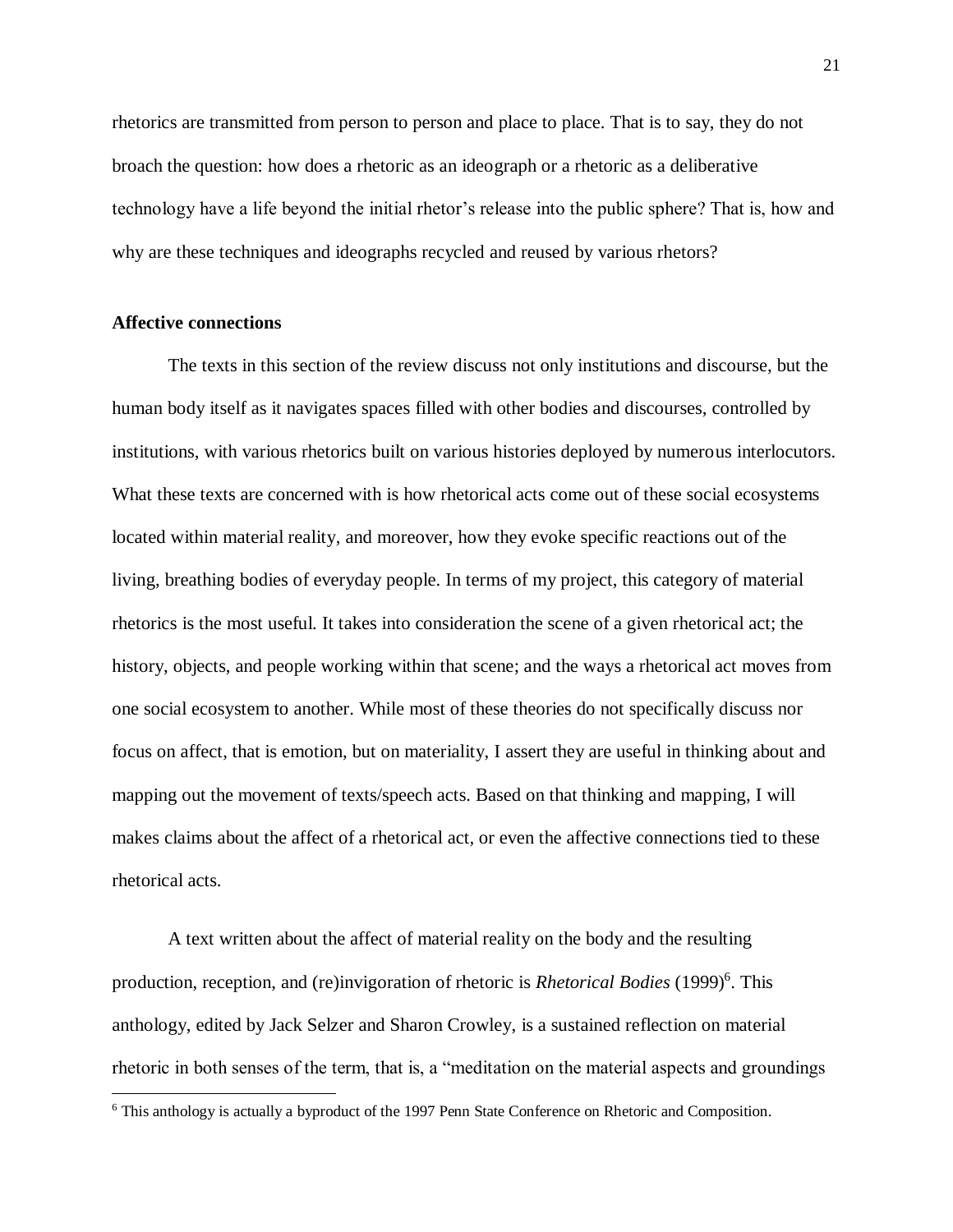of language as rhetorical action" (Selzer and Crowley 9), and the rhetorical nature of material reality—whether it involves spoken or written texts, i.e., literate reality, or visceral, physical reality.

Due to Crowley and Selzer's design, the contributors included in the anthology do not create a hard and fast dichotomy between the material and the literate, instead opting to consider what it might mean to take "very seriously the material conditions that sustain the production, circulation, and consumption of rhetorical power"(9). In this collection, it does not matter if the "power" wielded by a rhetor as she deploys her rhetoric comes via a written composition, a speech, or some physical form like the composition of a space through the arrangement of walls and statues or images and functions within a digital interface.

More impressive is how Selzer and Crowley created a collection of essays foregrounding the body, literally, how nonliterate practices and realities, "most notably, the body, flesh, blood, and bones" are sculpted by literate practices, and thus, should come under "rhetorical scrutiny" (10). Integral to this move is the belief that to achieve this there must also be a serious attention paid to the material circumstances that sustain (or sustained) these literate practices shaping bodies. With this focus, Selzer and Crowley and the various contributors imagine rhetoric as laying hands on flesh and shaping experiential reality on a visceral level. In this text, the essays rarely discuss formal pedagogy or rhetorical effectivity as envisioned by a rhetor. Instead, the focus is on how bodies work in concert with rhetoric and materiality to make sense of experiential reality. The best example from this anthology is Carole Blair's work on memorial sites.

In "Contemporary U.S. Memorial Sites as Exemplars of Rhetoric's Materiality," Blair asks readers to consider the materiality of rhetoric by moving away from the traditional notions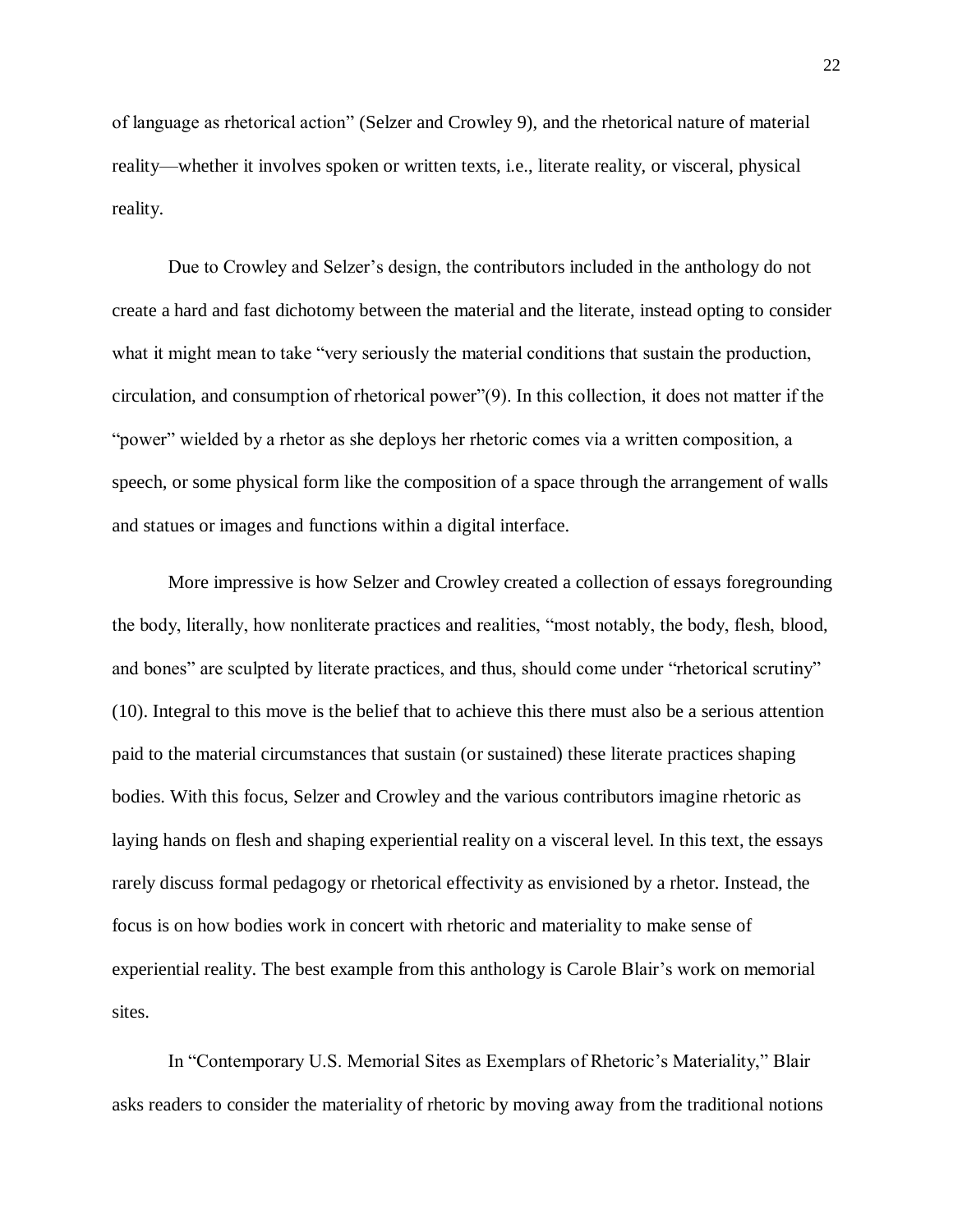of rhetoric as a means to achieve the goal(s) of a specific writer/speaker. According to Blair, due to liberal humanism (and the location of several rhetoricians within humanities departments) rhetoric is often seen as symbolic (or symbolizing or symbolic communication) as well as a set of practices for one actor to achieve a specific goal. Often the goal is to persuade, or influence, or to communicate effectively, which for Blair is all well and good; however, she explains that while these models are a "reasonably accurate description of the motivations people have for engaging in rhetorical practices…it describes a motivation rather than an essential or definitive characteristic of rhetoric" (21). More importantly, this way of conceptualizing rhetoric "creates additional difficulties for rethinking rhetoric as material" (21).

For Blair, constructing rhetoric as "material" means thinking of rhetoric as having some type of consequence beyond what the speaker/writer intended, and simultaneously, having an effect on experiential reality, too. Essentially, Blair asserts that rhetoric is not reducible to pure symbolism and asks her reader to consider what it means to think of rhetoric as extending beyond the goals of an individual rhetor. Blair then challenges the reader to consider rhetoric in these two ways: "we must ask not just what a text means, but, more generally, what it does; and we must not understand what it does as adhering strictly to what it was supposed to do" (23), "what it was supposed to do" as defined by the rhetor creating the moment of rhetoric.

To begin thinking about the materiality of rhetoric beyond the traditional rhetorical triangle, Blair considers five memorial sites (the Vietnam Veterans Memorial, the AIDS Memorial Quilt, the Civil Rights Memorial, Kent State University's May 4 Memorial, and the Witch Trials Tercentenary Memorial) while using five questions to guide her exploration of each as a rhetorical text. The five questions are: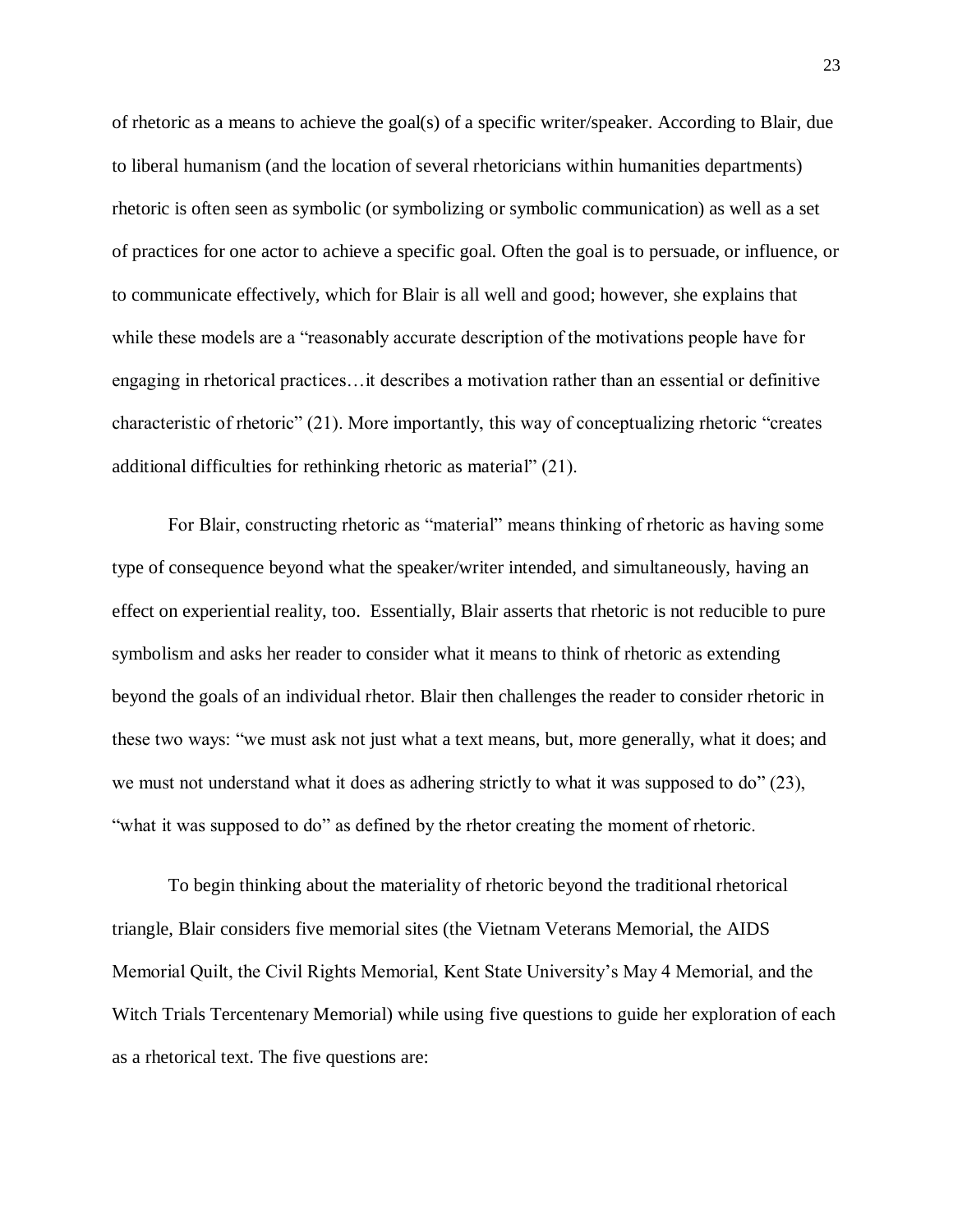(1) What is the significance of the text's material existence? (2) What are the apparatuses and degrees of durability displayed by the text? (3) What are the text's modes or possibilities of reproduction or preservation? (4) What does the text do to (or with, or against) other texts? (5) How does the text act on people? (30)

The overall message of the article is very consequentialist, something akin to Kevin Porter's work in *Meaning, Language, and Time*. Meaning changes with time, various audiences, and even what cultural or emotional baggage individual audience members bring with them to each site; moreover, all of this can be affected by the material conditions of the memorial site on the day of the visit.

In turn, the silent warrants under both Blair's and Porter's claims are that audiences who view a rhetorical artifact have far more power than often attributed to them by more traditional rhetoricians. In both Blair and Porter's work, an artifact "speaks" or is "evocative" or is "persuasive" or seen as a "true depiction" of a moment in time or a feeling because the audience works in concert with the artifact. This move breaks Lloyd Bitzer's concept of the rhetorical triangle because the speaker/writer goes from all powerful individual who can craft a rhetorical act/artifact which will always mean the same thing—if crafted well enough—for all people who happen upon it for time immemorial. Both Porter and Blair assert (Porter overtly, Blair covertly) that time is not panchronic nor is a rhetorical act static. In turn, this means rhetoricians must see rhetoric as more than production by a single rhetor, and, moreover, that the rhetorical effects of a text go beyond the rhetor's intended (and limited) goals.

Blair calls for rhetoricians to begin articulating how rhetoric changes and is diffused throughout a given rhetorical ecosystem. Blair makes these claims because she argues from the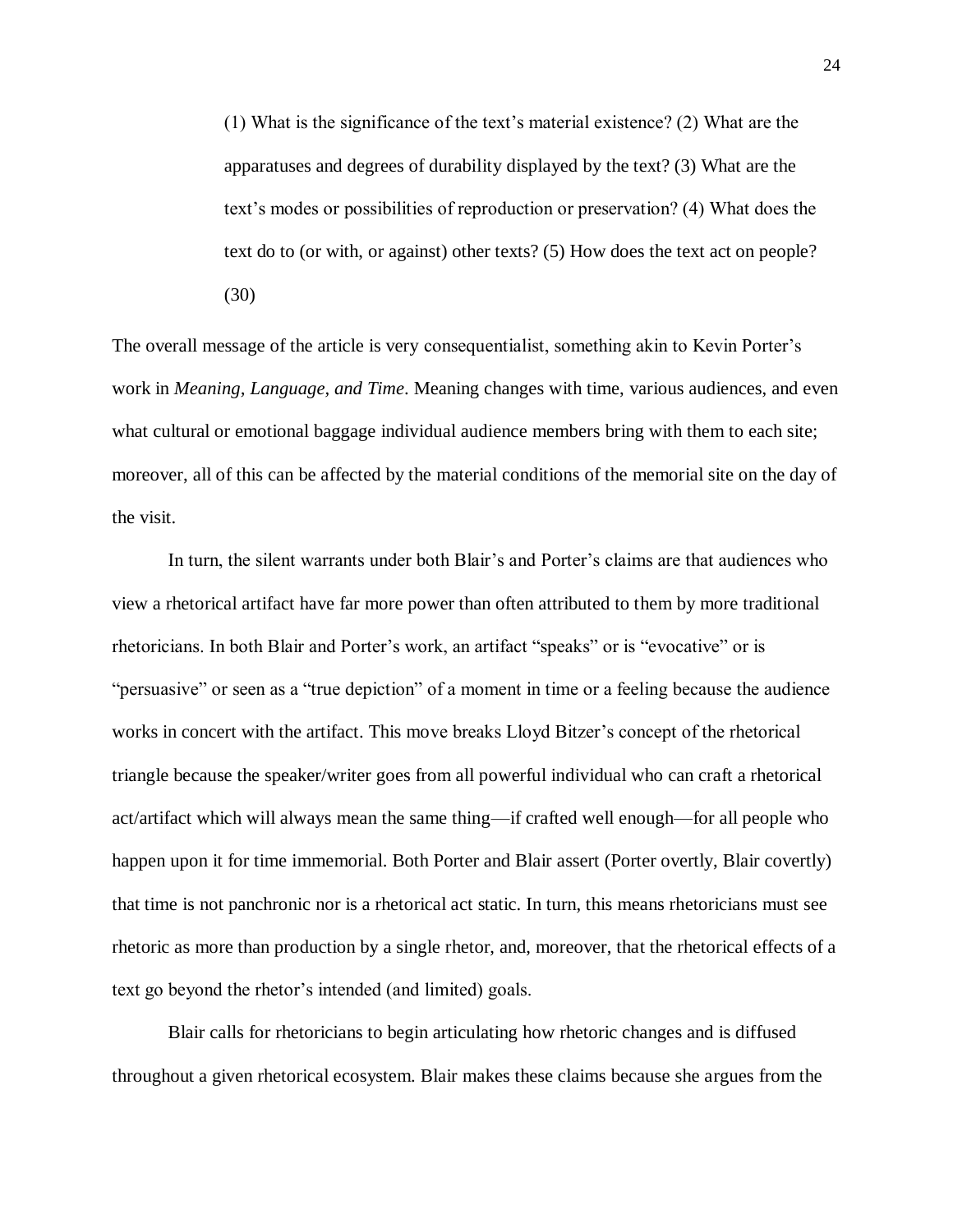starting point that rhetorical critics have always pushed their readers to ask questions about invention, about the construction of the rhetorical text instead of pressing them to ask "what happens to or with a text once it has been produced?" (21). Essentially, Blair asks us to consider, once the goal of the rhetor is no longer sacrosanct, how a text or artifact circulates, changes, and depends on its environment and future interactants for its relevance. In this vein, Blair asks the reader to imagine rhetoricians who go beyond the "narrow study of effect, understood as goal fulfillment", and once an amount of critical distance has been achieved through the asking of this question, she asks her readers to think about how the study of effect as goal fulfillment currently diverts rhetoricians from the overtly "partisan character" of rhetoric. Blair then asks the reader to consider "[h]ow do we begin to theorize materiality, in the face of these obstacles?" (23). In sum, Blair argues that artifacts have their own materiality, yet that materiality is dependent on the context of time, place, and audience; that their meanings are malleable; and texts (and Blair counts monuments as texts) actually affect one another (physically or at a distance through mediums like film/video photography) as well as affect individuals interacting with the monuments.

Blair uses monuments to explain how her ideas about rhetoric having a physical, material dimension can be observed in the experiential world. Blair claims that any rhetoric introduced into a physical environment changes said environment; to read a book means the reader must stop her other activities, often find a place to sit, and then give time to the act of reading; when discussing public oration, Blair discusses how an audience member must change their routine to go to the place where the talk is being given, then she must stand still or sit, and then be quiet so as to hear the speaker. As Blair explains at the most mundane level rhetoric encourages (or discourages) us to "act or move, as well as think, in particular directions" (46).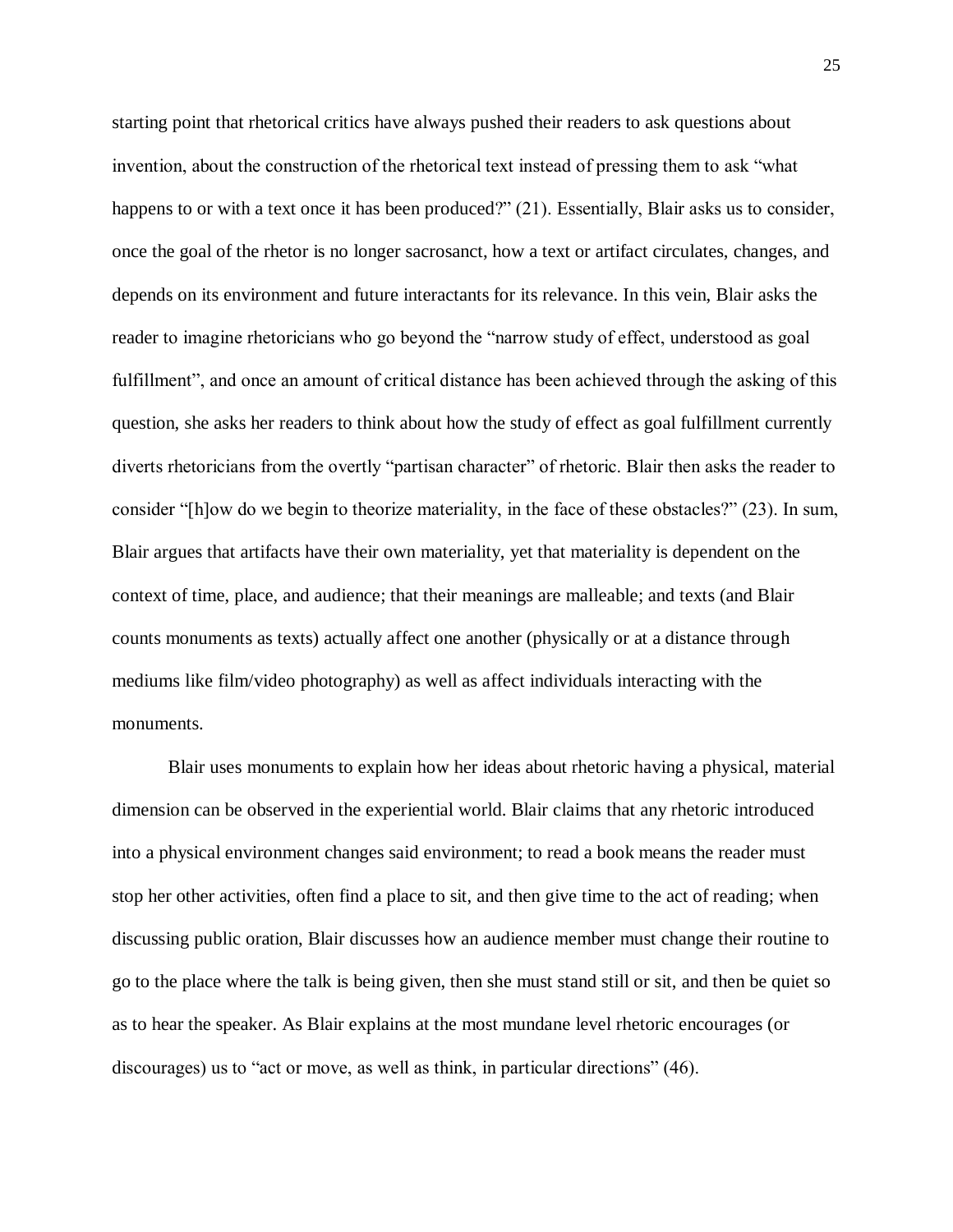Because of this, Blair admonishes her readers to consider the materiality of constructed sites in any rhetorical analysis. Constructed sites, according to Blair, do obvious work on the body. Blair explains constructed sites "direct vision to particular features, and they direct—even control—the vector [and] speed" (46) of the spread of rhetoric. In Blair's model, rhetoric acts on "the whole person…the material aspect of rhetoric does significant work to shape the character of the rhetorical experience" (46).

In the same mindset of shaping bodies, Kevin Mahoney and Rachel Riedner's monograph*, Democracies to Come: Rhetorical Action, Neoliberalism, and Communities of Resistance* (2008), makes specific claims about how the architecture of institutions works to shape individuals. Moreover, Mahoney and Riedner discuss how these institutional rhetorics evoke emotions from individual bodies. The emotions created by rhetoric, according to Riedner and Mahoney, are important since they are the organic responses to the evocative aspects of discourse or a rhetorical artifact. In contrast to the other scholars mentioned above, Mahoney and Riedner speak of emotion in the way it programs bodies to act in specific ways without overt coercion. This discussion of emotion (bodily sensations) brings the concept of material rhetoric even closer to the material self. In Riedner and Mahoney's monograph, the physical self lives in, works with and against, and mitigates an experiential reality that individual bodies do not have complete control over but can still exhibit and practice some level of agency as they navigate/mitigate a reality created through the conflation of mind, body, affective connections and culture.

How emotion is part of the series of discourses defining what is true and consequently persuasive looms large in Mahoney and Riedner's concept of rhetorical action. Early in their monograph, Riedner and Mahoney define rhetorical action as "a political practice of making,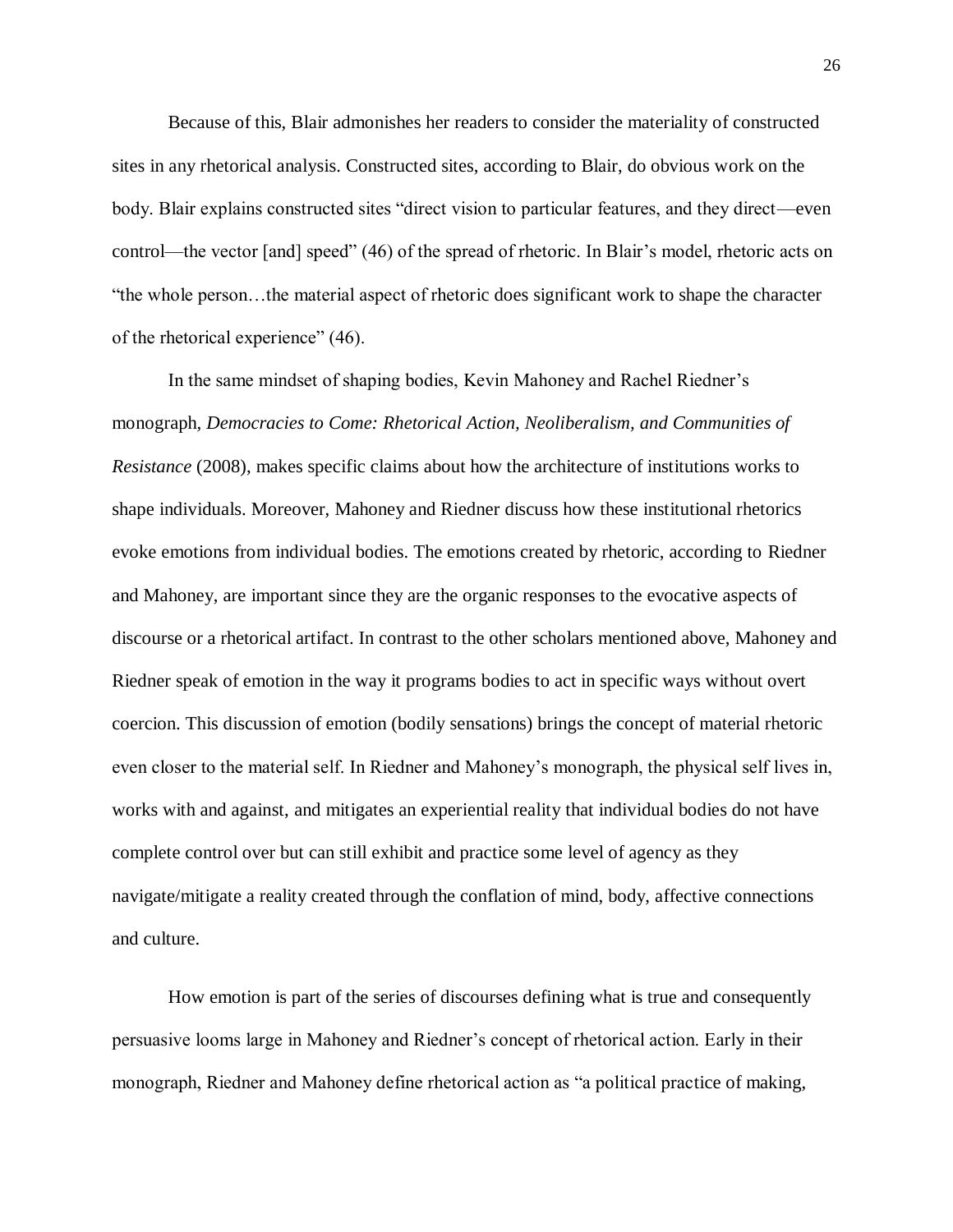reproducing, and remaking of social relations, identities, and intervening in relations of dominance and exploitation" (7). In their concept of rhetorical action, both writers pit the work of socially conscious instructors working against neoliberalism, a constructed social force they define as "an economic policy of upward redistribution in which public services are privatized, markets are opened up, and weakened government regulations are allowing corporations the 'freedom' to pursue capital by extending market relations ever deeper into…social relations" (10). In an interesting turn, they see neoliberalism as a social force which is actually a sociopolitical practice of meaning-making where the making, reproducing, and remaking of social relations favorable to neoliberal inspired capitalism; furthermore, these practices even leak their way into the most mundane practices of everyday people as they attempt to compose their social identities as well as any interventions everyday people may attempt so as to disrupt the cycle of dominance of exploitation common to the status quo of the United States.

Mahoney and Riedner's concept of material rhetoric differs from the other writers in this review as they do not couch the power of the various rhetorical forces in the experiential world as practical reasoning or persuasive "truth." They discuss rhetoric's power as emotional, and explain that the ability of neoliberalism as a pedagogy to exist, thrive, and sustain itself is built on the emotions it evokes from individuals. Riedner and Mahoney explain that in a society dominated by neoliberal capitalism, students are prepared to enter into the workforce, and therefore, interpolates subjects into supporting the continuation of the social status quo through the circulation and realization of capital. Riedner and Mahoney claim neoliberalism produces "structures of feeling, imbrications of economics and social life, including emotional life" (40). According to Mahoney and Riedner, these emotions generate value; reproduce capital; and reinvigorate capitalist culture and the capitalist culture of rhetorical circulation. In this way,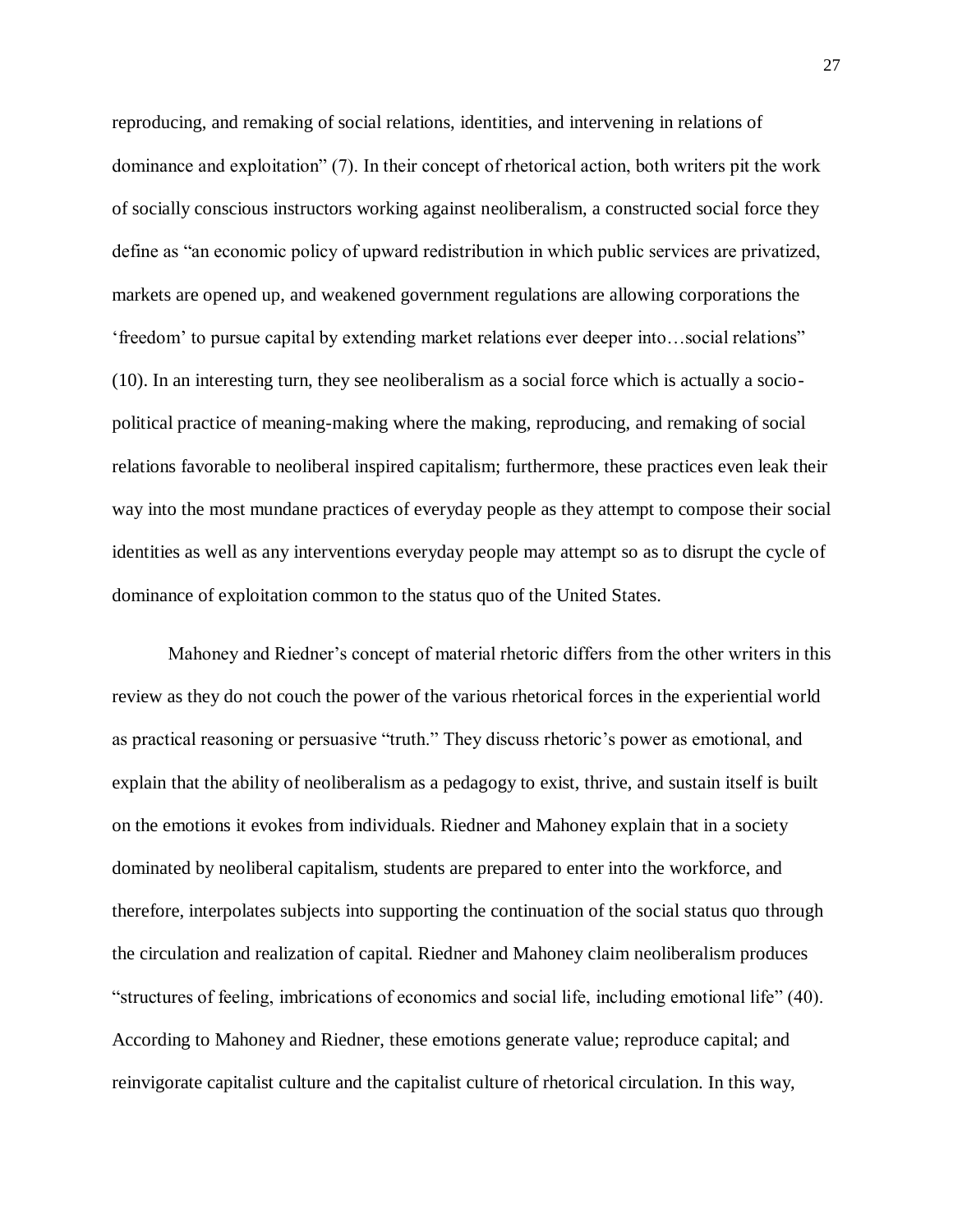people learn to communicate, and consequently see the world, in a capitalist mode. Thus, through these affective connections, people in this system perform and defend any act which ensures the continuation of capitalism.

Essentially, Mahoney and Riedner argue that the rhetoric of neoliberalism is a pedagogy which teaches that the rhetorical ploys of neoliberalism are not socially constructed, but that they are a series of gospel truths. In this way, neoliberalism produces a visceral reaction (emotionally and physically) so individuals see identifying with neoliberal capitalism's goals as concomitant to their own; the veracity of any claims coming from this ideology is "felt" to be true. Due to the traditional divide between mind and body and Romanticism, things "felt" on the visceral level are "felt" to be beyond examination. This concept can be connected to both the work of Greene and Hurlbert and Blitz; all agree that this moment of persuasion, whether described from the angle of logic or emotion, is the product of several discourses coming from, intertwined with, and connected to individuals, institutions, and political/social interests.

Riedner and Mahoney see critical pedagogy as another form of rhetorical action, one that runs counter to the discourses of neoliberalism. Critical pedagogy (the specific pedagogy they forward is built on the foundation of Derrida, Gramsci, and Freire, yet also incorporates the work of Marcos, Hardt and Negri, Harvey, Mohanty, Williams, Spivak, Butler, and Jarratt) is a set of practices—just like neoliberalism—that encompasses a way to learn, live, exist and react to experiential events. According to Mahoney and Riedner, critical pedagogy can be deployed inside and outside the body of the academy. Critical pedagogy, in Riedner and Mahoney's framework, is anathema to neoliberalism since it is a form of rhetorical action aiming for the "production of new critical literacies," which depends, in part, on "'ingenuity, artistry, and swiftness of thought' but also on a relationship to power and abilities of the subject to create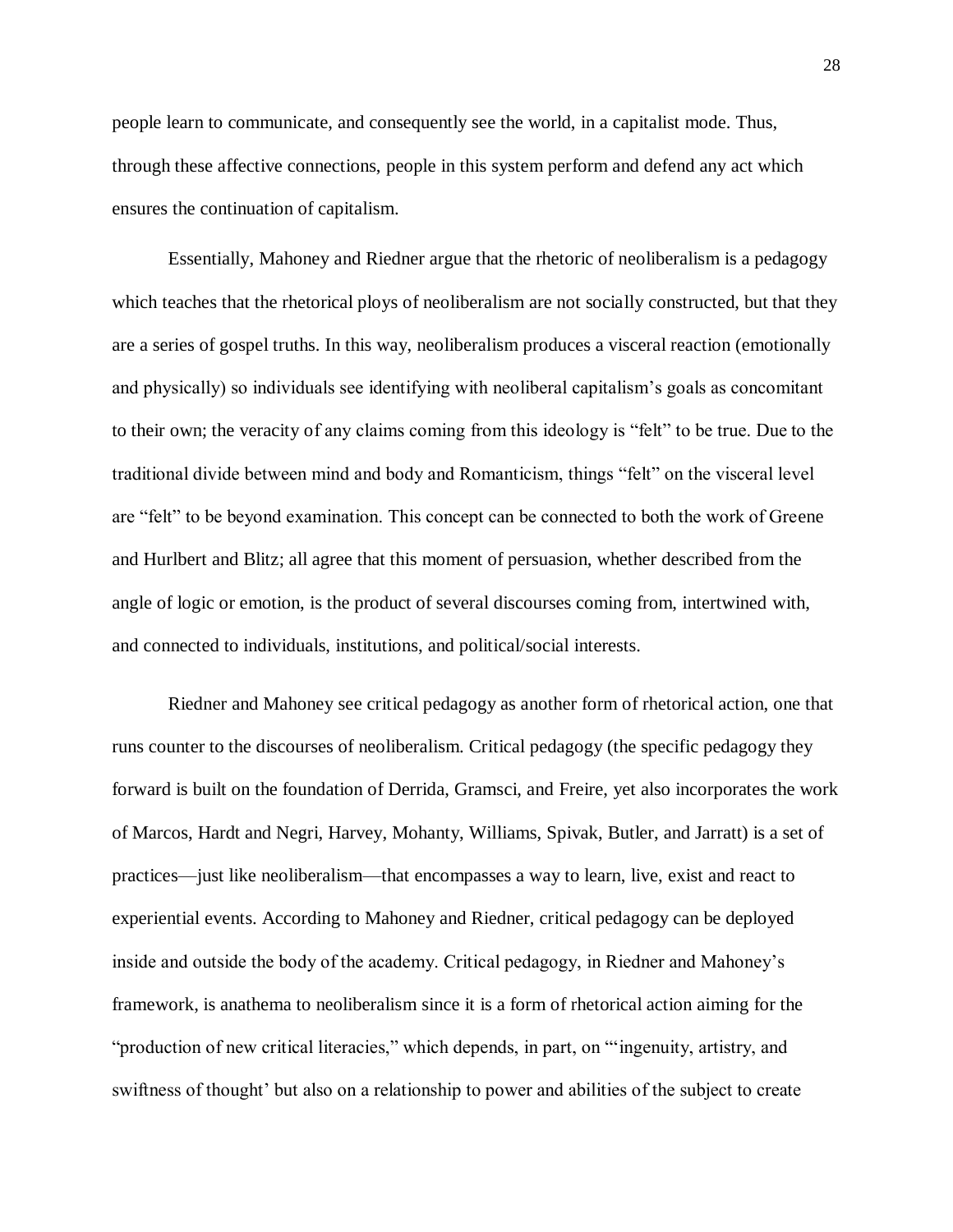affective relationships in conjunction with dominant and emergent structures of feeling" (41). Critical pedagogy as rhetorical action creates an "openness for new practices and affective relationships" that already exist, yet haven't been "articulated in recognizable, strategic, or liberatory form" (41). Deploying critical pedagogy, assert Mahoney and Riedner, allows for the "complete re-articulation" of the current socio-political landscape, a re-articulation which "sets the stage for intervention in rhetorical spaces fundamental to democracy" (41).

## *Diffusion of specific rhetorics along these affective connections*

Just as important as interconnected networks of people, discourse, and rhetorics are theories about how rhetorics are diffused over these networks, that is, how rhetorics move between seemingly disparate and unconnected individuals and/or groups. More important is theorizing how rhetorics evolve, change, and are (re)invigorated during this diffusion process, and furthermore, the idea that rhetoric moves between people in ways not often discussed in classroom settings. The texts discussed below demonstrate how individuals can work within intertwined social networks, individuals who simultaneously pay special attention to the rhetorical social-historical context and find evocative ways to demonstrate agency through the creation of various rhetorical artifacts/tactics as well as, sadly, how that agency can be subverted<sup>7</sup>. The upshot of these texts is that they provide ways of circumventing the easy move of saying all action by any actor is completely determined by their context and the accompanying rhetorics of more powerful actors who share that context.

First, there is the work of (what I call) ecocompositionists and eco-rhetoricians; ecocompositionist Margaret Syverson's *The Wealth of Reality: An Ecology of Composition*

 $\overline{a}$ 

<sup>7</sup> Here I mean Collins's work with the monograph *The Account of Hester Rogers*. While depressing and counter to the more upbeat, liberating discussions of the other texts, Collins's article is still important as it describes how to traverse these affective connections and get closer to the intentions of the original marginalized writers/speakers.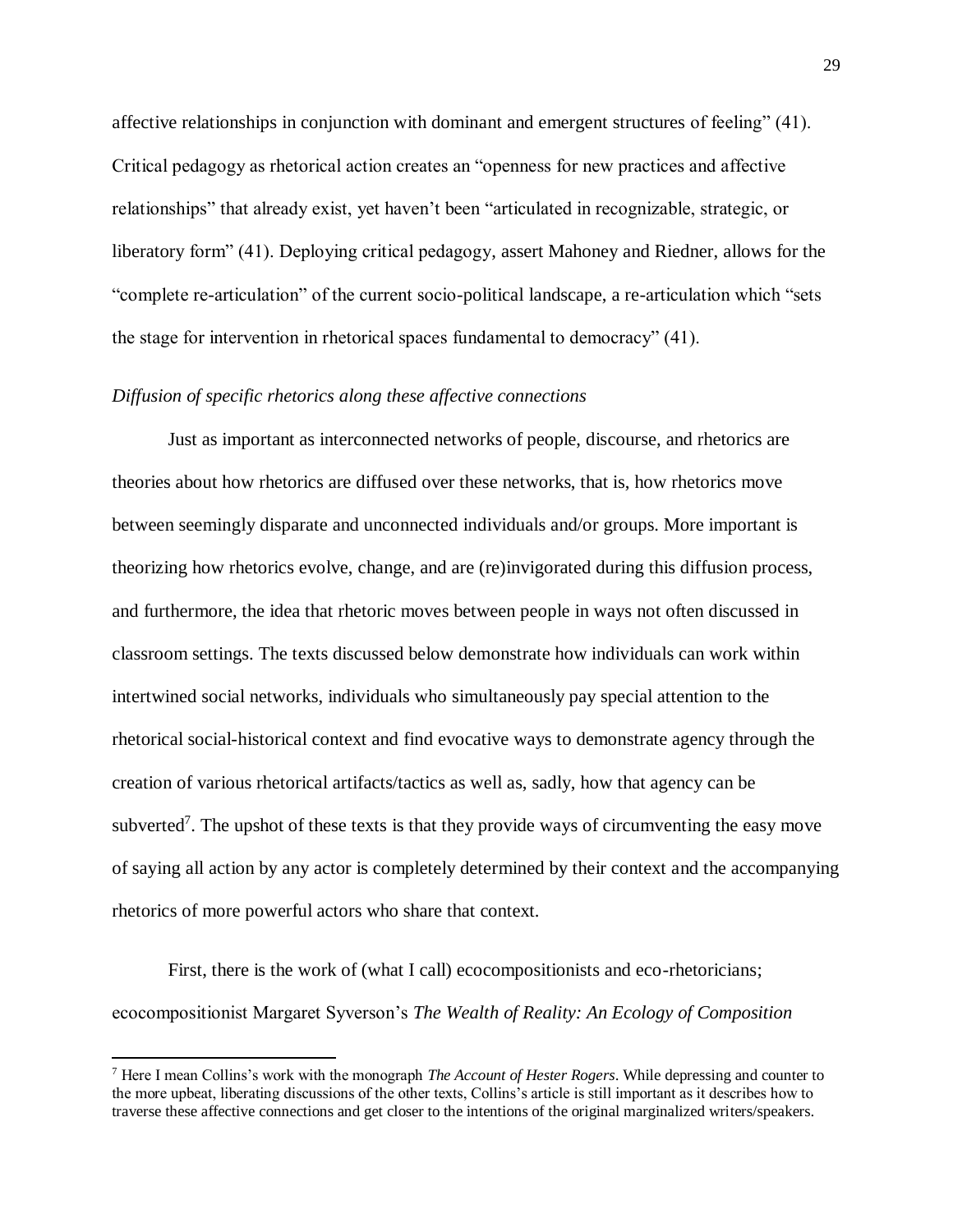(1999), and eco-rhetorician Jenny Edbauer's "Unframing Models of Public Distribution: From Rhetorical Situation to Rhetorical Ecologies" (2005) in particular. Both scholars present rhetorical ecologies within two venues germane to scholarship in comp-rhet, the various instances of composing (Syverson) and in a pop culture context (Edbauer). Both writers stress the interconnected nature of composing and persuading; Syverson explains how ecological composing works through "interrelated and interdependent complex systems," with a complex system being defined—in a rather oblique and spectacularly nebulous way—as "a network of independent agents—people atoms, neurons, or molecules, for instance—act and interact in parallel with each other, simultaneously reacting to and co-constructing their own environment" (3). These complex systems are "adaptive" and "dynamic," and they defy "any attempt at a strictly mechanistic explanation" (4).

Similarly, Edbauer conceptualizes that the rhetorical situation is in flux, fluid, always changing and in complete opposition to the traditional rhetorical triangle of speaker-audiencemessage. Edbauer demonstrates her model by tracing out how the slogan "Keep Austin Weird" moves throughout the city of Austin during a public debate about urban sprawl and gentrification. Edbauer argues that the traditional rhetorical scene "of already-formed, already discrete individuals," is a scene where audience is an "unproblematic and obvious site" (7). Quoting Barbara Biesecker, Edbauer explains the problem with this construction of rhetoric is that if the audience of any rhetorical event is

> no more than a conglomeration of subjects whose identity is fixed prior to the rhetorical event itself, then…the power of rhetoric is circumscribed: it has the potency to influence an audience, to realign their allegiances, *but not to form new identities*. (Biesecker qtd. in Edbauer 7, emphasis mine)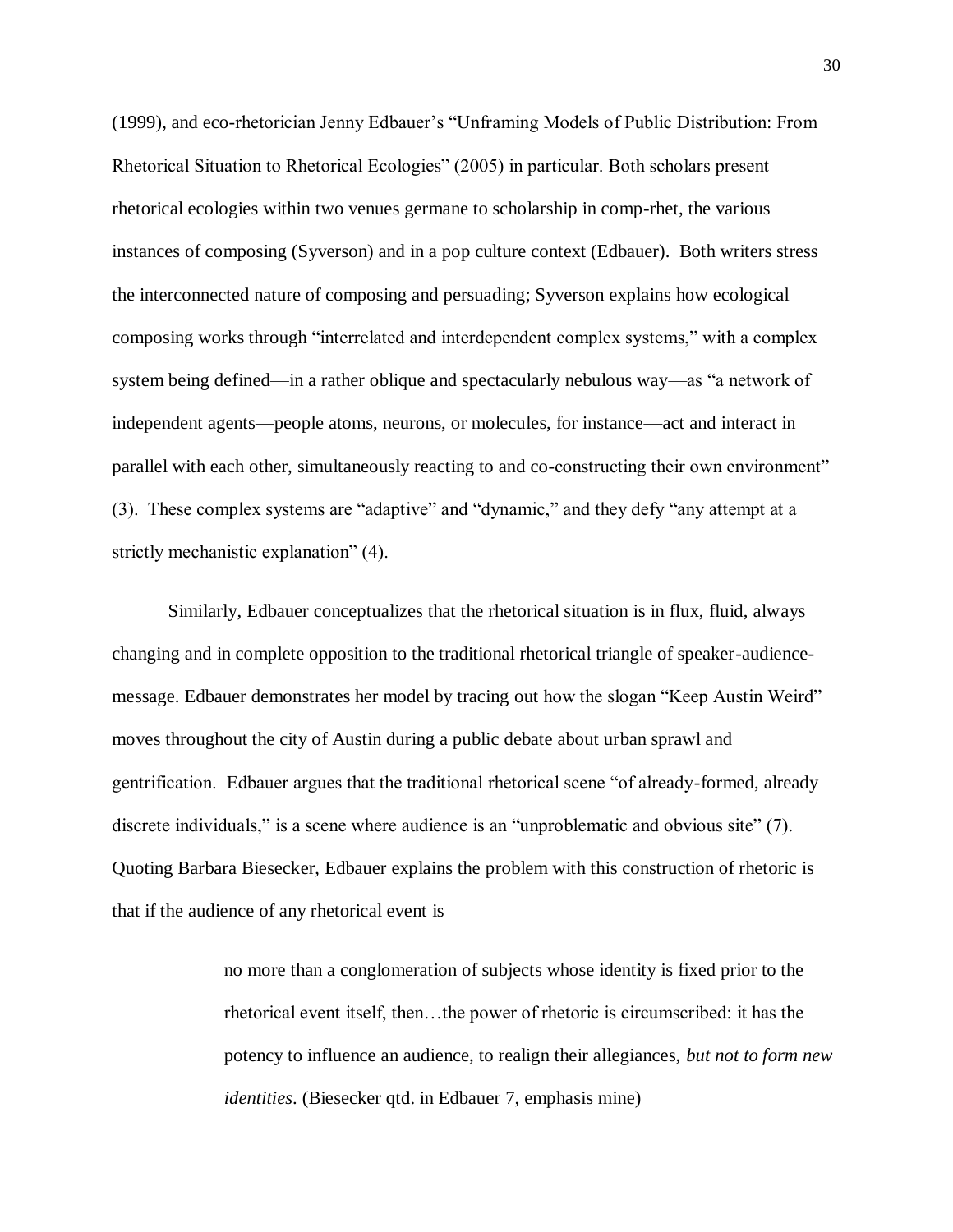Edbauer tracks the use of the "Keep Austin Weird" slogan to demonstrate how rhetoric forms new identities, as well as create various exigencies—beyond fighting sprawl and gentrifications, the original exigency which facilitated the creation of the slogan—and alliances between varying and very dissimilar individuals/groups throughout the city of Austin.

Key to all of this is Edbauer's construction of rhetoric. Instead of seeing rhetoric in the typical sender-message-receiver framework, Edbauer traces out and articulates the movement, and more importantly, the creation of identity via the "Keep Austin Weird" catchphrase through what she calls a framework of "affective ecologies that recontextualizes rhetorics in their temporal, historical, and lived fluxes" (9). In doing so she theorizes "rhetoric as a public(s) creation" (9), a means to create and recreate identity and affinity in constantly changing politicalsocial milieu. This "rhetoric as a public(s) creation" articulates the intertwined nature of rhetoric, texts (broadly defined), material reality, and individual cognition. The articulation of these moments within rhetorical studies foregrounds agency and ecosystems/networks of rhetoric, of complex environments where meaning, ideology, and writing emerge.

To discuss how specific texts can travel these ecologies of rhetoric and composition, Jim Ridolfo and Danielle Nicole DeVoss's "Composing for Recomposition: Rhetorical Velocity and Delivery" (2009), address what it means when a text goes beyond a rhetor's intended goals, but they also attempt to understand how a rhetor can create an open ended, boilerplate text designed to be changed and modified—so the interactants who come to the artifact later in its lifespan can actively reinvigorate and retool said artifact (or text) for a new purpose. Ridolfo and DeVoss begin by asking these two questions: how might a new media text be rewritten by a future writer, and for whom, why, and where might this text be written? To help readers think through these questions, their (Ridolfo and DeVoss's) entire text is represented as a press release, a traditional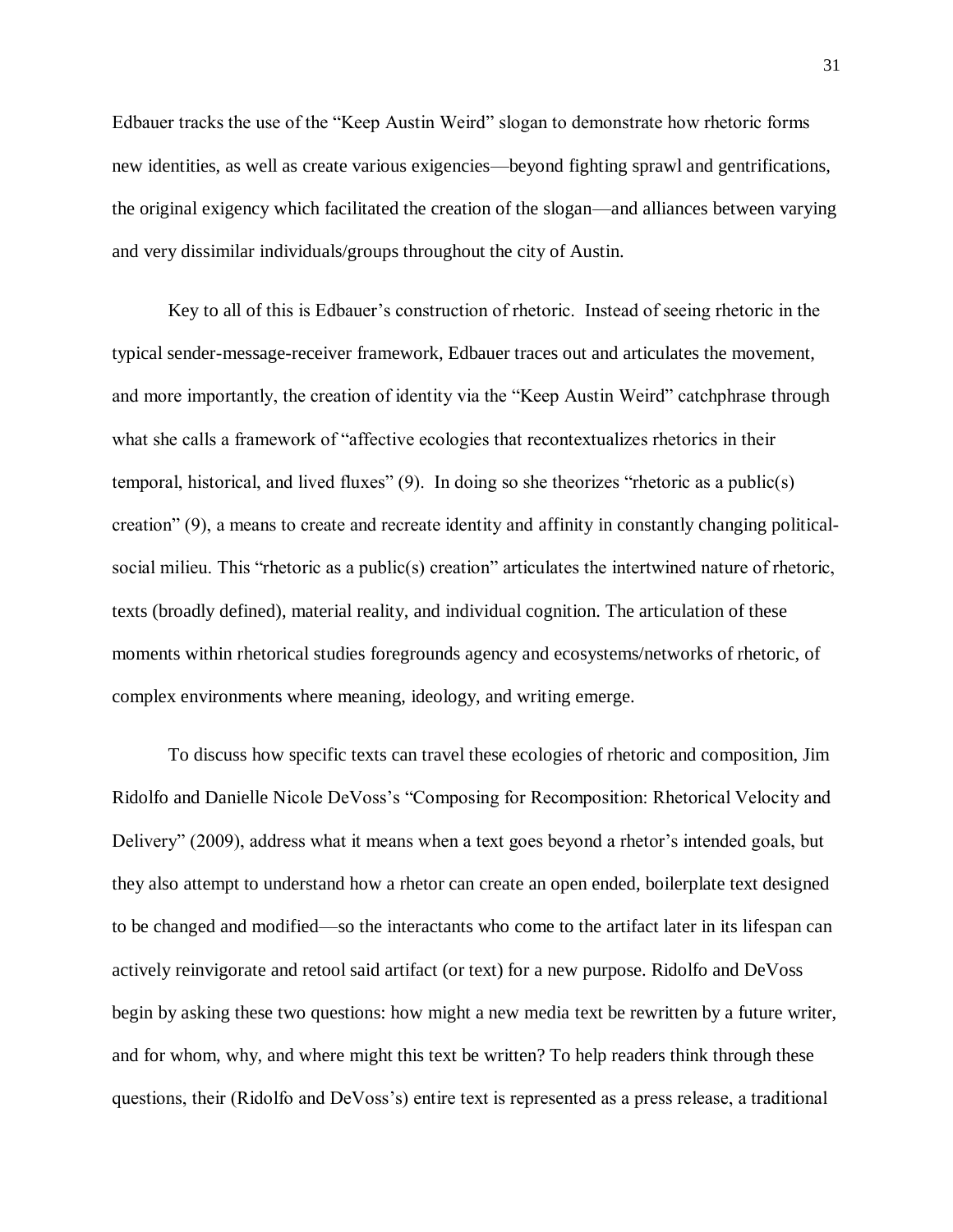document often written with these ideas in mind since the original writer wants other writers to take up the information and re-release it within their own publications.

The key concept in this process of considering how to compose with the intention of recomposition is their concept, rhetorical velocity. DeVoss and Ridolfo explain rhetorical velocity in this way:

> The term rhetorical velocity, as we deploy it in this webtext, means a conscious rhetorical concern for distance, travel, speed, and time, pertaining specifically to theorizing instances of strategic appropriation by a third party. In thinking about the concept, we drew from several definitions:

1. Rapidity or speed of motion; swiftness.

2. Physics: A vector quantity whose magnitude is a body's speed and whose direction is the body's direction of motion.

3. The rate of speed of action or occurrence (n.pag.)

This is their basic definition of rhetorical velocity; the web text explains several elements that go into rhetorical velocity. However, for the sake of brevity, I'll only recount the example Ridolfo and DeVoss give to demonstrate how texts are composed with rhetorical velocity in mind. Using the example of Iraqi insurgent videos, DeVoss and Ridolfo explain how short "attack videos" are designed to be distributed, re-shown, and re-edited depending on audience, time, and place. The authors use these videos to explain rhetorical velocity as "a strategic approach to composing for rhetorical delivery," asserting the videos demonstrate "delivery as a rhetorical mode, aligned with an understanding of how texts work as a component of a strategy" (n. pag.).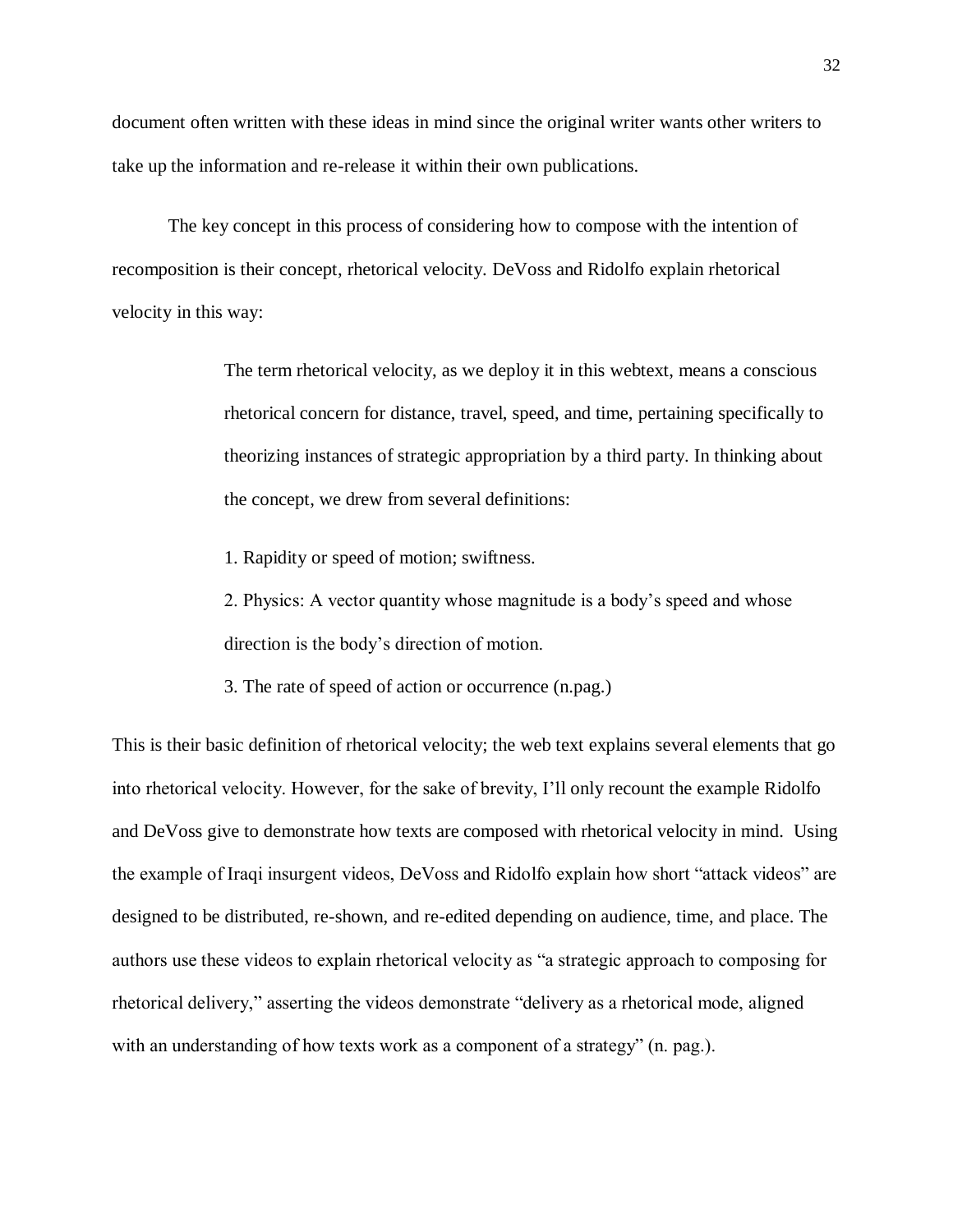For Ridolfo and DeVoss, rhetorical velocity is the "strategic theorizing for how a text might be recomposed by third parties" and how this recomposing "may be useful or not to the short-or long-term rhetorical objectives of the rhetorician" (n.pag.). Due to the stress of delivery as a matter of tactics, as delivery "leading to social action," delivery is no longer a simple matter of genre convention or a "concern for the management of voice and gestures" (DeVoss and Ridolfo n.pag.). Ridolfo and DeVoss explain:

> In this sense, the rhetorician weighs the positive and negative possibilities of different types of textual appropriation against desired objectives: "If I release the video in this format, could the video be used in this way, and would it be worth their time to do this? And would it be supportive of my objectives for them to do that?" And in this sense, the theorizing of the question of "is it worth the time to do this" calls into question a set of economic and material concerns. (n.pag.)

After such a description, the issue is, then, how does this process happen with more traditional texts, or more succinctly, texts which begin their lives as paper documents.

To discuss how the same process can happen with more traditional texts, there's "The Speaker Respoken: Material Rhetoric as a Feminist Methodology" (1999), by Vicki Tolar Collins. In this piece, Collins defines material rhetoric as the theoretical investigation of rhetorical artifacts by "examining how the rhetorical aims and functions of [an] initial text are changed by the process of material production and distribution" (547). Collins's definition of material rhetoric is based on the notion that the material world matters; that it shapes the conduct of people and the activities in which they engage; and that these activities steeped in experiential reality shape human consciousness.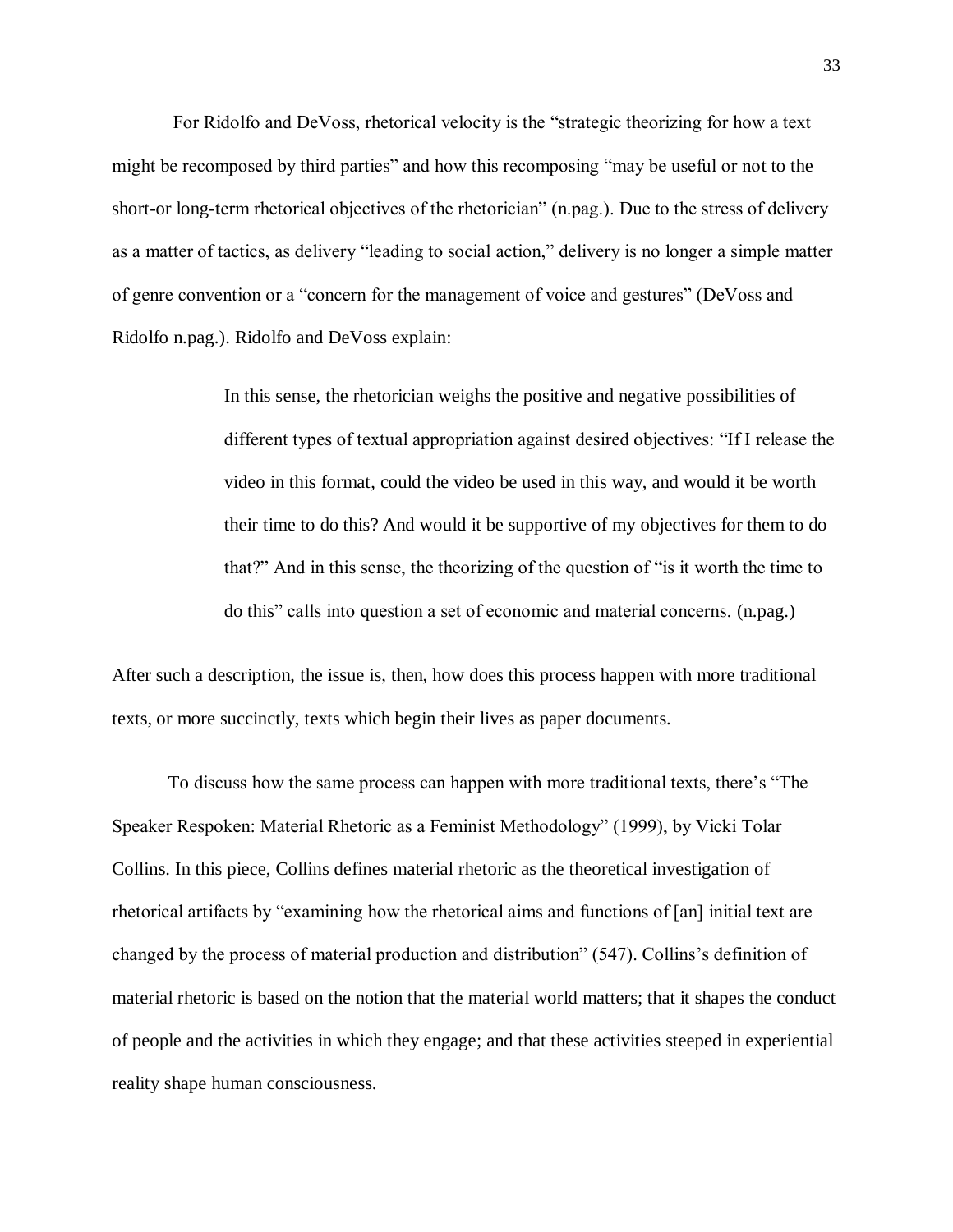Using *The Account of Hester Ann Rogers,* Collins begins, inspired by the work of Jennifer Wicke, a "material based conduct of human activities" (Collins 547), examining the various editions of the book to see how each changed with the material events going on around it, e.g., the year, the historical context, the editor, the gender of the editor, the goals of the editor, the publishers; in short, what she calls the "publishing authorities" at the time outside of Roger's sphere of influence.

From here, Collins goes on to identify a difference between the writer and these publishing authorities, literally naming these figures as those beyond the writer who control how a text is printed, reprinted, added to, or used in public speaking engagements. With this in mind, Collins explains the majority of her article will focus on "rhetorical accretion," a process that she claims explains how *The Account of Hester Rogers* has been reprinted, added to, or used in public speaking engagements since its original publication; furthermore, Collins states that the chronicling of the layers built upon *The Account* will be the central project taken up in this article. Collins explains that

> [a]s a reader of multiple texts, the production authority sometimes decides to combine them—for example, to attach an introduction representing a certain ideological viewpoint, to include a dedication indicating who supported the writer, or to publish a work in a volume with other works rather than as a solo text. (547)

However, Collins is quick to point out how rhetorical accretion is the product of human agency; moreover, with "each accretion to the text the speaker of the *core* text is respoken" (548, emphasis mine). For Collins, material rhetoric is key to her project because it penetrates and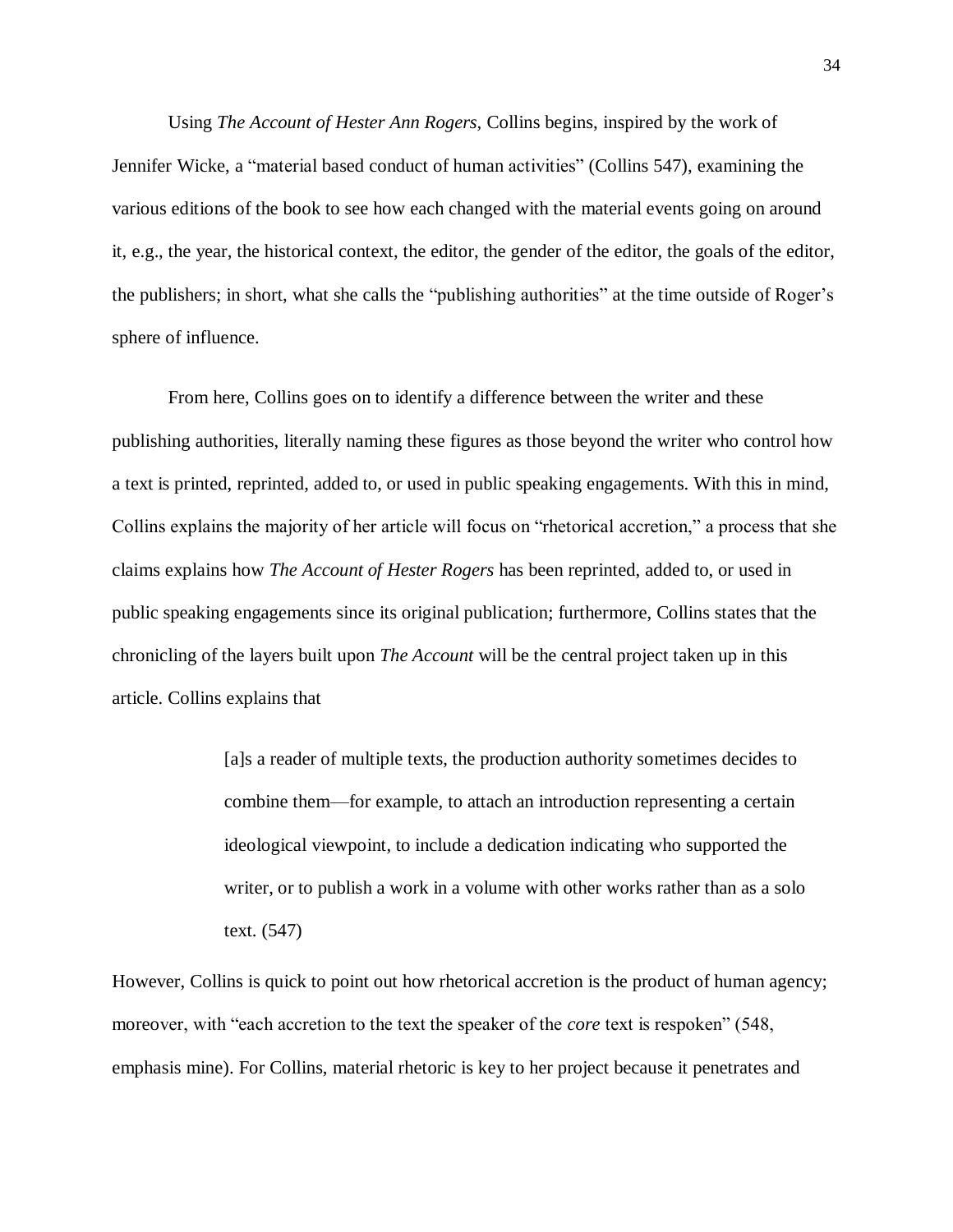examines "the layers of rhetorical accretion, reading each one closely not only for the nature of its own rhetoric but also for how it colors the ethos of the core text and what it, along with the modes of production and distribution, indicates about cultural formation in the larger discourse community" (548). The rest of the article is Collins working with Roger's original, core text, demonstrating the rhetorical accretions of the text, and then illustrating how the purpose of the text changes with each layer.

On the whole, the texts of this section make clear the material, physical consequences of rhetorical acts. All of the writers in this section point to the possibility of a re-articulation of the current social scene through deployment of a specific rhetoric via a composed text. In this sense, rhetoric becomes a human technology, that is, the human technology of probabilistic reasoning. I claim that in moments of protest, probabilistic reasoning shaped by the affective connections between individuals and the immediate context is the space where new possibilities and new solutions are formulated in response to the problems faced by various rhetors. In these instances, an individual rhetor isn't working as "'a disembodied reasoning engine,'" but rather, as Andy Clark argues, an organ of "'environmentally situated control'" (Clark qtd in Gries 6).

In turn, this means that reasoning and agency, that is, the tools and practices available to an individual to navigate a material reality, is not built solely on an individual rhetor's ability to use symbolic communication as a way to solve problems. Agency and probabilistic reasoning are qualities occurring in the "in-between zone or state where 'brain, body, and culture conflate'" (Malfouris qtd in Gries 6); agency, probabilistic reasoning, affect, and social change are things occurring through material engagement.

Being mindful of the material rhetorics from this specific category could also mean much for other subspecialties in rhetorical studies, in particular rhetorical historiography. Instead of an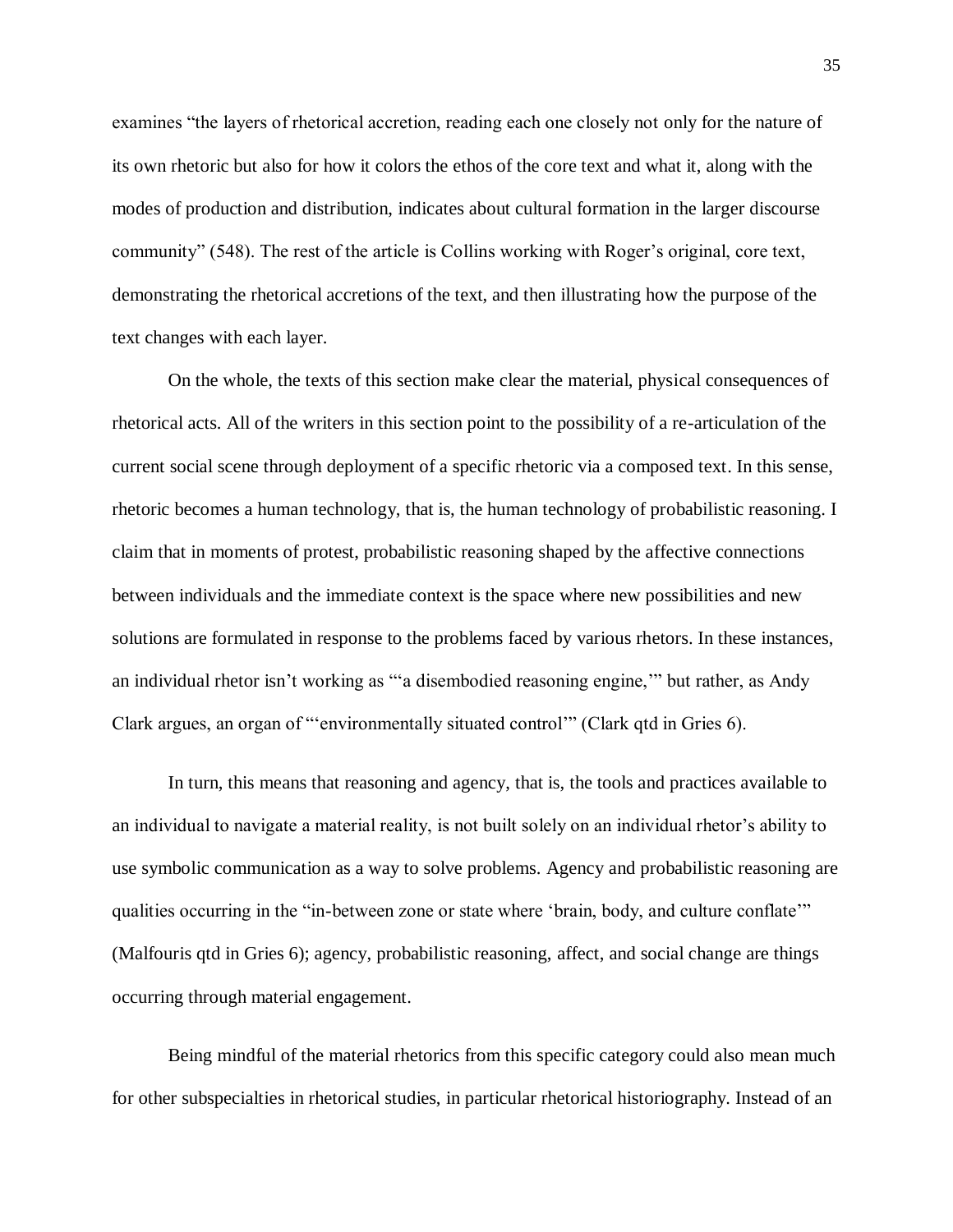overriding concern for how the teaching of rhetoric changed the classroom practices in the past or how a set of rhetorical practices serves as the crystallization of social class relations for a particular time period, an awareness of material rhetorics dealing with affective connections would ask future rhetorical historians to work at creating more robust reproductions of the time periods they study. This would mean a more concise reconstruction of the time period in question beyond the documents found in a special collections folder, or in the case of Collins, only analyzing books.

Essentially, new sources of evidence would be needed, pushing rhetorical historians away from the "pristine and venerable" (Octalog 8) world of monographs, as well as towards new methodologies to make sense of these new sources of evidence. To a degree, this work has been started by scholars like David Gold and Jessica Enoch. My work is an attempt to add to this body of scholarship, and specifically, make topics of inquiry from the recent past more common in rhetorical historiography. In turn, more work from rhetorical historians could target more current phenomena like globalization, disaster capitalism, political upheaval, or social/political revolution with a premium placed on first person accounts. This project attempts such a move.

### **Conclusion**

Rhetorical analysis benefits from the precepts of material rhetorics as identified in these different scholarly areas because the inclusion of materiality ensures a much thicker, fuller description of the object of study. When it comes to social protest movements, the inclusion of materiality ensures work done in rhetoric is truly from the discipline, and not a methodology borrowed from the social sciences. Furthermore, using a method based in rhetoric and writing studies means a more nuanced understanding of how everyday people use discursive means to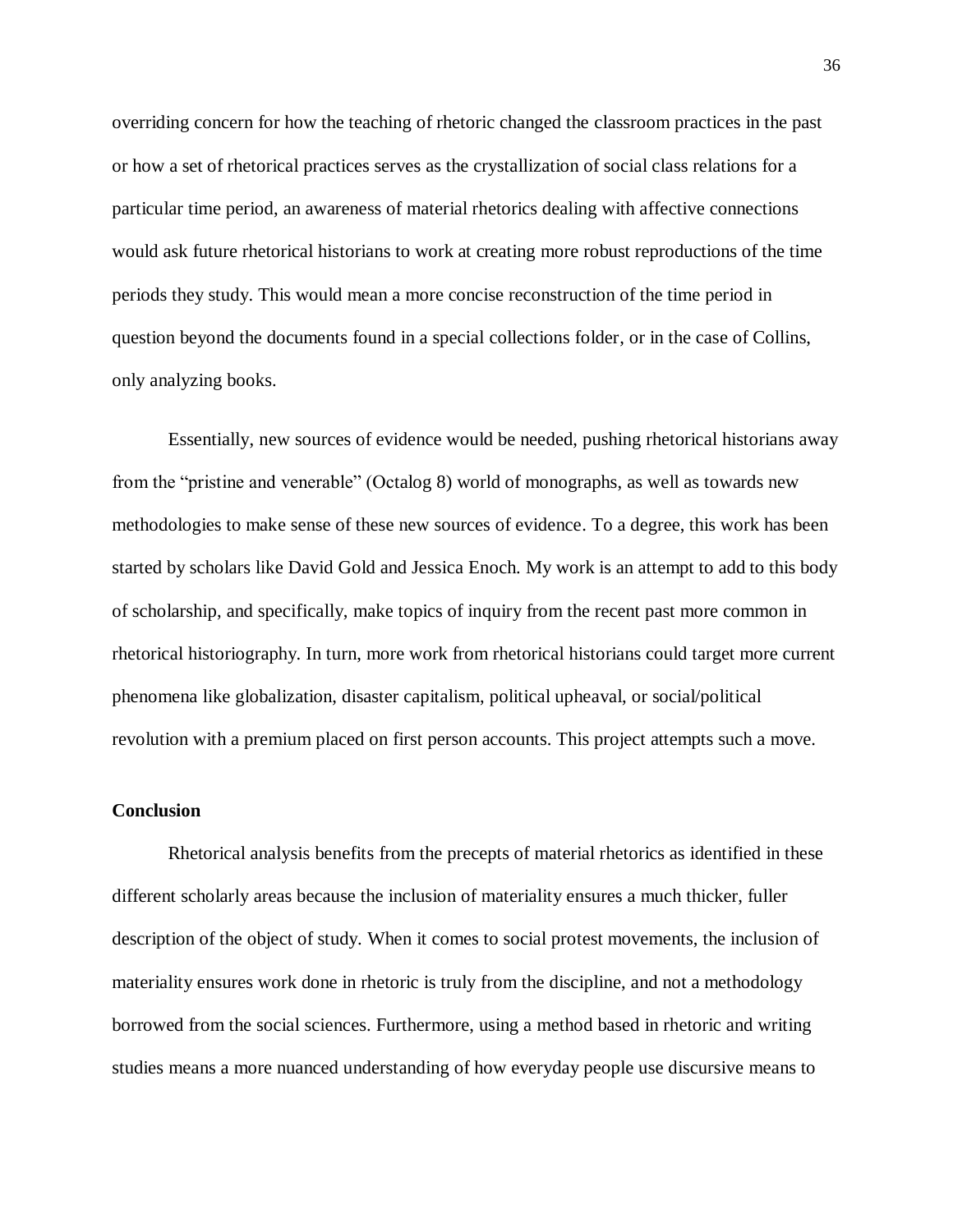navigate experiential reality in ways often overlooked by methodologies originating in the social sciences. Even using the limited number of texts discussed above, it is clear that material rhetorics can describe moments of protest in much more complex ways that also plumb the depths of the repercussions coming out of rhetorical acts like protest. Additionally, using such a corpus of text to inform an analytical method can describe the reflexive, intertwined relationship between rhetoric, humans, texts, and the experiential realities created by this relationship.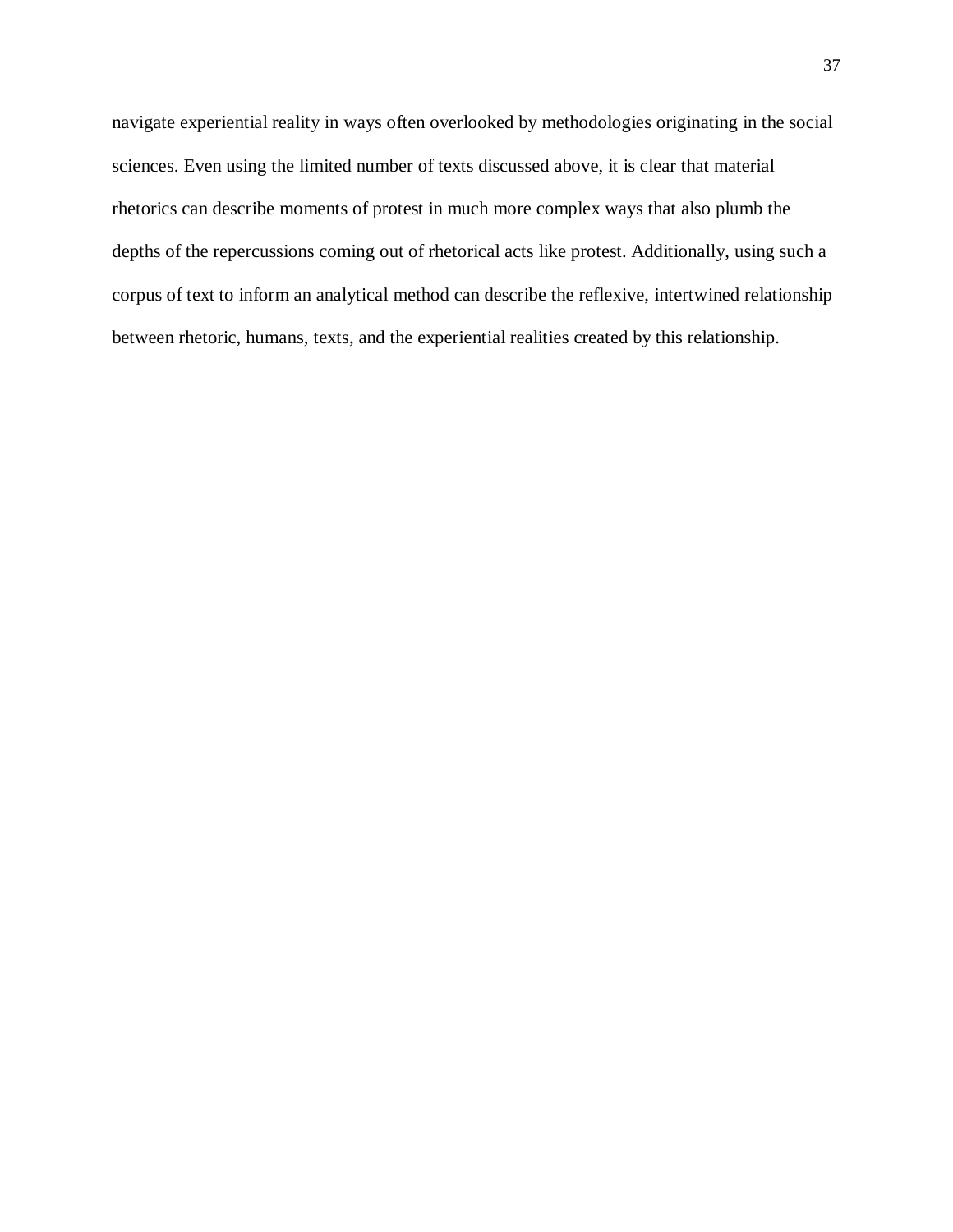# **Chapter Two: Methodology**

## **Introduction**

 $\overline{a}$ 

In the previous chapter, I spoke at length concerning material rhetorics. The reason for such a lengthy discussion was to point out that material rhetorics discusses the natures and relations of texts (broadly defined) to humans, and that it asks rhetoricians to consider how the physical qualities of the text, the history of the text, the understanding of that text which a reader brings with her to that text, and the intertextual readings which occur based on the previous elements in this list affect how a given rhetoric is taken up and redeployed when a reader decides to become a re-deploying rhetor. The outcome of this set of mental gymnastics is how people make sense of the various discursive acts they encounter through their lifetime, and in turn this shapes how people understand the material world as well as what they think is probable, possible, and achievable.

In that vein, there are two major claims to this project. First, texts are objects that can mobilize the subjectivities of individuals. Texts work upon and with humans to create moments of identity shift, that is, change the ways humans see the world, how they present themselves to others, and how they interact with the objects and peoples around them. Second, humans can modify pre-existing, forgotten texts giving them new life, and then use them to mobilize the subjectivities and desires of other humans, that is, introduce texts into an environment to foster an identity shift<sup>8</sup>. Essentially, I am claiming that texts, people, and rhetorical acts are intertwined with materiality and human agency.

<sup>&</sup>lt;sup>8</sup> In this paragraph I use the verb "foster" so as to signal individuals still have agency. The degree to which a person changes is still dictated by the individual the text works upon/ with in moments of identity shift, as well as that individual's position in relation to other objects within her specific material ecology.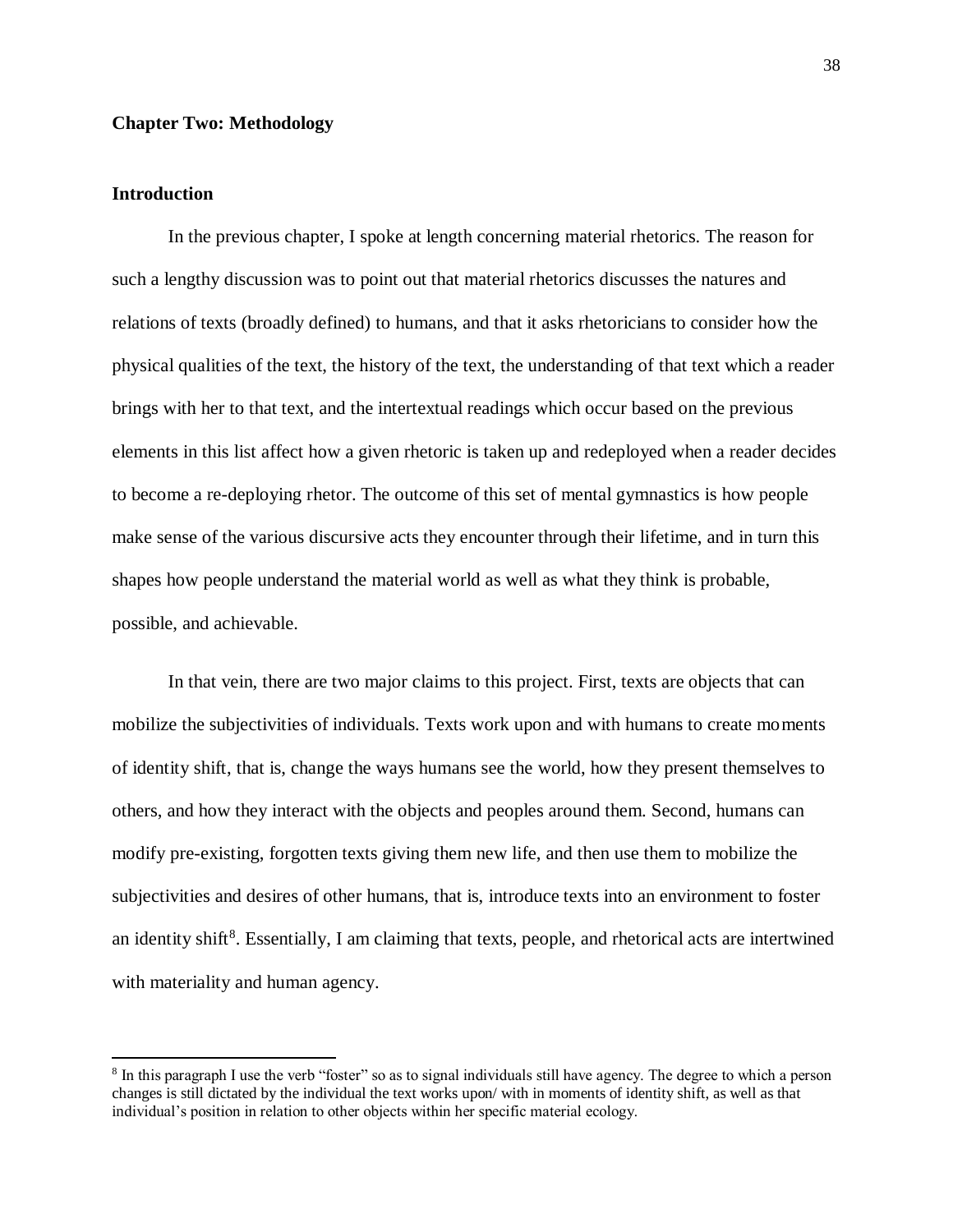Based on these claims, I hypothesize that the process of identity shift occurs during protest because texts have the ability to change the way a person at a given moment in time relates to other people, other texts, and various exigencies within that person's immediate, physical environment. In short, identity shift occurs as various texts (broadly defined), people, and exigencies interact with one another. Of course, this means thinking of rhetoric in a new way, "not as it is frequently understood…as 'success' or goal fulfillment" (Blair 21) but as a way to articulate how material objects—people, texts, books, composing/communication technologies, phones, monuments, social histories etc.—work together to create reality and can continue to create reality beyond a specific moment in time. Or to put it more simply, and to paraphrase Blair, rhetoricians need to look beyond the goal of the original rhetor who released a rhetorical act into public. Rhetoricians should also look at the effects of a text—effects that go beyond the rhetor's original goal. And this, I would argue, is the strength of material rhetorics and an analysis built on it: the power of rhetoric, from a material rhetorics standpoint, is not circumscribed. Rhetoric(s) has (have) the ability to influence people, to realign their allegiances, to *reform their identities*, to create material reality through probabilistic reasoning, and can be understood to map this reality making process (Biesecker in Edbauer 7). And none of this is restricted by a rhetor's original intentions for her document or speech act.

#### **The Purpose of this Chapter**

This chapter describes my critical method and the theory that will help explain the phenomena uncovered by the "lens" of this critical method. The critical method is rhetorical analysis; however, I'll use Carole Blair's heuristic from her essay "Contemporary U.S. Memorial Sites as Exemplars of Rhetoric's Materiality" to understand the material consequences of the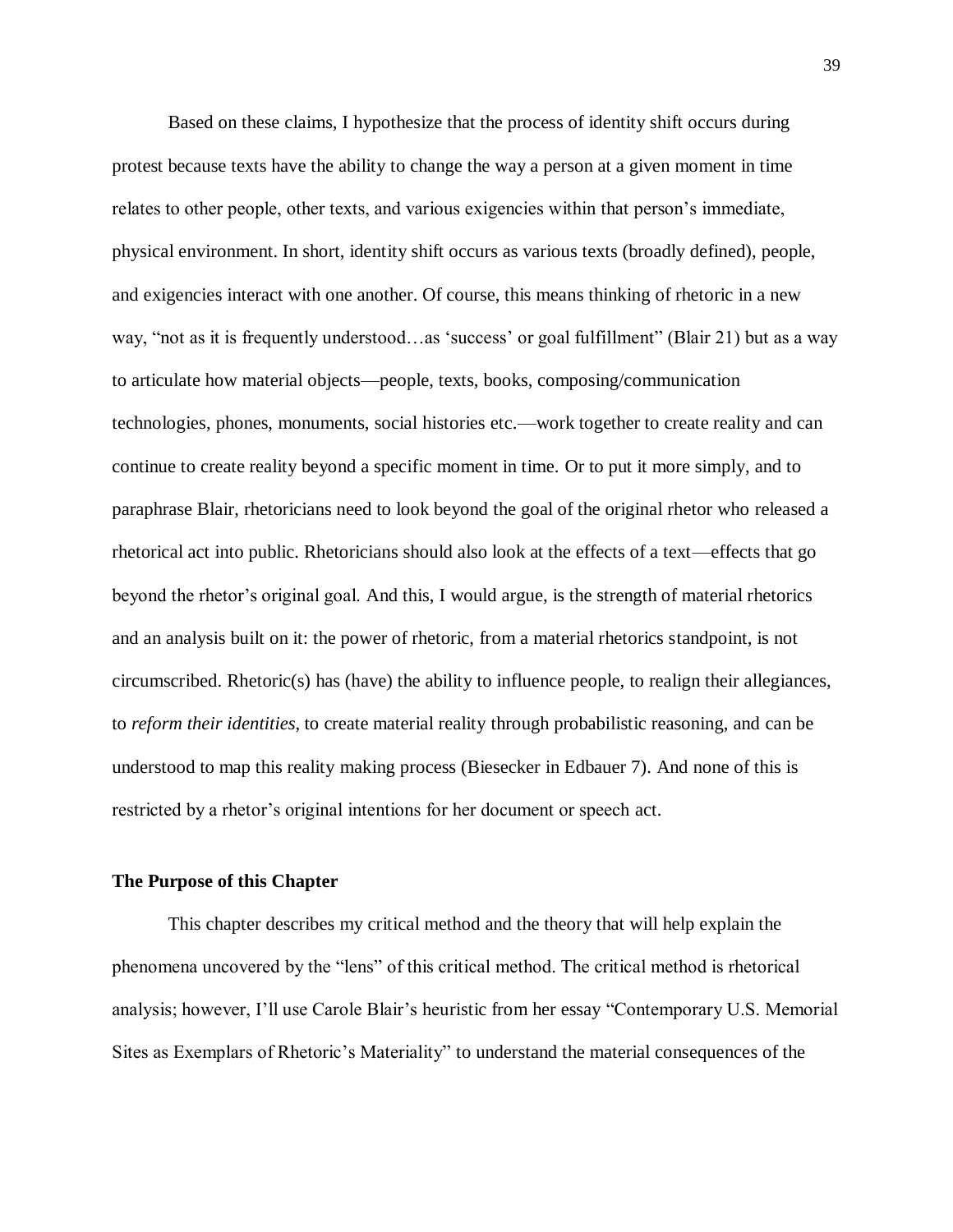various Zapatista texts that influenced the Mechistas'*<sup>9</sup>* choice to dress as EZLN soldiers, the army of the Zapatistas, on November  $30<sup>th</sup>$ , 1999 during the Seattle WTO protest. In my endeavor to read the Mechistas' bodies as text in chapter four of this project, I'll lean heavily on Blair's definition of rhetoric, and its concomitant definition of what constitutes a text. Blair explains in "Contemporary," that she takes "rhetoric" to be "any partisan, meaningful, consequential text," the term "text" to be "understood broadly as a legible or readable event or object" (18).

Blair understands this definition can be dangerous and offers one condition, which is this definition "serves [its] purpose to the degree that the characterization seems at least reasonable" (18), meaning the focus of her reader must shift further back to "question the source of the stipulated characteristics—partisanship, meaningfulness, consequence, and even legibility—we must identify what makes these characteristics possible" (18). For Blair, the answer to what makes these characteristics possible is the materiality of the text; she claims "No text is a text, nor does it have meaning, influence, political stance, or legibility, in the absence of material form" (18). Simply put, "rhetoric is not rhetoric" until it is "uttered, written, or otherwise manifested and given presence" (Blair 18). Essentially, a text is the physical presence of a rhetoric, and that presence can come in any form as long as it exhibits partisanship, meaning, consequence, and legibility.

In the case of the Mechistas in Seattle 1999, Zapatismo<sup>10</sup> was given physical presence when they dressed as Zapatistas and marched through the streets of Seattle. Because of this, the bodies of the Mechistas must be read like texts to understand the material consequences of Zapatismo. Through understanding the material outcomes, and even the motivations for

 $\overline{a}$ 

<sup>9</sup> Mechista is the term used by interview subjects Randy Nunez and Miguel Bocanegra to describe the individual members of *Movimiento Estudiantil Chicano de Aztlan,* or MEChA.

<sup>&</sup>lt;sup>10</sup> Zapatismo is the organizing political philosophy and rhetoric of the Zapatista rebels of Chiapas, Mexico.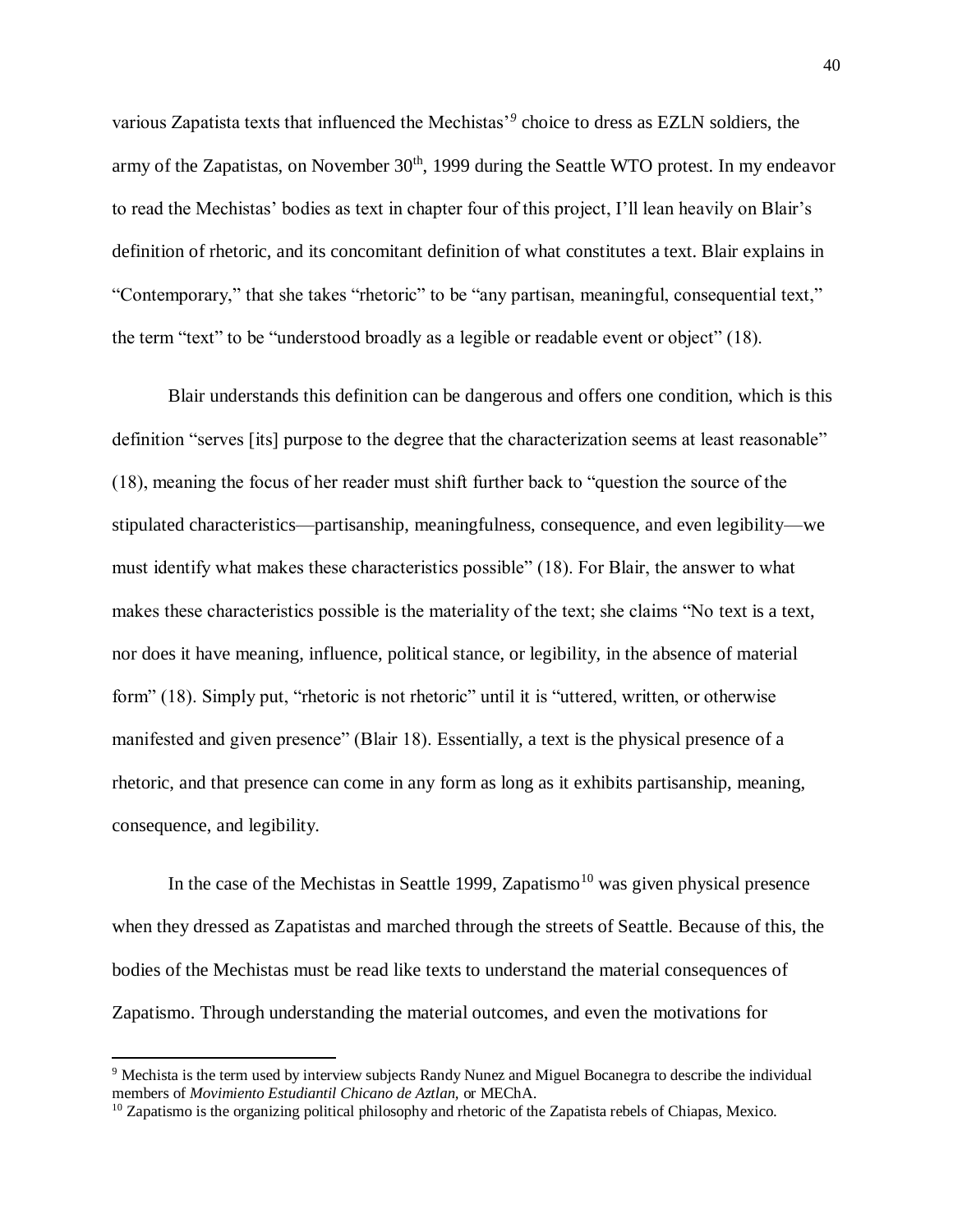becoming living texts, I claim it is possible to understand how the rhetoric of Zapatismo traveled to Seattle and even come to understand the Mechistas' motivation for appropriating a set of suasive tactics originally concerned with acquiring farm land for indigenous Mexicans. To do this, we have to ask Carole Blair's questions about the material effects of these Zapatista texts on the experiential reality of November  $30<sup>th</sup>$ , 1999. Below are the questions that make up Blair's heuristic to delineate the material consequences of a text, and thus the rhetoric it broadcasts:

(1) What is the significance of the text's material existence?

- (2) What are the apparatuses and degrees of durability displayed by the text?
- (3) What are the text's modes or possibilities of reproduction or preservation?
- (4) What does the text do to (or with, or against) other texts?
- (5) How does the text act on people? (30)

In answering these questions, the analysis will go from the arena of symbolism, that is, discussing/explaining how the most well-known Zapatista, Subcomandante Marcos, is a metonymic figure and what he, and therefore the Zapatistas, "really meant" to people around the world in 1999. Simply put, this will not be a moment of exegesis. The questions above will guide us to consider the material effects of the Mechistas as Zapatista texts: how dressing in this manner moved bodies; how it affected the entire body and not just in the abstract concept of the mind; how specific rhetorical acts silenced other possible rhetorical acts; how physical space was changed by a rhetorical act that would be different in the absence of said rhetorical act; and how dressing as Zapatistas enabled a "fluidifying" (della Porta 187) of identity among the Mechistas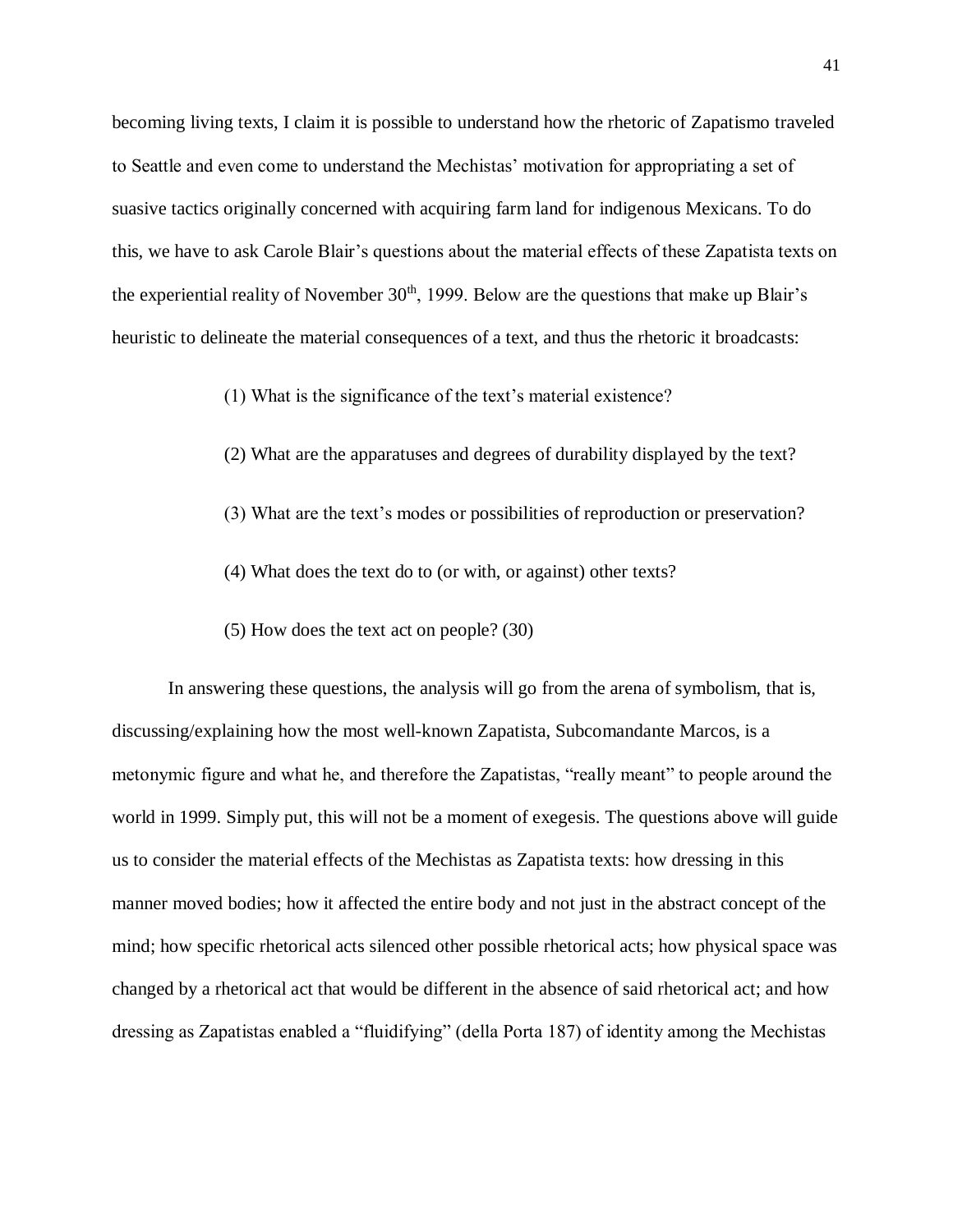so they could mobilize and march in the N30 protest in good conscience<sup>11</sup>. I claim Zapatismo's ability to affect material reality is one of the key reasons this rhetoric was taken up by the Mechistas. This also means considering rhetoric from the stand point of material consequences, and not perseverating on the production of these rhetorical acts in deepest, darkest Mexico, pondering how the Mechistas' actions were the outcome of a finally tuned, well-crafted moment of delivery by Subcomandante Marcos.

The rest of this chapter will be devoted to theorists whose work can describe why the construction of a text matters beyond the narrow purpose of success or goal fulfillment. In using material rhetorics, I believe it is possible to discuss how texts and rhetorical acts move about the social world and shape how human beings understand experiential reality. In this process of reality making, the importance is not whether or not the text or act was a successful moment of persuasion, but how the text or act affected the physical, material world and the rhetors writing the text or performing the act. All the work presented below has existed for some time (some of it, like the work of Kenneth Burke, for decades); however, I believe this eclectic collection of scholarship will provide the language, outlook, and frameworks necessary to describe the complex systems of composition that brought Zapatismo to Seattle in 1999.

#### **Kenneth Burke**

 $\overline{\phantom{a}}$ 

As Burke explains in *A Grammar of Motives*, dramatism works on five key terms, or grammatical resources. They are: act, scene, agent, agency, and purpose. Using these

<sup>&</sup>lt;sup>11</sup> Miguel Bocanegra and Randy Nunez were the Mechista organizers for N30. Bocanegra and Nunez were troubled by the DAN efforts to organize local communities—especially communities made up of people of color. Specifically, it was the DAN's disregard for existing activist networks in these communities. As Bocanegra recounts in his interview, "I think…that in order to organize a community, you have to be a part of that community. I'm not going to ask somebody from Redmond to come and organize a Chicano community in Eastern Washington. That's ridiculous" (Bocanegra and Nunez 4).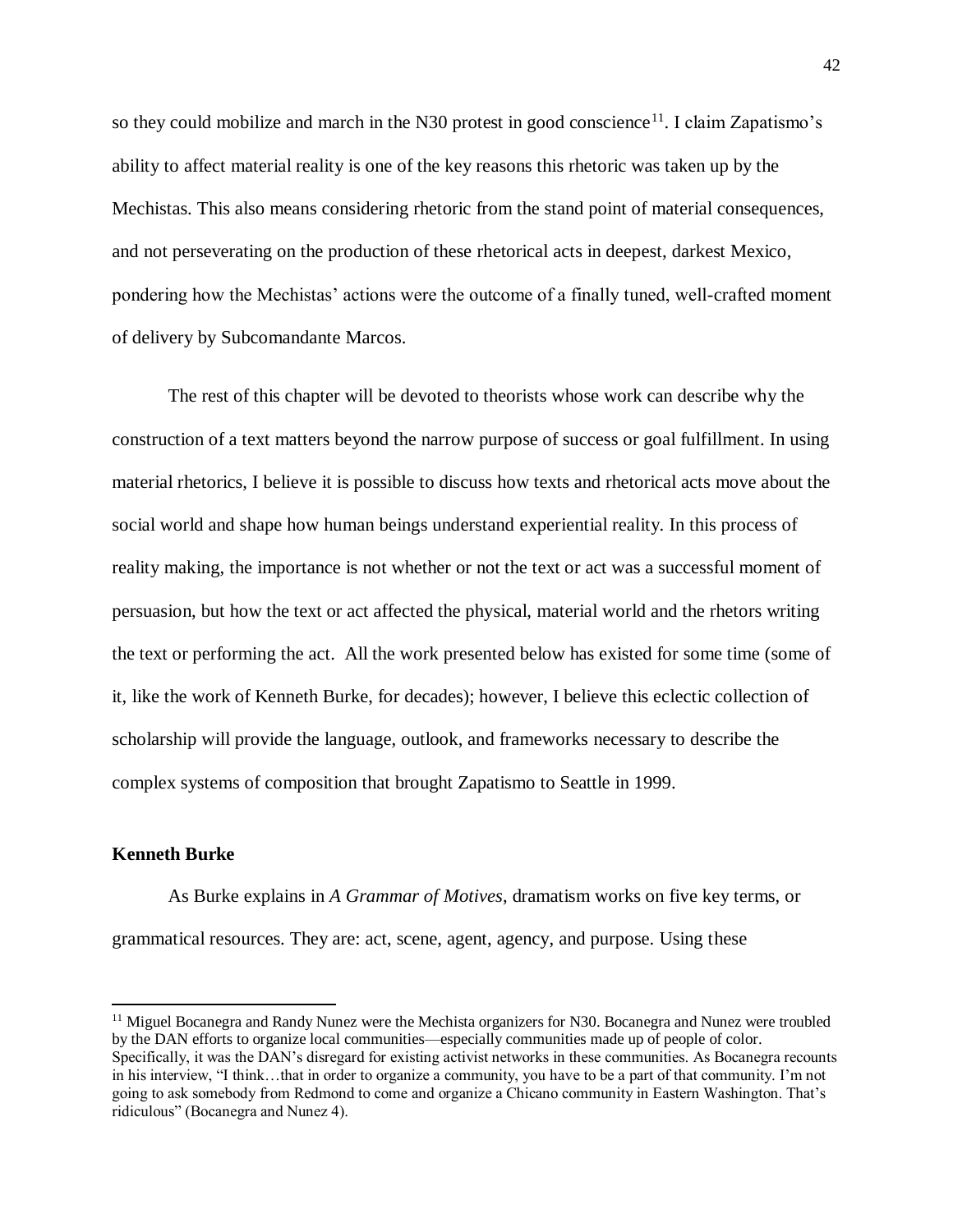grammatical terms helps a scholar get at the motivations of an actant, or in Burke's term, an agent. The term "act" names what took place, either in thought or deed; "scene" names the background of the act or the situation in which it occurred; the term "agent" names the kind of person who performed the act; "agency" describes what means or instruments the agent used; and "purpose" is the why behind the act.

Burke continues on to explain that these grammatical resources can be thought of "as principles" which rhetoricians can use to understand the motivation of various agents. Regardless of the "various philosophies" an agent uses to navigate material reality, Burke claims these five terms when used in varying combinations—called the pentad—can make clear the motivations behind that agent's actions. For Burke, articulating how cooperation occurs is important. Understanding how one person links with another, the ability to demonstrate this connection, and how one person decides to cooperate with a dissimilar person was the reason Burke developed the pentad and the theory of dramatism in general. According to Burke, the connections between one person<sup>12</sup> and another are ambiguous, that is, unclearly defined and amorphous. Ambiguity, for Burke, exists at all levels of reality and in all relationships. Using the pentad, Burke believes it is possible to understand how people achieve consensus about the nature of reality, what immediate problems need to be solved, and how people create moments of cooperation to solve these problems. For this dissertation, that means the ability to articulate what motivated one agent to take on the identity of another agent or agents (an identity shift), and moreover, how the processes and objects within a given scene enabled cooperation between these various agents. In this case, cooperation would be the transformation of ambiguous and specific differences so as to organize a contingent of people to participate in a massive demonstration.

 $\overline{a}$ 

 $12$  Burke says the pentad is useable for just about anything—terms, words, ideas, principles. Since my dissertation is dealing with people, I will use agent or person throughout this section.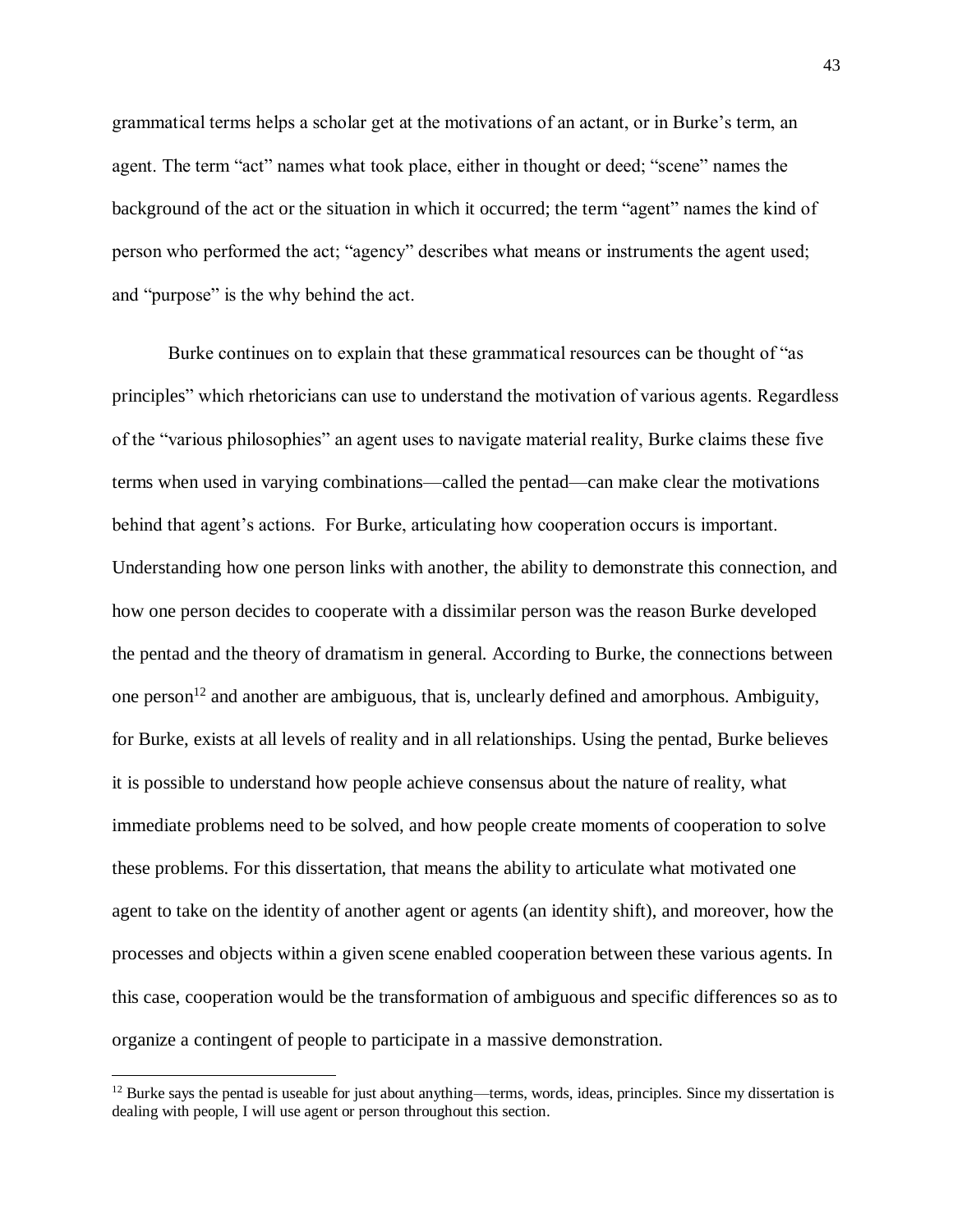The emphasis on transformation built into the pentad will be important as that is what this project attempts to map out: the transformation of one identity to another and the motivating, material factors or objects behind such a transformation. Specifically within the terms of the Battle of Seattle, I foresee the pentad as the way to come to a deeper, context specific, and more nuanced understanding of what events worked on—or worked with—the various Mechistas from around Washington state to mobilize for a giant protest in Seattle, 1999. In the case of the WTO protests, my claim is that the pentad will illustrate how the Mechistas interacted with Zapatista texts to begin the identity shift from members of MEChA to soldiers of the EZLN, the military arm of the Zapatistas. I assert this shift lasted for the duration of the WTO meetings through identification and consubstantiality, which are two more of Burke's concepts.

This first concept, identification, is what Burke sees as the ultimate goal of rhetoric. Literally, identification means person A uses rhetoric to convince person B that A's cause matches B's interests (*A Rhetoric of Motives* 24). This process of identification simultaneously uses *pathos*, *ethos*, *logos*, and *kairos*. Through identification, person A and person B become similar yet separate; they are separate individuals containing two different loci of motives. However, through identification both individuals become "joined *and* separate, at once a distinct substance" (*A Rhetoric of Motives* 21; emphasis added), yet similar since they now cooperate with one another to achieve the same goal. This joined but different state, when person A and person B see their goals and well-being intertwined, is what Burke names consubstantiality, the second concept I mention above. Essentially, two (or more) people working together based on identification means all see themselves as consubstantial to the other.

Still, while Burke's work provides a macro-understanding of how a rhetorical act works in concert with the other pieces of an agent's scene, it does not explain how discursive acts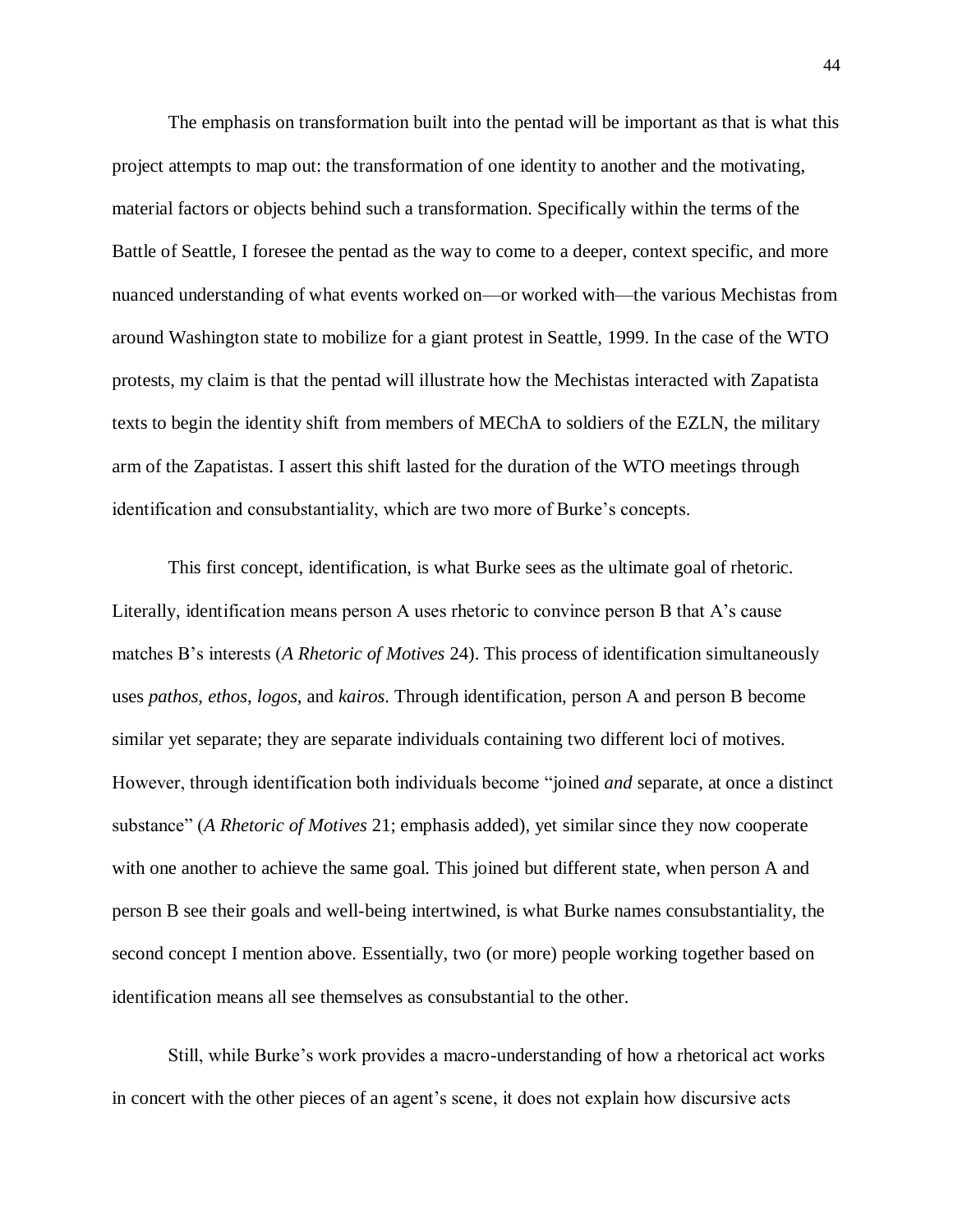(texts, speeches, slogans, teach-ins) create reality. These acts are, very often, ephemeral, or at least deteriorate quickly. They rarely are made of brick or stone or mortar. With this quandary in mind, below I present various concepts from writing studies that explain how discourse becomes material. In this sense, I am both justifying my focus on written documents (artifacts) and introducing the theories I will use in chapter four to explain how rhetoric works as if it were a physical object in creating these moments of identification and consubstantiality.

# **A Theory of Reality Making from Composition (Writing) Studies**

In *The Function of Theory in Composition Studies*, Raul Sanchez's primary claim is that writing is creation. Writing is the mechanism of "doing," e.g., writers "do" ideology, writers "do" culture, writers "do" epistemology. What Sanchez means is that writers reproduce ideology, culture, and epistemology. And this "doing" is writing.<sup>13</sup>

In turn, this means writing, which he also claims is *the* act of signification, is the location of culture. Writing is generative, and culture must be made and remade; ergo, writing is the way a culture is (re)produced and survives from the present into the future. With this in mind, writing becomes an enunciative act, and borrowing from Homi Bhabha, writing as an enunciative act means writing is a moment of creation. Using a quote from Bhabha, Sanchez explains writing as a "more dialogic process that attempts to track displacements and realignments that are the effects of cultural antagonisms and articulations—subverting the rationale of the hegemonic moment and relocating alternative, hybrid sites of cultural negotiation" (Bhabha qtd. in Sanchez 79). For the purposes of this project, this idea of writing as creation serves as a way to justify the importance of focusing on textual artifacts.

 $\overline{a}$ 

<sup>&</sup>lt;sup>13</sup> It can be argued that Paulo Freire and James Berlin have argued the same things. I do not refute that. However, in reading both Freire and Berlin, I never came across a definition about the function of writing that was so simple and compact.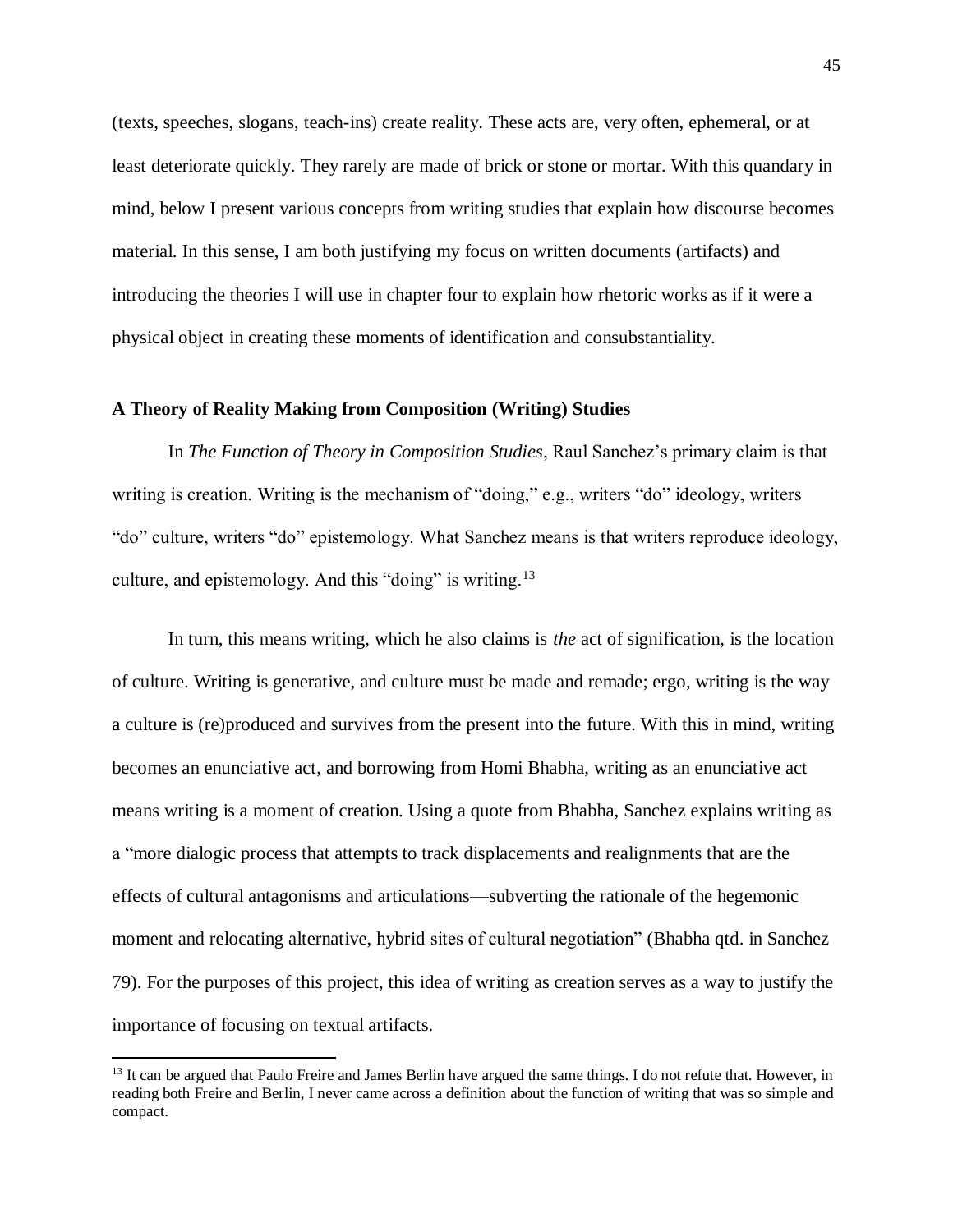For example, in later chapters I'll be examining how a contingent of students representing MEChA came to the decision to march in the students' demonstration dressed as members of the army of the Zapatistas, the EZLN. Based on my research, this contingent of Mechistas based their protest identities on the seemingly simple act of reading Zapatistas' communiqués and the talk within their communities about NAFTA, the Zapatistas, and globalization. These community conversations, according to the interview subjects, had been going on sometime before the 1999 protest, and the communiqués they claim sparked these talks had already been emanating from the Chiapas for roughly nine years by the time of the 1999 WTO protests. The ability of the communiqués—coupled with the everyday talk of the community and the subjects' memberships in MEChA—to engender an identity shift would make them an important artifact within my rhetorical analysis, as well as be an example of Sanchez's theory "in the flesh," so to speak.

And this idea of "writing in the flesh" would be why I chose to focus on the MEChA contingent. The Mechistas participation in the student protests on November  $30<sup>th</sup>$  was a moment where writing shaped how flesh and bone bodies presented themselves in public, served as impetus for putting themselves in harm's way on November  $30<sup>th</sup>$ , and created an epistemology where challenging the prevailing status quo was seen as the right thing to do. Analyzing these communiqués rhetorically could lead to an understanding of how people engage with texts and how these texts engender moments of consubstantiality. Rhetorically analyzing such an interaction between the Zapatista communiqués and the Mechistas could be a way to articulate how texts and humans interacted with each other, and how those interactions created material reality.

In connection to material rhetorics, Sanchez's ideas about writing share common elements with Blair's work since both write about signification. Sanchez discusses writing and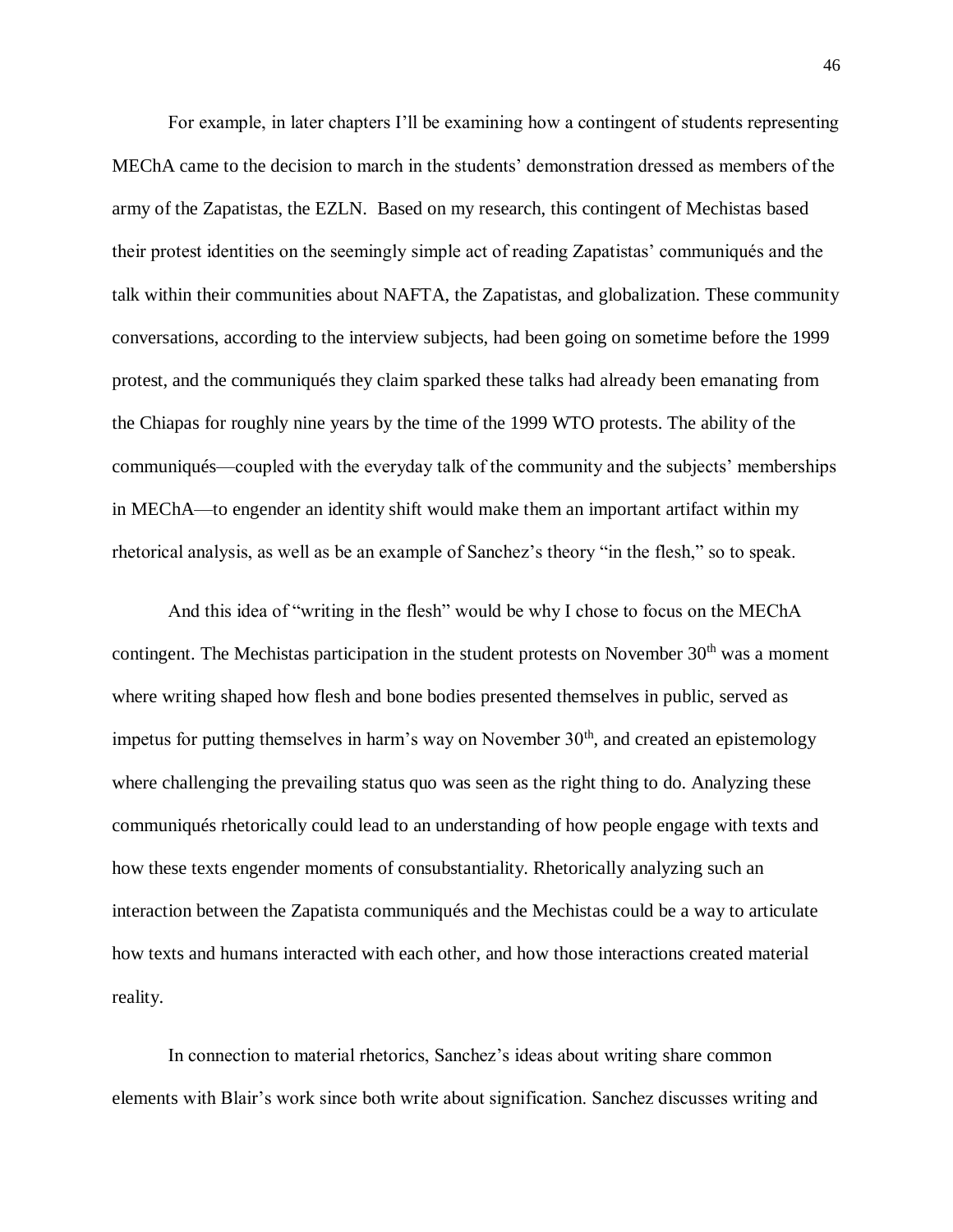Blair public sculpture, and yet both argue for a consequence beyond a given moment in time. Both writing and monuments "do" something. They evoke feelings, they provide touchstones, they become flashpoints, and they are used as symbols for what a culture is or how a culture grapples with its history. Additionally, these monuments and writings become the strands that connect different points in history, in popular culture, in politics, and in communal folklore in a complex semantic web.

In the case of the MEChA students, I hypothesize the communiqués, as well as the other compositions created by the Zapatistas, are exceptionally evocative considering the material history of Mexican-Americans, Mexico, and Mexican nationals within the capitalist paradigm of the developed north and developing south, the need for migrant laborers, and the history of racism in the United States affecting both immigrants and US citizens of color. When considering this history in relation to the textual objects of the Zapatista communiqués, I hypothesize that it is possible these communiqués became the touchstone that electrified this semantic web, fostering the identity shift of a group of young people from college students to militants. The duration, intensity, and consequence of that shift will be discussed in chapter four.

Returning to the realm of theory, both writing and sculpture in each scholar's (Blair's and Sanchez's) work asks interlocutors to stop, interact, and probabilistically reason with the artifact and other interlocutors about what these artifacts mean. This moment of practical reasoning is a moment of rhetoric on two levels. First, the interlocutors must work together to figure out what the artifacts mean. Second, the interlocutors work with the rhetoric deployed by the progenitor of the artifact. However, what Blair states overtly and Sanchez covertly hints at is that there is a consequence created by this dual layered moment of rhetoric, and furthermore, that this consequence cannot be controlled or planned for by the creator of the artifact. Kevin Porter's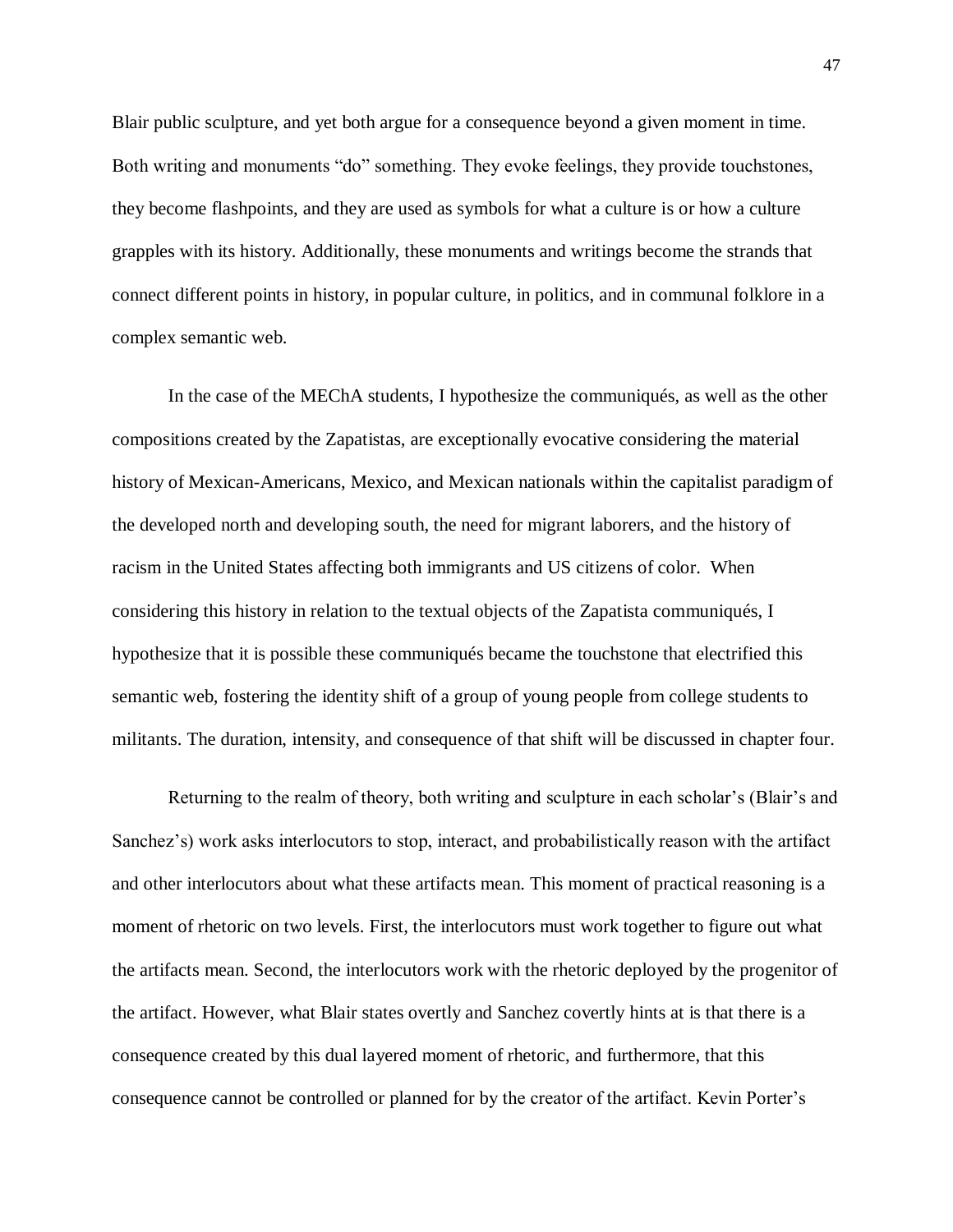work explains why the consequence of a discursive, rhetorical act like writing or sculpture is significant. Porter's work will serve as my ontology for this project.

## **Consequentialism**

In *Meaning, Language, and Time: Toward a Consequentialist Theory of Discourse*, Porter's main project is to work towards a "coherent, explanatory account of meaning and its temporality" (3). Porter's main claim is that a text survives from the past into the present not because of some a priori stipulation, but because a text is "fecund" (274). This leads to two important points:

- 1. The Meaning [sic] of an utterance or text is fecund not because its consequences extend far into the past, but only insofar as its consequences continue to propagate into the future.
- 2. The antecedent fecundity of an utterance does not guarantee continued fecundity: Utterances and texts that have been consequential may cease being consequential. (274)

For Porter, a text or utterance must have consequence, and therefore, meaning for the audience engaging with said text/utterance. Utterances and texts move from a state of non-consequence (i.e. it had no consequence because it had no audience discussing it, reading it, or repurposing it) to a state of consequence only when some body finds a use for it. This idea of use is what I think explains why the Mechistas chose to dress like the EZLN on November  $30<sup>th</sup>$ , 1999. The Mechistas agreed with the majority of the other protestors associated with the Seattle Direct Action Network; the WTO was an undemocratic organization making decisions that should have been hashed out by popularly elected officials. However, the Mechistas also felt that the Direct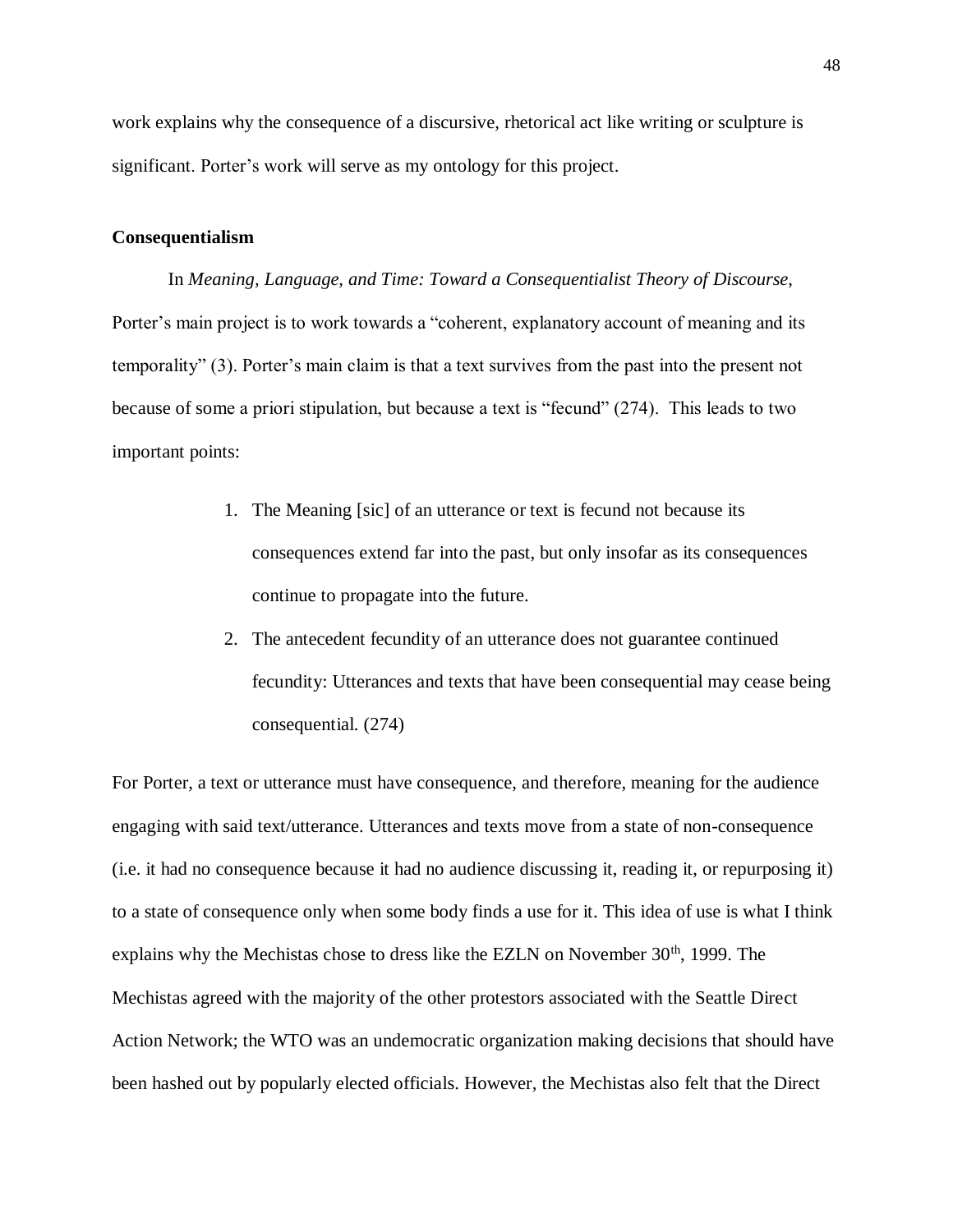Action Network was also flawed when it came to organizing people of color, and the choice to dress as Zapatistas/EZLN soldiers was a way to protest both the WTO and the DAN.

The Mechistas interpreted the documents and talk that meant Zapatismo to them and created a method of organizing that was —to use Porter's term—fecund because it garnered the largest numbers of fellow Mechistas from all over Washington state to participate in their march and compelled individuals to put their bodies and well-being on the line as they turned out onto the streets Seattle to protest. This method based in a reinterpretation of Zapatismo was fecund because it allowed Bocanegra and Nunez (the MEChA organizers) to effectively challenge two adversaries who had more wealth, more cultural capital, and, in the case of the WTO, law enforcement, at their disposal.

## *Fecundity and History*

Acts and texts must be fecund, and this concept extends to history, too. From the standpoint of historiography, I believe this means being mindful of the difference between official history and social histories. Official, state-sanctioned history ossifies as it needs consistency and certitude to prop up the dominant hegemony. Social histories often come from specific communities and cover the issues, topics, and events often glossed over in statesanctioned history. These "forgotten" topics are often the more radical aspects of a given community in the United States. Essentially, social history is cultural memory. This is where oral histories, linguistic practices, and histories contrary to codified history of the mainstream are kept alive. It is also, to paraphrase Janine Rider, where the creation of a critical consciousness occurs (128).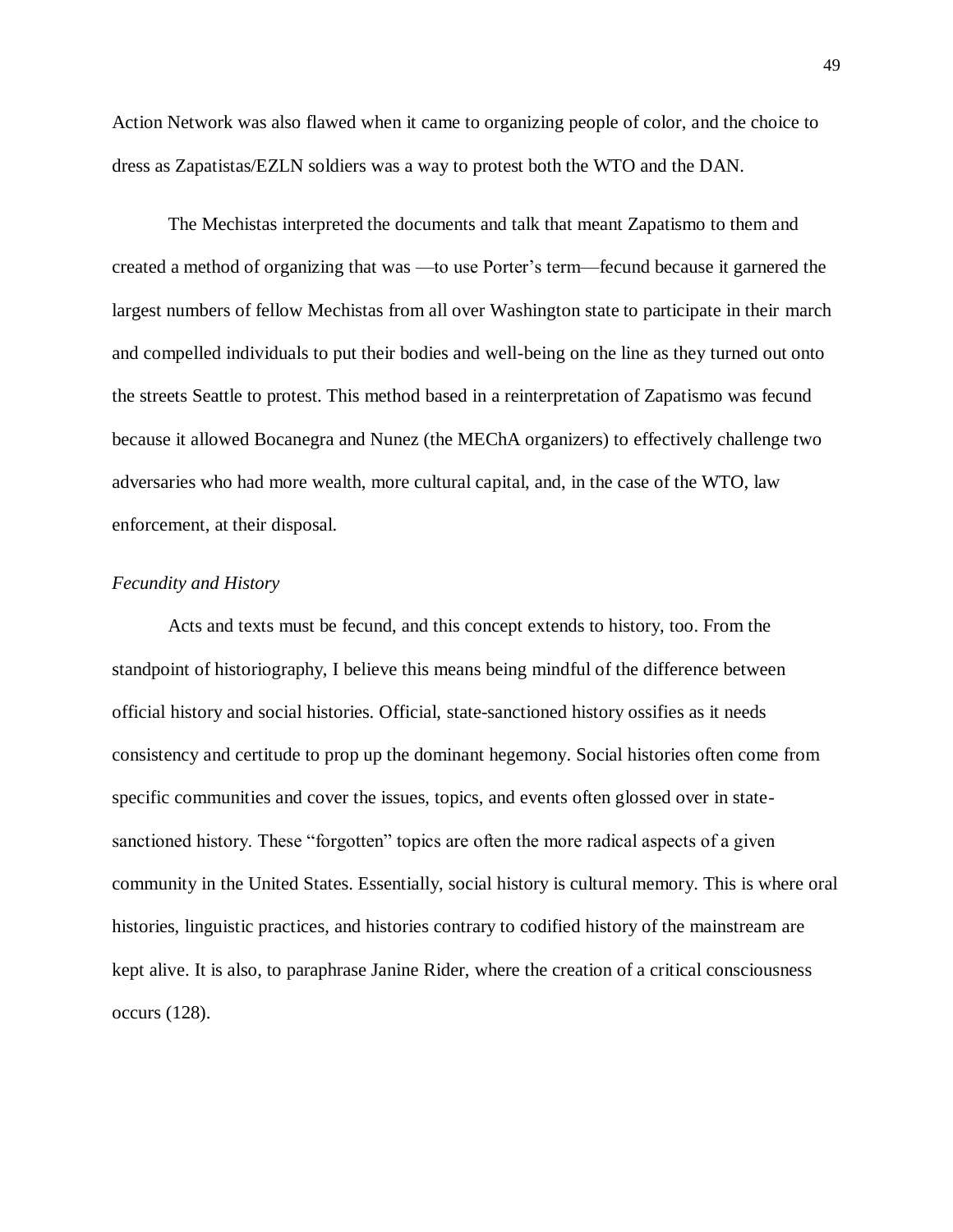In writing a rhetorical history, this means paying attention to the stories participants tell when they recount how and why they came to Seattle—even if it counters preliminary claims made in this chapter. These stories that circulate in the "unofficial" world of neighborhood stoops and community centers (loosely defined) are the texts that are fecund in Porter's terms. They serve as the moments of identification that drove activists to adopt specific technologies and align themselves with specific affinity groups as well as adopt the identities of specific international activists. Based on my research, I claim the ability to call upon a history that promotes a different point of view when it comes to the importance and morality of capitalism is part of the identity shift process. From the standpoint of a researcher, this means I cannot assume the role of the expert and "tell" readers of the project the "correct" version of historical events, or worse, speak for the participants in a moment of paternalism.

## **Language, Text, Rhetorical Acts, and the Mechistas at The Battle of Seattle**

As described in chapter one, according to della Porta and Tarrow identity shift is the adoption of a transnational identity in moments of protest. While these sociologists often discuss this concept, what they do not discuss is how this shift occurs in terms of language, rhetorics, and discourse. In chapter four, I'll use the method and the theories discussed in this chapter to focus one group, the Mechistas, to explain how identity shift occurs through language, rhetoric, and discourse. I'll also highlight the importance of this shift was not to become a perfect copy of the original Zapatistas—perfect in the sense of having identical life experiences, interpretations of the Zapatismo, or even goals. I will, on the contrary, argue what was important was the retooling of Zapatismo and the Zapatista/EZLN look is that it became a way to mobilize college students to participate in a large-scale protest. The next chapter will be devoted to the history and rhetorical practices of the Zapatistas and their home of Chiapas, Mexico. The material, place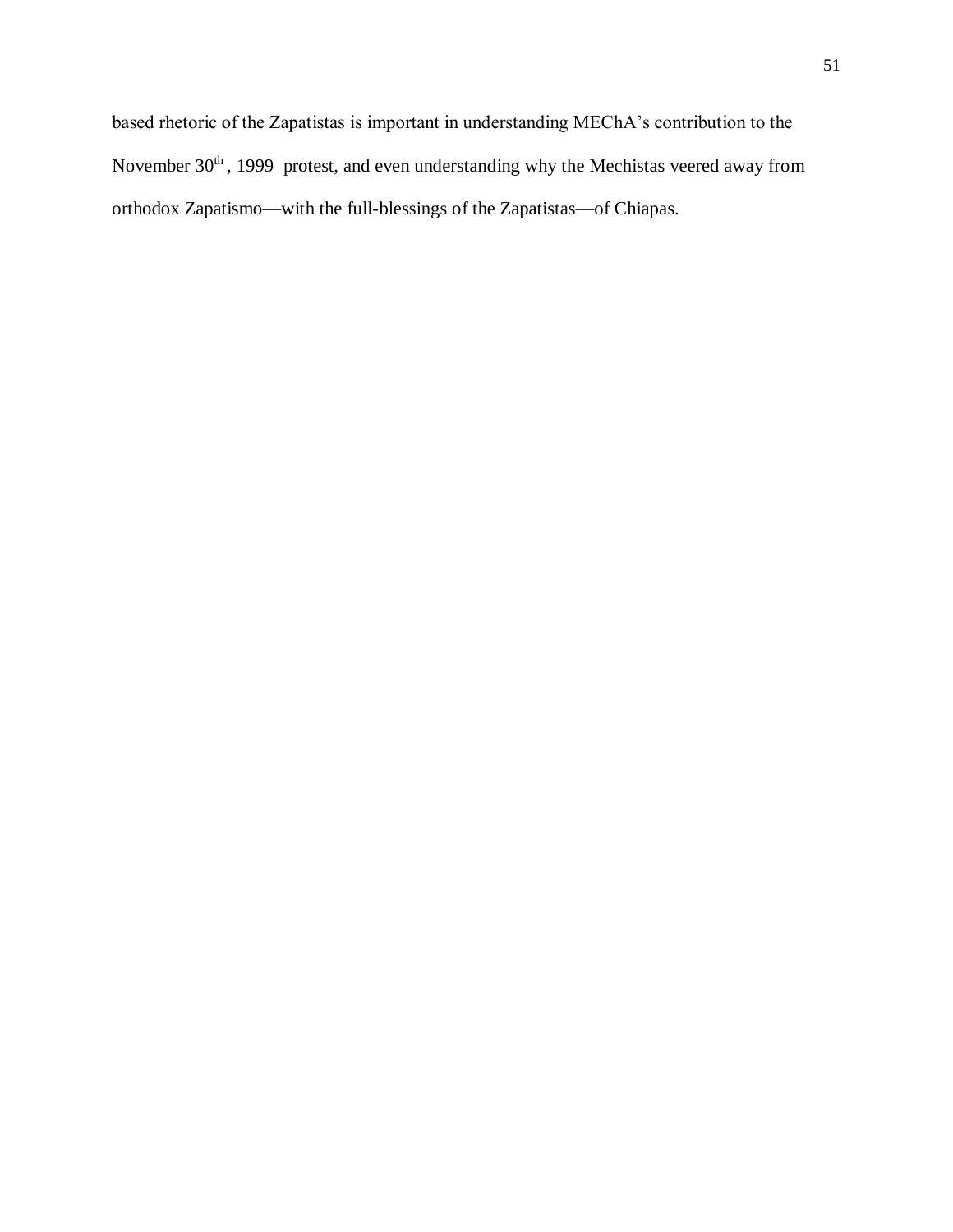### **Chapter Three: Zapatismo, Rhetorical Velocity, and Interlocking, Complex Systems**

## **Introduction**

In the previous chapter, I claimed that identity shift occurs as various objects, texts, and people interact with one another. I also claimed I could demonstrate how other protestors took up various texts and redeployed them either wholesale or in a revamped form to make a new text more fitting for their immediate situation. In both of these hypothetical scenarios, I theorized that both groups of objects, that is, protestors and texts, are being rewritten as they work with—or on—one another. This brings me to my most ambitious claim, that such a process of mapping and tracing means thinking of rhetoric in a new way, "not as it is frequently understood…as 'success' or goal fulfillment" (Blair 21) but as a way to articulate how material objects, historical artifacts, and actors —people, texts, books, the internet, phones, monuments, social histories etc.—work together to create reality and can continue to create reality beyond a specific moment in time. By making this claim, I join forces with scholars like Carole Blair, Kevin Mahoney, Rachel Riedner, Margaret Syverson, Jenny Edbauer, Jack Crowley, Sharon Crowley, Mark Hulbert and Michael Blitz.

In this chapter, I make good on these claims. In the first section of this chapter, I'll explain Jim Ridolfo and Danielle Nicole DeVoss's concept of rhetorical velocity. Then, I'll discuss the history of the Zapatistas of Chiapas, Mexico, and Zapatismo*,* their undergirding political and social philosophy that informs their worldview, and thus, their cultural rhetorical practices, including their philosophy of indigenous social action and land rights. Then, I'll discuss how the Zapatistas and Zapatismo provided the foundation for the People's Global Action network; what that network was; and its connection to Seattle, November 30, 1999. In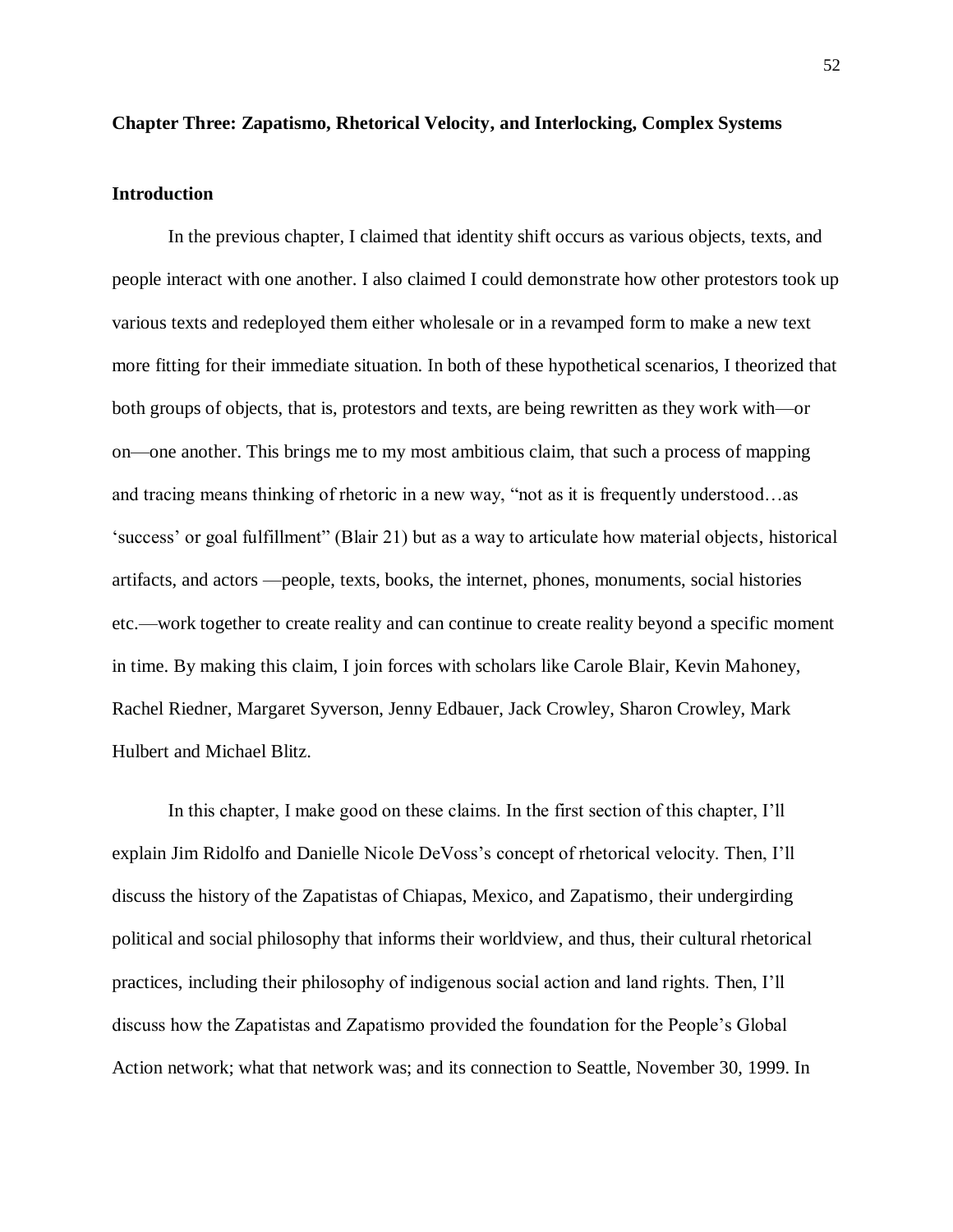doing this, the chapter will lean heavily on some of Margaret Syverson's ideas from *The Wealth of Reality: An Ecology of Composition* as an ontology. In using Syverson's work, I believe this is the type of work rhetorical historiographers could do when analyzing protest or social movement rhetorics for a more cogent, apt description of how rhetoric works in the world outside the academy.

In this chapter, that means describing the genesis of Zapatismo, and how this rhetoric underwent a diffusion process that spread it from individuals/organizations through various texts and eventually made its way to the global north. To do this, I'll attempt to situate Zapatista writing within the larger discourses that it was "historically situated" within, meaning a description of all of the "situated technologies, social relations, cultural influences" (Syverson 7) and various social practices that gave it birth, and moreover, how these technologies, social relations, and cultural influences undergirded Zapatismo going viral. In the sense of the larger project, describing the ecologies of composition Zapatismo existed in will explain how Zapatismo spread to Seattle, Washington, and was eventually taken up by the students of MEChA as part of the WTO protests.

#### **The Wealth of Reality**

The rhetoric of the Zapatistas serves as a material example of Margaret Syverson's work, *The Wealth of Reality: An Ecology of Composition*. Through this text, Syverson asks readers to reconsider the metaphors we use to describe writing. Oftentimes, she claims the public at large, as well as compositionists, see the creation of a text as the transfer of thoughts directly onto the page. Specifically in the first chapter of her book, Syverson asks readers to reconsider how a text is composed, that is, written. Instead of thinking of it as solely as the transfer of idea to word on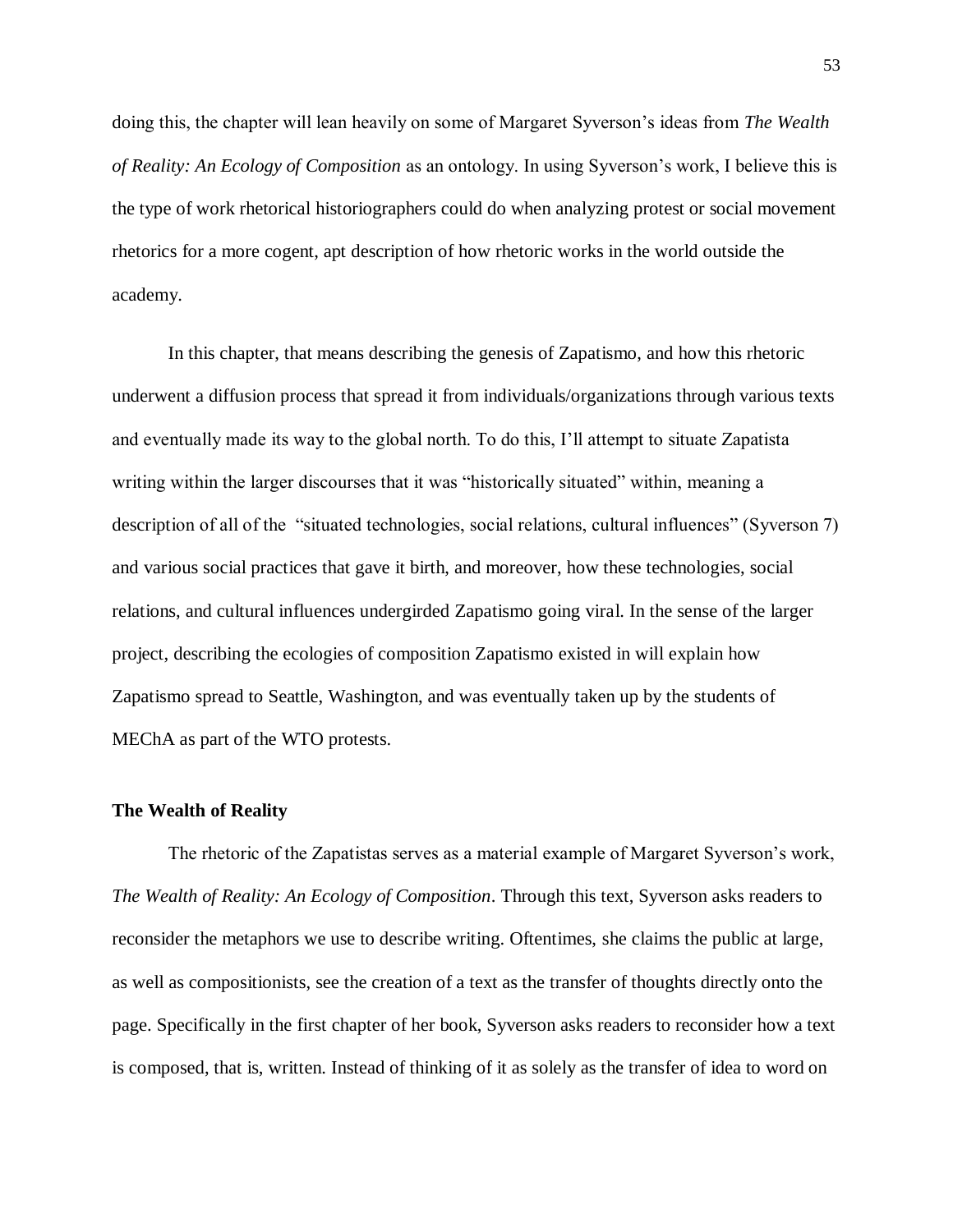a page, she presses the reader to consider how a text takes shape due to the material conditions in which it was created, not only the act of sitting down to write but also the connecting factors that lead up to and even created the moment of words going onto the page.

In essence, she claims the term "ecology" is a way to think of the act of writing as the outcome of multiple, interlinked complex systems. Syverson advises that in considering an ecology of composition, compositionists should "take into account the complex interrelationships in which writing is embedded," meaning "the people and texts that form a larger conversation in which the writer, text, and reader participate and from which the 'idea' emerges to take written shape" (Syverson 6). Syverson also asserts the writer's interactions with the material environment must be considered, including "technologies of writing, memory aids, the tools and instruments that help shape and support the writing," as well as situating the "composing of the text in a nexus of complex social structures," which include "the personal," "the institutional," and even "the global" (7). Syverson also claims compositionists should "attempt to situate the writing in a historical complex, not only as an unfolding process marked by events such as first drafts and revision" but also "within a larger discourse that is historically situated, and involving situated technologies, social relations, cultural influences, and disciplinary practices" (7).

This is what the following historical discussion of the Zapatistas will be an effort to demonstrate. The Zapatistas existed (and continue to exist) in a specific milieu, using an epistemology coming from that milieu. As the Zapatistas fought with the Mexican government (physically) and released their statements (discursively), they came to see the advantages of a spoken/written revolution over a violent revolution—especially as various NGOs responded to their public statements. In turn, the oftentimes speaker for the Zapatista Party, Subcomandante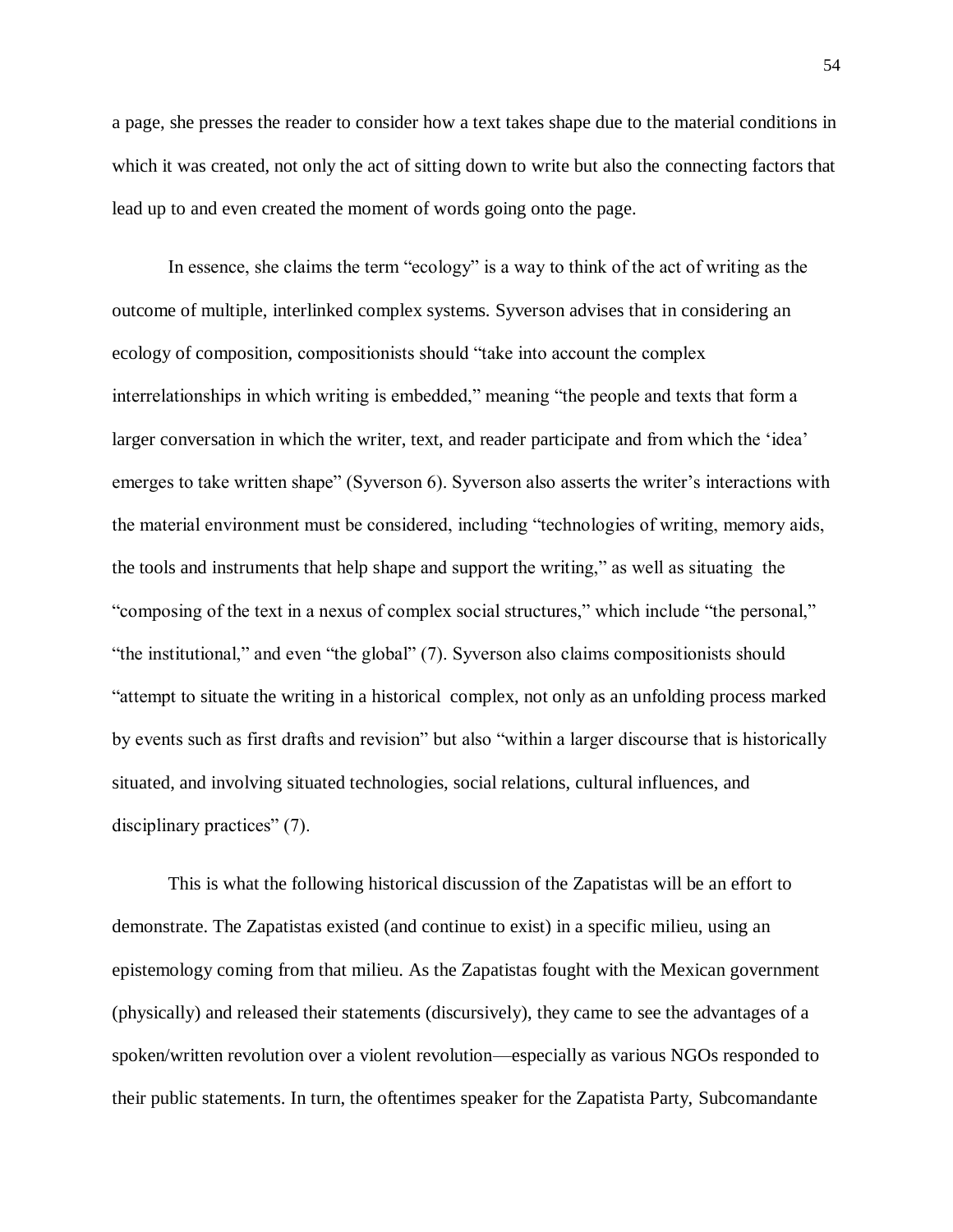Marcos, was created (born? Fabricated? Put in charge of communications?) and began releasing his communiqués into the wider world. Marcos spoke and wrote and was responded to; his ideas about the potential of such communiqués changed as favorable responses emerged, as support emerged, as goals were achieved and new ideas about what winning a revolution looked like.<sup>14</sup>

Additionally, throughout the chapter I will argue that every text—boilerplate or not—can experience rhetorical velocity if these texts evoke a sense of Burke's identification and consubstantiality. These qualities, like most rhetoric, work at the meta level on a readerinterlocutor, and are most effective if they saturate a given rhetorical context. Identification and consubstantiality are the keys to the proliferation of a given text, and recursively, the more a text is reproduced, the stronger the sense of identification and consubstantiality become as these qualities exist in abundance within a discursive system. I claim anyone in a given discursive system, say an individual activist within said system, reads these texts, becomes one with the writer, sees her goals as the same as his, and undergoes identity shift. Using rhetorical velocity in combination with ecologies of composition, I assert it is possible to understand how texts move through large, interlinked discursive systems<sup>15</sup>.

## **Rhetorical Velocity**

 $\overline{\phantom{a}}$ 

In "Composing for Recomposition: Rhetorical Velocity and Delivery," Ridolfo and DeVoss develop the concept of rhetorical velocity as way to describe how writers compose texts with delivery, and more importantly, re-delivery in mind. This redelivery, in the framework of the article, occurs as third parties take up a text, reconstitute it, and redistribute said text with

<sup>&</sup>lt;sup>14</sup> For the Zapatistas this meant international support and the establishment of Zapatista controlled zones of Chiapas. These systems, much like the claims of several interlocutors on a given controversial issue, exist on top of, in the middle of, and sometimes in spite of, the Mexican government and its recognized sovereignty of the stretch of North America known as Mexico.

<sup>&</sup>lt;sup>15</sup> The exact opposite effect is possible, too. Disidentification can occur; however, that is topic for another project.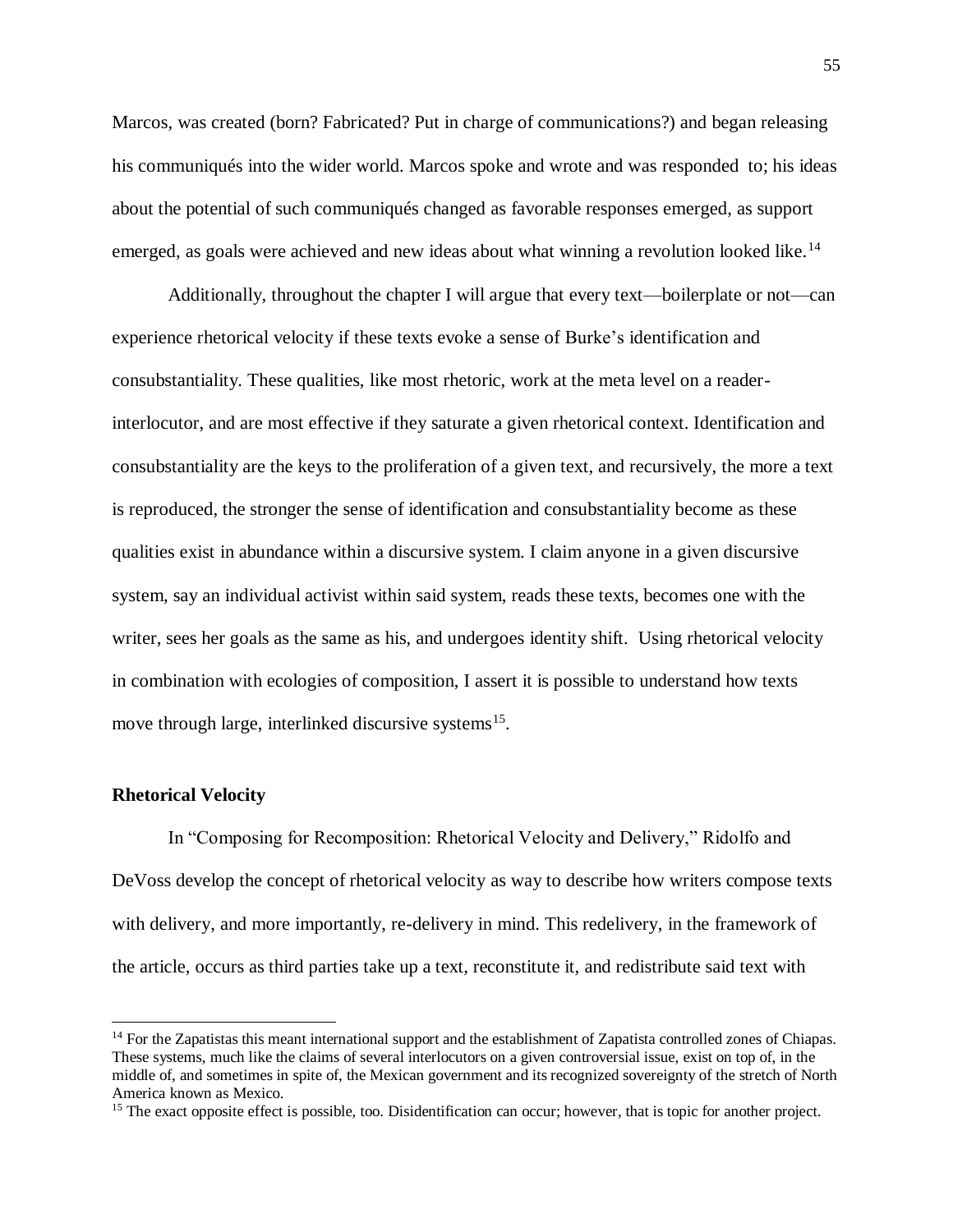specific goals in mind. In the paradigm developed by Ridolfo and DeVoss, texts move across networks, interfaces, and mediums with rapidity and for specific purposes; in fact, Ridolfo and DeVoss claim a writer can affect how the text is taken up and reused through strategic choices about delivery. In its simplest form, rhetorical velocity occurs when a composer anticipates and strategizes for a "future third-party remixing...[her] compositions as part of a larger and complex rhetorical strategy that plays out across physical and digital spaces" (n.pag.).

Rhetorical velocity is also a set of actual, material practices. Considerations of medium, distribution networks, and accessible channels are a major part of this set of practices. For example, will a group disperse its message via written press release or video? Internet or television? If the internet, how will it be paid for? What analytics should be used to produce the largest number of search engine "hits"? What should the layout be? What language should be used? Is it possible to curate the page? Could the page be transferred to an archive once the contract with the web host ends? If not the internet, then broadsheets? 'Zines? A press release? DeVoss and Ridolfo explain:

> As a set of practices rhetorical velocity is…a term that describes an understanding of how the speed at which information composed to be recomposed travels—that is, it refers to the understanding and rapidity at which information is crafted, delivered, distributed, recomposed, redelivered, redistributed, etc., across physical and virtual networks and spaces. Thinking with rhetorical velocity in mind requires one to have an idea about the working conditions of the third party and what type of text it would be useful (or not) to provide: What document format should a file be sent in for certain types of future remixing? (n.pag.)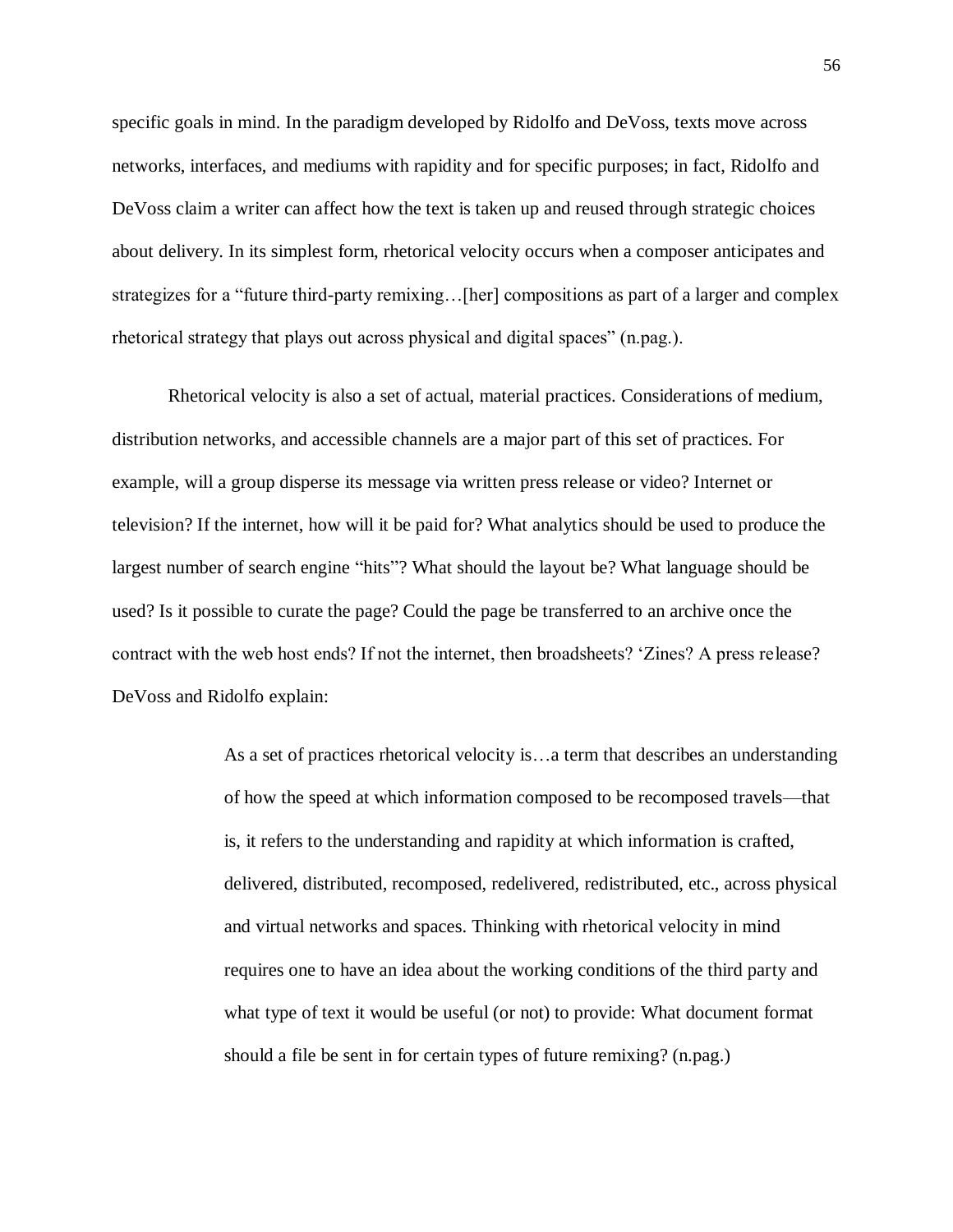The two bits to focus on in the context of the Zapatistas are "rapidity at which information is crafted, delivered, distributed, recomposed, redelivered, redistributed…across virtual and physical networks and spaces," and "an idea about the working conditions of the third party." What this means is paying attention to how texts are written, delivered, shared, rewritten/respoken, and through what mediums, as well as taking into consideration how these choices were affected by the material conditions of the writer/speaker. In the case of Zapatistas and Subcomandante Marcos, this means considering how a man, or at least a rhetorical icon, crafted messages from the depths of the Lacandona Jungle in Chiapas, Mexico, and, with limited means, sent communiqués around the world. Part of this process means understanding how his messages convey Zapatismo, the rhetoric of the Zapatistas. Creating a highly inclusive, allencompassing, solidarity filled set of operating principles and organizing philosophy ensures a distribution by many hands over numerous networks (physical and virtual) in several different languages over the entire globe. Additionally, this means understanding how Marcos became a rhetorical icon, and through his status as an icon furthered the cause of the Zapatista Party and the EZLN. To do this, I'll discuss Subcomandante Marcos and his status as an icon, and how the "branding"—to borrow from Jeff Conant—of Marcos, the Zapatista Party, and the EZLN was a consequence of the material history and a series of events occurring in Chiapas, Mexico. Understanding the material history and sequence of events that led to the branding of Marcos, the Zapatistas, and the EZLN occurred can be accomplished by looking at the interlocking compositions and discursive ecologies that formed the milieu of the Zapatistas up until 1999. First and foremost, this means a discussion of land.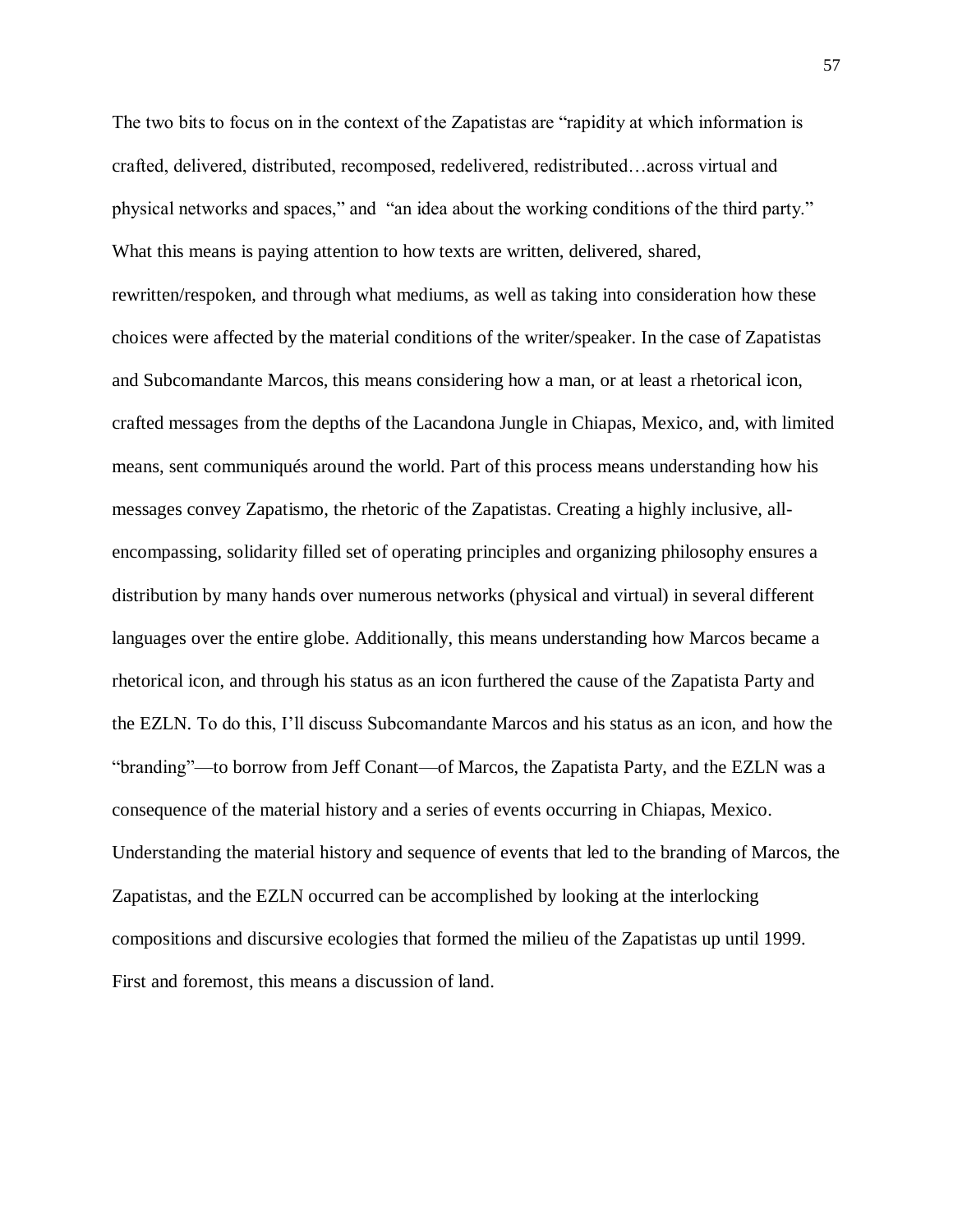In *Zapatista!...*, Subcomandante Marcos explains in an open letter to the public, "Chiapas: The Southeast in Two Winds," the dire situation of the peoples living in Chiapas. Marcos states:

> Chiapas loses blood through many veins: Through oil and gas ducts, electric lines, railways, through bank accounts, trucks, vans, boats and planes, through clandestine paths, gaps, and forest trails. This land continues to pay tribute to the imperialists: petroleum, electricity, cattle, money, coffee, banana, honey, corn, *cacao*, tobacco, sugar, soy, melon, sorghum, *mamey*, mango, tamarind, avocado, and *Chiapaneco* blood flows as a result of the thousand teeth sunk into the throat of the Mexican Southeast. These raw materials, thousands of millions of tons of them, flow to Mexican ports and railroads, air and truck transportation centers. From there they are sent to different parts of the world: The United States, Canada, Holland, Germany, Italy, Japan, but with the same fate--to feed imperialism. The fee that capitalism imposes on the Southeastern part of this country oozes, as it has since from the beginning, blood and mud. (n.pag., emphasis mine)

For giving up all these natural resources, Marcos claims there is no recompense. He explains the cost to the people living in the Chiapas:

> Education [services are]... [t]he worst in the country. 72 out of every 100 children don't finish the first grade. More than half of the schools only offer up to a third grade education and half the schools only have one teacher for all the courses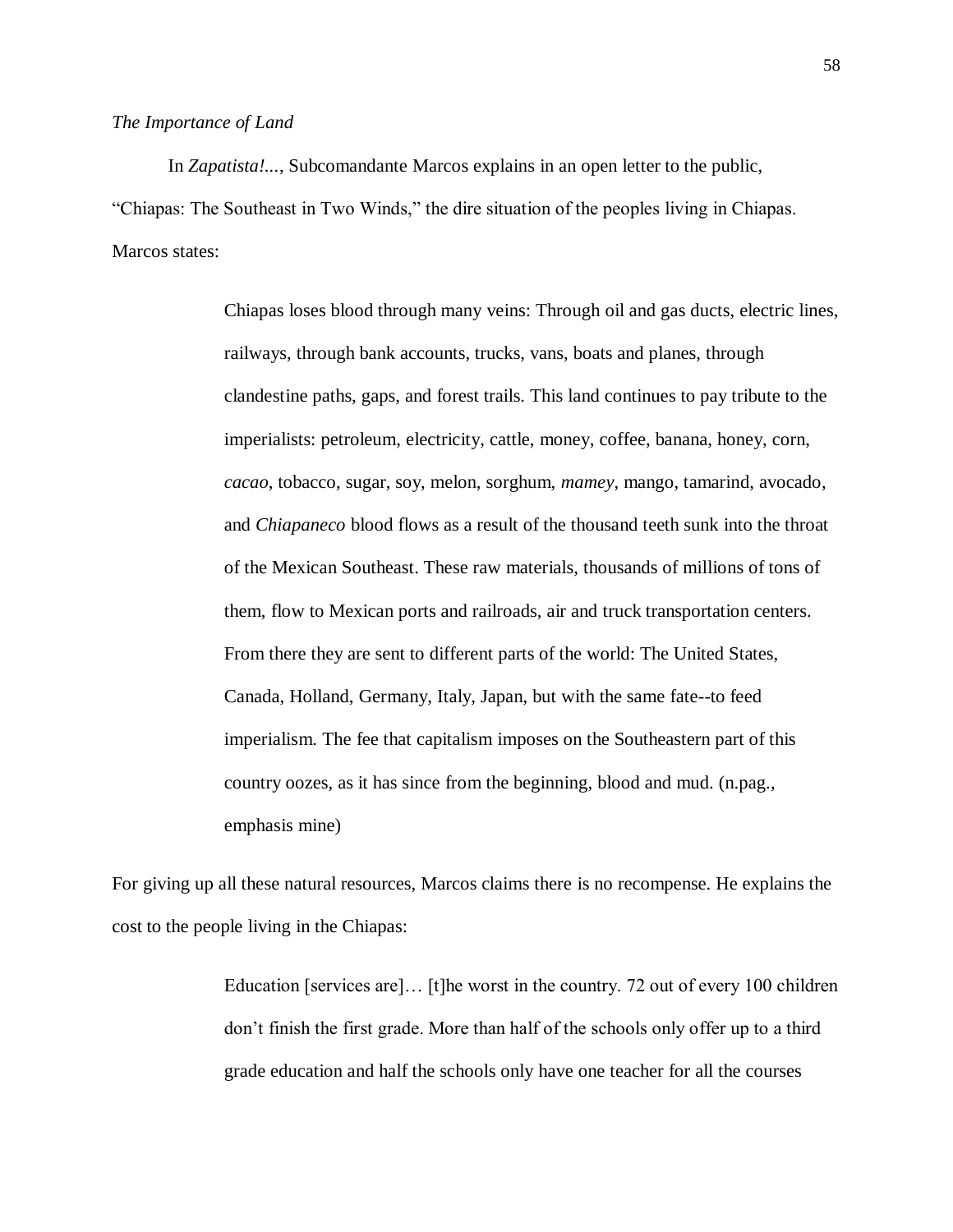offered… One-and-a-half million people have no medical services at their disposal. There are 0.2 clinics for every 1,000 inhabitants, one-fifth of the national average. There are 0.3 hospital beds for every 1,000 *Chiapanecos*, one third the amount in the rest of Mexico. There is one operating room per 100,000 inhabitants, one half of the amount in the rest of Mexico. There are 0.5 doctors and 0.4 nurses per 1,000 people, one-half of the national average. Health and nutrition go hand in hand in with poverty. Fifty-four percent of the population of Chiapas suffers from malnutrition, and in the highlands and forest this percentage increases to 80%. A *campesino's* average diet consists of coffee, corn, tortillas, and beans. ("Chiapas: The Southeast in Two Winds" n.pag.)

Marcos recounts this use of land and these economic/social realities of *Chiapanecos* as a warning. This is what, Marcos implies throughout this particular document, will be the fate of all nations and peoples: living like the citizens of the "banana republics" of the  $19<sup>th</sup>$  and  $20<sup>th</sup>$ centuries, yet in today's world, at the peak of the economic "'libertarian revolutions'" where corporations and the elite of the developed world report record profits. Consequently, like the Southeast, everyone will export their raw materials (including human bodies for labor) and in return import neoliberal capitalism's "principal product: death and misery" ("Chiapas: The Southeast in Two Winds" n. pag.). A constant refrain for the Zapatistas specifically articulated by Marcos is that the continuation and spread of colonial era imperialism is now due to transnational corporations; moreover, the economic theory of neoliberalism is the motivating force behind the spread of such barbarism. In a conversation with correspondents Julio Moguel and Hermann Bellinghausen, Marcos flatly states, "the neoliberal project," a venture started by transnational corporations and governments like that of Mexico, is "indefensible" when it creates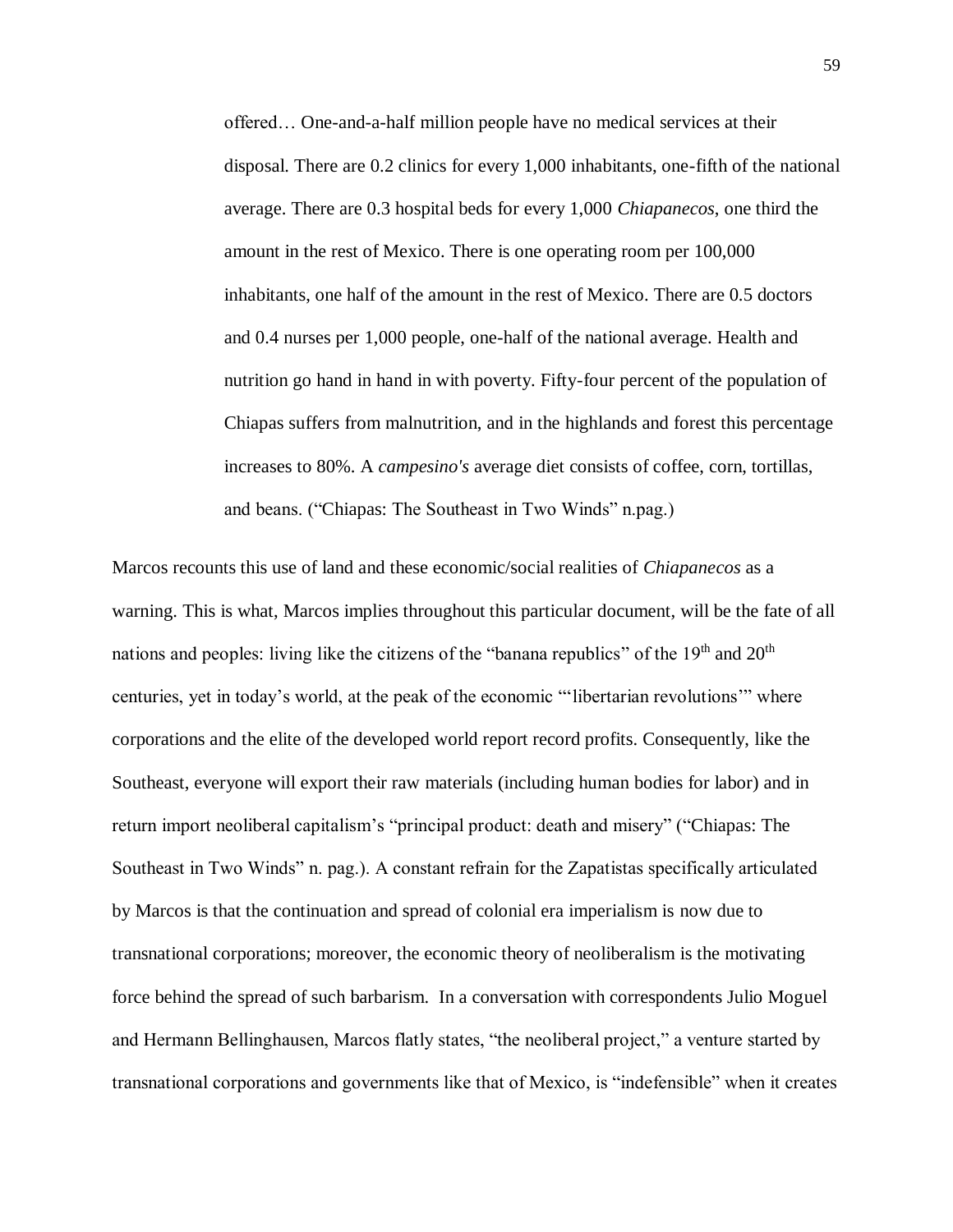so much misery by wresting the natural resources from the land (Moguel and Bellinghausen n.pag.).

The Zapatista Clandestine Revolutionary Indigenous Committee-General Command  $(CCRI-CG)^{16}$ , continues to hammer home this concept of land—that an inability to control land means an inability to control living conditions— with its own press releases. In a May Day statement, the Zapatista CCRI-CG asserts that neoliberalism has created a new unholy alliance of "evil government, corrupt leaders, and the powerful men of money" representing the various global corporations moving the natural resources of Mexico out of Mexico ("To the Workers of the Republic," n.pag.). The CCRI-CG then builds on this claim, saying that Mexico's workers "bleed from three wounds." The powerful "bleed them with unjust salaries, humiliations, and threats." The heads of the evil central government "bleed the workers with extortions, beatings, and death." And in coordination with the other two wounds, individual politicians connected to "powerful men of money… bleed the workers with the dispatches of usurpation" ("To the Workers of the Republic" n.pag.), circling back around to the concept of land by claiming that these politicians write treasonous laws that gives land to foreign investors in return for individual benefit. Due to these three wounds, the CCRI-CG claims that the Mexican worker dies enslaved, humiliated, and in poverty. Additionally, the CCRI-CG claims this miserable existence and end is due to neoliberalism and its endless hunger for Mexican resources and land; furthermore, such a world is possible through corrupt, professional politicians.

The Zapatista answer to this system is direct, transparent democracy. This style of governance is made visible through the governance of the regions—the land— controlled by the

 $\overline{a}$ 

<sup>&</sup>lt;sup>16</sup> The EZLN, the army of the Zapatistas, is actually controlled by the CCRI-CG, a council of indigenous leaders elected by the various groups that live in Zapatista territories.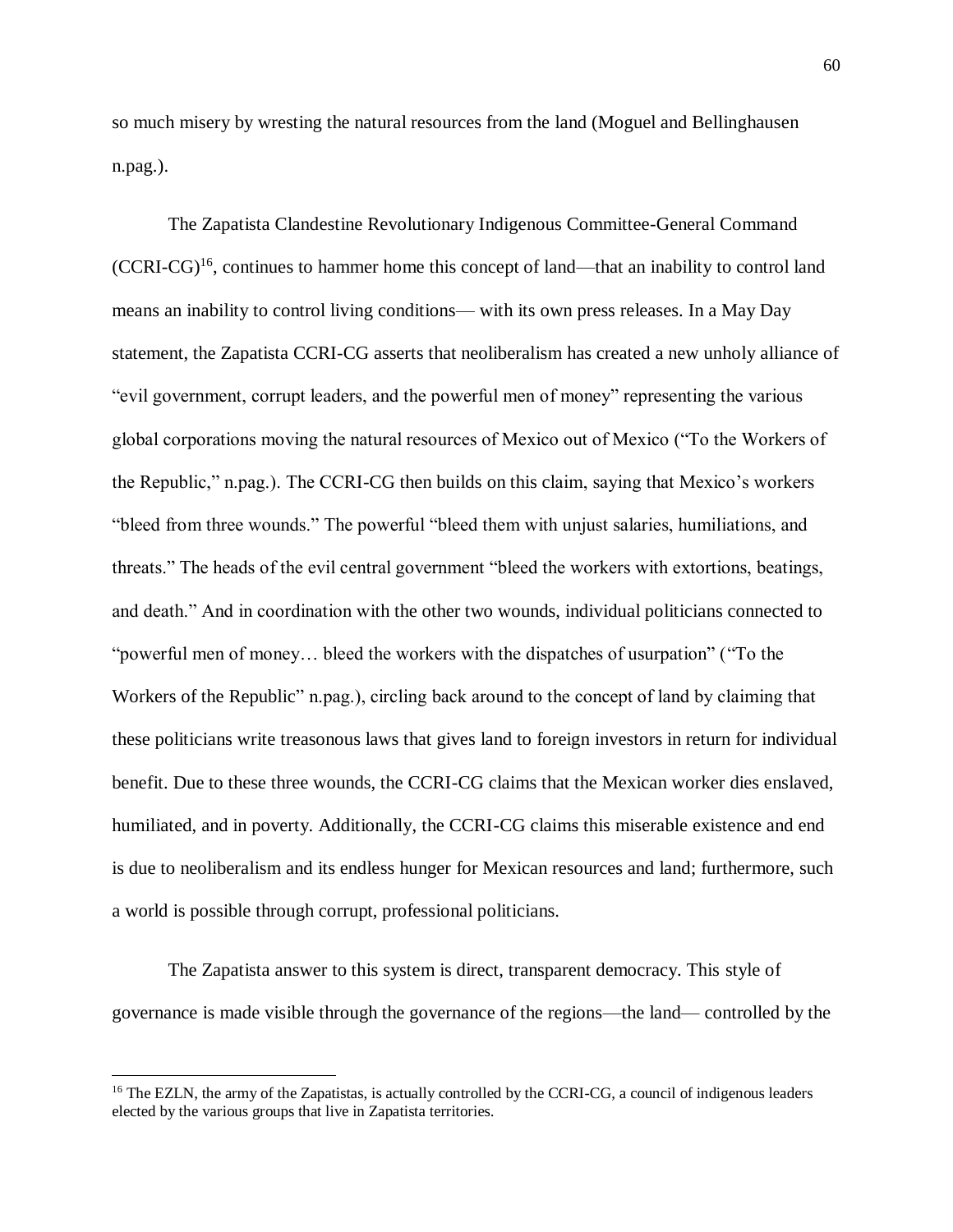Zapatista Party. Each region is a given a new, Zapatista name and each also has a designated meeting time/place for the *"Juntas de Buen Gobierno*," or "Good Government Councils" (Conant 281).The Good Government Councils are made up of community members elected on a rotating basis and are a "bold attempt to create direct democracy" (Conant 281). Each functions a bit differently in the day-to-day sense, yet as a report filed with *La Jornada* explains:

> [M]embers rotate every eight days, in such a way that they return to repeat their term various times. Each member travels from her or his municipality to the Caracol [sic], where they remain day and night for a week until returning to their houses to continue working the fields and taking care of family and domestic chores. They receive no salary. It is a responsibility, not a privilege. The practice of rotation, revocability, and rendering of accounts in the Good Government Councils, the fact that over time every community member has the experience of governing and being governed, has a consequence nothing short of *the elimination of the governing class*. (Emphasis original, qtd. in Conant 281-282)

This is an example of the Zapatista vision of governance with a focus on autonomy, self-reliance, self-government by the people for the people. The councils decide how aid from NGOs is distributed, the distribution of land for farming, how to and when to support the EZLN, punishments for domestic crimes, and the drafting of laws. This form of government spreads (as well as tests) Zapatista ethics and values through this practice of citizen empowerment. Moreover, it is a new way of seeing and being in the material world, best summed up by Roel, a member of the *Junta de Buen Gobierno* of *La Realidad*, that the authority of a given area should "serve but not serve itself, propose, not impose" (qtd. in Conant 282).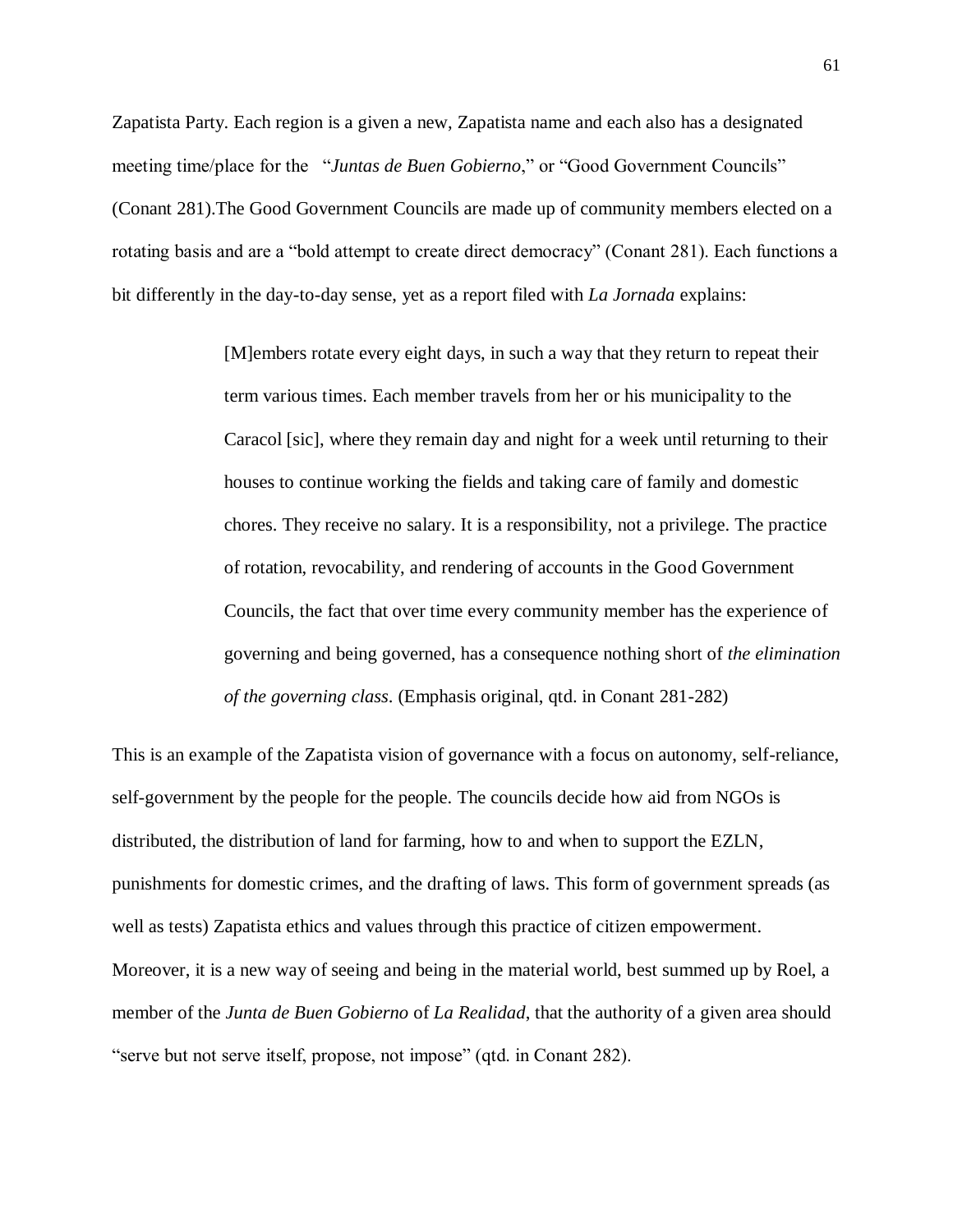Coupled with explanations of the living conditions as covered in "Chiapas: The Southeast in Two Winds," the physical manifestations of Zapatismo represented by the Good Government Councils are perceived as organic activism in the developed North, a move for basic human rights and direct democracy in action, not the beginnings of a bloody *coup d'état*. This ethical *ethos* is important for the delivery and diffusion of Zapatismo. Without it, the Zapatistas and the EZLN would be just another faceless, inconsequential—yet scary—rebel group "south of the border."

# *A Message of Solidarity—The Outcome of the Material*

The material living conditions of extreme poverty and a malleable class structure coupled with a good dose of university education<sup>17</sup>—means that Marcos's messages crafted for public consumption (and therefore the Zapatista's public messages) are far more egalitarian than the messages coming from other global south rebel groups. For a US comparison, the criteria about who can be a Zapatista is far more inclusive than anything the SDS, the Weather Underground, the Black Panther Party, or SNCC ever made public in the 1960s. And unlike more current social change movements—the AFL-CIO, GLAAD, MEChA, or the NAACP, there is no explicit identity politics involved. The "historical situated...social relations…and complex social structures" (Syverson 7) of indigenous peoples in Mexico described above factored into the creation of this communiqué:

# WHO IS MARCOS?

 $\overline{\phantom{a}}$ 

Marcos is gay in San Francisco, a black in South Africa, Asian in Europe, a

 $17$  No one actually knows who Marcos is. Some accounts claims he was a university professor before he went to the jungle, others that he was a university student. Marcos avoids commenting on his life before the EZLN. He has, however, said that he grew up in a family that was "middle class;" a mother and father who at one time "taught in…school[s] in the countryside;" a family "without financial difficulties" (Marquez and Pomba 77). It was, also, a family where "words had a special value…we became conscious of language—not as a way of communicating but of constructing something" (Marquez and Pomba 77).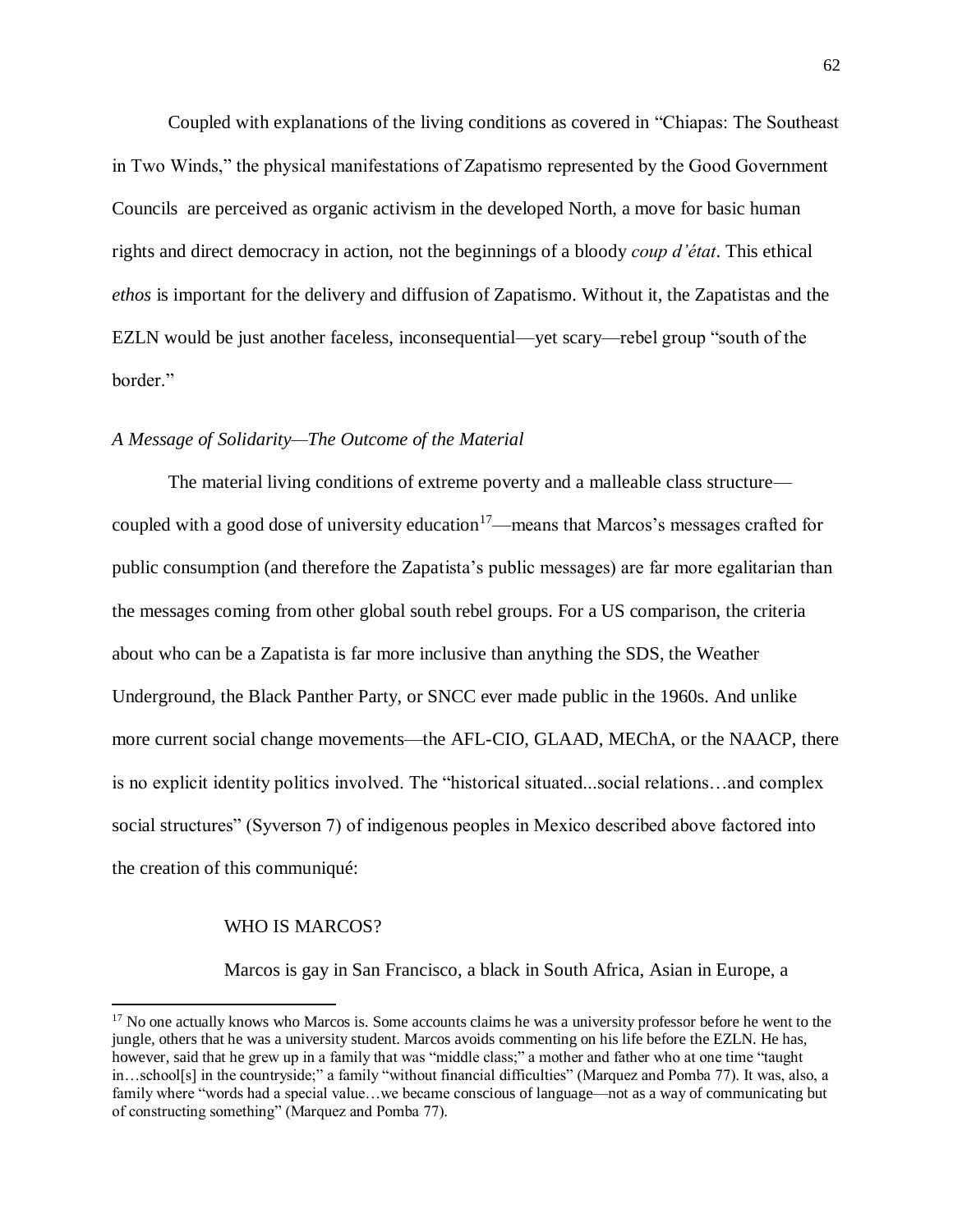Chicano in San Isidro, an anarchist in Spain, a Palestinian in Israel, an indigenous person in the streets of San Cristóbal, a gang member in Neza, a rocker on campus, a Jew in Germany, an ombudsman in the Department of Defense, a feminist in a political party, a communist in the post-Cold War period, a prisoner in Cintalapa, a pacifist in Bosnia, a Mapuche in the Andes, a teacher in Flanagan Confederation of Educational Workers, an artist without a gallery or a portfolio, a housewife in any neighborhood in any city in any part of Mexico on a Saturday night, a guerrilla in Mexico at the end of the twentieth century, a striker in the CTM, a sexist in the feminist movement, a woman alone in a Metro station at 10 p.m., a retired person standing around in the Zocalo, a peasant without land, an underground editor, an unemployed worker, a doctor with no office, a nonconformist student, a dissident against neoliberalism, a writer without books or readers, and a Zapatista in the Mexican southeast. In other words, Marcos is a human being in this world. Marcos is every untolerated, oppressed, exploited minority that is resisting and saying 'Enough!'. (Marcos, "Who is Marcos?" n.pag.)

This particular message exemplifies how Subcomandante Marcos has become a rhetorical icon, representing both the Zapatista Party and a new type of political-social activism based in discursive warfare. First and foremost, this is from Marcos himself. He affirms to everyone beyond the border of Mexico that he stands with everyone in the margins of society. While no one is sure who Marcos is or what he did before becoming the voice and public identity of the EZLN, or if he is really just one person, he is the public face of the Zapatista Party and the EZLN, and therefore, he is the party in the eyes of the public. What he says of himself is seen, by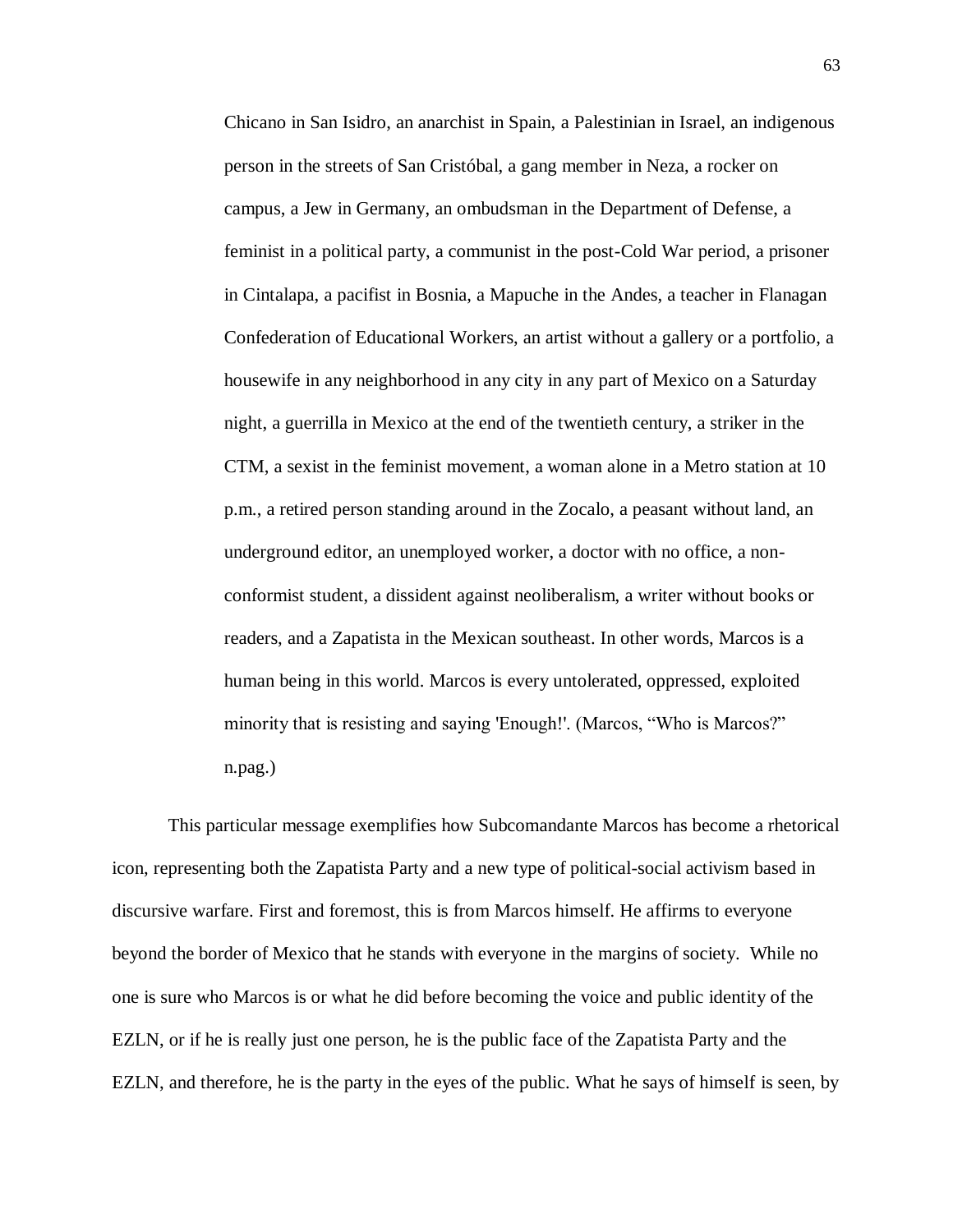the outside world anyhow, as what the EZLN thinks of itself. So in saying that Marcos is a "gay in San Francisco" or "an unemployed worker" or "a Palestinian in Israel" or "or a doctor without an office," he is, as he asserts at the end of the statement, every person in the world—and in particular, the marginalized (or if not marginalized at least the overlooked) peoples of the world. In turn, this means he identifies with everyone who struggles—regardless of socio-economic class, nation, culture, or political stripe.

Instead of setting up a standard for the ideal revolutionary being from a certain social caste or of a specific race or from a specific place, Marcos is saying he sees himself, and therefore the EZLN and the Zapatistas, in everyone. Conversely, everyone can be a Zapatista and a member of the EZLN since Marcos, as the icon and embodiment of both groups, is in everyone. And since he specifically names every Other, every body in the margins, he's inviting those who are often held, politically and socially, at a distance for being "freaks," or "different," or "malcontents" to join the Zapatistas. Marcos, with statements like the one above and other similar to it, tells those who have been discarded that he is them, they are him, and therefore, his goals match their agendas, that their well-being or causes or their right to exist are intertwined with his, and consequently the Zapatistas', goals. The documents produced by Marcos are examples of Burke's concepts of identification and consubstantiality. And because the party aligns itself with every underdog, "Marcos –and by extension the Zapatistas—are aligned and identified" with everyone who is an outcast. Consequently this moment of rhetoric through communiqués "has the equally important effect of inferring that Marcos (and Zapatismo) is whatever (and whoever) you want it to be" (Conant 239).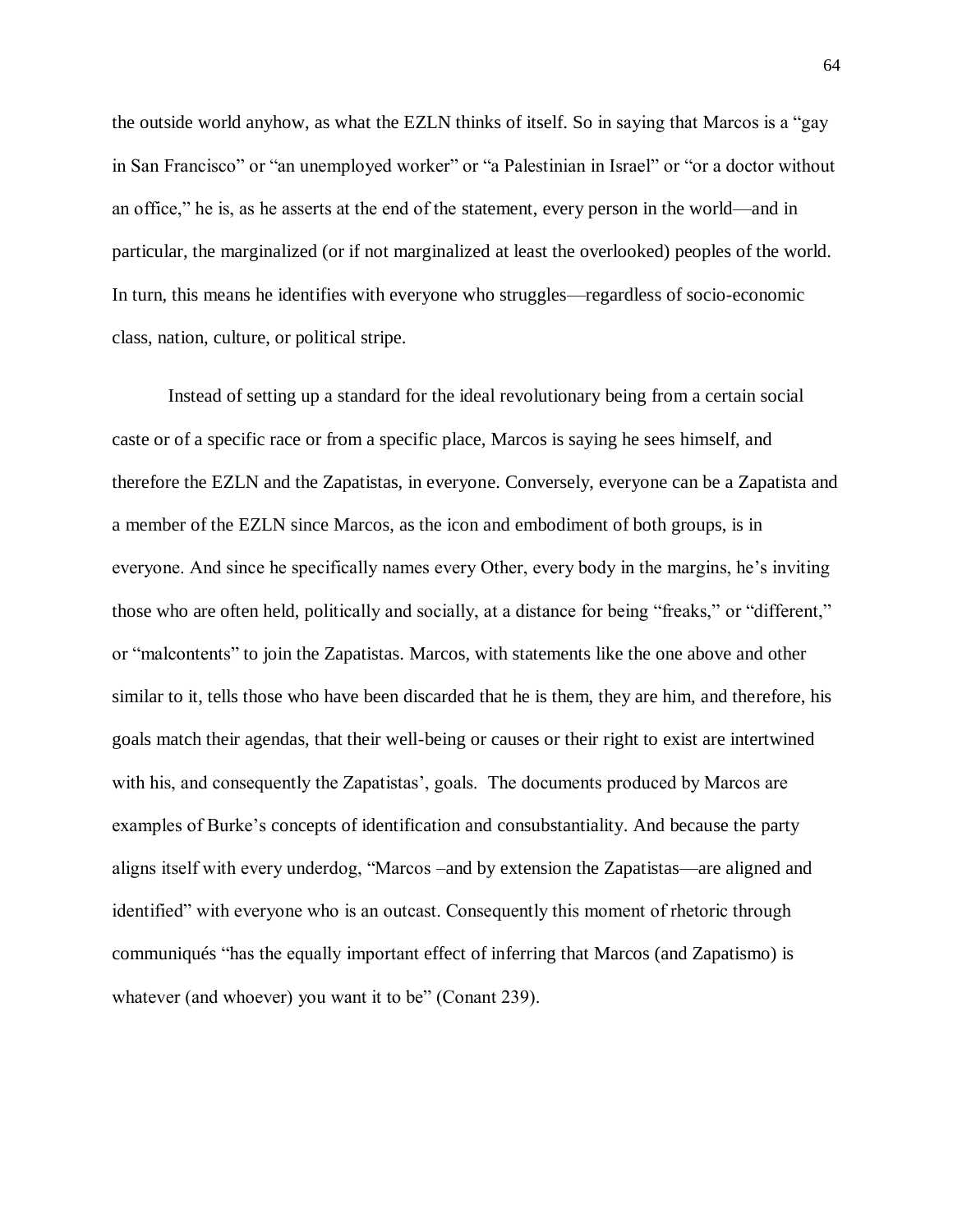This practice of a malleable rhetoric delivered through texts of various genres<sup>18</sup> and the accompanying versatile political action/philosophy is the outcome of a material reality where the identity and goals of the Zapatista Party change every eight days—when the new representatives are rotated into the Good Government Councils. There is no premium placed on controlling the image or identity of the Zapatistas; what matters is that those involved work together to create a reality—in speech and action—that runs counter to the reality of professional politicians and transnational corporations.

# Keeping it Simple=Ease of Circulation

 $\overline{\phantom{a}}$ 

Marcos's choice of delivery, spoken word either transcribed into an essay or article format, allows for easy uptake and remixing. And again, this is—at least partially—informed by the material conditions of Chiapas. As recounted above, Chiapas is a poor region. There are very few options when it comes to the "technologies of writing" (Syverson 6) to do more than release a traditional document; and even if the means existed to do something more intricate, these more complicated styles of composing may have been intentionally ignored. One of the aesthetic principles of Zapatismo is to live the simple life of the *campesino<sup>19</sup>*. Any text coming from an ecology of composition that is "historically situated" in a "larger discourse" that believes in simplicity as a virtue is a something that must be considered a cultural influence that operates on a writer within that ecology. Simply put, a life of poverty dictates what types of documents are written and released by Marcos.

 $18$  The varying genres will be mentioned throughout this chapter, but attention won't be explicitly drawn to said genres. The genres sampled here are indicative of Marcos's discursive flexibility and includes the communiqué, the press release, the interview, the letter, and the parable.

<sup>&</sup>lt;sup>19</sup> "Campesino" in English can be translated to mean either a farmer or a peasant, and more often than not, in Spanish has the connotation of both, that is, a peasant-farmer.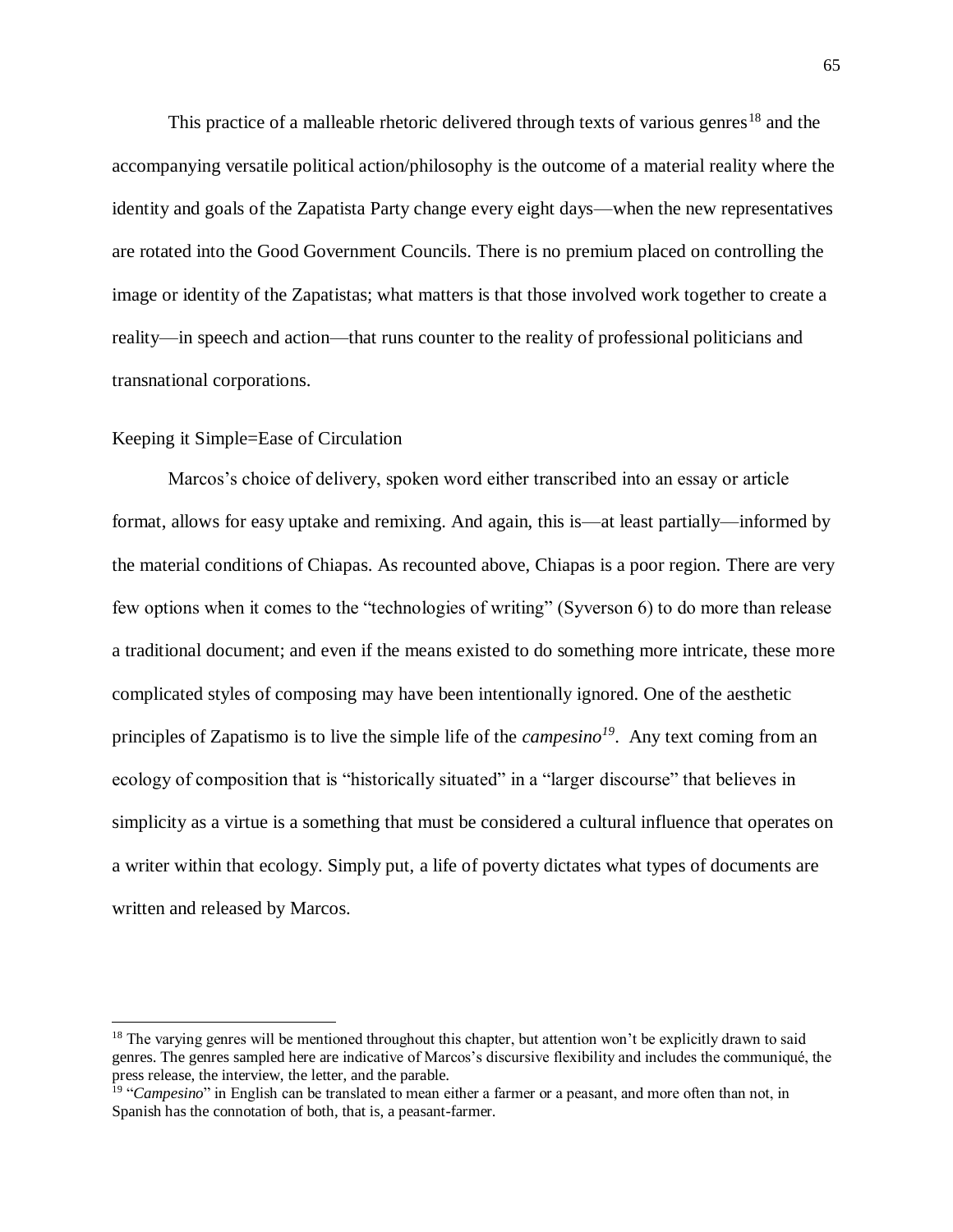In a practical sense, this also makes it much easier to mix, remix, mash up, translate, and spread Marcos's communiqués. There is no need to worry about bandwidth, files, images, the ability to stream video, or even how to convert one medium to another. In the case of Marcos's communiqués it is, usually, a matter of translation. Good translations are difficult in themselves; however, Marcos's rhetorically savvy tactics of employing current events or parable storytelling or tapping into the terms and imagery of traditional leftist circles or his use of humor find ready analogies and translations in various languages and cultures. For example, there's the communiqué, "History of the Little Mouse and the Cat."

In a letter written by Marcos's alter-ego, Don Durito of the Laconda, Marcos uses overthe-top cartoon violence to explain the benefits of localized autonomy and governance. The letter reaches its climax when the mouse, the symbolic common person of the fable, finally decides to rid himself of the cat guarding all the food in the house. Don Durito opens the tale by giving the reader an account of the mouse's frustrated existence:

> There once was a little mouse who was very hungry and wanted to eat a little cheese that was in the tiny kitchen of the small house. And then the little mouse went very decidedly to the tiny kitchen to grab the little cheese, but it happens that a little cat came across the path and the little mouse became very frightened and [ran] away and was not able to get the little cheese from the tiny kitchen. Then the little mouse was thinking of what to do to get the little cheese from the tiny kitchen and he thought and he said:

I know, I am going to put a small plate with a little milk and the little cat is going to start drinking the milk because little cats like very much the little milk. And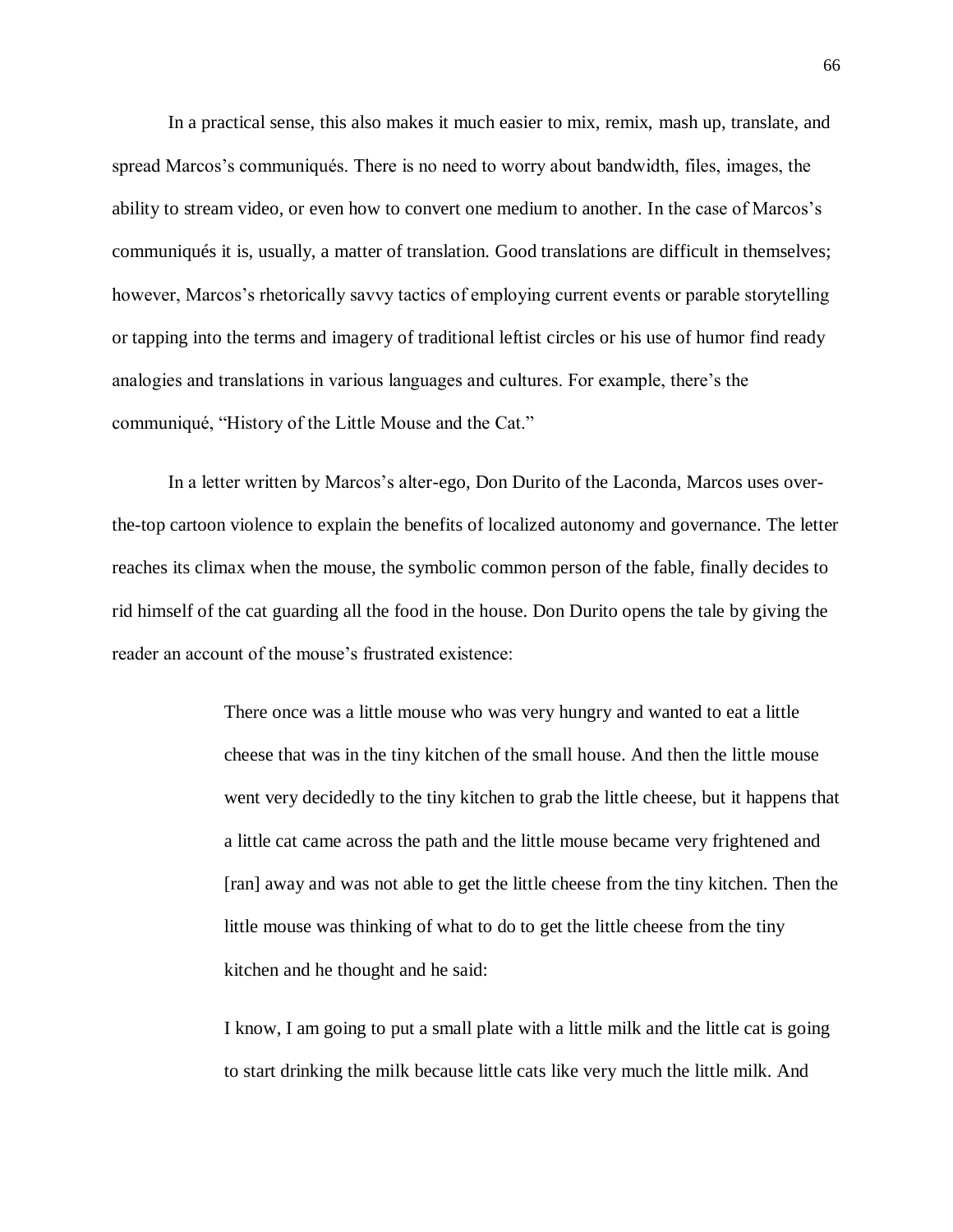then, when the little cat is drinking the milk and is not noticing, I am going to the tiny kitchen to grab the little cheese and I am going to eat it. Veeery [sic] good idea—said the little mouse to himself.

The little mouse tries several different ways to work around the cat so he can get to the cheese, yet the mouse is continually frustrated because the cat is always present, always using its bigger size and strength to scare him off. Finally, the mouse decides to take matter into his own hands. Grabbing a machine gun he shoots the cat dead; however, when the mouse finally enters the kitchen he sees that, "the little cheese were already rotten and could not be eaten" (flag.blackened.net). So the little mouse:

> returned where the little cat was and cut it [to] pieces and then he made a great roast and then invited all his friends and they made a party and ate the roasted little cat and they sang and danced and lived very happily. And history started.

Don Durito then ends the letter by writing, "This is the end of the story and the end of this letter… To end with the first [world] and to make the second [world,]…we only need to struggle and to be better. The rest follows on its own and is what usually fills libraries and museums. It is not necessary to conquer the world, it is sufficient to make it anew" (flag.blackened.net)

While the ending of the tale is brutal, if we put it into context the tale is a moment of comedy on the level of Rabelais. First and foremost, this is Don Durito, *a dung beetle* who believes himself to be a knight and Subcomandante Marcos his squire. Durito appears often in Marcos's communiqués, often telling stories as a way to lecture Marcos for his simplistic analysis of globalization and neoliberalism, and he often tells Marcos he and the Zapatistas are stupid for fighting this war since the capitalists will run themselves into the ground anyhow.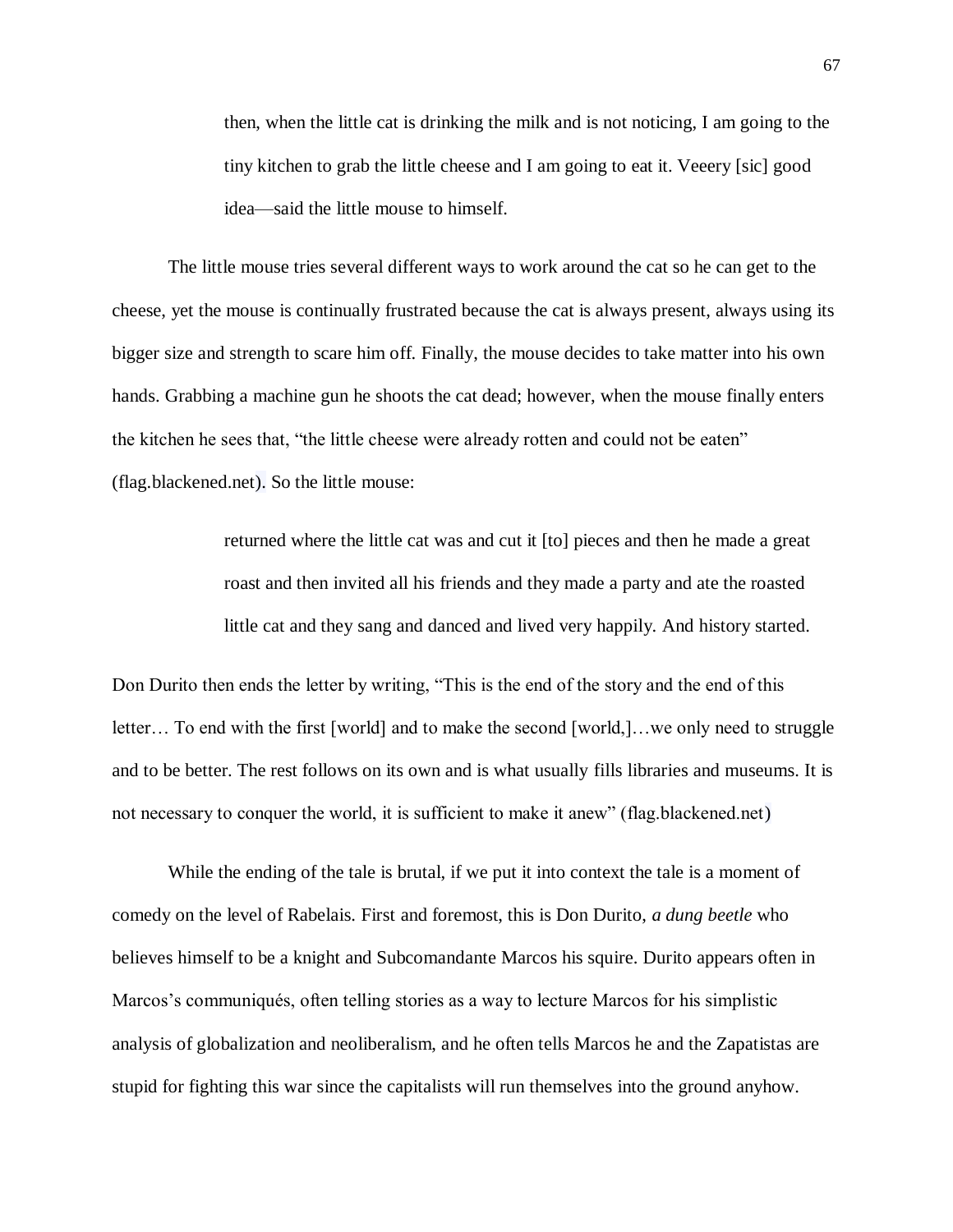Marcos takes on this persona when he wants to add levity to his letters to the world outside Chiapas, and, in this case, he uses a cat and mouse interacting at the level of Itchy and Scratchy of *The Simpsons*, that is, using absurd violence between two animals personified to have the qualities of humans, the least pleasant being the hoarding of life-sustaining resources. In the story, the mouse finally shouts, "Enough!" and instead of continually attempting to work around the cat, it actually kills the cat and then—along with his mousy brethren—eats the cat.

The story is grotesque. Clearly. However, what is important to look at is that this is a parable. As the last paragraph explains, this is a way to discuss the removal of the existing nation-state governing apparatus so as the people at the local level, represented by the other mice, can live happily ever after. This is a tale about autonomy and controlling land, and therefore, material conditions, yet it also adds to the public image, or ethos, of Marcos and the Zapatistas. The ability to tell jokes, to speak using silly voices ("Veeeery good idea!"), to allow for an absurd, pompous dung beetle to speak for you and the entire movement, ensures that humor that "disarms and delights" which re-enforces the idea that "these ski masked, gun-toting rebels" are "sympathetic characters" instead of the dour, hard-edged stereotypes often associated with terms like "vanguard revolution, popular uprising, or anticapitalist resistance" (Conant 170, 175), terms often applied to the Zapatistas and the EZLN. On a second level, this communiqué also

> illustrates the Zapatistas' belief in the importance of framing the debate, of changing the terrain of struggle—not just winning the struggle, but defining the terms. Rather than continuing to scurry around the kitty cat, the parable tell us, there comes a time when every little mousy must cry "Ya basta!" ["Enough!"] and take matters into his own hands. (Conant 172)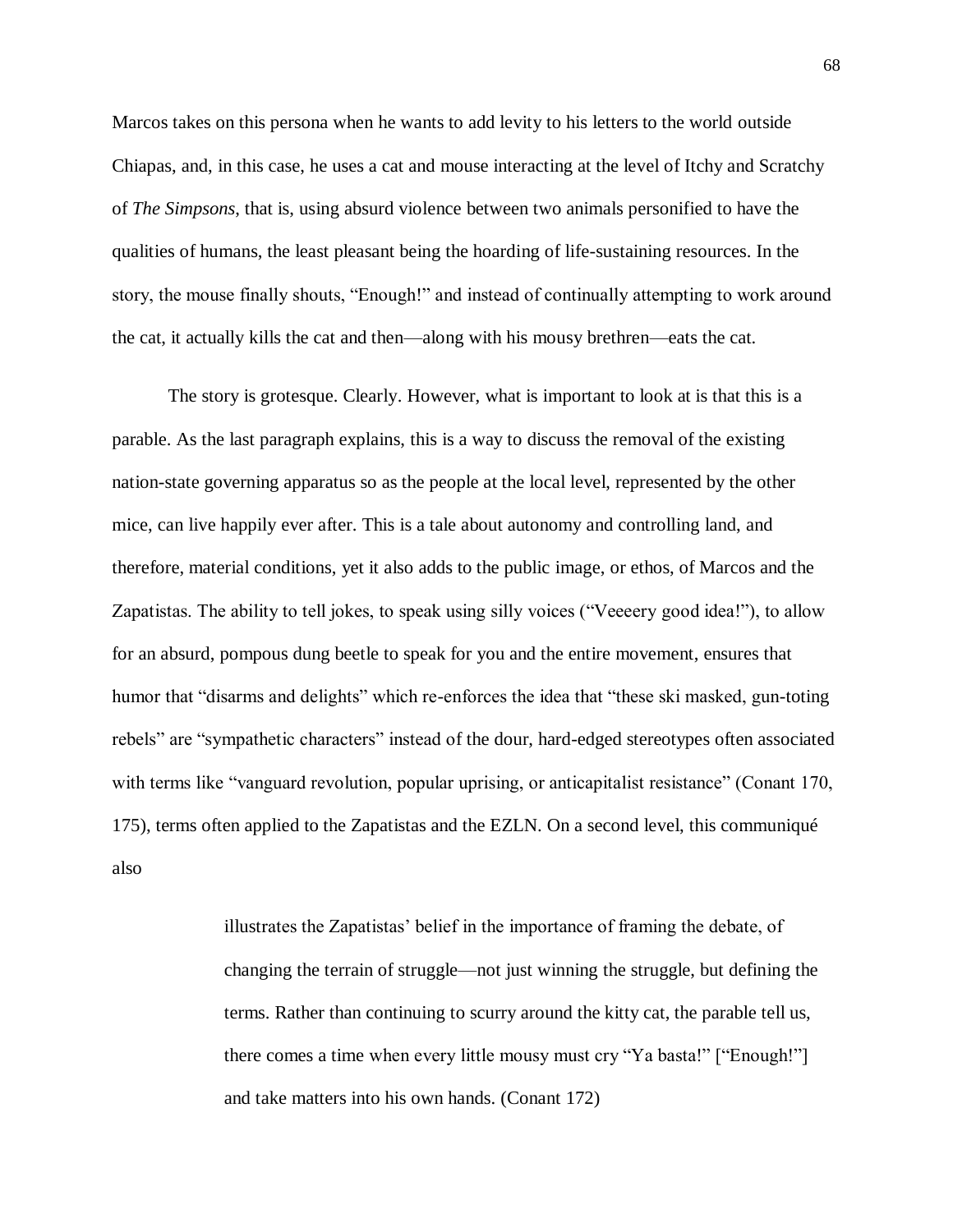This combination of a positive *ethos* and a simple style means there are adequate discursive strategies to translate the messages and the delivery method ensures low-tech, more accessible delivery methods can be used for the reproductions of these talks. Through this lowtech, low-intensity delivery, the ideas of Zapatismo can be diffused all over the world, reproduced, and remixed as seen fit. All of these aspects, that is, discursive warfare, a rejection of Leninist objectives about the primacy of taking over the nation-state, and the ability to make unlikely allies have earned the Zapatistas the designation as the orchestrators of the first postmodern revolution.

There is, however, nothing postmodern about this revolution. The Zapatista's rhetorical practices, the way they use Rabelais-esque humor to describe their worldview as well as provide alternatives to neoliberal economics and spread Zapatismo, and their belief that to control land in all aspects of the word "control"—will allow them to control their material conditions differs from the way social and political change is discussed, conceptualized, and implemented in the much more formal developed north. This earthy, homespun, and collective style is also informed by their material living conditions. They must work collectively to get things done as they have an abundance of labor power but not capital, which means using bodies—not technologies— to complete projects. This simplicity creates fewer hurdles for sympathetic interlocutors to overcome when it comes to acts of identification and consubstantiality.

Still, these acts of identification and consubstantiality are built on writing. Without the texts there is no vehicle for rhetoric to travel in, to reach readers, to reshape their identities. How the texts of the Zapatistas do this is best described using Syverson's five elements of an ecology of composition: distribution, embodiment, emergence, and enaction.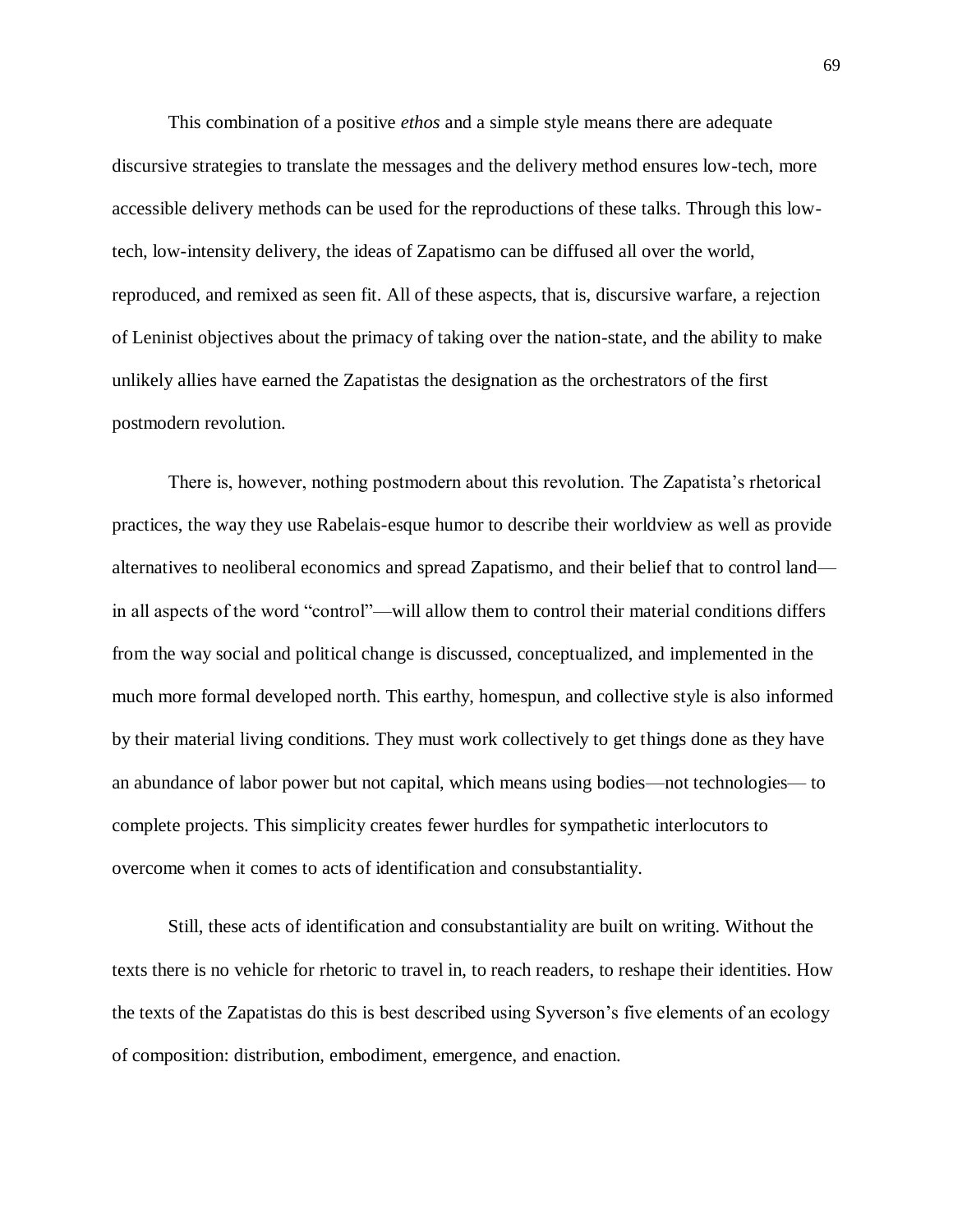## **The Four Elements**

Marcus Iturriaga explains in "The Zapatista Rebels" that there is an imagined Subcomandante Marcos who is "[p]unching out communiqués on a lap-top powered from the cigarette lighter" of a jeep and then passing them along to the rest of the world via some technomystic combination of a "modem and a cellular phone" (Iturriaga, n.pag.). Yet as Harry Cleaver points out in "The Zapatistas and the Electronic Fabric of Struggle," this isn't reality. As of 1999, "[t]he problem of access" to the internet explains Cleaver, was "great in Chiapas and for the Zapatistas" (n. pag.). Cleaver claims this was "media hype" created by the "discovery of the role of cyberspace in circulating Zapatista words and ideas" (n.pag.); Marcos according to Cleaver was not uploading his communiqués and documents directly to the internet. Cleaver claims—based on his time in Chiapas—that Zapatista messages had to be "hand-carried through the lines of military encirclement and uploaded by others to the networks or solidarity" (n.pag.). Furthermore, Cleaver states that these networks were in the "various rural and urban communities" made up "of Native Americans, Mexicanos, and Chicanos in the U. S. and Canada," who had "few means to plug into The Net [sic]" ("The Zapatistas and the Electronic Fabric of Struggle" n.pag.). Cleaver states that:

> There too, access for most people must be mediated by groups of humanitarian or political activists who download EZLN communiqués and upload expressions of solidarity from off-line organizing. ("The Zapatistas and the Electronic Fabric of Struggle" n.pag.)

With his recounting of the communiqué distribution process, Cleaver makes visible the unseen, undocumented, unsanctioned, ephemeral acts of composing and recomposing of Marcos's messages that diffused Zapatismo throughout activist circles. Most of these acts of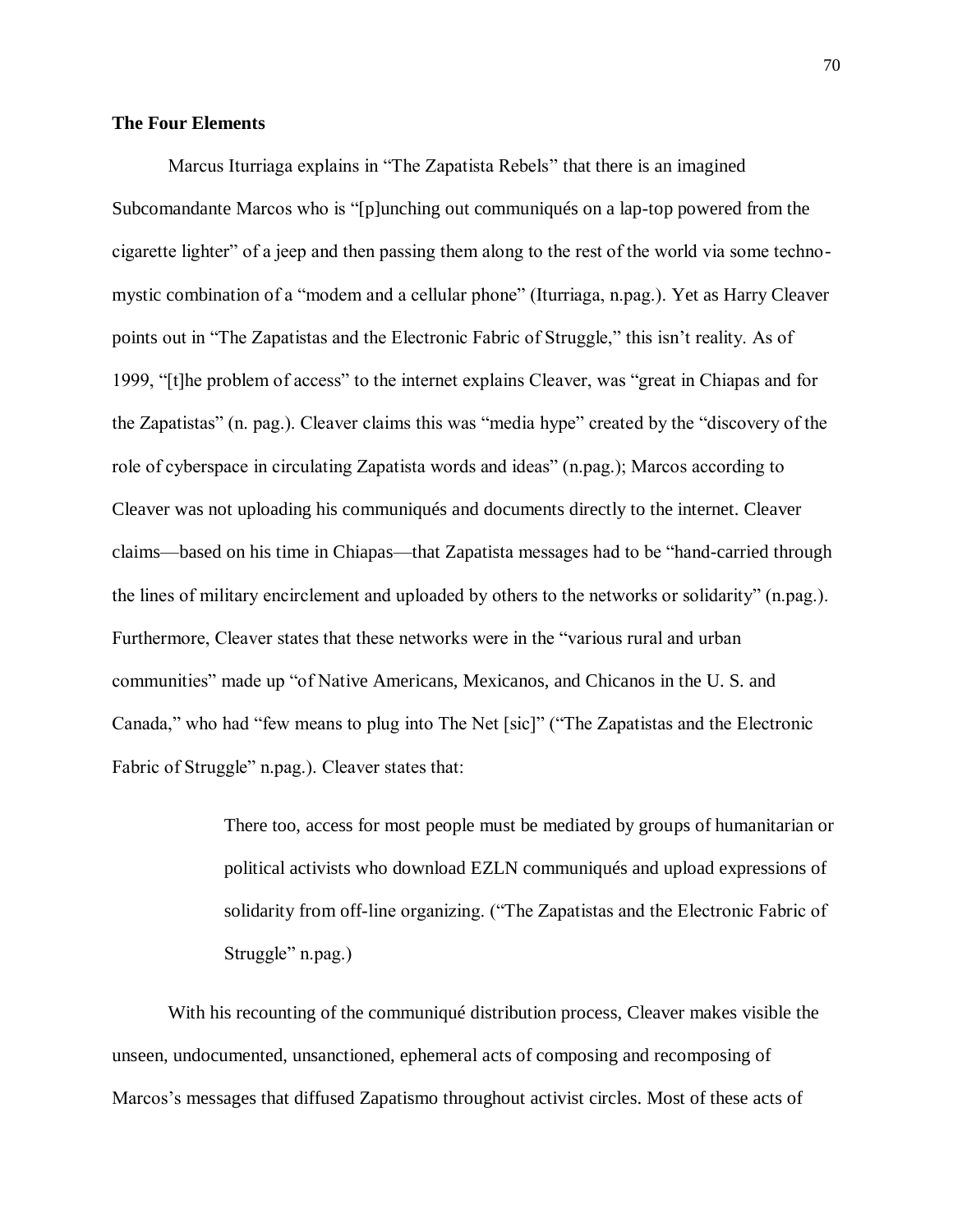(re)composing, it would seem, also took quite a bit of effort. With these acts of (re)composing a communiqué illuminated, what has been construed as "a moment of singular vision" (Syverson 44) on the part of Marcos is transformed into a moment of shared vision, since a single communiqué is actually *distributed* "materially, psychology, and socially across time and space" (Syverson 44). In the case of the Subcomandante, this distribution process occurred when a communiqué left Marcos's hand, entered the hand of a messenger, crossed enemy lines, crossed borders, was translated, rewritten in various mediums, and edited using various tools with certain aspects emphasized over others due to document design or the medium of delivery. This is an example of how in a complex system, a cognitive process, the act of writing, became a distributed act. Moreover, as that text became a memory for various readers, this, too, meant that memory was a distributed process, not just "simply an individual possession, a map or film of lived experience" (Syverson 44), but a shared memory that was used to motivate and mobilize various populations for action.

This act of distribution built on (re)composition also meant there was a moment of *embodiment* occurring for each writer, too. Writers, readers, and texts have physical bodies. Consequently, not only the content but the process of the above described interaction was dependent on and reflective of their physical experiences. For Marcos, his writings—whatever form they took—were tied into his bodily experience of living the life of a *campesino* in Chiapas. When Marcos wrote, he translated that physical, lived experience into textual forms. The texts affected the physical forms of the runner who smuggled these texts through enemy lines—quite literally affecting her/his bodily well-being. The texts then became part of the physical experience of the translators/writers as they manipulated their bodies in the processes of translating, writing/typing, and transforming those contra-band texts into their own texts, which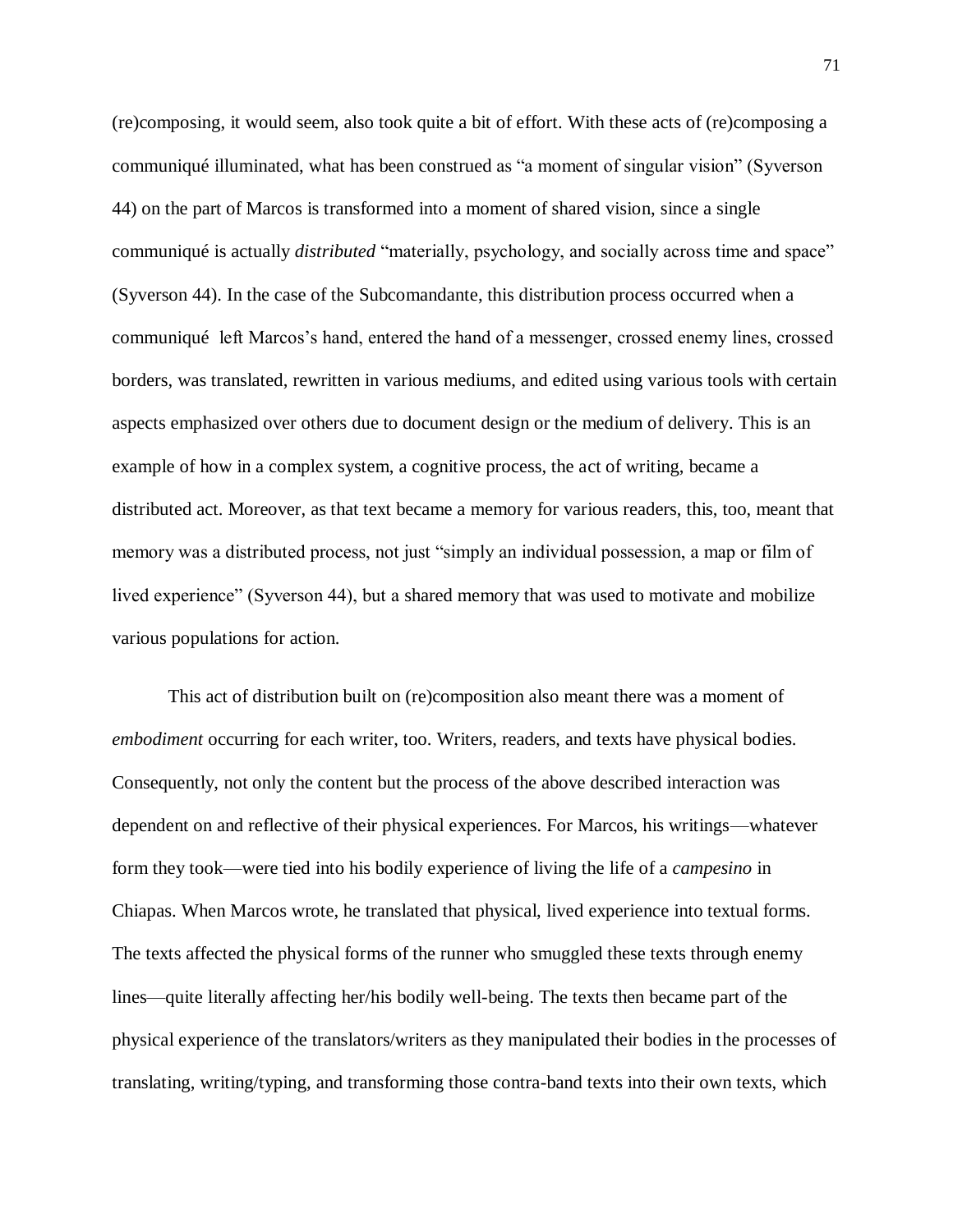then assumed "various physical forms" of their own (pamphlets, leaflets, newsletters, radio broadcasts, web pages, discussion forum topics) at "different stages" of their textual lives once they were disseminated by those translators/writers (Syverson 53).

The spread of communiqués as described by Cleaver was also a moment of *emergence*. Syverson explains this dimension of an ecology of composition foregrounds a temporal element. The "emergence of [a] text seems to be fueled by specific temporal conditions," where a "rupture opened in a relatively stable social system, driving the system towards chaos" (66). Texts coming from these ruptures, like the rupture in indigenous life caused by neoliberal economic policies, are attempts on the part of writers composing texts to have said text "exert its small force in the opposite direction as if to move the system back toward order" (Syverson 66). In this way, a piece of writing becomes an attempt to restore the balance imagined by its writers; an oft told and retold story, or in this case a circulated and oft re-circulated communiqué, was a way for the writer and rewriters to restore the imagined balance of the ecology it moved within; it battled and shored up the cognitive and discursive systems against the entropy brought on by the rupture.

These texts became the glue that both organized and held together a complex, activist system of composing spread over great distances and made up of several interconnected, other complex systems of composing. These texts allowed for the components making up these systems to self-organize, yet this order was not created or determined by a single, central master "executive" or "brain" (Syverson 11). It was through the Zaptista texts diffused within that ecology that this order was created. Syverson calls the process "dependent cooringination" (53). With Zapatismo, the conversion of Marcos's lived experience into textual forms (his communiqués) is how Zapatismo went viral and how it seemed to suddenly be everywhere in the 1990s. Through dependent cooringination, a process made visible and persuasive through the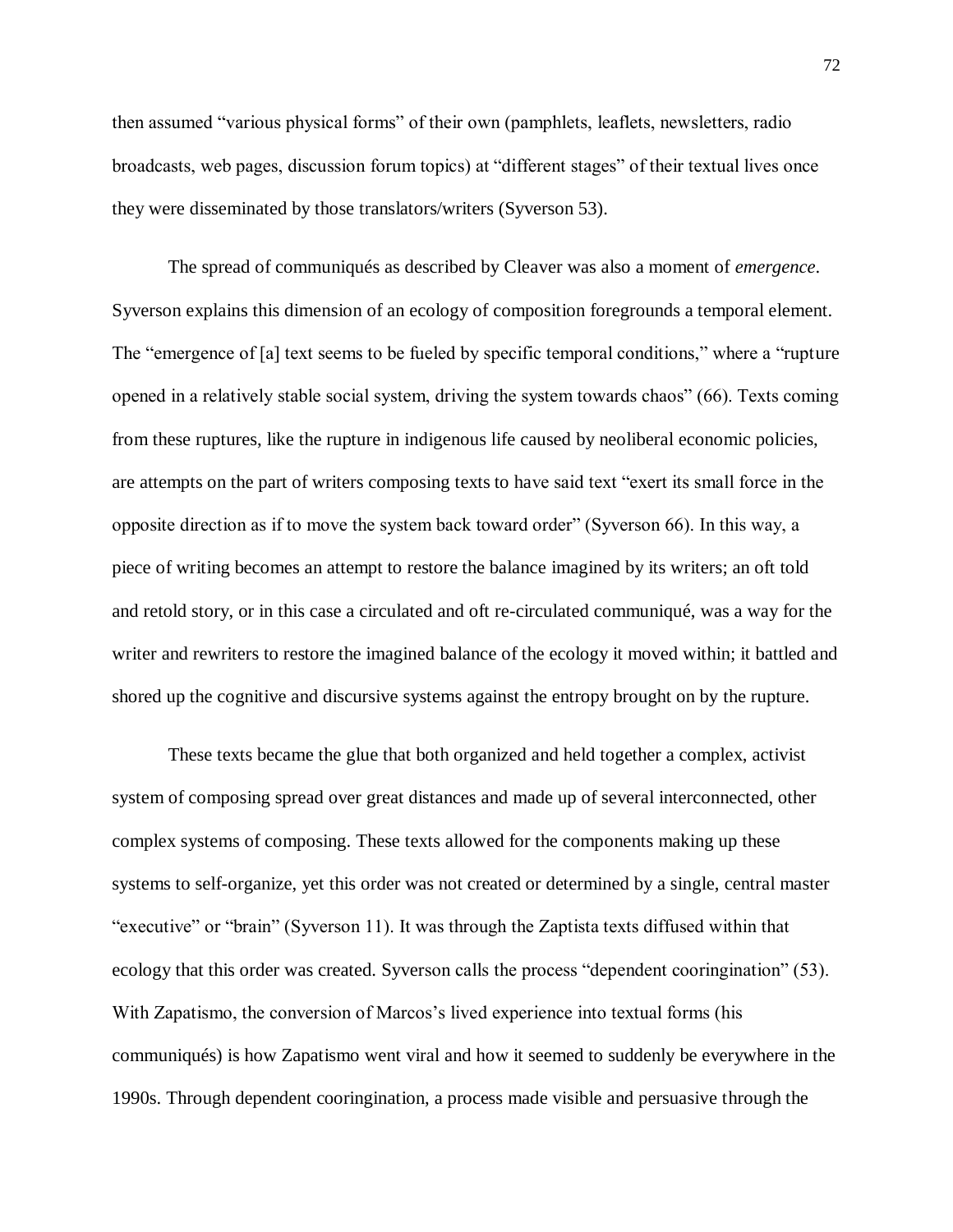various physical, textual forms of Zapatismo that flooded activist circles, there were suddenly several new Zapatistas in the developed north discussing protest and the purpose of protest from the point of view of Subcomandante Marcos. Zapatismo, as a rhetoric, was rewriting identities and reshaping worldviews.

*Enaction* is the final element made visible through Cleaver's description of the diffusion of Zapatista texts. According to Syverson, this term describes knowledge as the result of an ongoing interpretation that emerges through activities and experiences situated in specific environments. Applied to Subcomandante Marcos, this means that through Marcos's life as a middle-class youth growing up in the home of academics, his time spent reading poets and writers of the global south, his time studying in university,  $2<sup>0</sup>$  his decision to go to Chiapas, his conversion from militant rebel to discursive *campensino*, Marcos was not the classic solitary genius writing away quietly in an ivory tower. He was an agent among other "agents…engaging in activities to coordinate themselves with each other and their environments" (Syverson 68). Marcos was one agent moving in a world built on texts, interacting codependently with other agents, institutions, and systems. He lived through, was shaped by, and performed the ideas of his own and other texts. In turn, he invited and persuaded others to do the same with his texts by composing and releasing them into the larger world.

The act of (re)writing is how a rhetoric like Zapatismo goes viral. It becomes visceral, seems all-encompassing, and universal truth through the act of writing. Through this text, Zapatismo—a rhetoric—is spread, and through the dimensions outlined in *The Wealth of Reality*, it is possible to trace out how this rhetoric transformed identities, and consequently, moved an

 $\overline{a}$ 

<sup>&</sup>lt;sup>20</sup> Most of this information on Marcos's past was gathered from Vincente Lenero's "Interview with Marcos Before the Dialogue," which can be found in *Zapatista! Documents of the New Mexican Revolution*.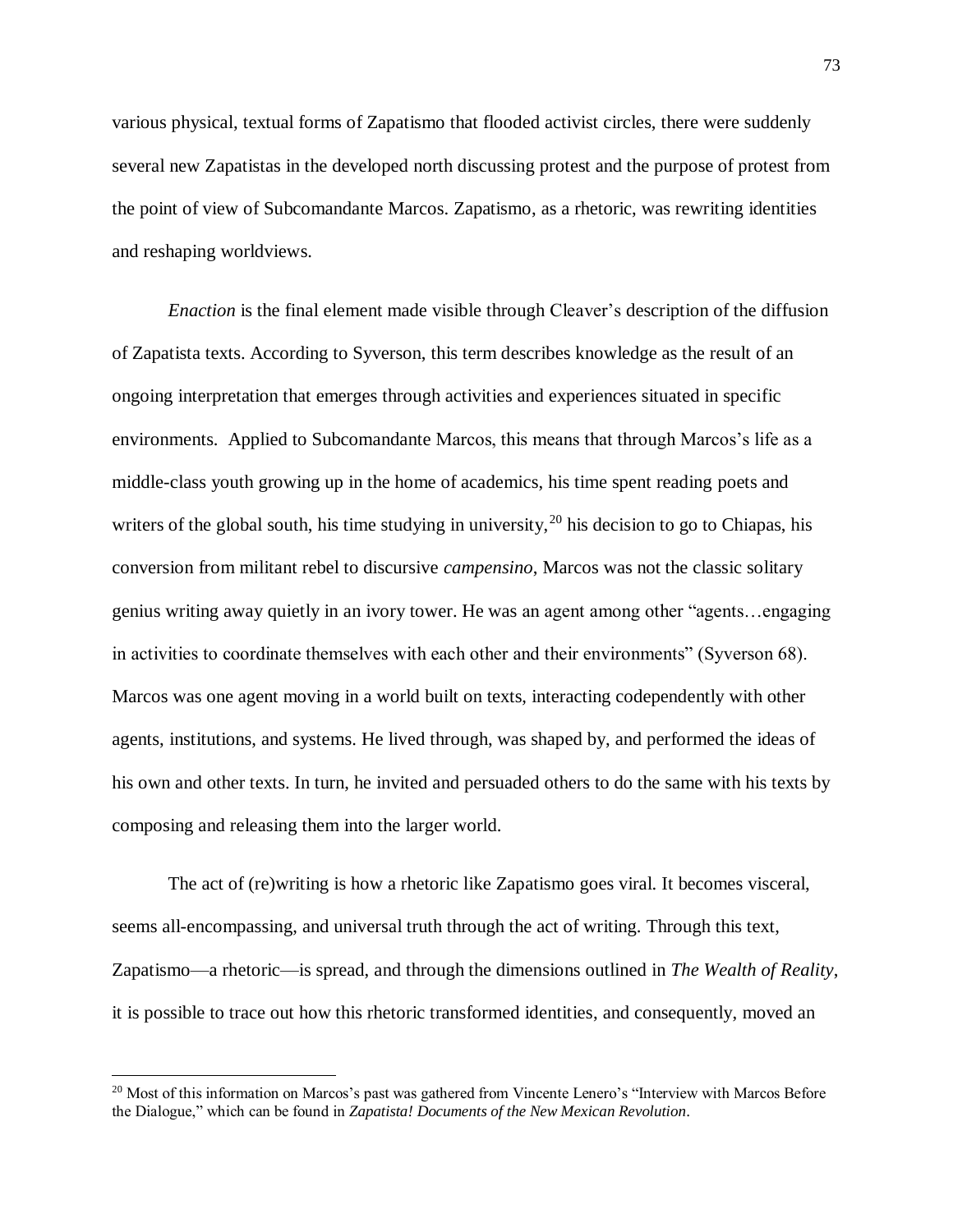audience to make an identity shift. To articulate how rhetoric does this once it has been delivered via a text, Kenneth Burke's work on identification and consubstantiality will need to be discussed.

# *Kenneth Burke*

As mentioned in the previous chapter, when person A is identified, i.e., seen as similar or the same, with person B, then "A is 'substantially one' with a person other than himself" (21). Once individuals or even conglomerations of individuals traditionally at odds with one another begin to identify with one another, they begin to identify their interests as being in line with other individuals or even the other group's cause. And in the case of Subcommandante Marcos, he is persuading others that his, and therefore the Zapatistas', cause matches their interests (paraphrase of Burke 24) by adding texts to intertwined, complex systems of discourse.

On a simple rhetorical level, the messages were evocative. They struck people in specific ways and garnered a visceral reaction from them. In Burke's version of rhetoric, the audience read, identified with Marcos's identification with them, and consequently, with the Zapatistas. Or as Syverson discusses above, there was a moment of emergence. The readers participated in the composition of the communiqués, and through that process, identified with the Zapatistas and saw the goals of the Zapatistas to repair the rupture cause by neoliberalism as consubstantial to their respective situations. The communiqués composed by Marcos facilitated previously unaligned individuals and the Zapatistas to become "interessed," meaning they came together collectively, defined a problem, and in the process, locked themselves into place as actors within a unified network and worked together to solve a problem (Spinuzzi n.pag.) And this was all done through language and rhetoric and at distance. Marcos was in Mexico, while several of his,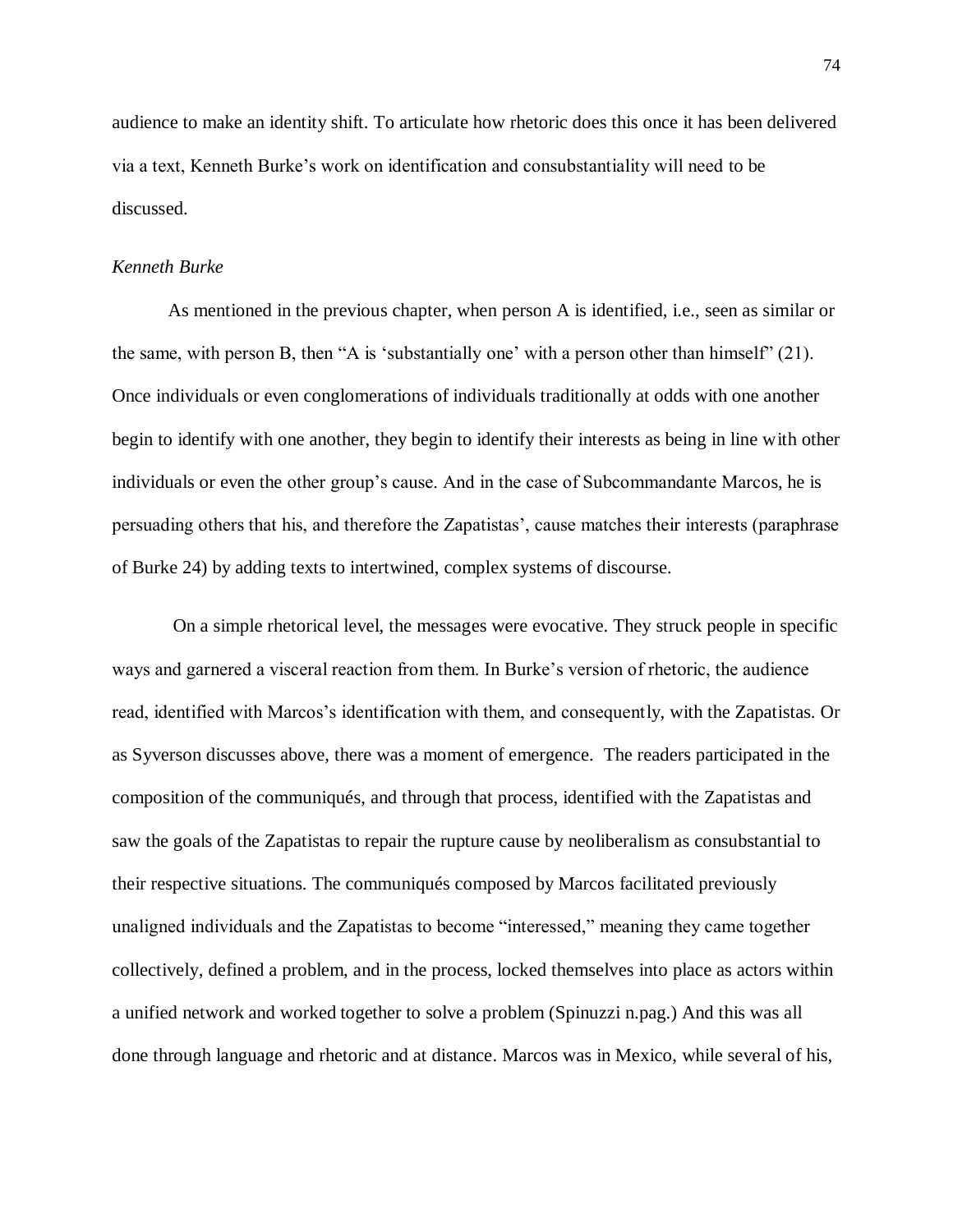and therefore the Zapatistas', supporters lived in thousands of miles away from the Lacandona Jungle.

By making the war against the Mexican government discursive, the Zapatistas were able to achieve various goals without violence. Through the leveraging of NGOs, collectives, individual activists, and the celebrity of specific individuals, the Zapatistas stopped the impending, crushing defeat after the January 1, 1994 capturing of San Cristobal, Ocosingo, Altamarino, and Las Margaritas at the hands of the superior numbers and arms of the Mexican army—even establishing zones of Zapatista control and the return of some of the collective, indigenous lands. The ability of these communiqués to work and develop such a network of solidarity was built on identification and consubstantiality, which in turn was predicated on a series of interconnected ecologies of composition.

# **The International Encounter for Humanity and Against Neoliberalism —Zapatismo Remixed**

As discussed above, Marcos's communiqués were (are) primarily distributed in written form. Because they were (are) also in Spanish, they often must be translated. Still, this is a regular occurrence. A cursory search using the Syracuse University library search engine shows and the term "Zapatista" produces 11, 151 books and ebooks that are either just reprints of the communiqués or are reprints of the communiqués with scholarly commentary accompanying them, or are monographs making claims about Zapatista ideology and politics based on Marcos's communiqués. A Google search using the term "Zapatista Army of National Liberation (ezln)" produces 98, 100 results. A second Google search using the term "subcomandante marcos communiqués" produces 10,800 hits. These communiqués have been shared, reprinted, retooled,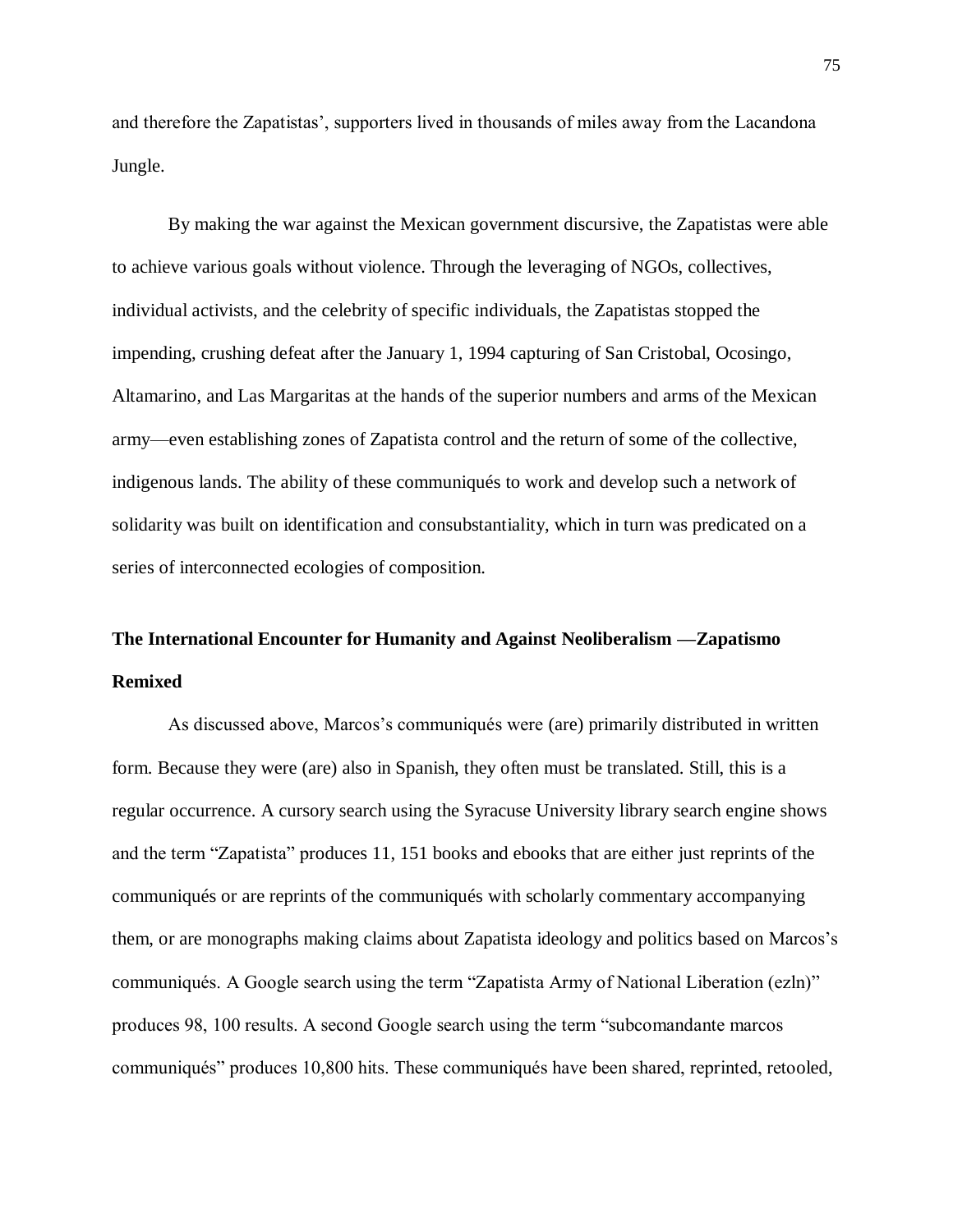discussed, at length by academics and activists, and as will be discussed below, spawned new common cause within activist circles, which means the processes I describe above in the previous two sections are amazingly effective for evoking discussion and mobilizing a general desire for social and political change.

For an example of how this process affected activists in the global north, we can turn to the testimony of Brian Dominick, direct-action organizer and co-founder and editor of *The New Standard.* Dominick explains the effect of Zapatista writing<sup>21</sup> "In the Belly of the Beast," saying, "A bunch of us were struggling to stop…[NAFTA][sic]" yet they didn't have the tools to "raise awareness. We were desperate for some way to raise awareness. We couldn't figure it out" (Sara Burke and Claudio Puty, n. pag.). He claims activists knew NAFTA "would certainly be an important factor in their future, and the future" of their causes and communities, yet they couldn't string together a cogent analysis and set of tactics that mobilized people. There were "some demonstrations"; however, they were "pathetic" (Sara Burke and Claudio Puty, n. pag.). Dominick explains that all changed with the Zapatistas, saying, "the…uprising—which I played absolutely no role in and nobody up here did—was…a big boost for us. It was a big morale boost, and, not just that, *but we began to learn lessons about how to organize against globalization*" (Sara Burke and Claudio Puty, n. pag, emphasis mine.).

The way these lessons came about was through a critical mass of writing that circulated through different activist networks through the translations and rewrites of Marcos's communiqués. Eventually, this lead to the establishment of the *ethos* discussed above, and with that credibility, the Zapatistas called an *encuentros*, or encounter, a type of open-ended dialoguing and discussion (as well public pronouncements and marches) session common to the

 $\overline{a}$ 

<sup>&</sup>lt;sup>21</sup> Remember, "writing" here refers to the (re)production of the communiqués, which were then distributed among several writers and spread throughout the activist world.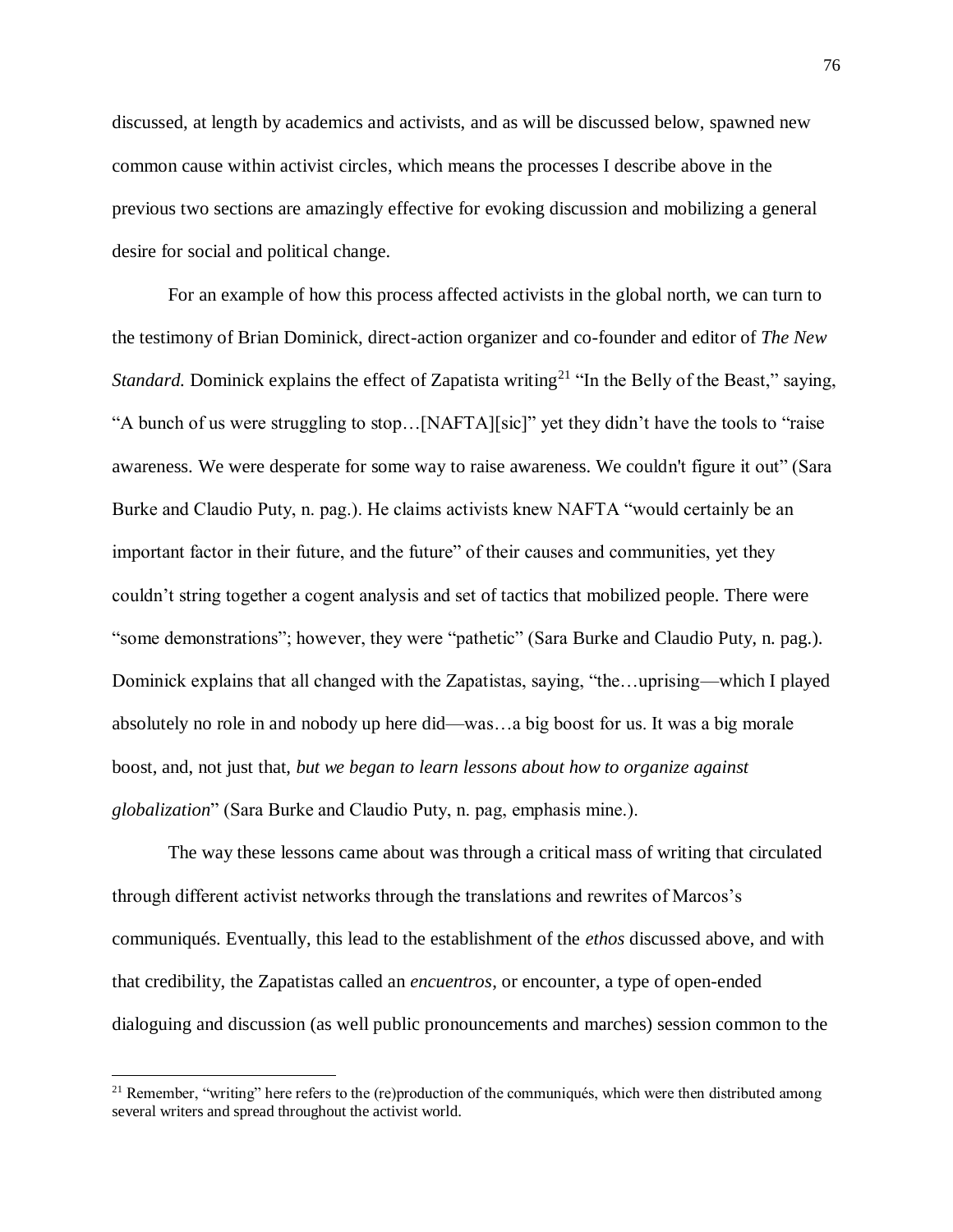Zapatistas when they work internally and when they reach out to surrounding activist groups. This meeting occurred in July and August of 1996. It was attended by 3,000 people from over 40 countries. The meeting took place in the village of *La Realidad* in Chiapas and was called the *Encuentro International por la Humanidad y contra el Neoliberismo* (the International

Encounter for Humanity and Against Neoliberalism). In his preface *to Documents from the First International Encounter*, Harry Cleaver explains that the call was issued for this encounter "with some trepidation, high hopes but low expectations, suggested a gathering to discuss the worldwide phenomenon of neoliberalism, the effects it has had on people, resistances which have developed and possible paths of further struggle" (Cleaver qtd. in Sara Burke and Claudio Puty, n.pag.) The call had an unexpected turnout; at "the end of July 1996…The First Intercontinental Encounter" organized by the Zapatistas "brought together over 3,000 grassroots activists from 42 countries" (Cleaver qtd. in Sara Burke and Claudio Puty, n.pag.).

At the end of this *encuentro*, the Zapatistas issued the call for a Second International Encounter for Humanity and Against Neoliberalism, making clear that the EZLN and other Zapatistas would not run the event or claim ownership or attempt to lead the meeting. They stressed the next encounter should be the foundation for a "collective network of resistance against neoliberalism, an intercontinental network of resistance for humanity" (Khashnabish qtd. in Conant 329). The network was also to have "no central head or decision maker," "no central command or hierarchies" (Khashnabish qtd. in Conant 329); however, it should provide the communication and support network for the various struggles against neoliberalism around the world. Finally, the Zapatistas asked that the next *encuentro* be held on another continent—in that way ensuring the ideas started with written compositions and now coalescing into new tactics and alliances would diffuse from Mexico to elsewhere.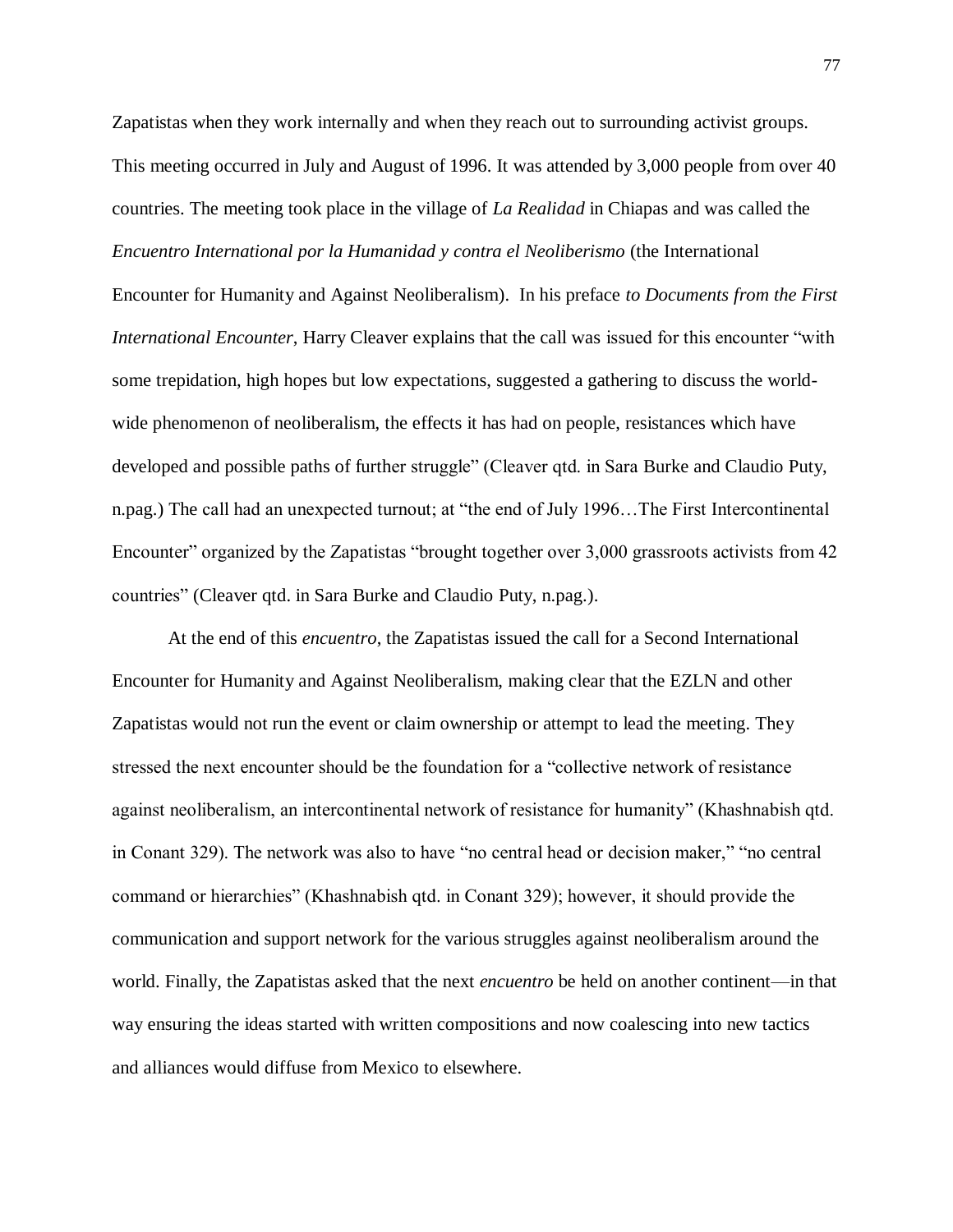The Second International Encounter for Humanity and Against Neoliberalism took place in Spain the next year. In July 1997, 4,000 activists from 50 countries laid down the plans for what became the People's Global Action against "Free" Trade and the WTO, commonly referred to as People's Global Action or PGA. The PGA, whose slogan is "May the resistance be as transnational as capital!", became the lynchpin for organizing the series of global protests that came in the years following. The PGA, built on the Zapatista plan outlined in the Second Declaration of *La Realidad* for Humanity and Against Neoliberalism, coordinated the "Days of Action against the WTO, the G8,and the World Bank," (Conant 329), of which the WTO protests in Seattle 1999 were one. Additionally, the PGA was "instrumental in the formation and evolution" (Conant 329) of the World Social Forum, which Jeff Conant points out is essentially a "Zapatista *encuentro* writ large" (329). To solidify this connection between the Zapatistas and the PGA (and consequently Seattle, 1999), here's a quote from Olivier de Marcellus, explaining the importance of the Zapatistas and Zapatismo to this global entity:

> PGA is an offshoot of the international Zapatista movement, founded in a meeting that prolonged the Second Encuentro in southern Spain, and drawing a lot of it European support from people who also support the Zapatistas. There is also a certain ideological and organizational resemblance, both being unorthodox, eclectic networks attempting to stimulate radical opposition worldwide. (Conant 329)

This is a combination of identification and consubstantiality as well as a material example of the scene-act ratio from Kenneth Burke's pentad. As Dominick explains in his quote above, U.S. activists attempting to stop NAFTA couldn't mount an effective protest; the topic was huge, the areas it touched upon far-ranging. There was no one organization that could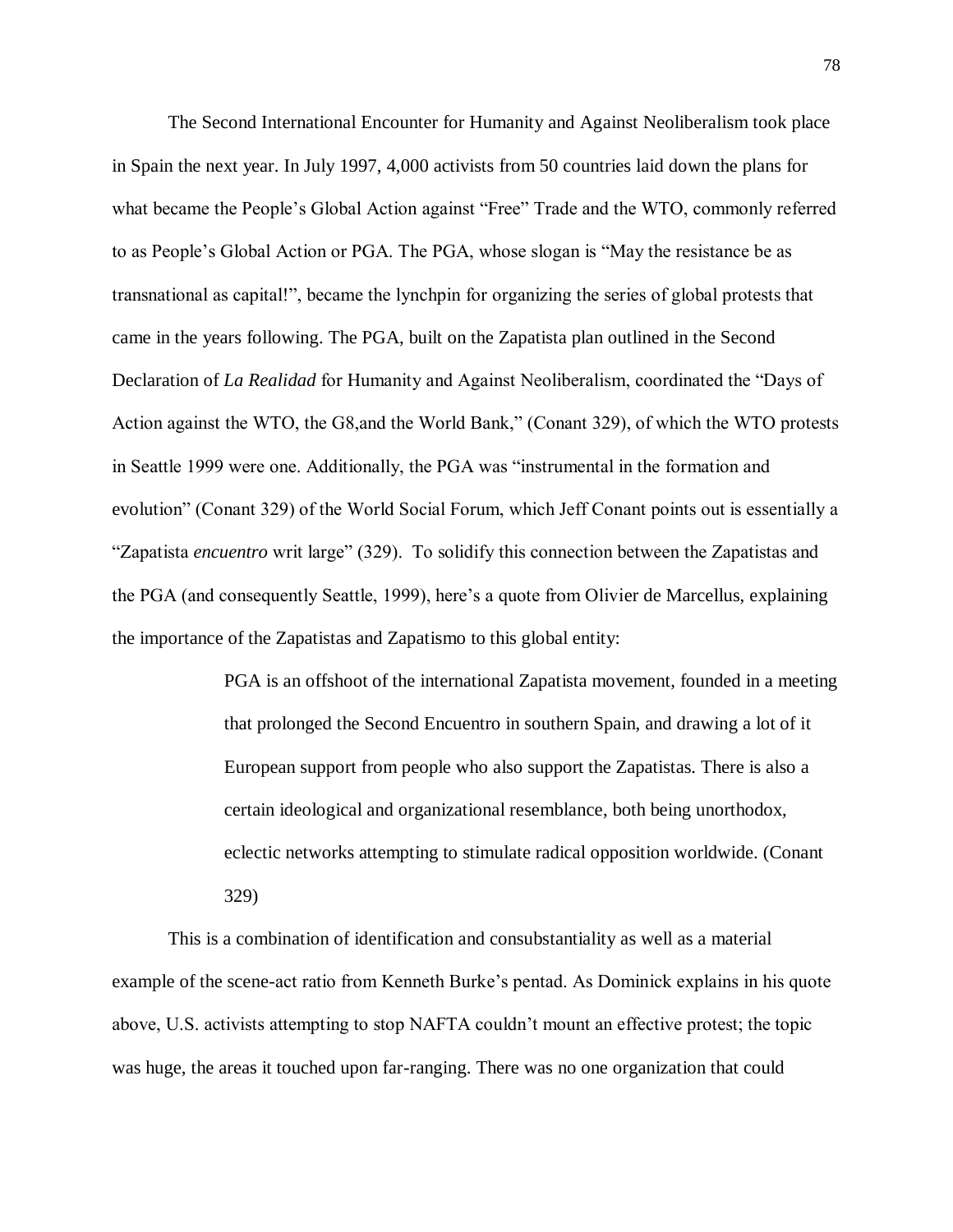address and rally a sizeable body of activists to protest. As he said, there were "a few of us, in every community, who were sitting there scratching our heads, trying to figure what to do. There were some demonstrations, and they were pathetic," they "were desperate for some way to raise awareness" and "they couldn't figure it out" (Sara Burke and Claudio Puty n.pag). If we accept the idea that these activist networks were complex discursive systems with Zapatista texts connecting one to the other, then this is the moment when Zapatismo and its practices took hold.

Through the diffusion of the communiqués there was an awareness of the Zapatistas, there was even the awareness about the International Encounter. The idea of the Zapatistas and their conditions were made concrete through physical interaction at the International Encounter; their means were made real through the operation of the *encuentro*; and through a combination of both the other activists came to identify with the Zapatistas, to see themselves as consubstantial (and everything that means about intertwined goals), and came to understand the concept of one no, many yeses, that is, the idea of a plural culture, the idea that many worlds can fit into one, the idea that there can be several groups aligned to fight a common enemy was the only way to fight NAFTA, the WTO, or any other adversary using peaceful means.

This diffusion of rhetoric and tactics occurred, much like DeVoss and Ridolfo explain in "Composing for Recomposition," through a slightly remixed version of the First Encounter format, i.e., face-to-face meetings. Activists from around the world took the *encuentro* format and "moved quickly to organize a series of continental meetings," and through the "stimulus of those meetings" created new tactics and plans through an "outpouring of thinking, discussion, writing and other creative activities" about how to resist transnational neoliberalism—even though there was no "institutional funding, no high-tech conference facilities, and no promise of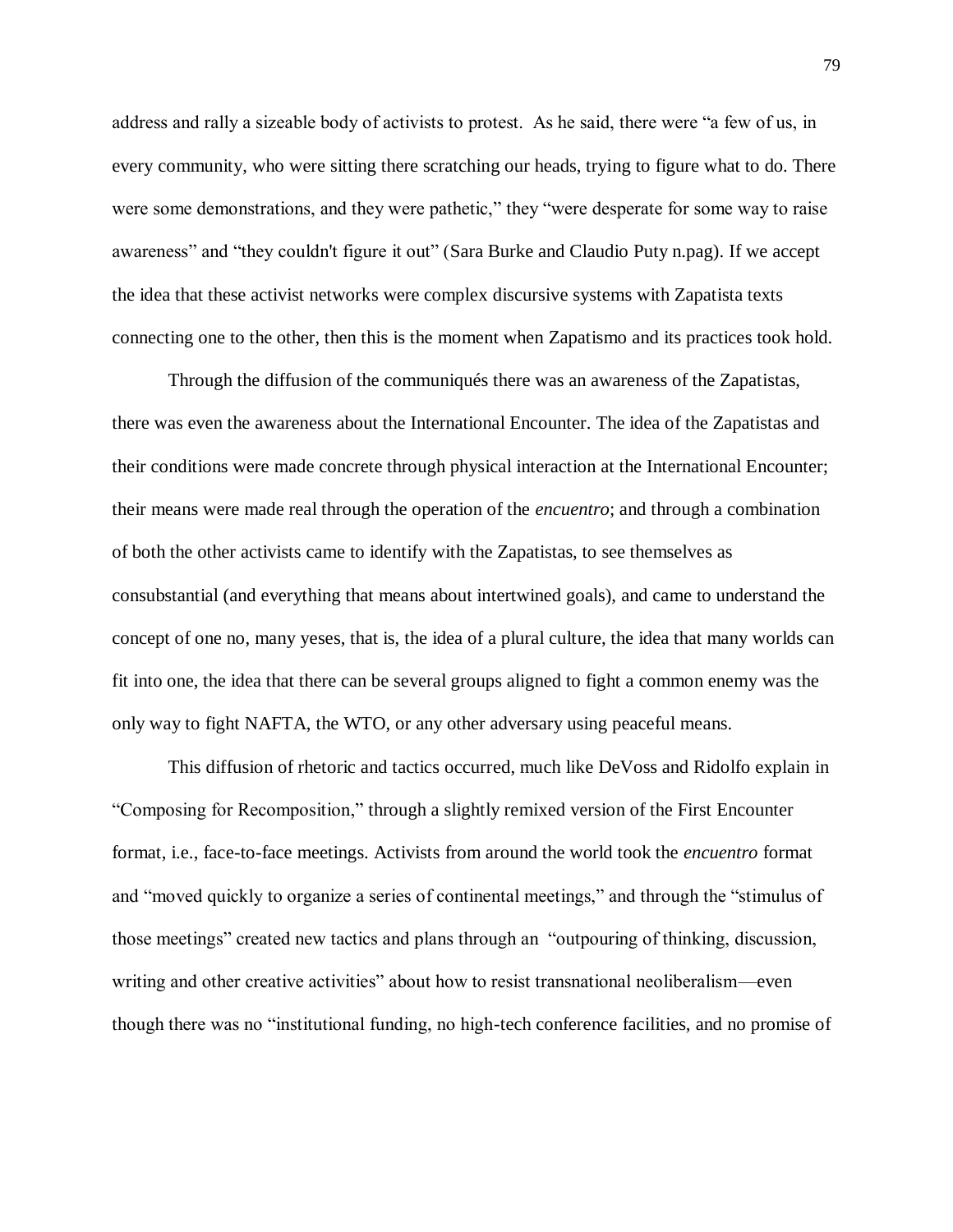payoff [neither profits nor publication] [sic] except for the opportunity to accelerate the struggle to build a new world" (Cleaver qtd. in Sara Burke and Claudio Puty n.pag.).

Due to a moment of listening rhetoric as described by Wayne Booth (46), the visitors went to Chiapas, listened, talked, and came to an agreement about material reality. The visiting activists not only saw themselves as consubstantial to the Zapatistas, they also saw the scenes they lived in as similar to the Zapatistas' Mexico. In doing so, they saw the tools available, that is, their agency—the ability to form large alliances, the ability to swarm a spot discursively and at times physically like San Cristobal—as the same. Through writing, talk, and listening, the Zapatistas and the EZLN spread Zapatismo; through this diffusion of discursive, rhetorical actions the visiting activists saw their world in the same terms the Zapatistas saw theirs, and these activists came to see the only acts possible in a world (scene) dominated by neoliberalism was affinity based demonstrations (act). And so in this world where activists have only their bodies, limited resources (if any at all), similar yet not the same causes as other activists, and are often taking on entities that have the law, the police, money, and government on their side, the activists decided to adopt the strategies, tactics, and acts of the Zapatistas. With the scene established for all involved, there became "implicit in the quality of a scene the quality of the action that is to take place within it" (Burke, "From *A Grammar of Motives*" 1304). Moreover, the Zapatistas readied Zapatismo for remixing by denying any ownership or "right way" to do it. Everyone can be a Zapatista, and Zapatismo is enacted as long as it works through moments of local consensus building and direct democracy.

### **Complex Systems**

Marcos's communiqués are part of a larger context; a context informed by the poverty, political ideology, surrounding environment, social history of indigenous peoples in Mexico, the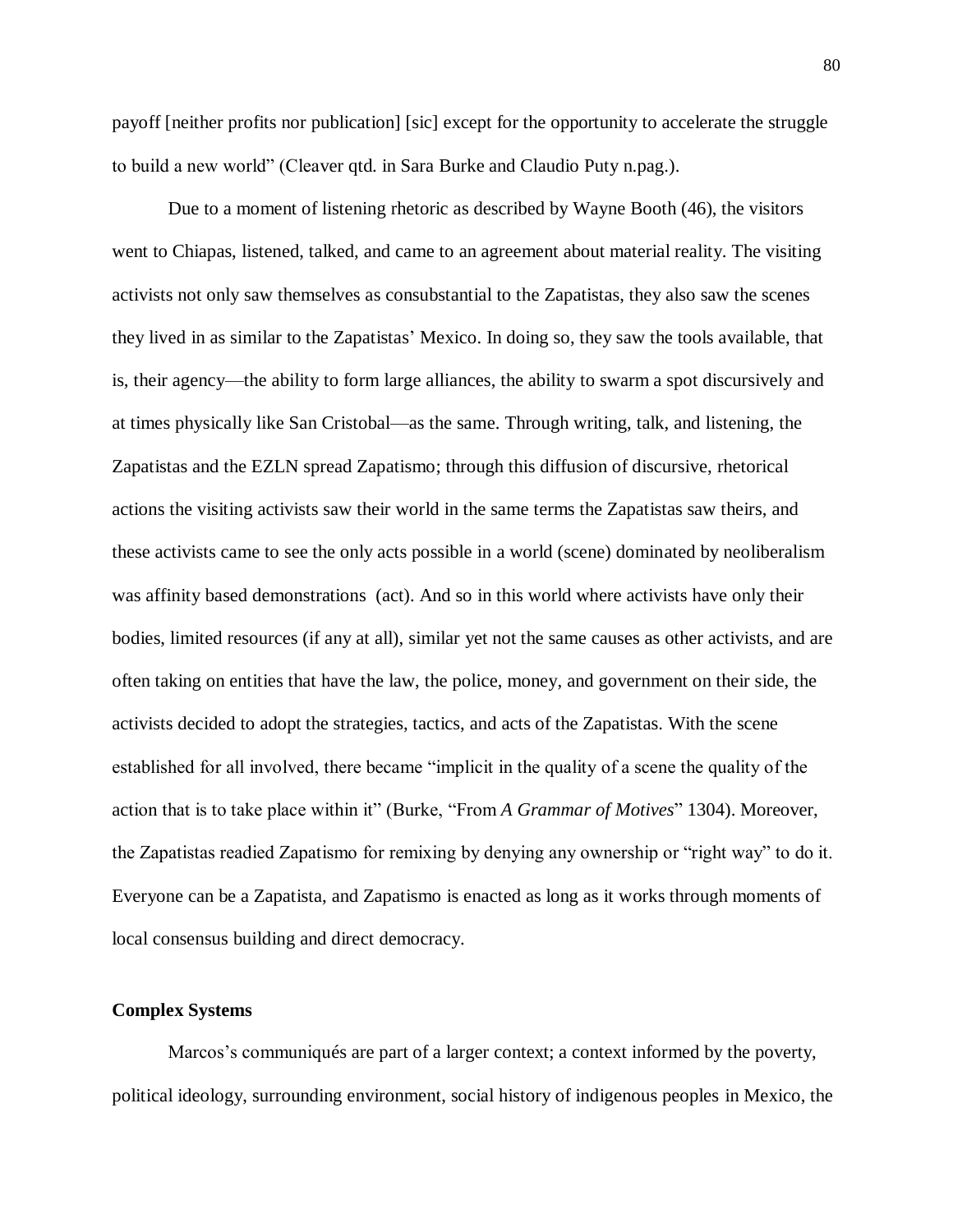then current event of NAFTA, the lack of internet access, his education, his commitment to the EZLN and the Zapatistas, his time in the Lacandona Jungle, the political history of Mexico, the Zapatistas' switch from violence to discourse, and the technology of literacy. From that complex system, Marcos created his communiqués.

This is what makes Marcos and the Zapatistas so interesting as rhetorical agents. They are the living, breathing example of a complex system. In a complex system, a network of independent agents work simultaneously and often parallel to each other to co-create their own environment. As pointed out above in an interview with Marcos, the Zapatistas and the EZLN are actually two separate entities. The CCR-GI is the overall committee making decisions, yet even this is a group made up of several different representatives of various constituencies within Chiapas. Furthermore, these representatives articulate the will of their constituencies. So there are several people working together to make decisions. In these complex systems, agents "seeking mutual accommodation and self-consistency somehow manage to transcend themselves, acquiring collective properties such as…thought [and] purpose they might have never possessed individually" (Waldrop qtd. in Syverson 3-4).

In continuing to view the Zapatistas/EZLN through the work of Syverson, the party/army is a complex system because they are also adaptive. The Zapatistas turned to what happened to be the most advantageous for them. Specifically, there's the conversion of the revolution from violence to discourse and the harnessing of NGOs to exert pressure on the Mexican government. Then, there was the *encuentro* that laid the foundation for the PGA, which was a bold attempt to fight neoliberalism from multiple fronts, and consequently, change their immediate situation through a global shift in public opinion concerning transnational corporations and supra-national organizations like the WTO and the World Bank. Furthermore, continuing with my reading of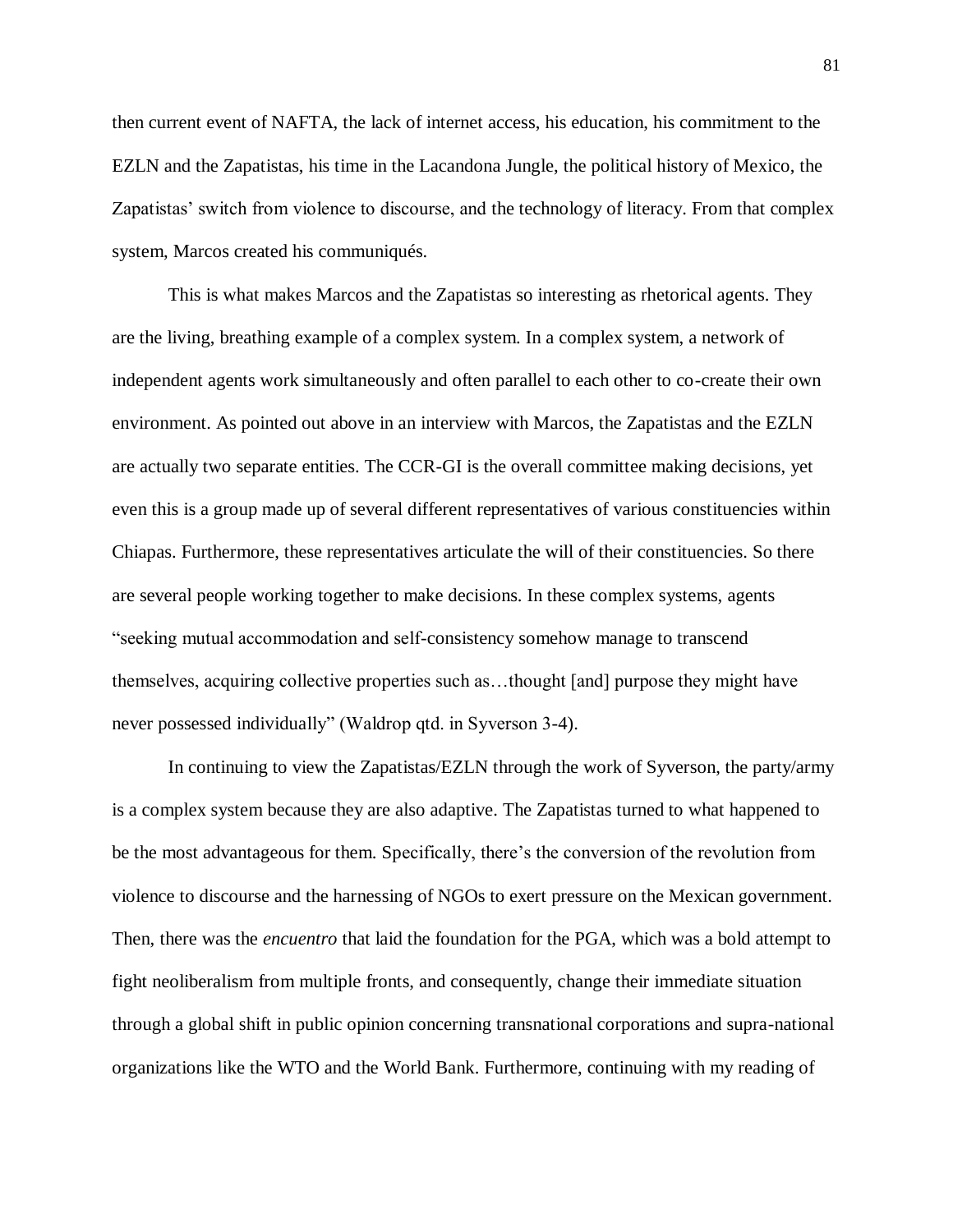Syverson, the Zapatistas/EZLN are a complex system since they are dynamic. This dynamism borders on unpredictable. As a consequence, complex systems are not as orderly as a machine (think the inefficient—by the standards of Fordism—Zapatista/EZLN decision making process) yet more structured, purpose-driven, and coherent than complete chaos. This type of system is alive; it is organic; it seems to grow with and flourish without needing a single figurehead overseeing maintaining it or directing its reproduction—what Marcos's communiqués did to spread Zapatismo around the world.

The birth of the PGA through the Zapatista *encuentro* is an example of this, too. The meeting occurred, yet a unified, top-down organization with Marcos at the head was not created. What was created was a loose confederation of like-minded individuals, so the components didn't quite "lock into place" and even after they returned to their home countries, they didn't "dissolve into turbulence, either" (Waldrop qtd in Syverson 4). The Zapatistas, and the discursive selves they created through their communiqués and the PGA, are a group on the edge of chaos in terms of being a non-traditional political movement and yet were organized enough to be "alive." Alive enough that party, army, and discursive entity were able to sustain itself themselves with no mastermind controlling every extremity. Additionally they were endowed with enough creativity, or shall we say fertility, to be deemed living thing beyond its individual parts, i.e., the EZLN, the CCR-GI, Subcommandante Marcos, or the indigenous peoples of Mexico. With the PGA, Zapatismo had gone viral.

## *The Return of Rhetorical Velocity*

In "Composing for Recomposition: Rhetorical Velocity and Delivery," DeVoss and Ridolfo explain that one way rhetorical velocity occurs is through amplification. Specifically, these co-authors mean amplification as how texts are "delivered, recomposed, and delivered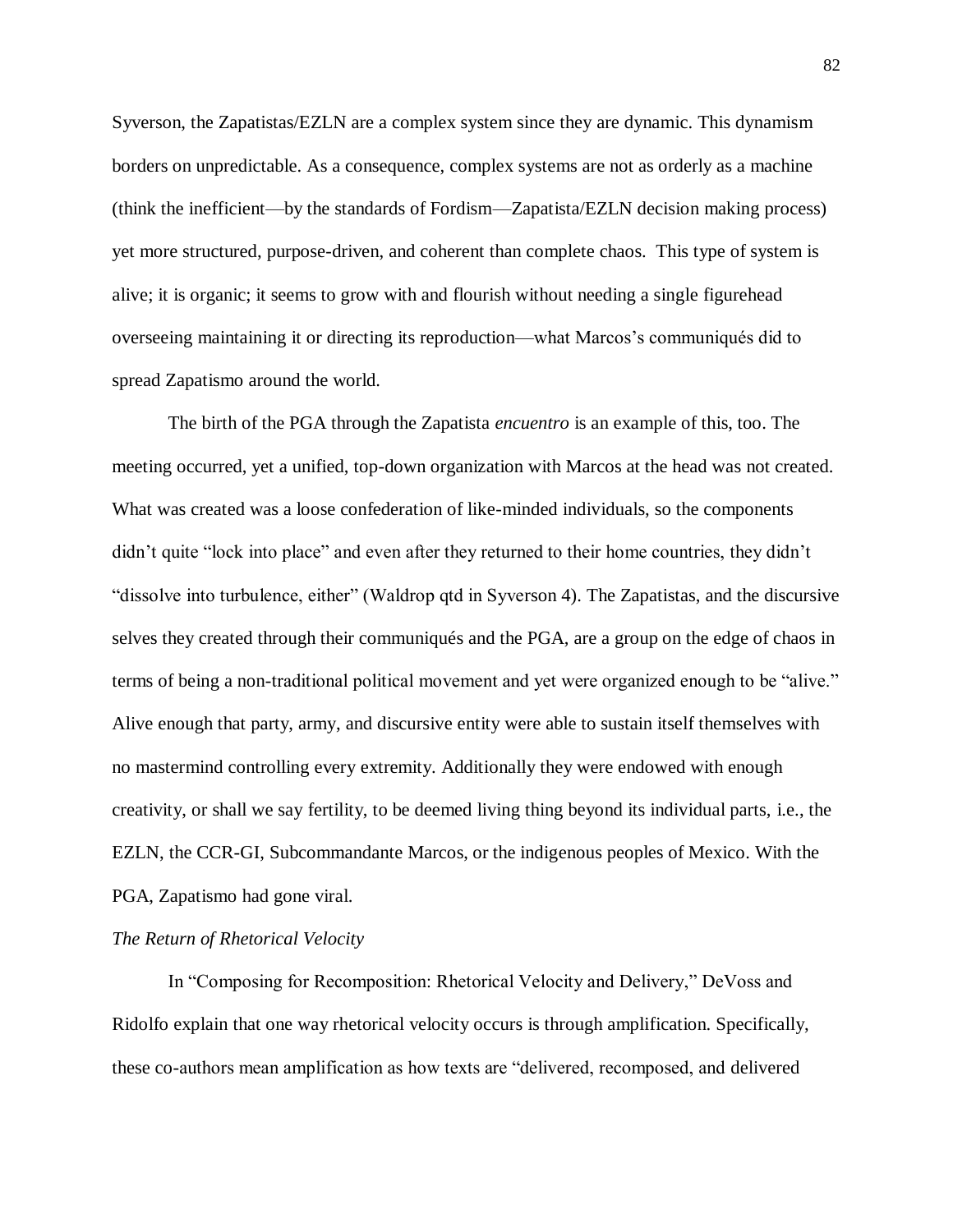again" (DeVoss and Ridolfo n.pag.) using the internet. In their example they discuss Iraqi attack videos; in this chapter the objects for consideration are press releases and communiqués. As discussed above, Marcos's communiqués were often picked up, translated, and then posted to various websites, listservs, discussion boards or printed/televised by the mainstream media. Examples of this abound in the anthology *Zapatista! Documents of the New Mexican Revolution,*  which collects press releases, communiqués, and letters of the CCRI-CG as well as Subcomandante Marcos. As previously discussed, the Zapatistas helped with the formation of the PGA, which, in turn, helped in the creation of the Seattle DAN. Again, these are complex, interconnected systems of composition. Through the writings of the EZLN and the Zapatista Party, I claim rhetorical velocity occurred, which then spread the *ethos*, tactics, and worldview of the EZLN and the Zapatista Party. In turn, this moment of rhetorical velocity firmly established Zapatista protest tactics as *the* protest tactics for the next 20 years. This *ethos*, these tactics, this worldview is Zapatismo, and Zapatismo became the new normal in activist circles to the point that most activists never thought to point out that they were enacting Zapatismo, that the protest methods they were deploying had their origins in Chiapas, Mexico, or to even call what they were doing Zapatismo.

# **The PGA**

The diffusion of the Zapatistas' tactics and *ethos* occurred primarily through the PGA. Built on the idea that education, "coordinating with allies, consensus building and direct democracy at the local level, and that the root of the "mischief" affecting humanity is neoliberalism," the PGA was launched as a "worldwide network of mass movements resisting corporate globalization" (Dixon 78); specifically, the World Trade Organization, which the PGA sees (at least in 1999) as the main disseminator of neoliberal economics. To achieve this, the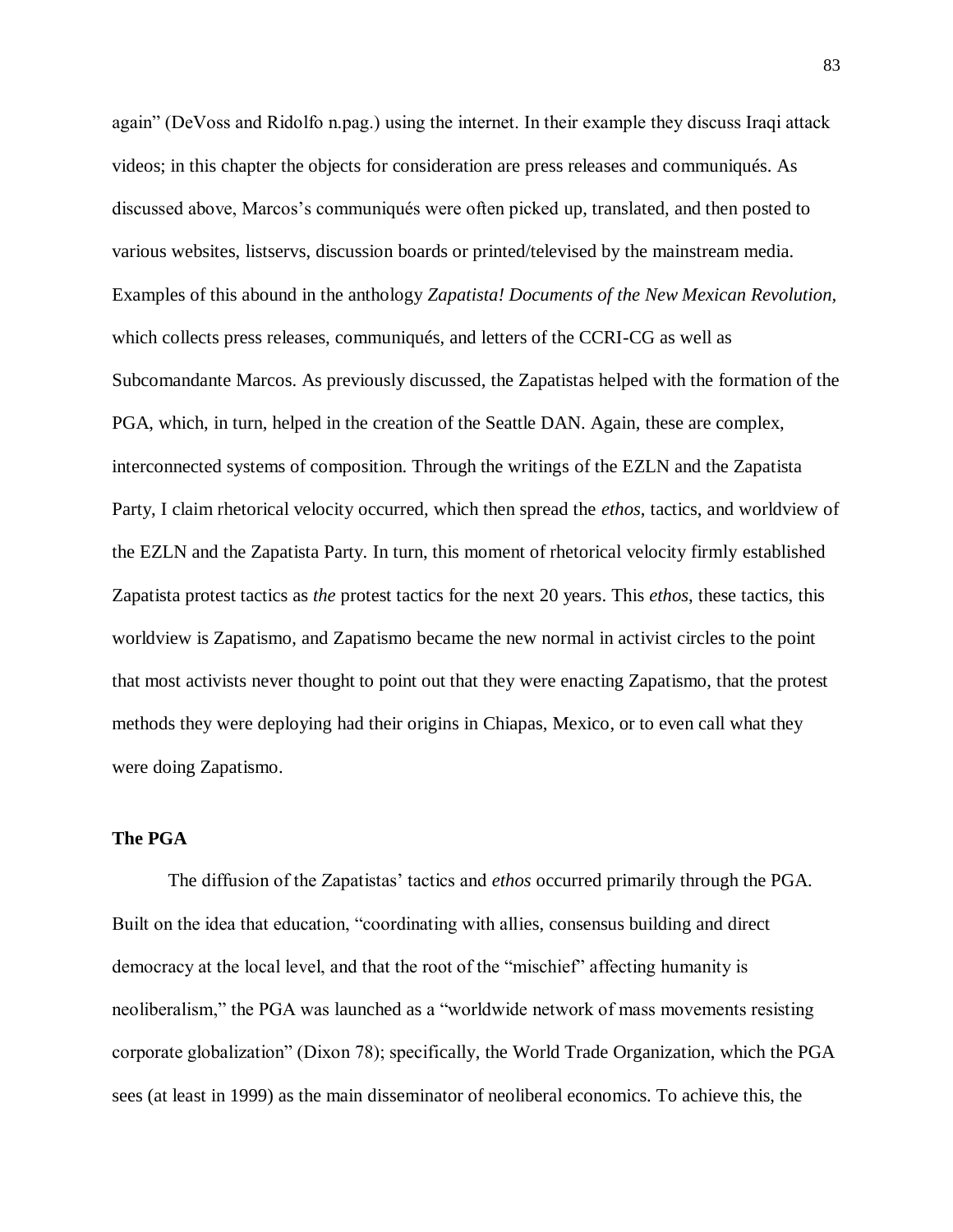PGA called for an "uncompromising" series of nonviolent acts of civil disobedience by local peoples who also could offer up "local alternatives" to the neoliberal practices sponsored by the WTO (Dixon 78).

The PGA began this with the creation of a website announcing its existence. On this website, the organization laid down what could be seen as odd rules; the first bulletin states that the PGA will make available "several information tools, including a regular bulletin, a web page and other publications, which are to be done voluntarily by organisations [sic] and individuals supportive of the aims of the PGA" (*PGA Bulletin*). Additionally, the writing and "elaboration" on these tools is to "take place in a decentralized and rotative manner" (*PGA Bulletin*). Coupled with these rules concerning the information tools is the stated purpose of the alliance itself.

The PGA was designed to meet "approximately every two years, about three months before the Ministerial Conference of the WTO" (*PGA Bulletin*). These conferences were to be "convened by a committee conformed by organisations [sic] and movements from all continents," representing the "different sectors of society (plus the local organisers [sic] of the conference). This committee was to "determine the programme [sic] of the conference, take decisions about participation on the conference and use of resources, decide which publications can be printed under the name of the PGA, and check the content of the information tools of the PGA" (*PGA Bulletin)*. In an effort to stay away from a top-down hierarchy, this committee "cannot speak in the name of the PGA," and every PGA conference "will elect the Convenors' Committee [the official name of this hitherto describe committee] of the next conference" (*PGA Bulletin*).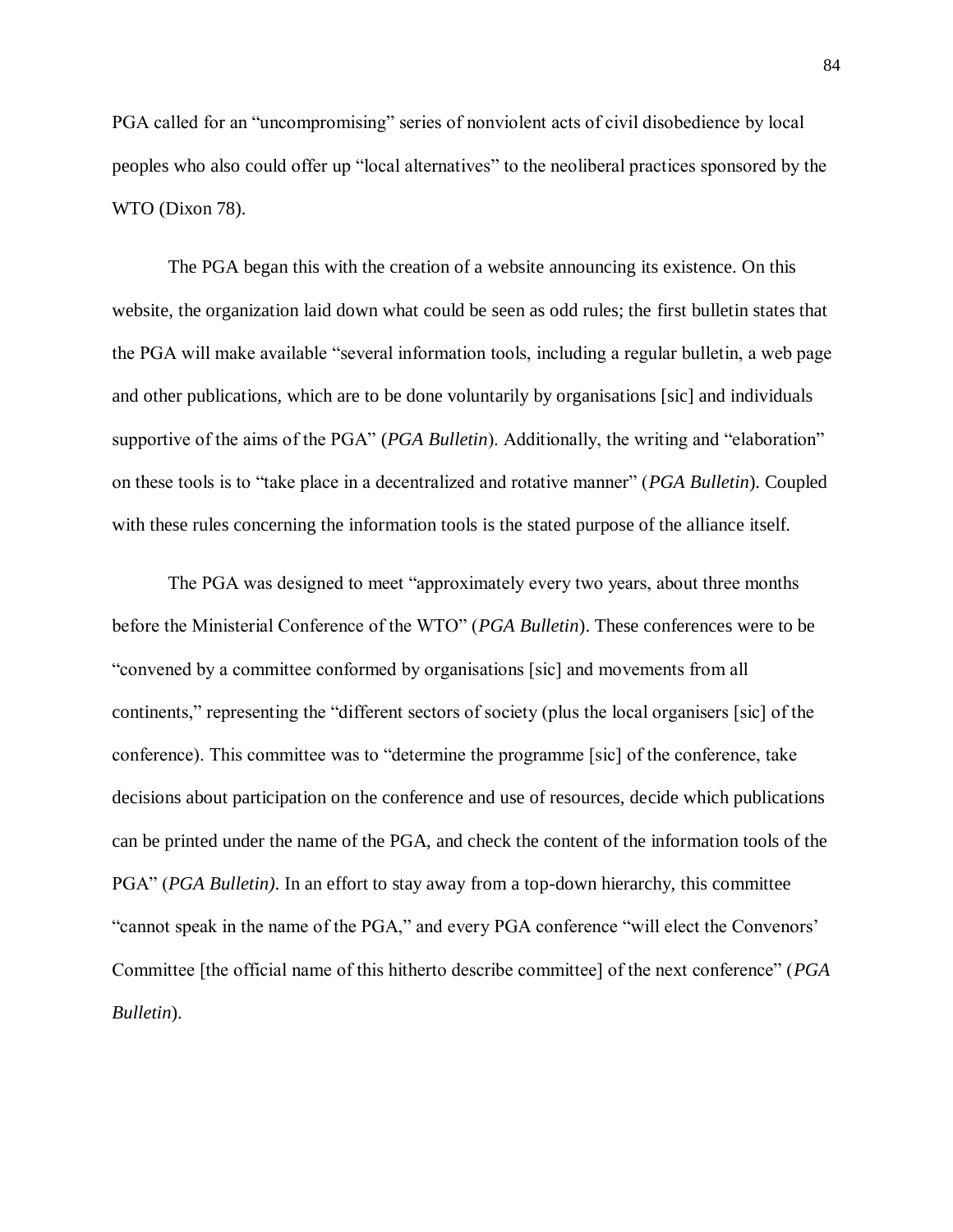This may seem peculiar—perhaps, even poorly designed or the outcome of some badly thought out utopian philosophy. Yet if viewed from the historical founding of the PGA, which was discussed at length above, this makes sense. The PGA and its meeting are the reproduction of the Zapatista's *encuentros*. The point of these meetings is to make allies, develop a sense of solidarity and camaraderie, share information (educate), and teach other resistance tactics. In this way, local peoples maintain the maximum amount of autonomy and simultaneously learn the basics of running a democratic organization—very much like the Zapatista municipalities in Mexico. Even sharing its existence is form of Zapatismo. The information tools come in both print and digital form, and like the Zapatistas, they appear in multiple languages.<sup>22</sup>

These meetings, like the press releases described by Ridolfo and DeVoss in "Composing for Recomposition," are boilerplates. The Zapatistas led the first meeting using their *encuentro* format, and from there "[t]his genre, though constrained by rigid formatting conventions," offered a "useful starting point for thinking about how such strategizing may predate and also change shape with the widespread adaptation" (n. pag.). In addition to the format, this meeting style contained within it the genre conventions of consensus building, rotating responsibilities, direct democracy, and the belief that neoliberal economic theory—along with its adherents—was the common enemy. Furthermore, the concept of "one no, many yeses," is implied within the format and administration of the PGA; the idea that several disparate group could network through the PGA is why the design of the groups is so amorphous and based in of the moment voting. Predefining the make-up and processes of the group would limit the future actions of the

 $\overline{a}$ 

<sup>&</sup>lt;sup>22</sup> This is where the Zapatistas and the PGA differ. Instead of counting on the kindness of strangers, the PGA stipulates all information and materials must be available in at least three languages: English, Spanish, and French. For more information, please see *The PGA* website, "Bulletin No. 0."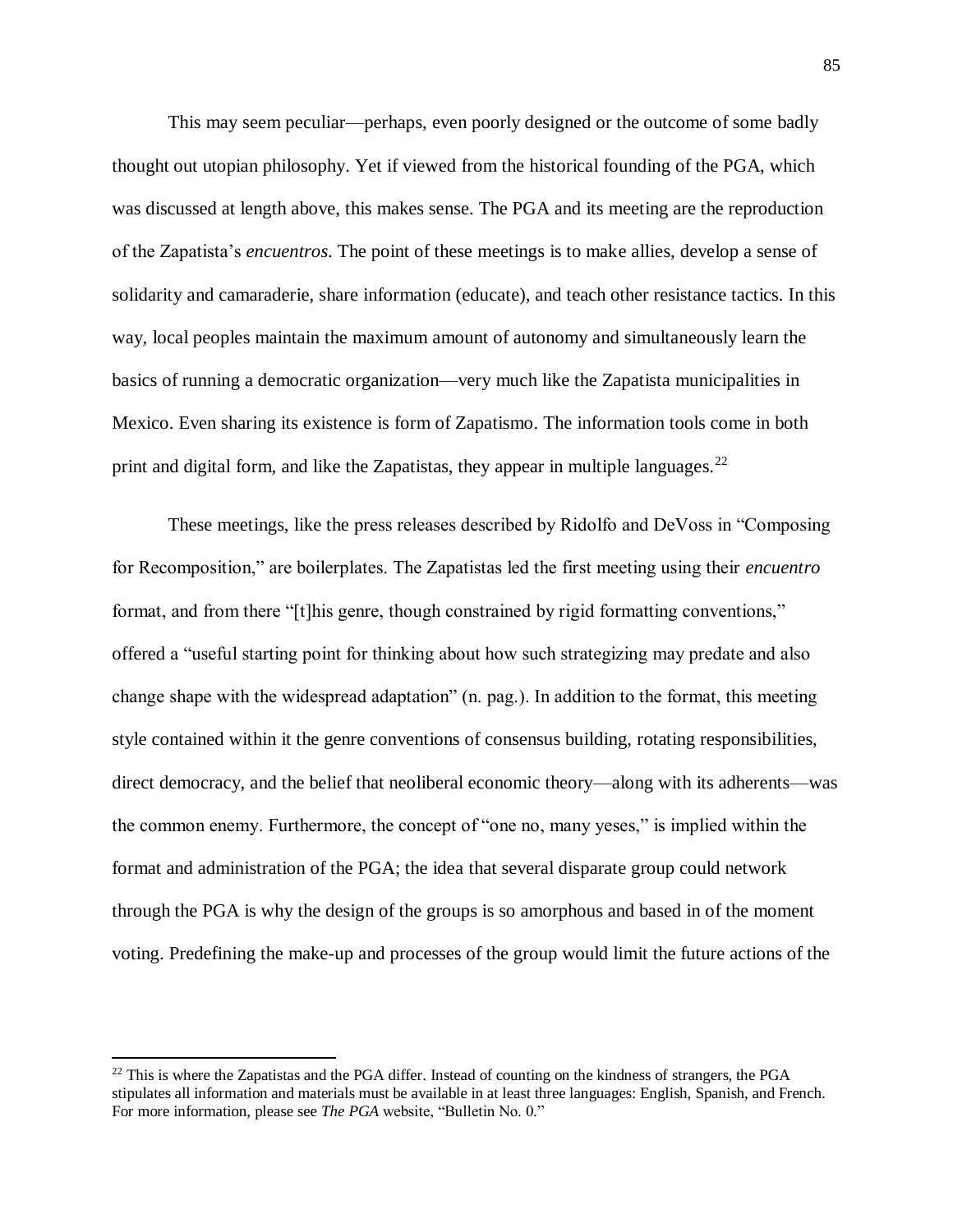organization, which in turn would hinder the PGA's ability to adapt and respond to the actions of the WTO. $23$ 

And yet there are also differences, fitting DeVoss and Ridolfo's definition of boilerplates. The PGA defined itself as the nemesis of the WTO, singling out one organization as the disseminator of—to borrow from Subcomandante Marcos—the neoliberal project. The PGA exists as a supra-national organization, much like the WTO, and does not confine itself to Mexico. The PGA has a set of guidelines to ensure that every incarnation of the PGA is free of racism or xenophobia (the whole section about the current committee being in charge of reviewing the content created by local activists and put into circulation using the PGA's information tools). Finally, the PGA does not use a shared cosmovision. This is why the group defined their adversary as the WTO; they were against "free trade," scare quotes theirs, and in choosing to make one entity the opponent the organization was able to use the ideas of local alternatives to neoliberalism and global, corporate capitalism as their mediatory ground. Through educating one another about global capital and each participating group/individual offering up their critiques and tactics on how to stop it or severely reform it, the mythos became a world free of the WTO, and therefore, neoliberalism. This "better world" became the PGA's cultural glue.

#### **Zapatismo Outside of Mexico**

 $\overline{\phantom{a}}$ 

The Zapatistas' insistence that neoliberalism is the root cause of socio-economic disparity for peoples the world over is what the PGA, and later/temporarily the Seattle DAN, are predicated on. Here's an example from the PGA website housing issue number zero of the PGA

<sup>&</sup>lt;sup>23</sup> This also reflects a major tenant of Zapatismo, the idea of constant change. The PGA even votes on its constitution as a way to both reflect their current membership and have the flexibility to deal with the WTO as that organization morphs and evolves. As Conant points out in his book, for the Zapatistas this is based in a cyclical vision of history undergirded by a belief that the gods are *not* infallible. Change is natural and inevitable.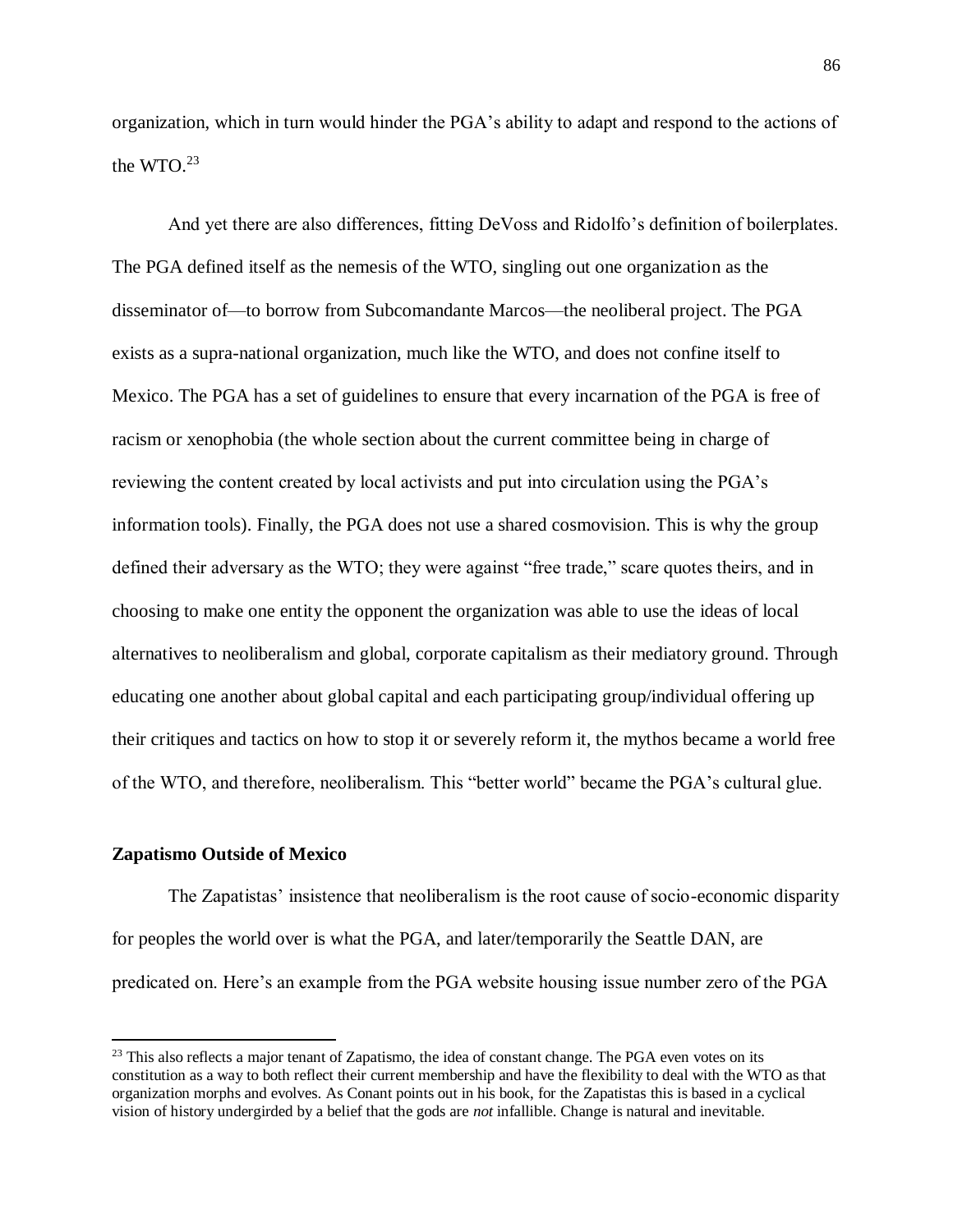bulletin. A few paragraphs into the statement, the bulletin announces, "The PGA is an instrument of coordination, not an organization," organized so as to "inspire" the greatest number of people to act against what they mockingly refer to as "'free trade'" (*PGA Bulletin*). The PGA stresses that there must be a revival of "traditional knowledge systems and traditional technologies" as well as the "strengthening of traditional local market" through developing "producer-consumer linkages and co-operatives," which are the only "logical alternatives to the domination of people and nature by transnational capital" (*PGA Bulletin*). In the PGA's ideology, the only way to counteract the governments acting as the "creatures and tools of capitalist powers" is for people to "restore for themselves a life with direct democracy," much like the Zapatistas and EZLN use to make decisions, as it is the only way to "stop the mischief of capitalism" (*PGA Bulletin*).

At the root of this "mischief" is—just like the EZLN/Zapatistas assert—neoliberalism. This economic philosophy of free-markets, anti-state approach to economics and international relations, which encourages the privatization of state enterprises, the reduction of state subsidies, and fewer constraints on businesses, is seen as a plague. A plague creating a "globalised [sic]" monster whose agenda is to impoverish the everyday people of the world; a monster represented in the material world by institutions like the "the World Trade Organization (WTO)," the Asian Pacific Economic Cooperation forums, (APEC), or the European Union (EU), and international binding trade liberalization agreements like NAFTA. The PGA tells readers, "Only a global alliance of peoples' movements, which can implement action-orientated alternatives, can defeat this emerging globalised monster. If impoverishment of populations is the agenda of neoliberalism [sic], empowerment of peoples should become the agenda of the global alliance of peoples' actions" (*PGA Bulletin*).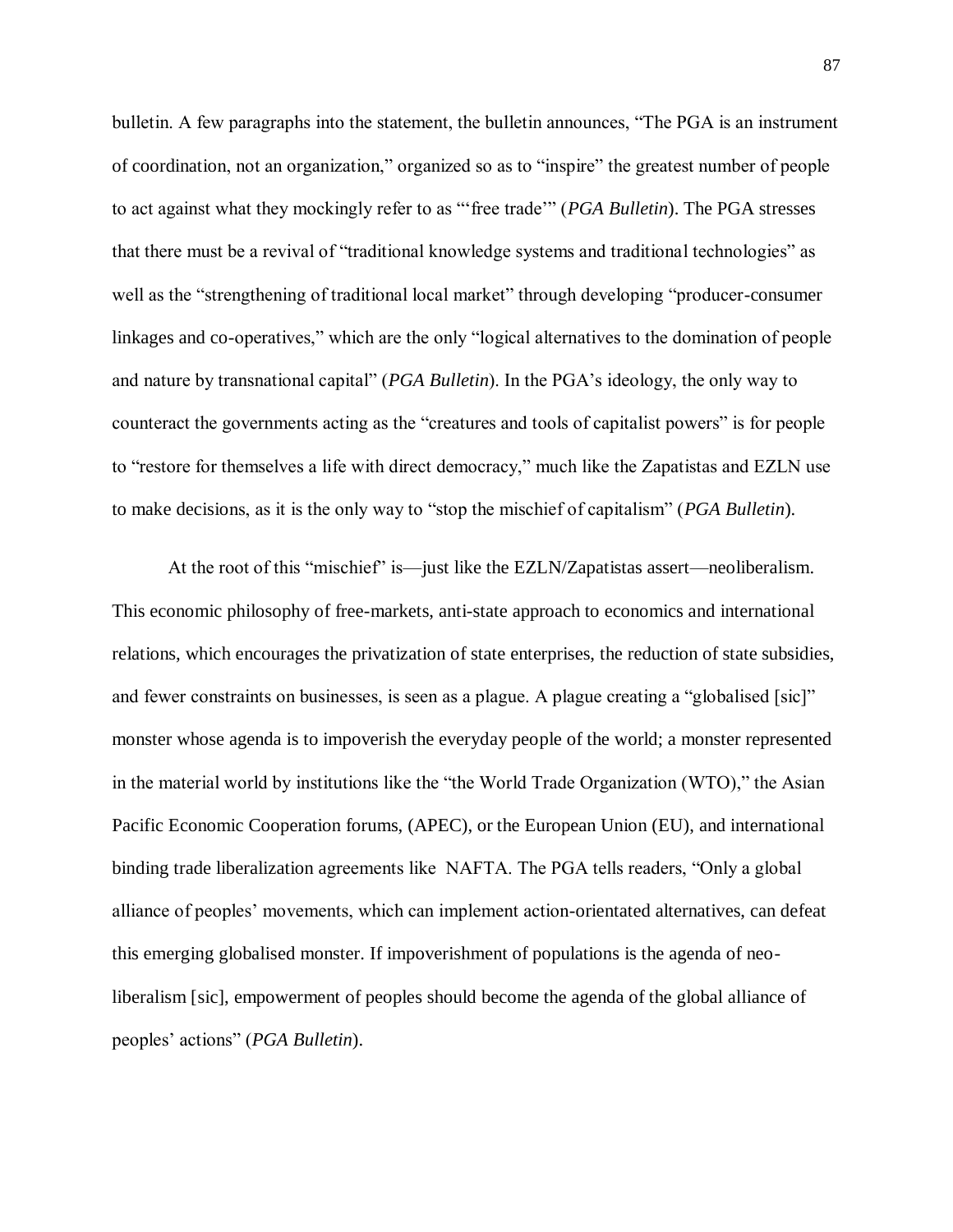And the concept took off in activist circles—the PGA's methods, and therefore,

Zapatismo, too. As David Solnit, a major player behind the DAN at Seattle and longtime activist explains, he started the Seattle DAN based on the Zapatista principles, methods, and calls for protest. As Solnit explained in an interview, the

> global street party in May 98, which was the first of these internationallycoordinated anti-globalization actions was initiated by Reclaim the Streets. Thirty cities around the globe had street parties<sup>24</sup>. Reclaim the Streets had begun to work with a new formation called People's Global Action which was a group of folks who came out of the Second Enquentro [sic] in Spain that was...[sic] Enquentro [sic] was an international gathering against neoliberalism [and for] humanity that came out of the Zapatista movement in Chiapas. And, that group of people then met again in Geneva and initiated People's Global Action as an international radical network. Came up with a statement of principles calling for civil disobedience and nonviolent direct action. Decentralized autonomous organization and that kind of stuff…And it somewhat was the organizing vehicle for calling and putting out the word about the November 30th actions. [There] had actually been a call for N30 actions beyond our initiation of the mass direct action. (Simer 8)

In that interview, Solnit makes clear that the PGA and the Zapatistas were both influences, and moreover, that the Zapatistas and their methods were well-known within activist circles.

 $\overline{\phantom{a}}$ 

<sup>&</sup>lt;sup>24</sup> Street parties are moments when roads and highways are shut down by an occupying group and, quite literally, a party is put on. At many street parties, there is free music, food, drink, and even play areas for children. The concept is to make protest a celebration, a celebration which draws attention, participation, and media coverage. For more, please see *Beautiful Trouble: A Toolbox for Revolution.*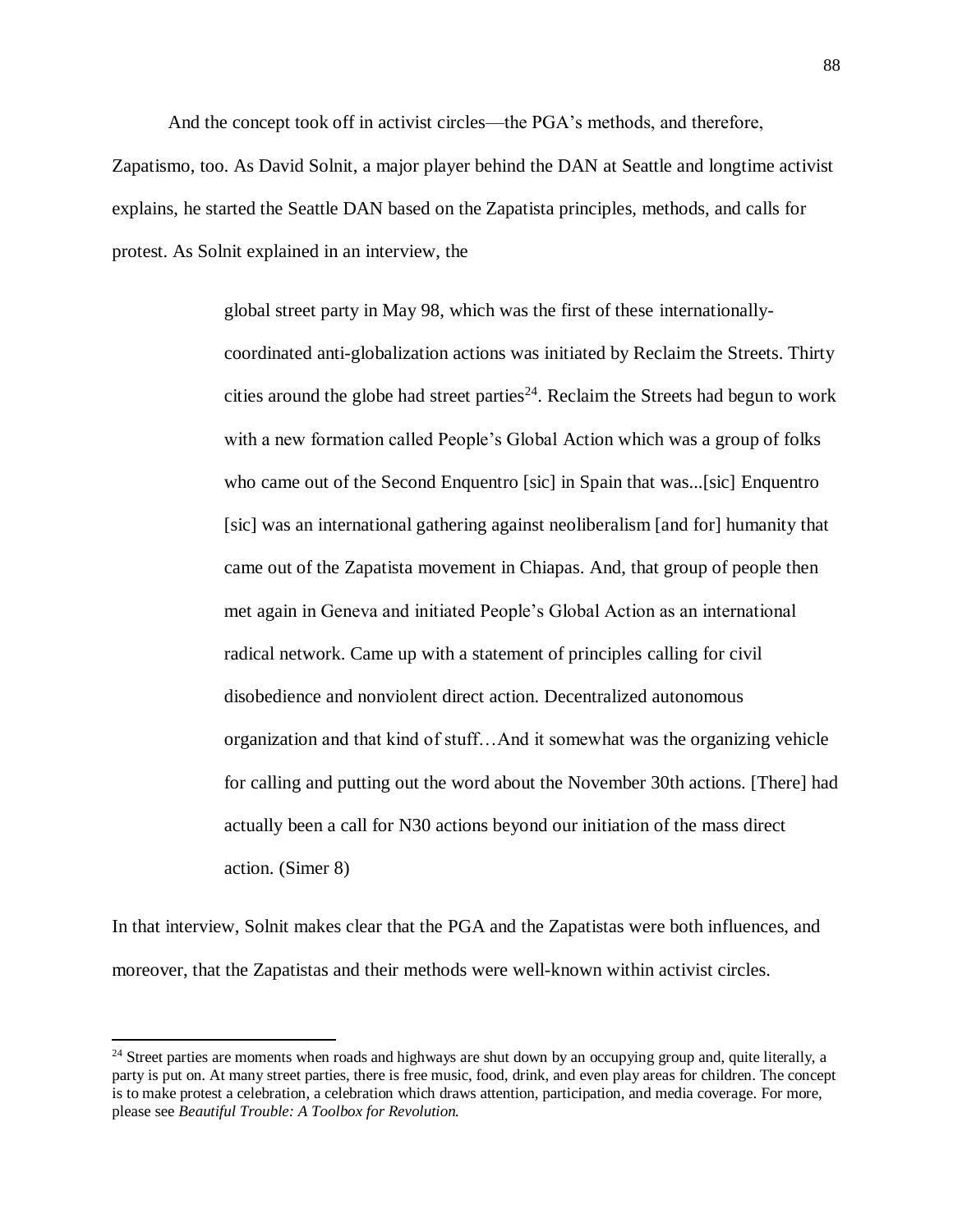The same type of acknowledgement occurs with Kevin Danaher, the co-founder of Global Exchange, the group Solnit contacted when it came to forming the Seattle DAN and coming up with events like N30. In an interview, Danaher explains at length how the cause of Global Exchange is to fight transnational capitalism, neoliberal economic theory, and any organization that either participates in the system of transnational capitalism or promotes neoliberal economic theory. And Danaher mentions the Zapatistas, too, as the exemplars for fighting such a widely adopted economic philosophy dispersed through so many intertwined organizations. Danaher asserts that the "Zapatista uprising in 1994/95…had such an incredible response" from activist around the world because "it prevented the Mexican government from crushing them, which [the Mexican government] could have done militarily, but politically there was so much opposition [to the Mexican government] and solidarity with the Zapatistas" (Danaher 13) that this "crushing" did not happen.

That the Zapatistas "rose up against the neo-liberal model" (Danaher 13) is what Danaher finds important about the rebels in Chiapas, and his belief that neoliberalism can only be stopped through a larger global deployment of Zapatismo appears to be the reason why Global Exchange has virtually the same goals as the Zapatistas. And again, here's an activist organization not located in Mexico that professes to have the same goals as the Zapatistas; they even identify with the Mexican rebels and see themselves as consubstantial with the Zapatista Party. This knowing and identifying happened because of the discursive ecologies the Zapatistas occupy. News reports, communiqués, scholarly texts written about the Zapatistas, interviews in the Mexican and the international press, and events like the first international *encuentro* served as the bridges between disparate and dissimilar groups so as to create a series of interconnected, complex discursive systems.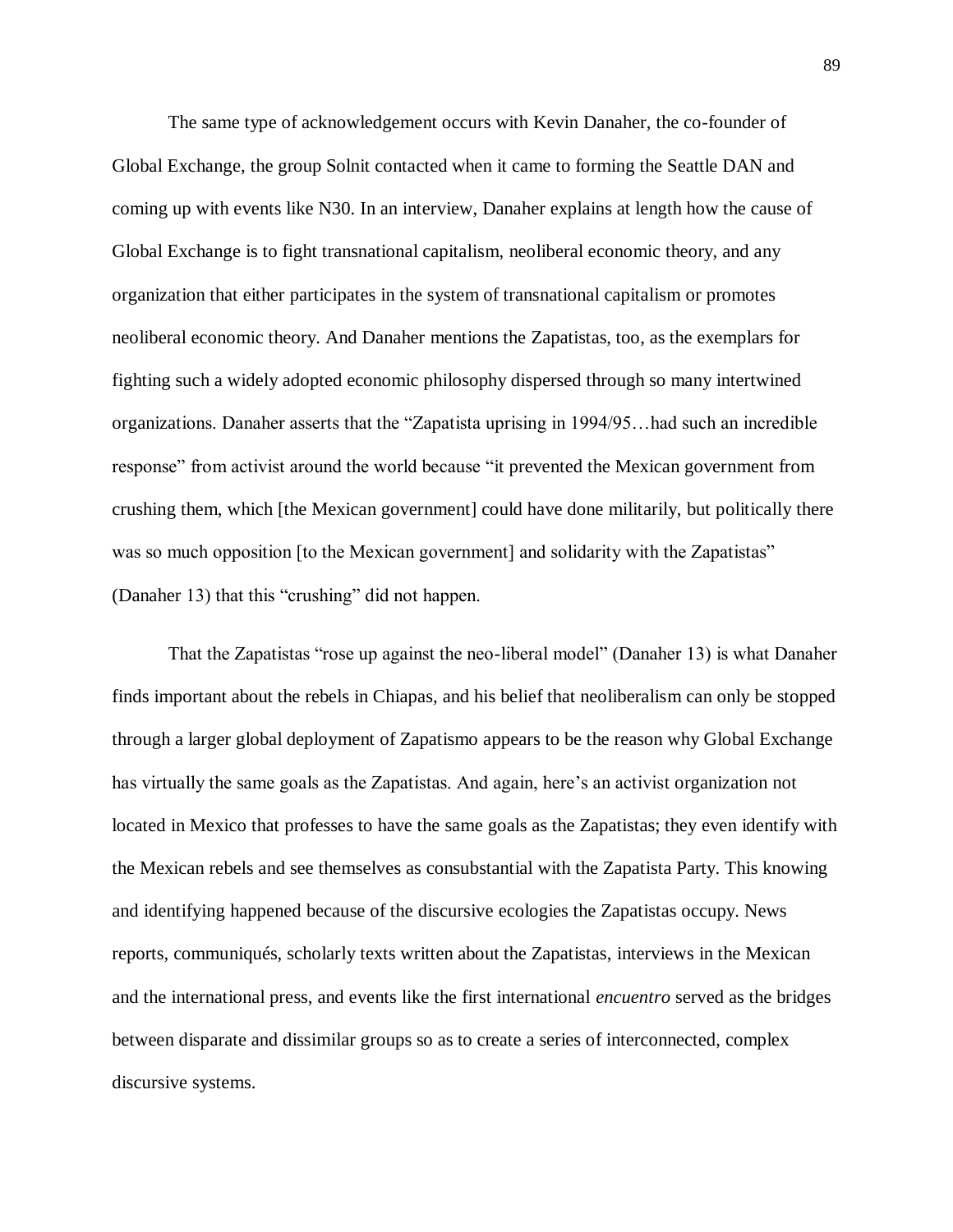Even the Zapatistas' tactics of using various media outlets to counter the official statements of the Mexican government were well-known by N30. In Seattle, 1999, WTO protestors not only leveraged the mainstream media, they also established the Independent Media Center (IMC). Through this voluntary organization, "alternative [media] networks" were established in Seattle on the model of a "community-based people's newsroom," basically ensuring that a protestor's point-of-view on WTO ministerial meetings got out to the larger world instead of the corporate point of view of "CBS and CNN" (Perlstein 2). This concept was not only based on the convictions of Jeff Perlstein, the person credited with founding the IMC, and his comrades, but also a "long history…the IMC didn't just come out of nowhere. You read it [the long history] everywhere from Radio Venceremos to Liberation news Service in the sixties here in the States, to the Zapatista's use of the Internet in '94 and since then, to a project called Counter Media" (Perlstein 2). This spawned other IMCs to spring up around the country, which was based on a discussion within activist/independent media circles there was a "need for [a] network, the need for…a powerful, vibrant network [that] could really be a true alternative to the corporation's network, a people's network" (Perlstein 4). Again, to demonstrate the link between Seattle protestors and the Zapatistas and show the extent of the Zapatistas' collective rhetorical reach, the most well-known advocate for such a network of independent news networks, according to Pearlstein, was Subcomandante Marcos. Pearlstein explains:

> Marcos, in '97, actually, made a call to this free media, called Freeing the Media Conference in New York. It's about a 10-minute video communiqué, and he is very explicit about this need, the need to have a network of resistance, the people's resistance, that is strong but also allows for people's autonomy, from different sites and location[s]. (Perlstein 4)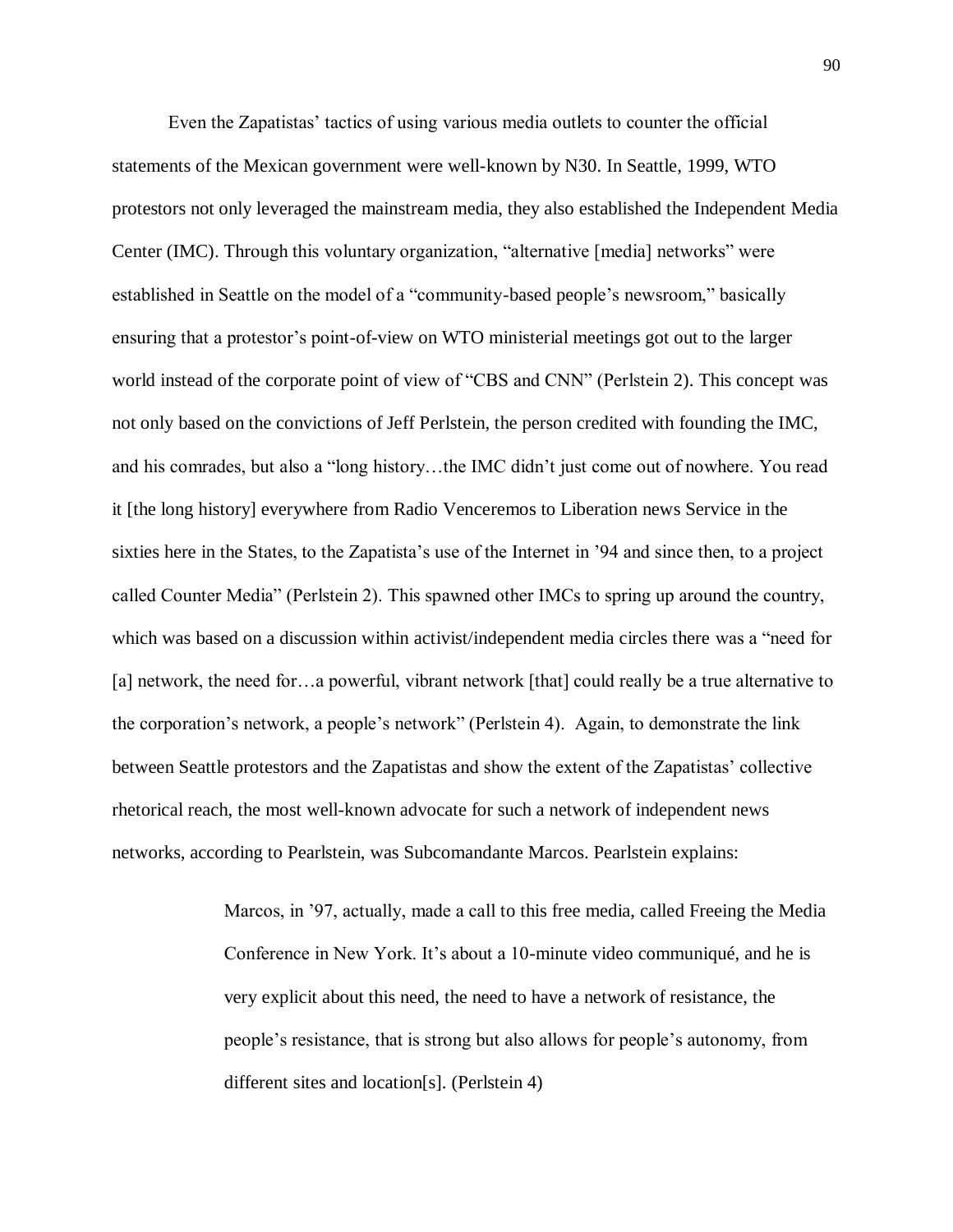By everyone "doing their little piece…in an amazingly short amount of time" and with "amazingly little resources", the Seattle IMC was able to "broadcast every night" through "public access TV stations," as well as create "print publication daily" (Perlstein 3). This "community based newsroom" eventually spawned "33 media centers…in 10 countries" (Perlstein 5). $^{25}$ 

# **Conclusion**

 $\overline{\phantom{a}}$ 

In summation, the Zapatistas/EZLN wrote, that is, composed, their *ethos* into being—at least for the world outside of Chiapas. They then shared their cause through writing. The writing may have started out as the spoken word, yet due to their *ethos* and worldwide attention, those words were translated to text by the various devices visitors brought with them to speak with the Zapatistas, e.g., tape recorders, cameras, video cameras, movie cameras, pens, paper, cell phones, sat phones, which were then, more often than not, translated into either new languages or new mediums (e.g., Spanish, English, French, German, or Hindi and in the medium of film, web page, newspaper article, listserv posts, the topics of discussion boards, email). This writing became the anchor for the International Encounter for Humanity and Against Neoliberalism, which after the Zapatistas and the EZLN denounced any ownership or leadership over and insisted the next meeting be facilitated by some other organization, left Mexico and became the PGA.

In essence, the Zapatistas/EZLN composed a complex system of writing and interconnected it with other complex systems around the world. Then, they created a boilerplate medium in the International Encounter, and released it into the public sphere to be appropriated and remixed as seen fit. Finally, in releasing this boilerplate medium into the world and

<sup>&</sup>lt;sup>25</sup> To see the IMC website and see how it's grown since the Perlstein interview, please go to indymedia.org.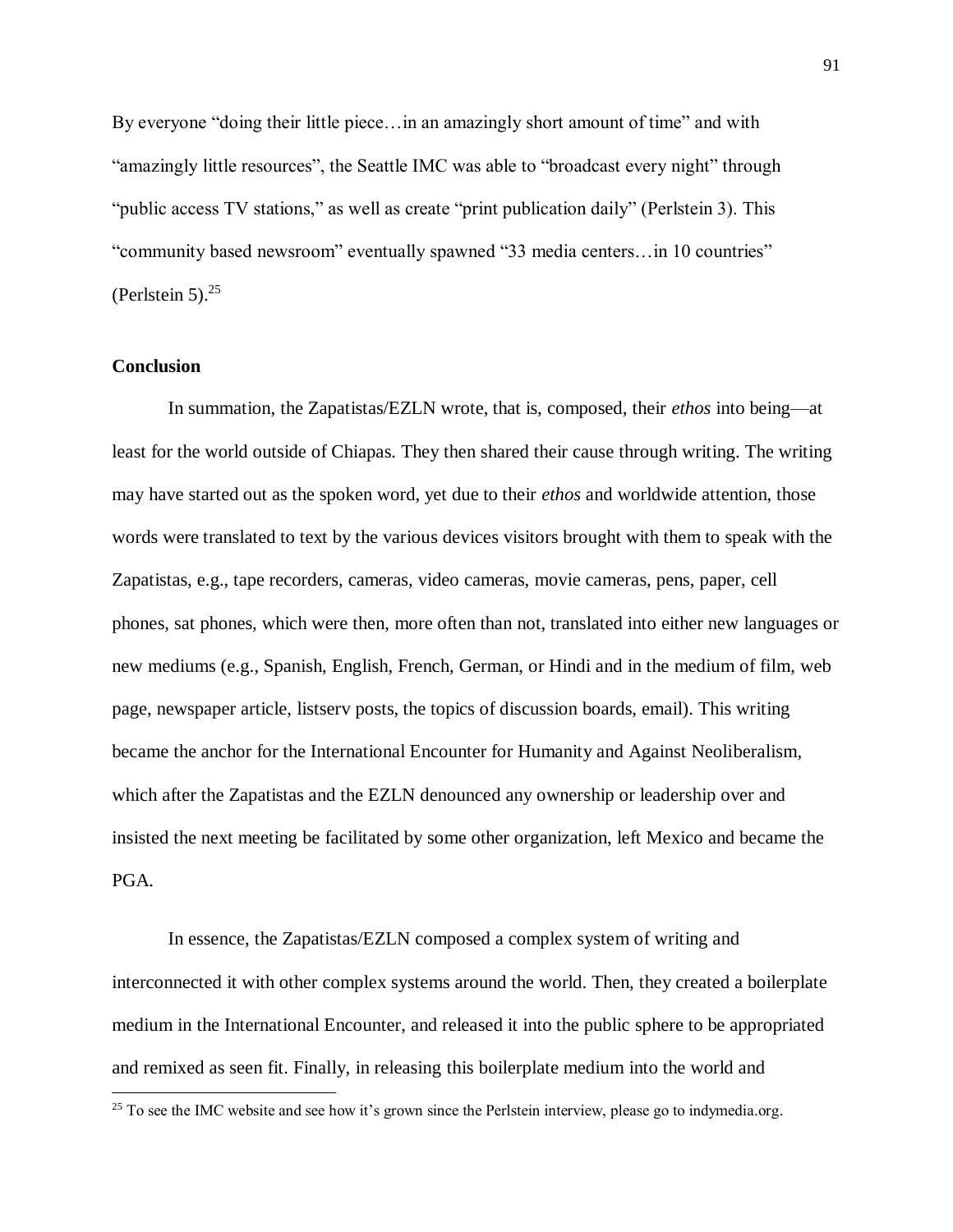promoting local control and remixing, the Zapatistas demonstrated nothing about their immediate goal (reforming the land policies of the Mexican government) and everything about the possibility of creating a new material reality, a "better world" as the slogan goes, through the material consequences of a meeting—a rhetorical happening—that would bring together a critical mass of social change activists. Through the Zapatistas, it is possible to see material demonstrations of Syverson's theories concerning ecologies of composition and DeVoss and Ridolfo's theory of rhetorical velocity. The Battle of Seattle is just one point in this moment of complex system/rhetorical velocity/material rhetorics juggernaut. And while the scale and ferocity of the action may be shocking in that it happened in the affluent, developed north, it is merely one layer in an accretion (see Collins) of rhetorical and discursive acts.

The interaction of these complex systems meant that there were numerous texts concerning the Zapatistas diffused throughout the public sphere. Each of those texts were "fecund" (Porter) to various readers because they were evocative or served a particular purpose. In the case of the Mechistas of Washington state, the Zapatistas were fecund as visual meme, one that served their specific needs. Using Syverson's concepts of emergence and enaction, the Mechistas adoption of the Zapatista look was a tangible example of "how self-organization [arose] globally in networks of simple components connected to each other and operating local" via discourse without a single master brain, that is, it was a moment of emergence (11). Simultaneously it was also a moment of enactment, when "agents …engaging in activities to coordinate themselves with each other and their environment" (68); or more simply put, the Mechistas lived a moment of their collective lives through a collection of texts summed up in the look of an EZLN soldier. When these students put on their fatigues and masks, this text deployed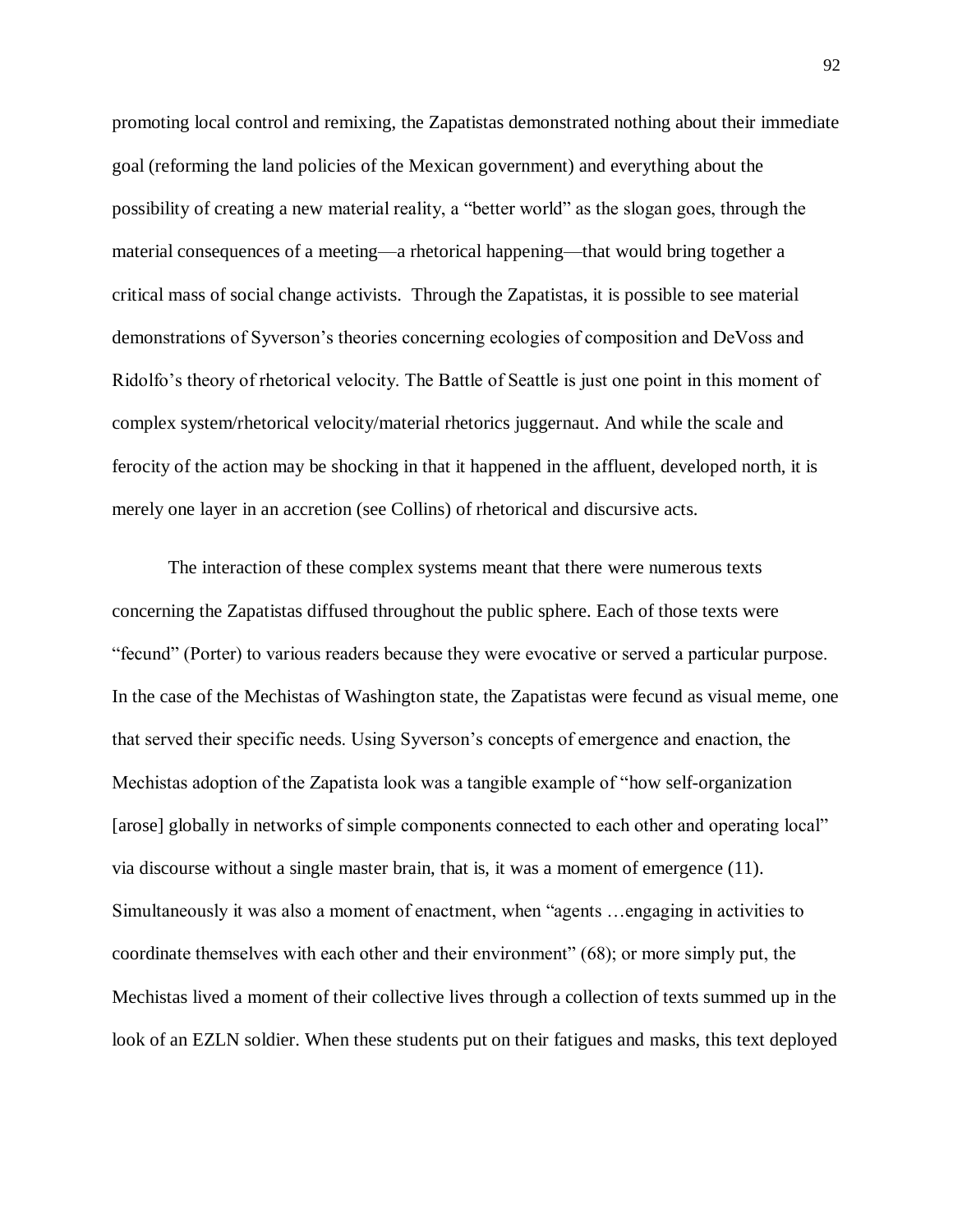a rhetoric that in turn shaped their lives—through inhibiting and empowering their bodies within a specific space for a specific time—on N30 through their performance as EZLN soldiers.

In the next chapter, I'll discuss the Zapatismo informed Seattle Direct Action Network from the angle of Mechistas who were unhappy with the Seattle DAN, and how they adapted the image of the EZLN soldier to protest both the WTO and the DAN. Specifically, I'll be examining the MEChA contingent that marched in the November 30<sup>th</sup> students' demonstration and their rhetorical displays during the 1999 WTO protests, their connections to the Zapatistas, and how the MEChA contingent's protest is Zapatismo, yet also different, too. Noting the differences between the Mechistas and the Zapatistas/EZLN will demonstrate not only rhetorical velocity but also Jeff Conant's concept of one no, many yeses; Blair's ideas concerning material rhetorics; creation through composition; consequence; Edbauer's theory of rhetorical ecologies; and Collins's theory of rhetorical accretion. More importantly, studying the Mechistas demonstrates the importance of how rhetoric is practiced in a certain moment and deployed through everyday language, the ephemeral texts of temporary coalitions, and the stimuli of a specific physical location. In short, studying the Mechistas provides university-locked rhetoricians with an example of how organic writing/talking spreads rhetoric in ways overlooked in the classroom and most academic journals.

In the final section of the upcoming chapter, I'll place the Mechistas into Kenneth Burke's pentad. Through understanding the motivations of this group as it related to their context, or rhetorical ecologies, I'll show how moments of identification and consubstantiality are created. By doing this, I'll demonstrate not only how experiential reality works with, on, and is rewritten by the relationships between people and groups of people; I'll also show how rhetoric is diffused in starts and stops. I make clear that this starting and stopping is the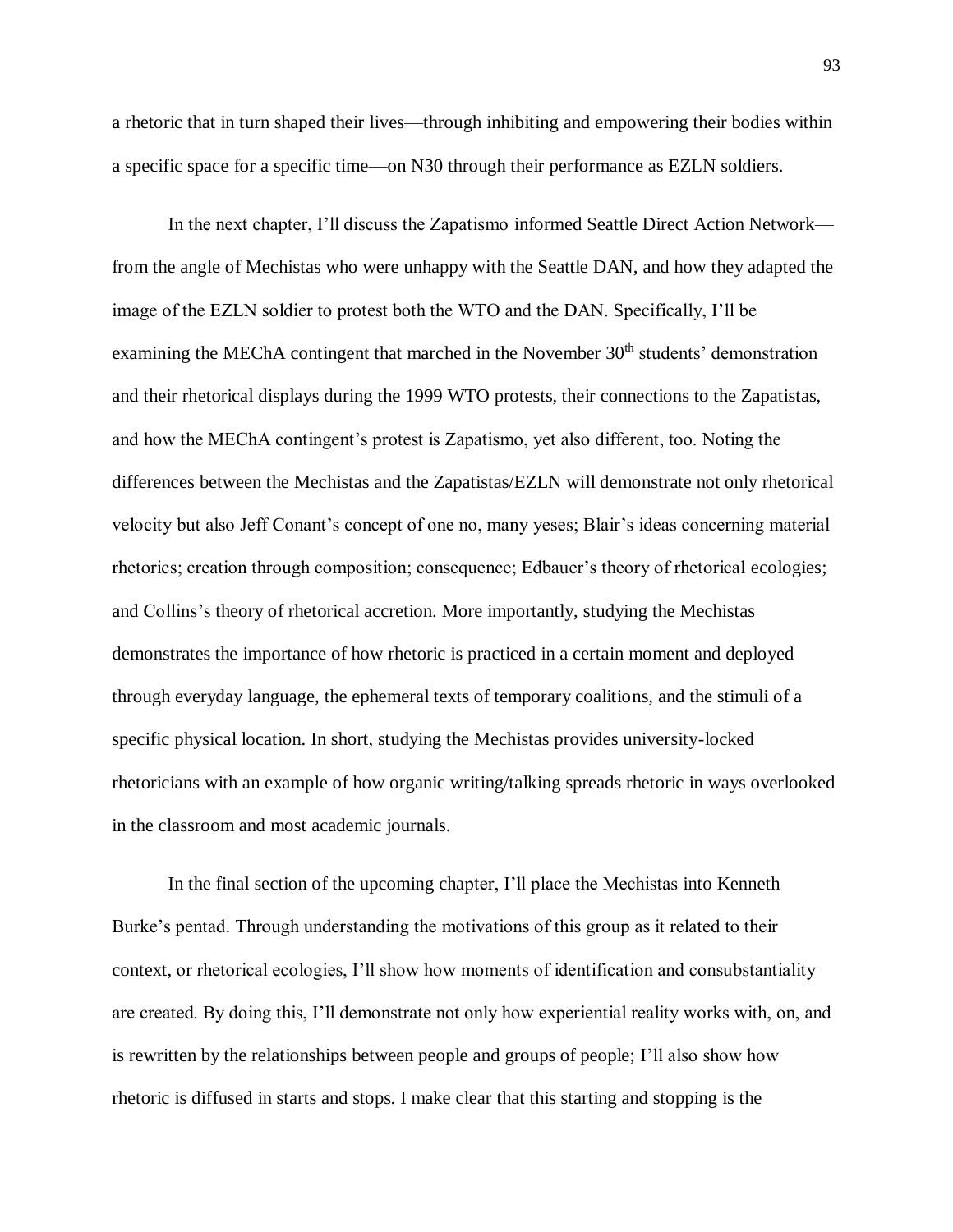packaging and repackaging of a specific philosophy and rhetoric, that is, Zapatismo. I'll also argue that the exigency for individuals to rewrite/repackage comes from a drive to create "a common ideology, while at the same time excluding alternate terms, other groups, and competing ideologies" (Bizzell and Herzberg 1296), and additionally, as activists rewrite Zapatismo to face the challenges they in their immediate protest situations they also simultaneously rewrite and repackage their ideologies and worldviews.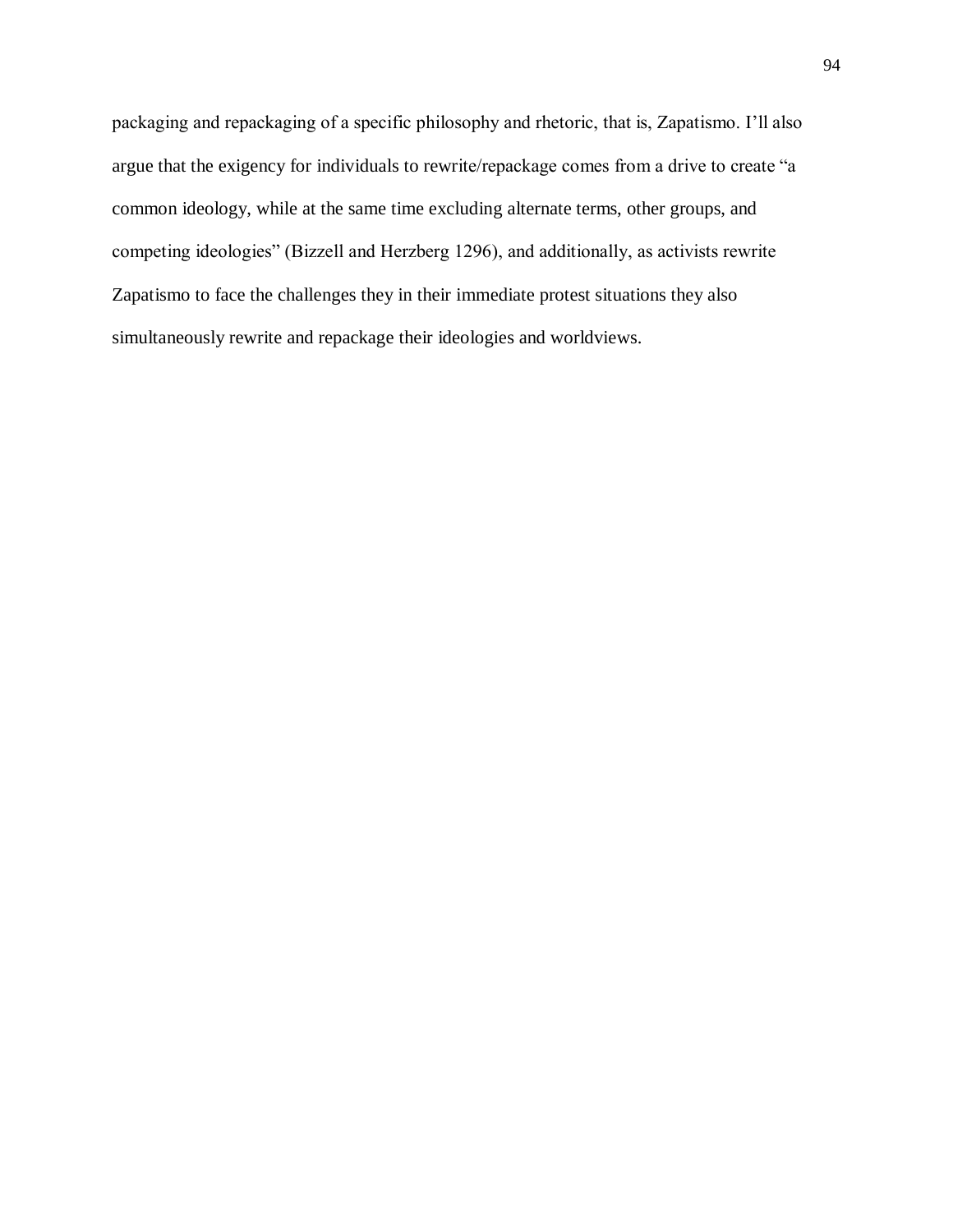#### **Chapter Four: A Material Rhetorical Analysis of the MEChA N30 Protest**

To explain how rhetoric persuaded, shaped, and moved bodies throughout the streets of Seattle, in this chapter I'll be examining the Mechistas<sup>26</sup> of Washington state who participated in the students' march at the WTO protests on November 30, 1999 (N30).

#### **MEChA**

 $\overline{a}$ 

Members of the *Movimiento Estudiantil Chican@ de Aztlan* (The Chican@ Student Movement of Aztlan) (MEChA) chapters at the University of Washington, Seattle; Washington State University; Yakima Community College; and Central Washington University (Bocanegra and Nunez 7) and their allies participated in the November 30<sup>th</sup> protest in Seattle, 1999. Part of their motivation came from their history as a traditional, hierarchical activist organization on the level of NOW or the NAACP. According to their national website, they were formed in "April of 1969 by over 100 Chicanas/Chicanos" who "came together at UC Santa Barbara to formulate a plan for higher education: *El Plan de Santa Barbara*" (*Movimiento Estudiantil Chican@ de Aztlàn Official National Website*). With this document they were successful in the development of "two very important contributions to the Chicana/o Movement: *Movimiento Estudiantil Chicano de Aztlán* (MEChA) and Chicano Studies" (*Movimiento Estudiantil Chican@ de Aztlàn Official National Website*). Their overriding mandate is to "seek an end to [the] oppression and exploitation of the Chicano/Chicana community," and a major part of this is "recognizing that the majority of [*La*] *Raza* are members of the working class," and therefore, using an "antiimperialist analysis" of Euro-American, mainstream US culture that "includes Chicana /Chicano determination" (*Movimiento Estudiantil Chican@ de Aztlàn Official National Website*). This analysis is founded on "higher education, *cultura*, and *historia*" (*Movimiento Estudiantil* 

<sup>&</sup>lt;sup>26</sup> *Mechista* is the term used by interview subjects Randy Nunez and Miguel Bocanegra to describe the individual members of *Movimiento Estudiantil Chicano de Aztlan,* or MEChA.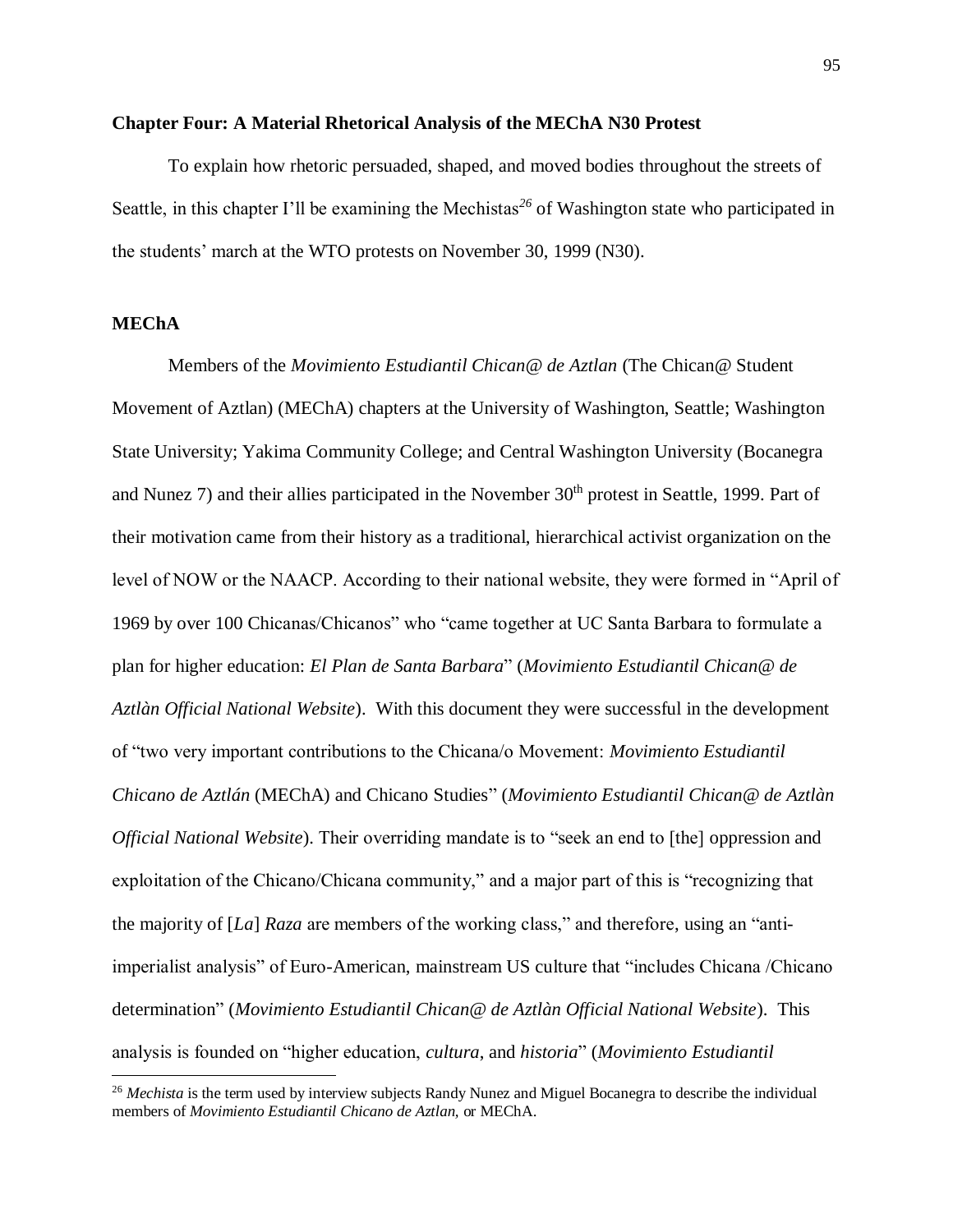*Chican@ de Aztlàn Official National Website*), the use of Spanish denoting a hybrid foundation built on the available institutions of education fused with a Chicano/a point of view on American culture and history, that is, an angle informed by the unofficial histories and cultures found in Mexican-American communities throughout the US.

Since MEChA was founded on the principles of self-determination and the liberation of Chicanas/os via a social revolution, they state that "political involvement and education is the avenue for change" (*Movimiento Estudiantil Chican@ de Aztlàn Official National Website*) in American society. This education means both in the formal sense and in the organic sense. This emphasis on education both in and out of the classroom means a belief that the "strength of [their] movement" is also rooted in the "*barrios*" (*Movimiento Estudiantil Chican@ de Aztlàn Official National Website*) not just in secondary and university classrooms. Due to this, MEChA pledges itself to "reach out to the community and schools, to establish new educational opportunities" through classroom pedagogy and outside the classroom education, which is organizing students and non-students for social activism that furthers their organizational goals (*Movimiento Estudiantil Chican@ de Aztlàn Official National Website*).

The other part of their motivation came from the organizers, Miguel Bocanegra and Randy Nunez, understanding the WTO through the lens of "NAFTA and the Zapatistas" (Bocanegra and Nunez 2). As both explained during their May 30, 2000 interview with Monica Ghosh, the passing of NAFTA under "neo-liberal economic policy…[and] the concepts of free trade…[which] the WTO represented" made the WTO meeting in Seattle consubstantial with the "passing of NAFTA" in their minds (Bocanegra and Nunez 2). Using this set of terministic screens, Nunez and Bocanegra stressed to their comrades that the WTO meant to spread policies like NAFTA through the entire world. Since many of the folks they were attempting to organize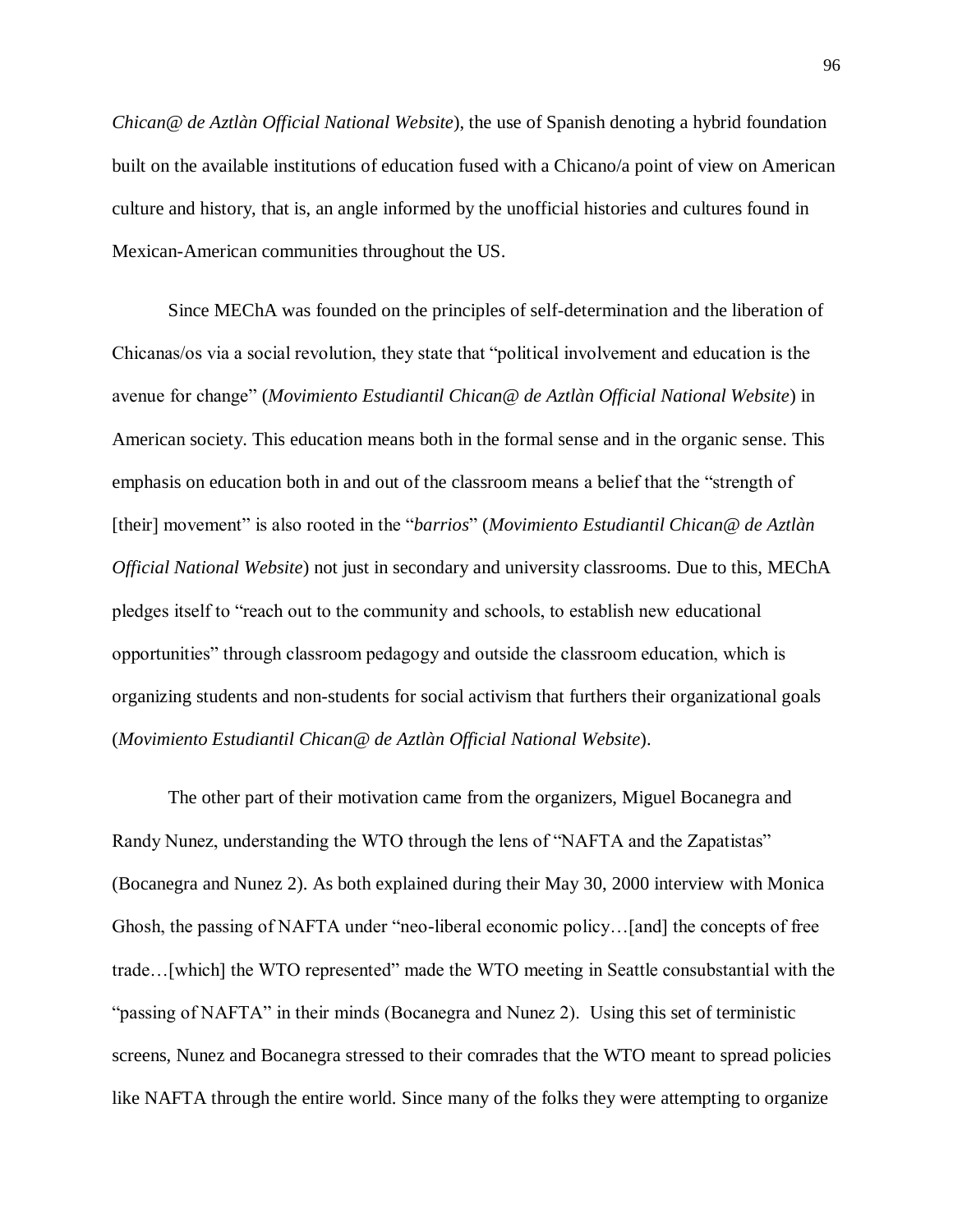were either Mexican-Americans with existing ties to Mexico or Mexican nationals in the US for various reasons, this equating of the WTO with NAFTA served as an evocative warning.

As I discussed in chapter two, I'll deploy Carole Blair's heuristic for performing a material rhetorical analysis of the Mechista march on N30. If we viewed the march from the orthodox framework for rhetorical analysis, then the easy answer is that MEChA was motivated to participate in the WTO protests through the persuasiveness of Subcomandante Marcos's communiqués. This would mean, literally, through a combination of Marcos's communiqués and a moment of *kairos* based on the Mechistas background as Mexicans in America, Marcos's words (written or spoken) moved the Mechistas to participate in the November 30<sup>th</sup> students' protest march. Additionally, as Jack Selzer points out in his introduction to rhetorical bodies, orthodox rhetorical analyses imagine rhetoric working only at an intellectual, almost mystical level. However, there was more—much more—involved in the Bocanegra and Nunez organizing a MEChA contingent to march on November 30. By using Carole Blair's methodology for a material rhetorical analysis, this chapter will analyze how the texts of the Zapatistas acted intellectually and physically on the Mechistas, e.g., how the texts motivated the presentation of their bodies in an act of protest; how the texts became embodied by the Mechistas; and how these texts and the protesters bodies changed the cityscape of Seattle on November 30, 1999. This methodology serves as the focal point for this chapter because without it I would run the risk of performing an orthodox rhetorical analysis, and thus, lack the critical apparatus to discuss how rhetoric works on both minds and bodies.

Blair's methodology is predicated on these questions:

(1) What is the significance of the text's material existence?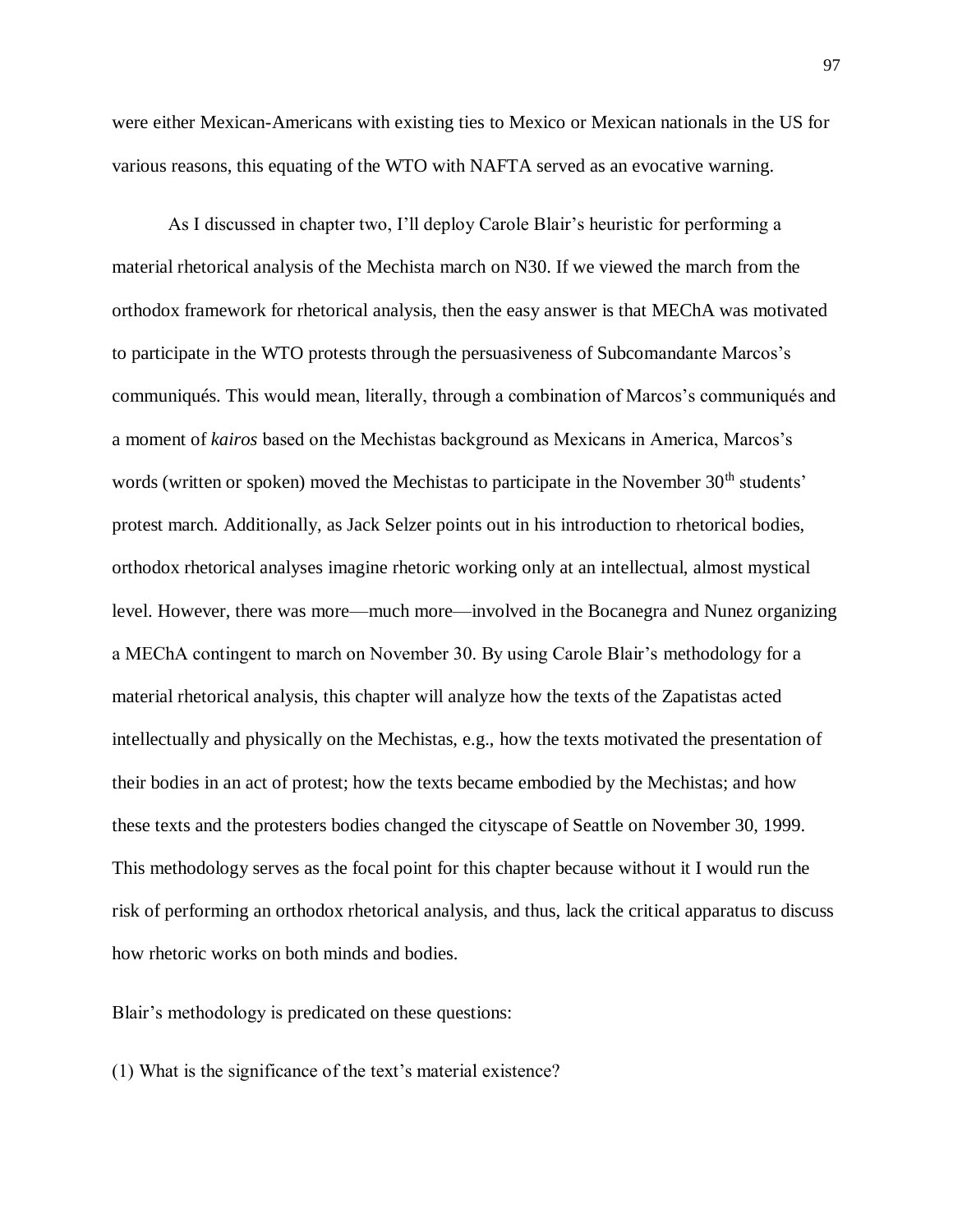(2) What are the apparatuses and degrees of durability displayed by the text?

(3) What are the text's modes or possibilities of reproduction or preservation?

(4) What does the text do to (or with, or against) other texts?

(5) How does the text act on people? (30)

Through the questions asked by this heuristic, I assert it's possible to see why the Mechistas chose to take on the image of the EZLN soldier. In short, the Zapatistas became memes—before memes became a method of argumentation on the internet, and yet also more than memes. In taking on the look of an EZLN soldier, the Mechistas took on a new way of thinking about globalization in relation to their lived experiences as Chicanos and Chicanas. And yet at the same time, the Mechistas also took on a different way of organizing and arguing for social justice than prescribed by the traditional MEChA leadership. Both of these aspects helped in creating longterm, articulated change in the organization.

(1) The significance of the text's material existence and (2) the apparatuses and degrees of durability displayed by the text

I posit that the material existence of the EZLN, the images, the communiqués, the black masks, the battles on January 1st, the Zapatista autonomous zones, the Zapatista marches to Mexico City, the negotiations between the Zapatistas and the Mexican government, Marcos's communiqués, the Zapatistas *encuentros* and a tie to those events and artifacts through a shared history meant a desire to reproduce those images and stories and work and talk about neoliberal globalization that had been "going on in our community since 1994 and before" (Bocanegra and Nunez 6). For Bocanegra and Nunez, a member of MEChA at the University of Washington and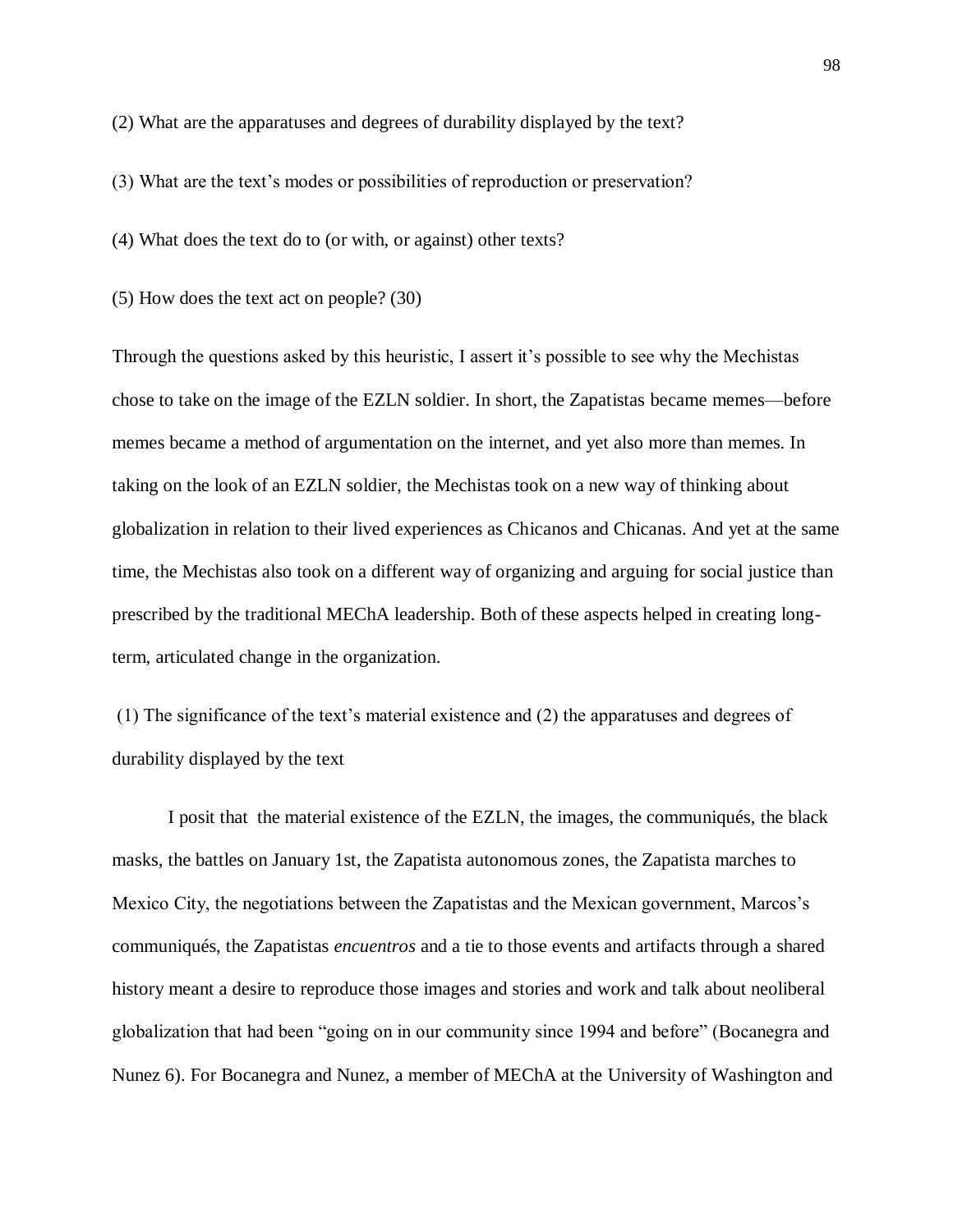the Pacific Northwest MEChA regional chair at the time of the demonstration respectively, the issues that the Seattle Direction Action Network (DAN) wanted to highlight about neoliberal globalization through N30 were "old issue[s]" (Bocanegra and Nunez 6). According to Bocanegra, by the time "white people started" started publicly discussing these issues in 1998 in preparation for the 1999 protests, they felt they, as Chicanos, had been talking about it since "1994"due to the passage of NAFTA (Bocanegra and Nunez 6). In my reading of Bocanegra and Nunez's interview, Zapatismo was made durable through the collective memory and informal talk of the Mexican-American community. To demonstrate their solidarity with the Zapatistas and to delineate themselves from what they clearly considered the late comers to the antiglobalization conversation, the Mechistas chose to by physically represent the Zapatistas at the protest, those who "had been fighting and dying for in Mexico since '94" (Bocanegra and Nunez 6).

This decision to dress as Zapatista soldiers also helped correct the issue Bocanegra and Nunez cite when it came to working with the DAN, which was also pointed out by Cabasco in a separate interview, who eventually chose to march with Bocanegra and Nunez in the MEChA contingent: the DAN couldn't "find a way to connect" (Cabasco 3) the policies of the WTO to people of color in and around Seattle. What Cabasco claims was the major organizing thesis of the DAN was "environmental justice issues…about saving the dolphins and the turtles and beef" (Cabasco 3), which from Cabasco's point of view was hard to sell to people of color. As Cabasco continued to explain in her interview, this was a problem since people of color were (are) "at the bottom of the totem pole," meaning that several of the issues faced by people of color, e.g., underemployment, access to education, unsafe work conditions, being used as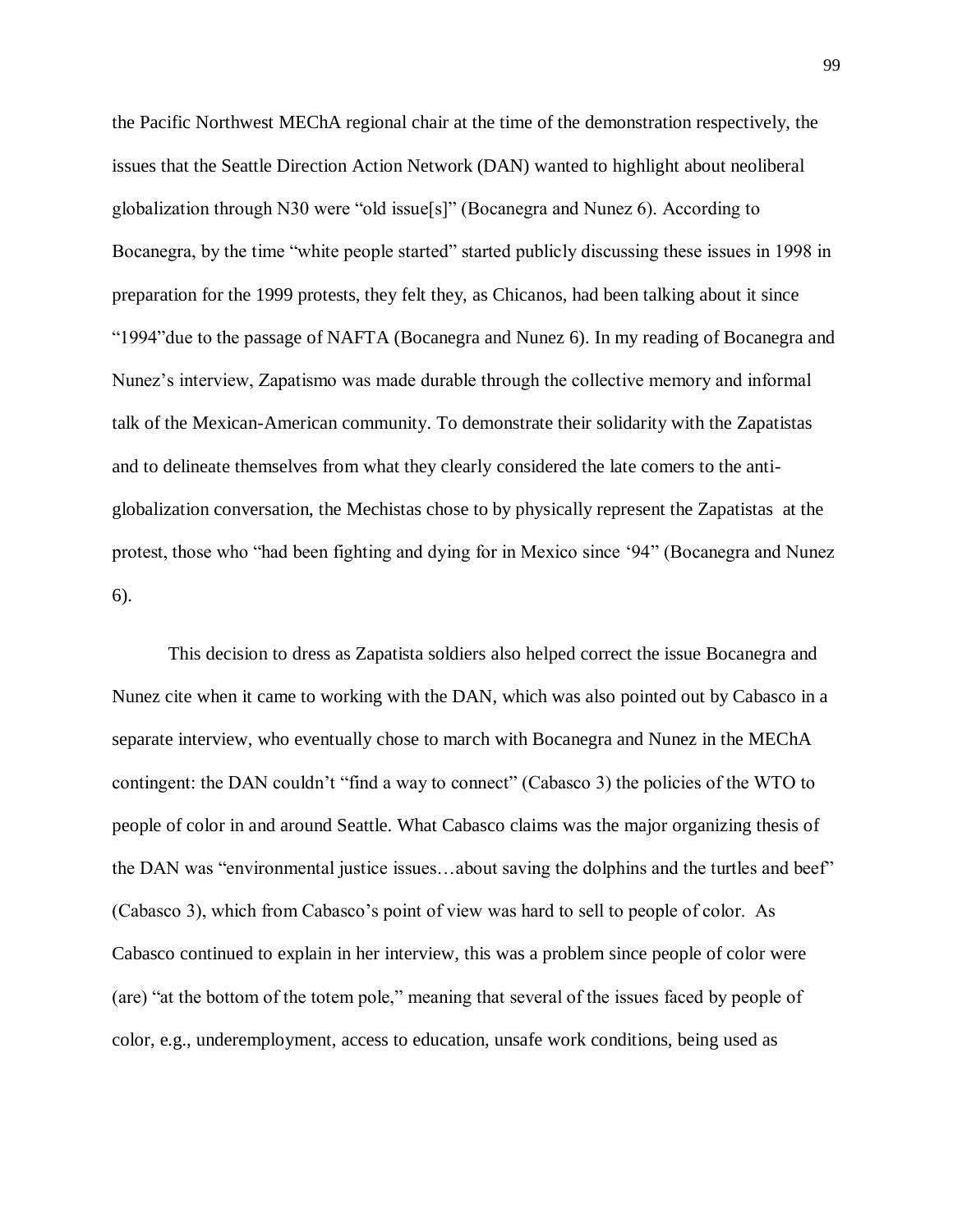disposable labor, access to medical care, clean water, safe living conditions, are a "direct result of structural adjustment and GATT policies and free trade" (3).

Bocanegra agreed with Cabasco. In his interview, Bocanegra claimed that he "didn't see a whole lot of mobilizing on a large scale for people [of color] to come out and participate" (Bocanegra and Nunez 6). From Bocanegra's perspective, what should have happened was that organizers should have built "connections with what's going on with globalization, [the] deindustrialization of the urban centers, un-unionized labor, and service sector economies, [like] McDonalds" and asking why is it that predominately "people of color [are] working in these areas?" (Bocanegra and Nunez 6).

What happened instead, according to Bocanegra, was that none of the organizations affiliated with the DAN came onto the UW campus to perform the "structured organizing" (Bocanegra and Nunez 5) needed so students of color could make "those connections"(Bocanegra and Nunez 6). Referencing both a lack of historical perspective and free time, Bocanegra explained it is "hard for students" of color to organize when these connections are "not laid out" for them because "there's no leadership [from] the community coming [onto campus] and helping…out" (Bocanegra and Nunez 6). Bocanegra claimed in his interview that this translated into low numbers of participation by students of color in the N30 students' march and the other WTO protests he attended independent of MEChA. "I didn't see large groups of people of color. There were Native American drummers at times," Bocanegra wryly told Ghosh during their interview (6).

The participation in the protest against the WTO was important for the Mechistas since they saw the WTO and NAFTA as consubstantial, which was built on their understanding of the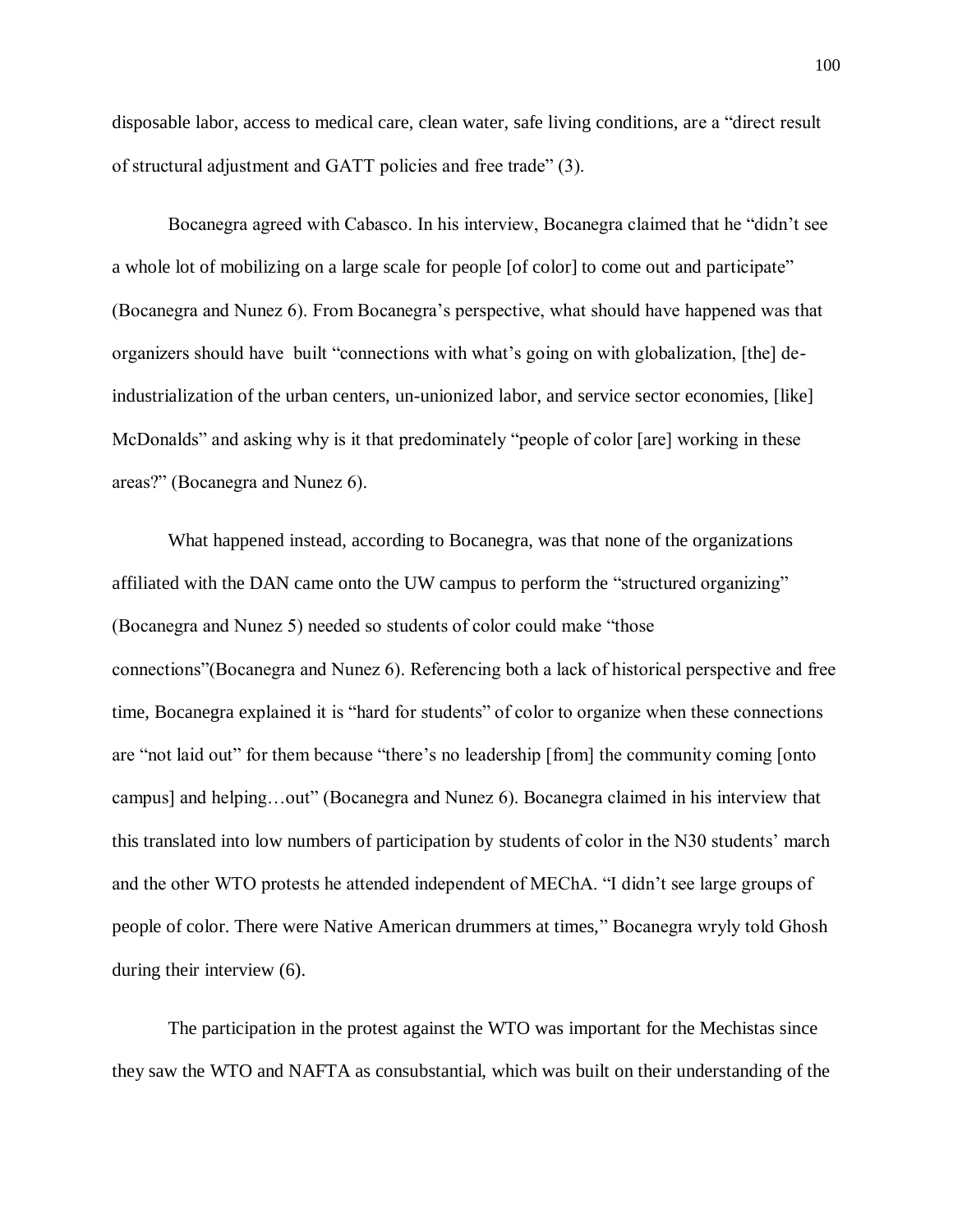issues via the Zapatistas. By donning a ski mask or a bandana, they were marching as Zapatistas who understood the issues of neoliberalism and organizations like the WTO from an analysis that articulates a position on "sovereignty, environmental [issues], [and] human rights" (Cabasaco 10), which Nunez, Bocanegra, and Cabasaco felt were broad topics that could have included the local issues important to people of color in the Seattle area.

(3) The text's modes or possibilities of reproduction or preservation

For the Mechistas, the reproduction of a Zapatista march was a moment of pedagogy, which was both a way to reproduce and preserve Zapatismo and a way to mobilize local Chicanas/os and *Mexicanos*. As Riedner and Mahoney point out, pedagogy and rhetorics can be one and the same and affective/effective; people "feel" something is important and is useful in laying discursive hands onto people so as to move them to a specific action. Mahoney and Riedner explain:

> If we think about pedagogy in this way, it becomes a cultural force for democracy in its own right; a cultural literacy, which intervenes in a multiplicity of systems, institutions, formations, and constituencies to create meaning. As a practice of meaning-making, pedagogy becomes rhetorical action: a political practice of making, reproducing, and remaking of social relations, identities, and intervening in relations of dominance and exploitation. (7)

This was a moment of solidarity because the Mechistas marched "*en totos somos Zapatists*," that is, they were "all Zapatistas" for that day. For the Mechistas, this was a moment of organic "meaning-making" where they connected their individual and organizational struggles, issues, and goals across nation-state boundaries and cultures to the Zapatistas of Chiapas, Mexico. It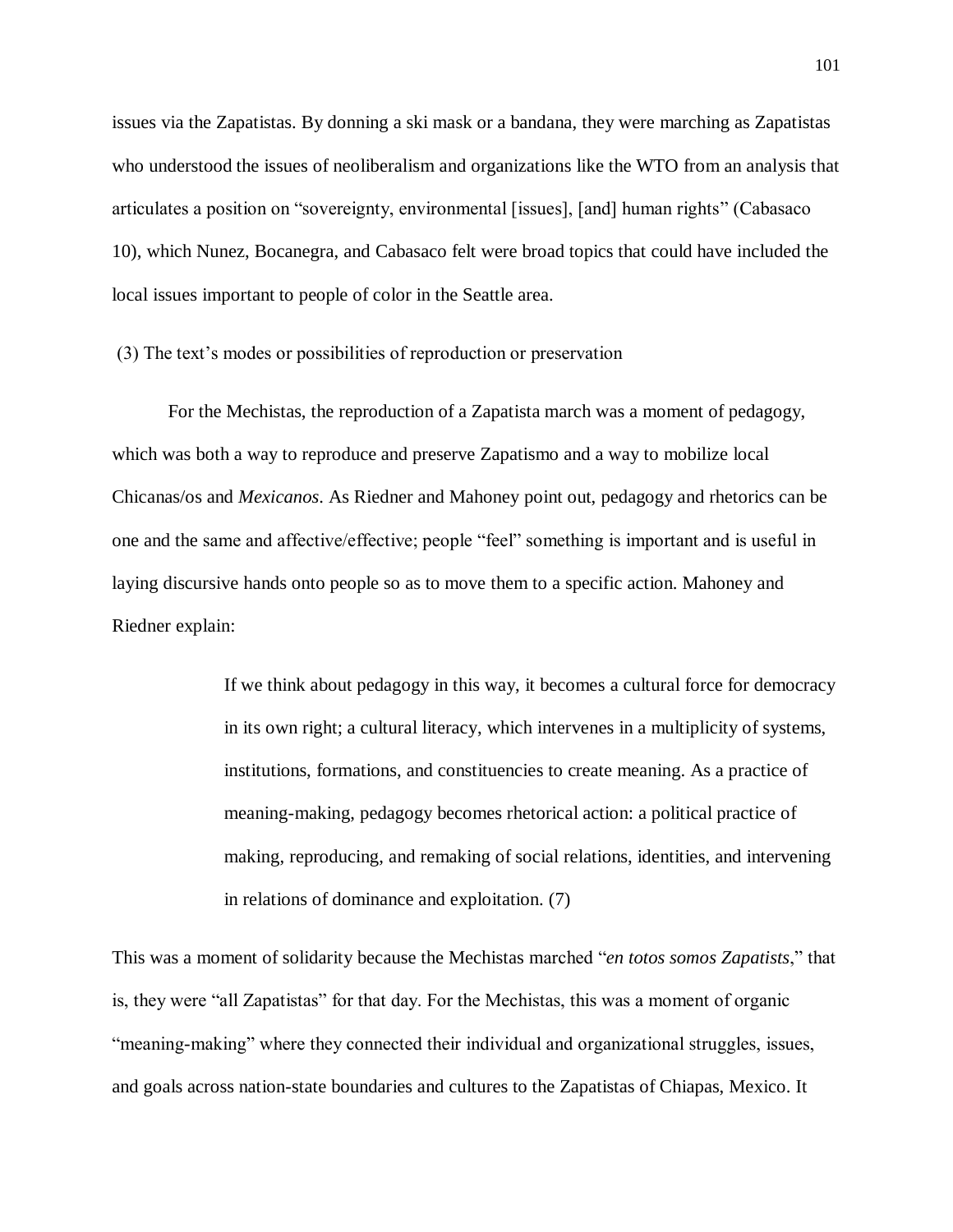was also a moment to create a spectacle, to make the existence of people of color visible in the moment of *detournment*. And based on Bocanegra's comments in his interviews, the Mechistas knew what the masks represented, the dress, and chose this garb in an attempt to remind onlookers and white participants that the issues of neoliberalism affected people of color in specific, concrete ways, and moreover, that there had been a critique of neoliberalism for some time before the WTO protests in Seattle.

## (4) What does the text did to (or with, or against) other texts

I will approach this using only the concepts of *enabling, appropriating, supplementing, challenging,* and *silencing*, just as Blair does in "Contemporary US Memorial Sites" since the linkages "among texts can be so varied and numerous" (Blair 39). Zapatismo *enabled* this march, i.e., this look *enabled* the Mechistas to both participate and still delineate themselves from the majority of protestors through their visual presentation alone. To wit, even though the Mechistas were upset by the lack of organizing in communities outside of white Seattle, they followed the primary principle of Zapatismo—one no, many yeses—yet they could still manifest their displeasure with the DAN by looking and acting like a centrally controlled military unit—the exact opposite of the freewheeling, come as you are style of the DAN.

This was an *appropriation* of the most physical and embodied aspect of Zapatismo—the marches and ceremony of the *encunetros*—and was also an appropriation of the mystique and *ethos* of the EZLN, the army of the Zapatistas. Such a militant look was a way to demonstrate Bocanegra, Nunez, and Cabasco's belief that a majority of the other activists had come to the fight against neoliberalism late. It was an attempt to broadcast that there were people of color discussing, fighting, and dying for the same principles long before any articulated platform by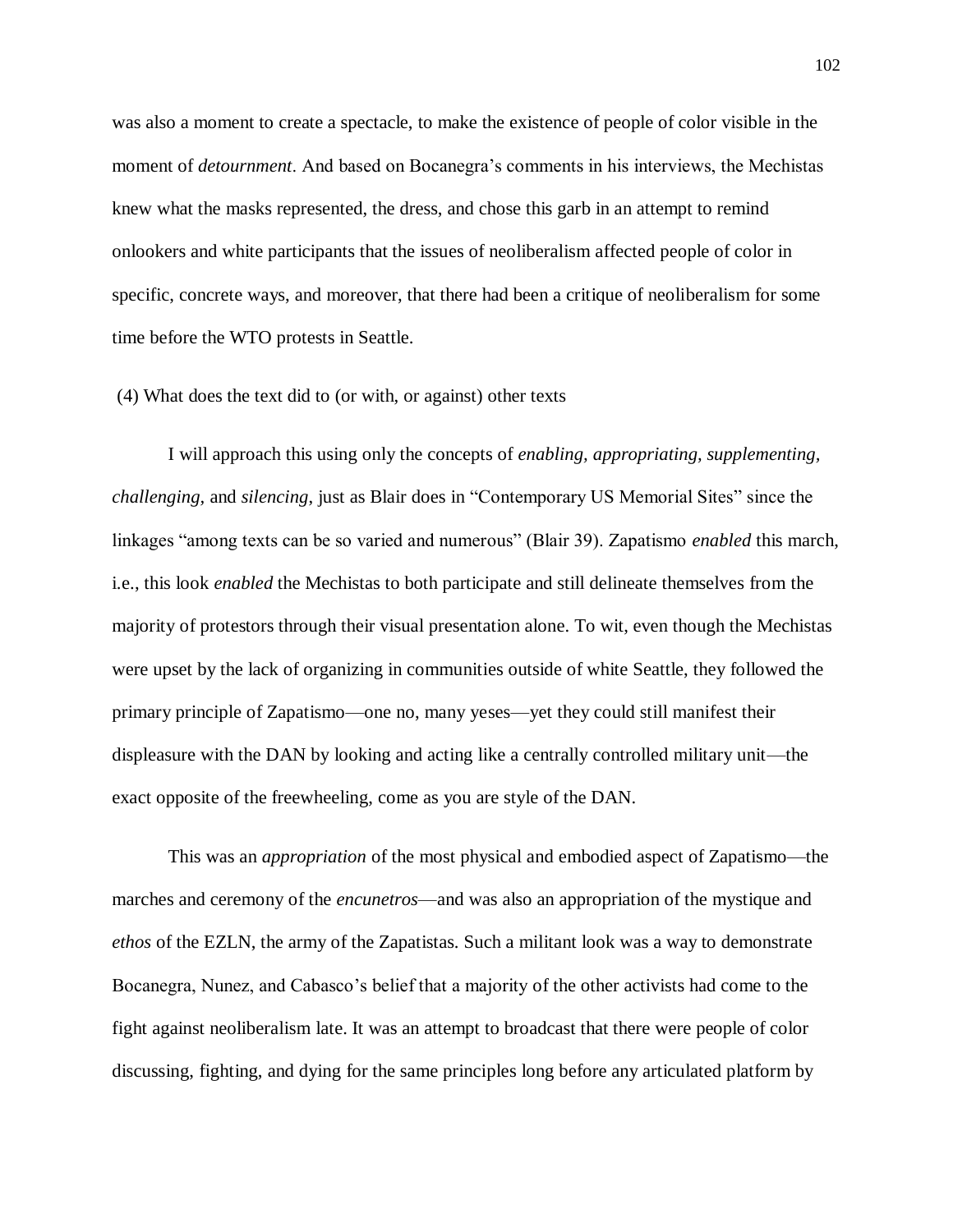the various developed north organizations making up the DAN. Most importantly, this act of appropriation was a demonstration of solidarity with those who have died and those who continued to fight a physical, material, and unending discursive/physical war to maintain the autonomous Zapatista zones in Mexico.

The action *supplemented* the DAN protest of the WTO. For Bocanegra, it represented an alternate method of protesting the WTO, that is, the MEChA march was a centralized, top-down, traditional affair put on by an established activist organization, not a decentralized movement of movements implementing direct action projects. For Bocanegra, the MEChA contingent represented his ideal anti-globalization movement; a movement would make headway "as an organization" which could create a stable "platform" so that WTO protests weren't just "an isolated incident," but an on-going resistance project that people could leave and come back to as it fit with their lives outside their activism. People could "work with each other over and over again" through a constant "organizing [of] the community" via MEChA (8).

Bocanegra's warrant is that the type of constant resistance needed to challenge the WTO could not/would not happen with decentralized protest networks like the DAN. He articulates this when he says in his interview with Ghosh "Only under an organization can that really happen. Because that's what happened after the WTO...there [were] all these meetings [with] people asking] well what are we going to do?" (8). Organizing, for Bocanegra, is easier, more efficient, and more effective when there is an enduring organizational "structure" dedicated to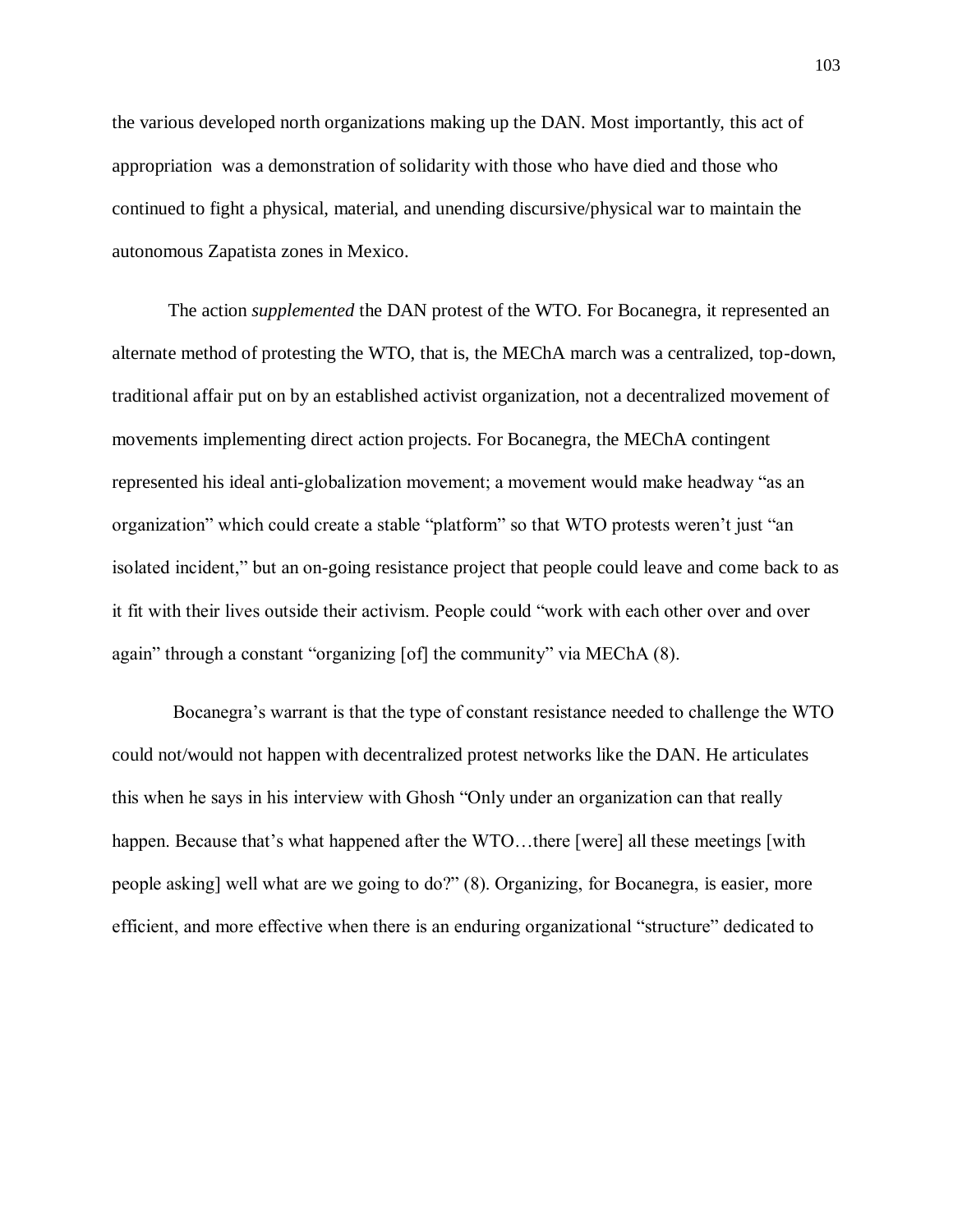"organizing the community" against supranational organizations like the WTO (Bocanegra and Nunez  $8)^{27}$ .

*Challenging and silencing*. According to Bocanegra, the Mechistas were "acting autonomously," (Bocanegra and Nunez 4), not because the Mechistas saw themselves as in "opposition to what they [the DAN] were doing, but simply because there was no formal relationship" (Bocanegra and Nunez 4), because, just like other communities of color, no representative from the DAN had approached MEChA. MEChA through Bocanegra had approached NO! to  $WTO^{28}$ , and the Mechistas stayed abreast of the larger activities because they sent an appointed liaison to the NO! to WTO meetings. Again, marching as Zapatistas was to *challenge* the predominately white angle on and participation in the WTO protests. The challenge was a visual, visceral, and ideological/historical, yet communicative act that signaled the Mechistas' displeasure as it also allowed them to still participate in the protest of the WTO ministerial meetings. It was a challenge to what Nunez, Bocanegra, and Cabasco saw as the overall whiteness of the protest and simultaneously a political statement, to illustrate people of color were present; to illustrate this presence by presenting themselves in public as a recognizable, separate, militant unit; and through taking on this ethos and image, re-affirm their commitment to *la raza<sup>29</sup>*through the community defined notion of Zapatistas, and be selfsufficient as no DAN affiliated organizers came out to them.

 $\overline{\phantom{a}}$ 

 $27$  I surmise this is an outcome of MEChA's history as an organization. Founded in 1969, MEChA is an organization whose overriding mandate is to "seek an end to [the] oppression and exploitation of the *Chicano/Chicana* community," through a traditional, top-down hierarchical structure.

<sup>&</sup>lt;sup>28</sup> NO! to WTO or Network Opposed to the WTO and also known as People for Fair Trade was a more mainstream organization run by Mike Dolan. Dolan has worked for or run different nongovernmental organization over the years; he and Cabasco worked together but were often at odds. Moreover, he was at odds with several of the activist groups from the Seattle area associated with the DAN since he believed in traditional, hierarchical organizations with paid staff over organic, consensus building volunteer groups.

 $29$  "La raza" literally translates to "the people." Groups like MEChA use the term to denote its members as well as the community they advocate for, that is, Mexican-Americans.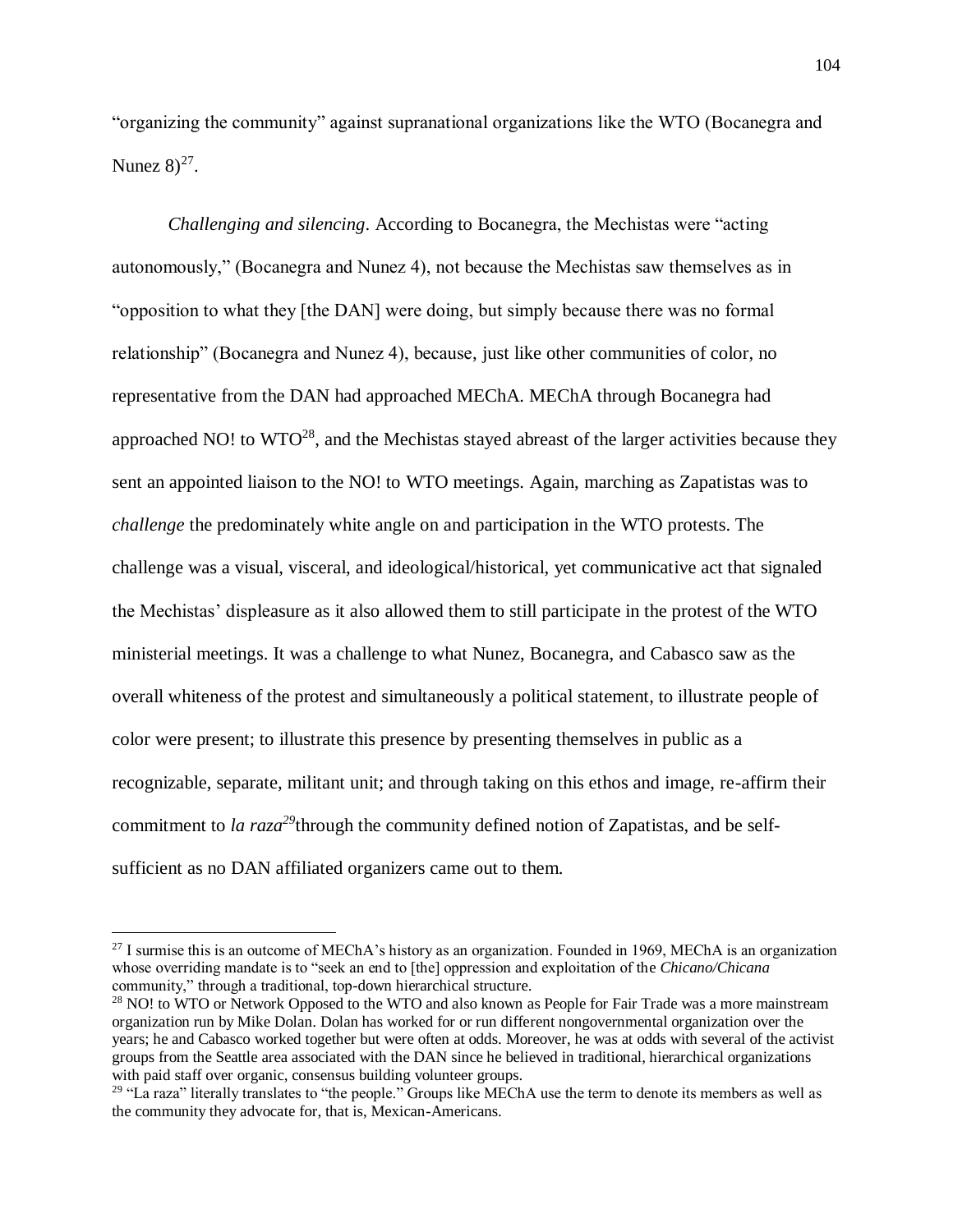Taking the look and physical style of the EZLN also *silenced* the traditional message of MEChA. While there are similarities between Zapatismo and the philosophical principles of MEChA, to present oneself in this specific way ensured that the onlookers were confused about which organization was present, and what the MEChA contingent's specific issue with the WTO even was. Even Bocanegra admitted that the Mechistas "ended up looking like Anarchists" (Bocanegra and Nunez 7), pointing out the cognitive dissonance that was created by the Zapatista march. In becoming Zapatistas at an event where there wasn't a narrator explaining the context or reasons behind the public performance, this was a moment of contradiction to MEChA's traditional goal: fostering the social justice for Chicanos/as through education and activism. To return to Blair's essay, this is a moment where the "audience's familiarity with the syntax" of a given rhetorical act built on another rhetorical act comes into play (Blair 40). Without understanding the context or the "famous forerunner," an onlooker would have had a difficult time forming an "intertextual reading" (Blair 40) that allowed for an understanding that the Mechistas marched as MEChA, with all the attendant beliefs of the organization in mind, and concurrently as Zapatistas.

A happy accident of this moment is that it demonstrates the participants were doing more than being cynical and adopting an international image and stance for screen time. Through the accounts in Nunez, Bocanegra, and Cabasco interviews, it's clear that none of them saw MEChA's goals and the Zapatistas' goals as incompatible; they seemed to see no conflict by representing both MEChA and the Zapatistas. For the participants, one group's goals and ideology were consubstantial to the other. Bocanegra and Nunez's understanding of the WTO through the lens of NAFTA and the Zapatistas meant they understood neo-liberal economic policy and the concept of supposed "free trade" as an extension of NAFTA. Because of the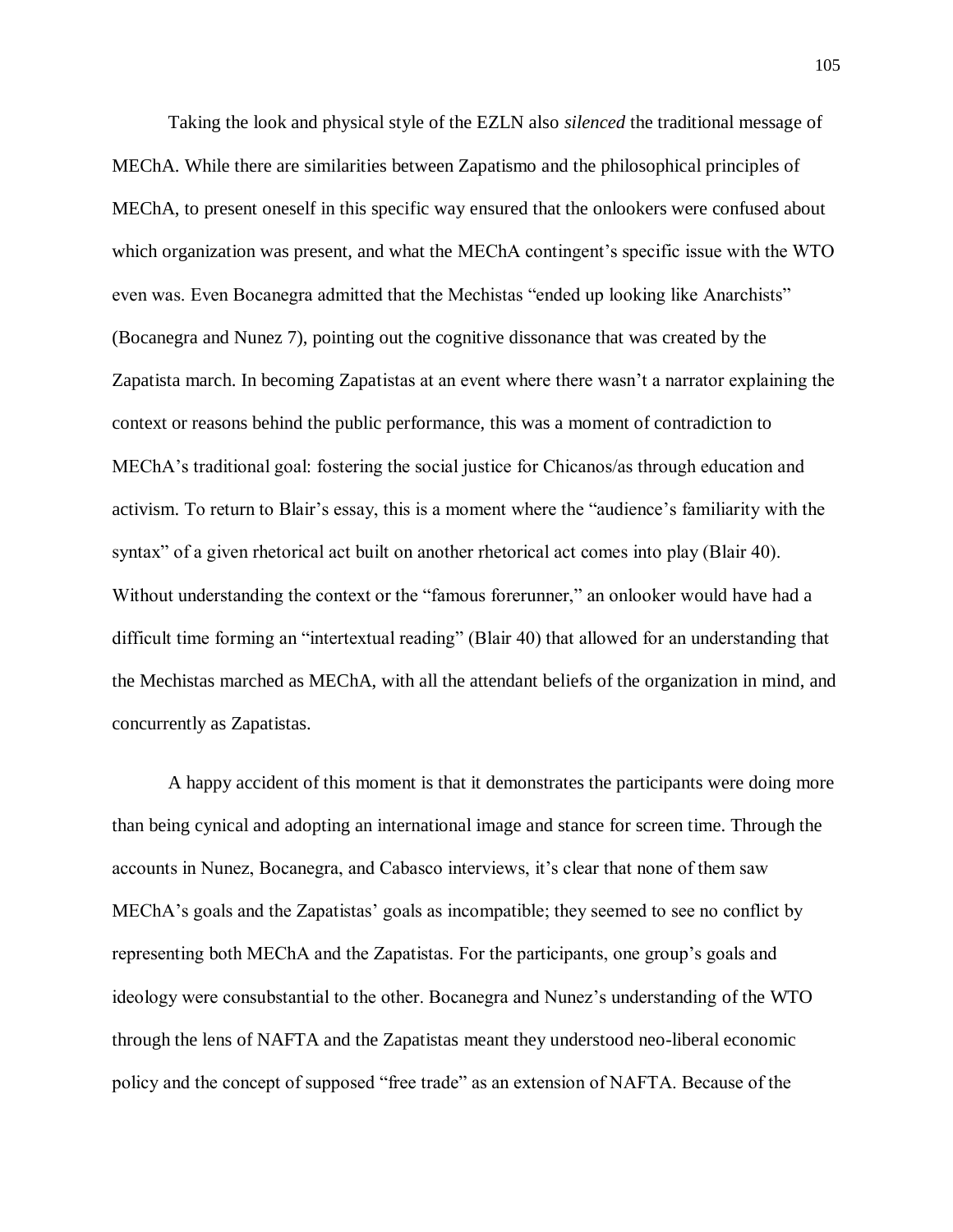influence of the Zapatistas within activist circles (as described in chapter three) and a sense of community that stretched beyond the US border due to language, family, history, and culture, Nunez and Bocanegra and the rest of the Mechistas had a set of terministic screens that facilitated a negative interpretation of the WTO and its policies. And as a consequence, the MEChA organizers, and participant-comrades like Cabasco, saw the Zapatistas/EZLN and the Mechistas as completely simpatico. This point serves as the most striking difference between the Mechistas and the rest of the affiliated DAN groups. Most DAN affiliated groups could articulate that the Zapatistas played a role in the then current moment of protest by helping to create groups like the PGA through the First International Encounter, yet they kept their own individual groups' goals and platforms as sacrosanct<sup>30</sup>.

The experiential implications for both the Mechistas and the DAN affiliated groups were immense. The ability for the DAN and groups associated either directly or indirectly with the DAN (e.g., the Sierra Club, the AFL-CIO, the Rainforest Action Network, Jobs with Justice, Seattle Radical Women) to keep their own platforms sacrosanct was both a victory and a defeat. On the one hand, the WTO protest in Seattle served as a living example of the Zapatista belief in one no and many yeses, the ability of a diverse coalition of groups with various goals to come together united against a common enemy. And yet it was also a defeat as this meant the mainly white, mostly Euro-American activist clique from the Seattle area could march and participate in the protest unreflexively. In turn, this meant an inability by these groups to consider ways to expand their organizing efforts beyond their established membership and gain new members or allies; an inability to articulate the larger architecture of social and political machinations that allowed an entity like the WTO to exist; an inability to cogently articulate a sense of solidarity

 $\overline{a}$ 

 $30$  For examples of this, please read the interviews with David Solnit and Kevin Danaher found in the WTO archives or on *The WTO History Project* website.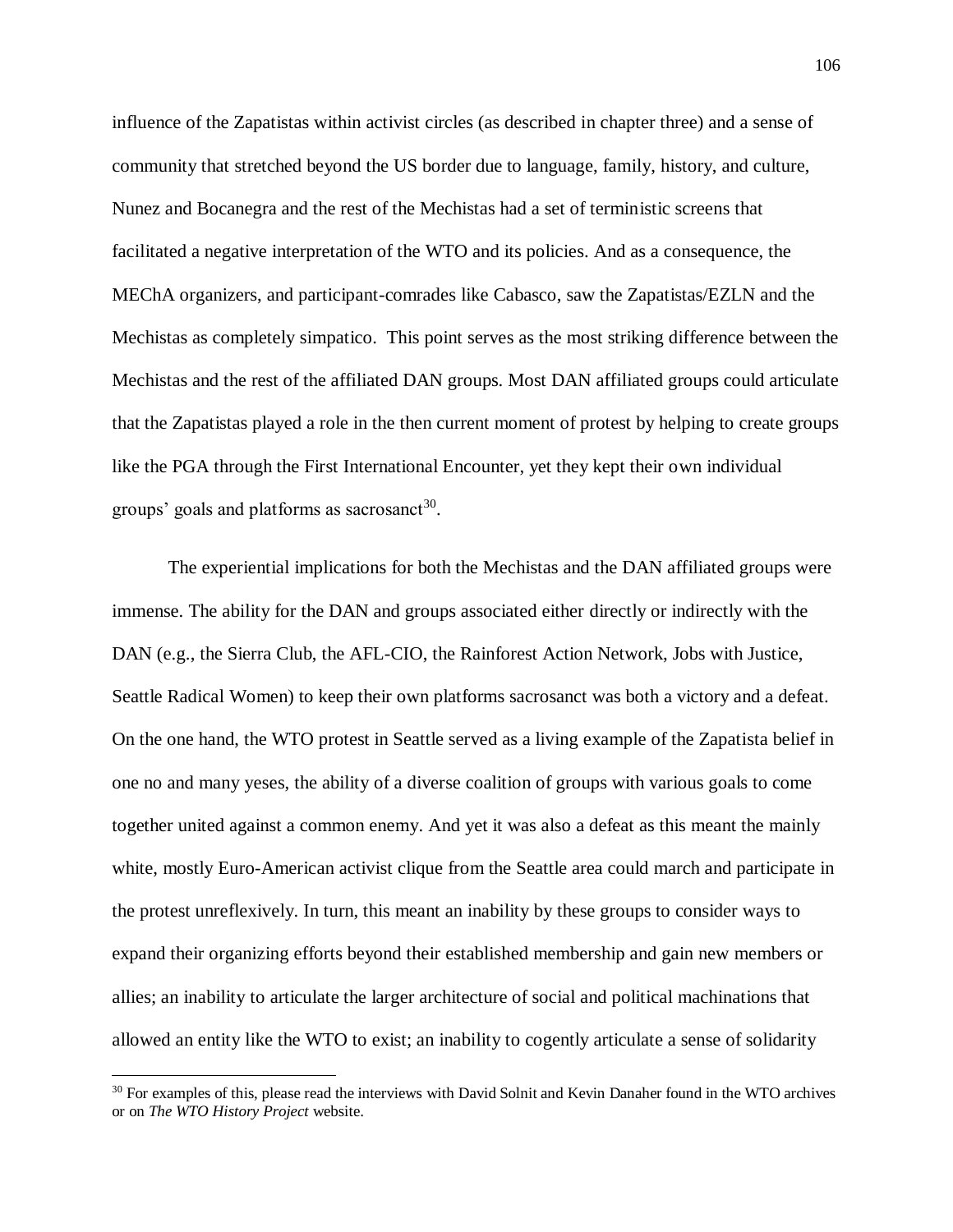with movements outside the US; an inability to see or articulate—as pointed out by Cabasco the intersections of poverty, race, and neoliberal economic theory in the United States; and even an inability to present a cogent message to the mainstream media.

Of course, none of these groups saw their actions in this light; moreover, no group released a statement explaining they intended to *not* organize specific populations due to a belief in segregation built along class and race lines. Yet the inability to see such issues and react accordingly spoke volumes for Bocanegra and Nunez, who reacted accordingly. Bocanegra and Nunez chose to organize on their own and connect these issues of globalization, poverty, and racism to the WTO for the members of MEChA. And the easiest way for them to make those connections for their peers was to present it from the angle of the Zapatistas because there already existed a shared understanding about Zapatismo within MEChA.

And yet this could be construed as a failure for the Mechistas, too, because without an intertextual reading most onlookers would have been confused as to why the Mechistas were dressed in such a way. However, I claim that only in a traditional rhetorical analysis, an analysis using the warrant of the rhetorical triangle to undergird its claims, that this moment of rhetoric would be seen as a failure. If we think of a rhetoric as an organic pedagogy used to teach individuals how to think and move in the material world, then Bocanegra and Nunez were master rhetors.

# (5) How the text acted on people

Blair asserts that the largest "miss" of symbolic concept of rhetoric is that such a construction appeals exclusively to the mind of the reader/listener. Blair asserts that: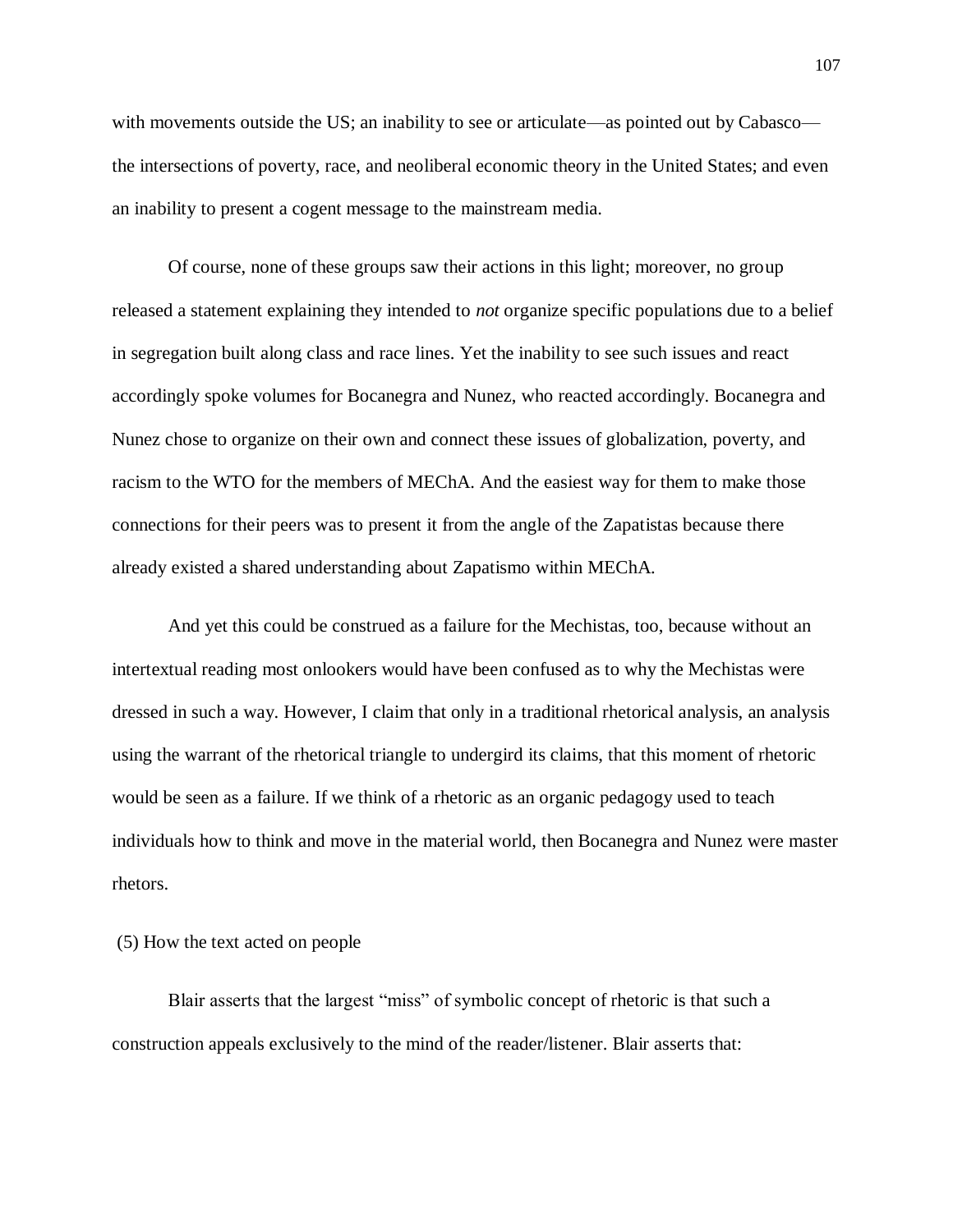Rhetoric of all kinds acts on the whole person—body as well as mind—and often on the person situated in a community of other persons. There are particular physical actions the texts demands of us; ways it inserts itself in our attention, and ways of encouraging or discouraging us to act or move, as well as think, in particular directions" (45-46).

The way that the uniform (think: text) of the EZLN soldier demanded physical action from the Mechistas, the way the uniform (text) inserted itself in their minds when it came to preparing for N30, and the ways it encouraged the Mechistas to act or think in specific directions can be discussed by looking at the very mundane topics of preparation and destination. Through the choice to march as Zapatistas, the Mechistas had to put together the appropriate attire, complete with ski mask or bandana, so they could pull off their public performance. Marching on N30 also required that each Mechista perform the "physical labor….to negotiate their physical dimensions" (Blair 37) to take "buses, to meet in all in one place" (Cabasco 12) to begin their march. This navigating of the city during the ministerial and during a protest was "really, really frustrating" (Cabasco 12), and yet was done by several because they were physical motivated by the intertwined rhetorics of MEChA and the Zapatistas. These rhetorics demanded the "physical labor" (Blair 37) of the participants to go to these sites, they required the Mechistas well as nonprotestors use their "mobility to negotiate their spatial dimensions" (Blair 37).

For non-protestors negotiating "their spatial dimensions" meant navigating the downtown cityscape of Seattle once it was shut down on N30, which meant having to avoid "dumpsters in the middle of the street, so that "armored personal carriers couldn't come through," navigating an urban landscape where "[m]ountains of [tear] gas [were] going up into the air," or changing normal travel routes because "militarized police" armed with "clubs" had formed lines and were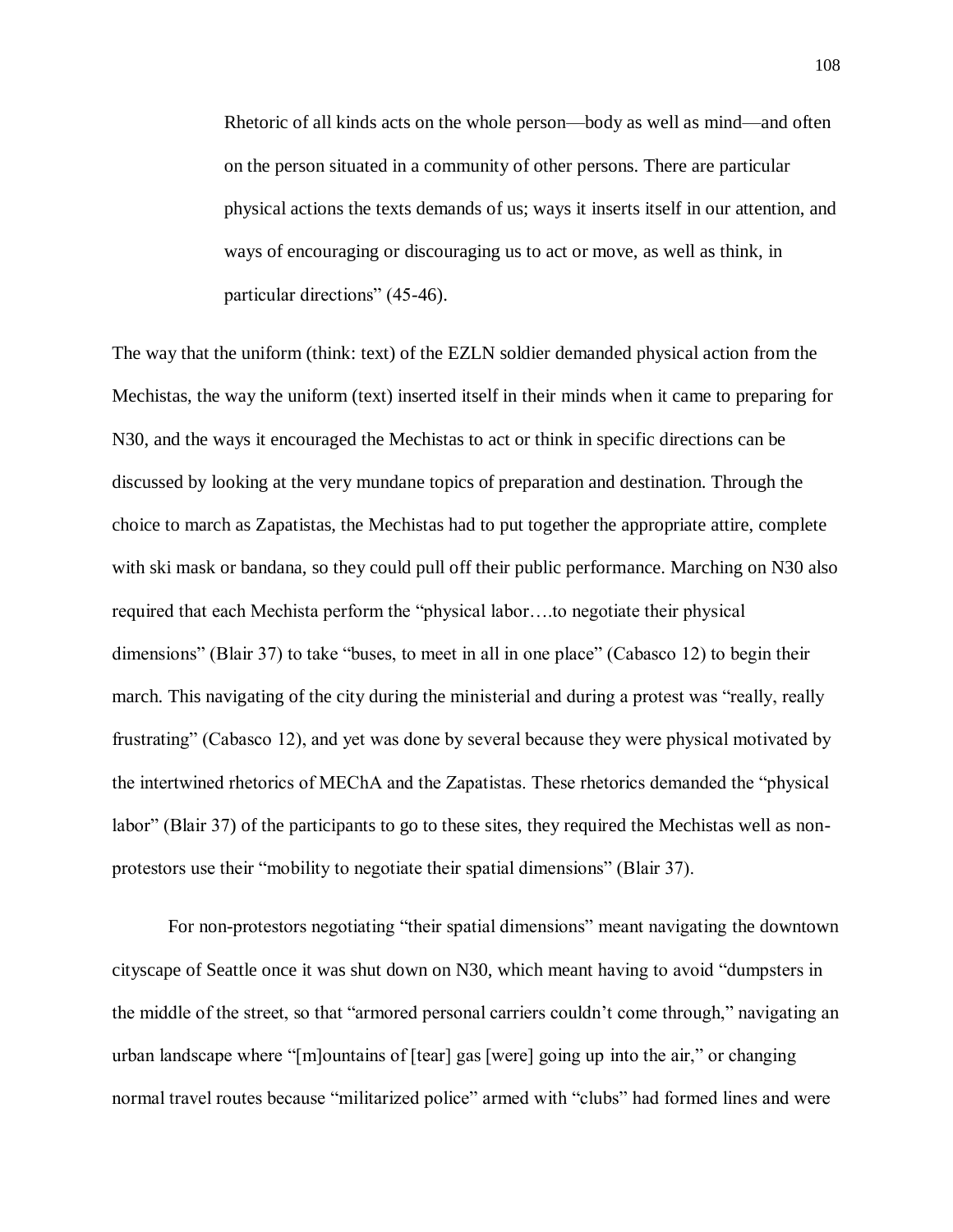telling pedestrians, "'You can't go there'" (Page 3), "there" being wherever the pedestrian normally walked during her routine day around Seattle. For the Mechistas, it meant being jailed; being pepper sprayed; being tear gassed even as they "were already dispersing" (Cabasco 14) since they had been instructed to do so; being kettled; being arrested; marching in the rain; dressing up in specific clothes or carrying specific banners to identify themselves as from a specific group or demonstrating against a specific policy. Bodies were moved, modified, motivated, coerced, and disciplined because of a rhetoric, which was transmitted through the texts of communiqués, meetings, and the garb of the Zapatistas.

In this vein of physical space, the epicenter of this protest—downtown Seattle—also became a communal space when the Mechistas—along with others—participated in the N30 march. Blair explains the importance of these communal spaces when she asserts that in these spaces "[o]ne may seems alone with one thoughts but still moving among others" (48). The consequence of this ability to be alone but with others according to Blair is the ability for a protest to be an "*event*" that is "*felt* as important" (Blair 48).

Specifically in the case of the Mechistas, Lydia Cabasco recounts how this communal space created by the protest was important. Cabasco marched with the Mechistas as a Zapatista, and when all the groups participating in the N30 student march deployed, the march:

> blanketed Denny [Street]…And it was huge. It was beautiful. We were walking down Denny…we looked back, and we had totally blanketed Denny. It was completely covered, and then more people kept on coming and coming. And the fact that…MEChA [was] there at the forefront was really powerful. (Cabasco 10)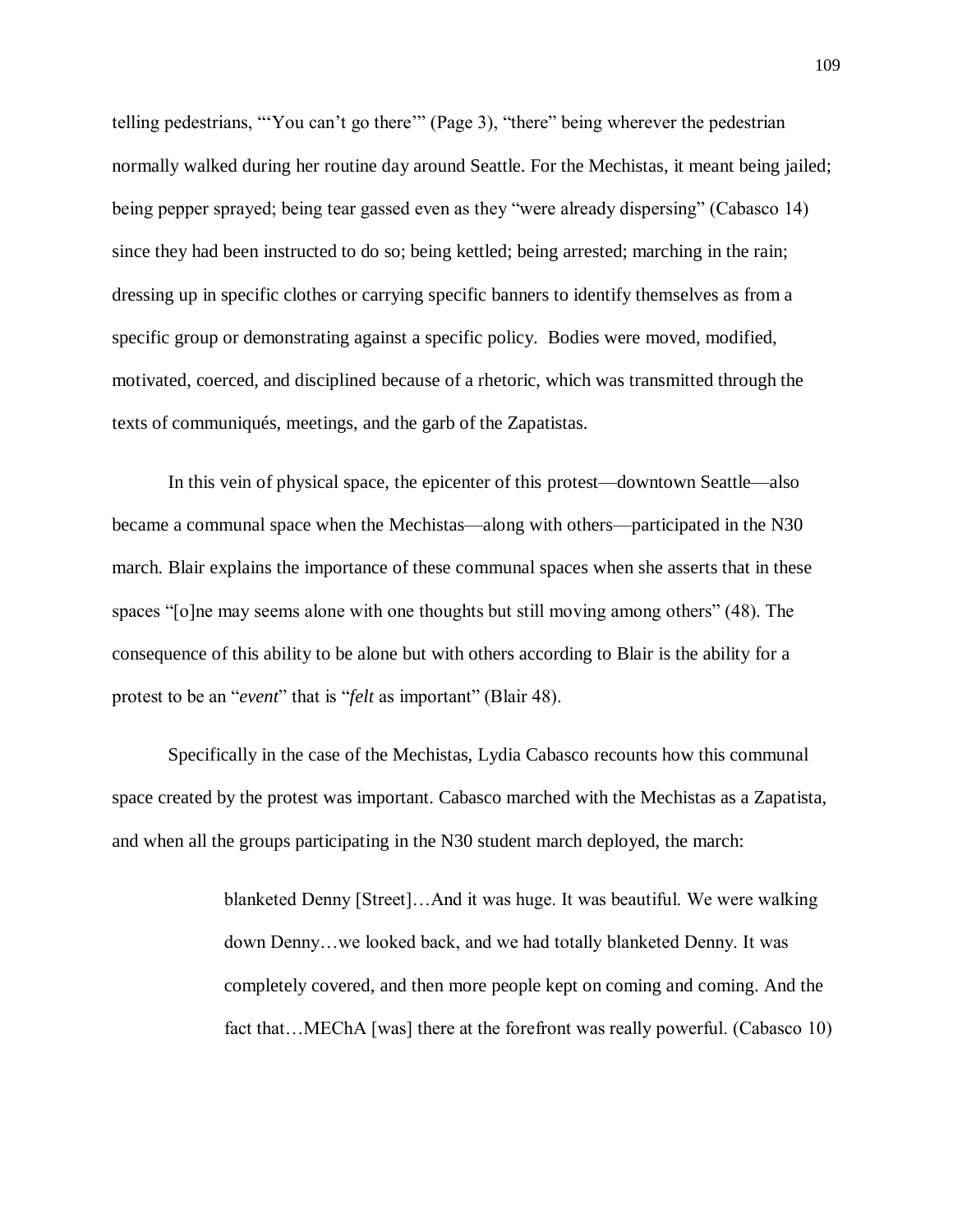This communal space that was "really powerful" (Cabasco 10) is what made the protest an "*event*" and created the bodily sensation that protesting the WTO was "important" (Blair 48). The rhetoric of Zapatismo operated, through the talk, the training, the dress, the marching, and the memories of the MEChA contingent; literally, on the "whole person" of each Mechista, not just the metaphysical "'heart and minds'" of each Mechista (Blair 46). The plan to march as Zapatistas, the attempt by Bocanegra and Nunez to have their fellow Mechistas make the connection between the WTO and the issues of the Zapatistas in Mexico, was the way Zapatismo summoned the attention of the Mechistas, forced the Mechistas to consider, think about, or attempt to discover the connections between neoliberal economic theory, the American racial caste system, and poverty in the US. The EZLN uniform pushed the Mechistas to consider the WTO and United States from the angle of the Zapatistas. The bodies representing Zapatismo became a text that effected "material lives as well as…mental activities," which concomitantly meant "treating particular texts as objects of desire while functionally ignoring others" (Blair 46). In this case, Zapatismo, as a rhetoric, acted upon the whole person "to garner attention" (Blair 47).

The preparation leading up to N30 and the physical act of marching on N30 forced the Mechistas to also think about their organization, the Seattle DAN, and the WTO in specific ways. For Nunez, a value added quality of marching as Zapatistas was that the Mechistas had to both go through "teaching" and "training" from the Third Eye Movement<sup>31</sup> of San Francisco to get themselves ready for N30. Nunez claims this teaching about the issues surrounding the WTO and training the Mechistas received about how to handle themselves during a demonstration

 $\overline{\phantom{a}}$ 

<sup>&</sup>lt;sup>31</sup> Nunez explained in his interview that the Mechistas "organized with...the Third Eye Movement...from San Francisco" as well with "Gail Shannon, who had done a bunch of campaigns…in Seattle" who had "worked on a lot of I-200, Anti-200 stuff," and she helped Nunez and Bocanegra "organize [their] group as a whole as far as strategically" (Bocanegra and Nunez 5).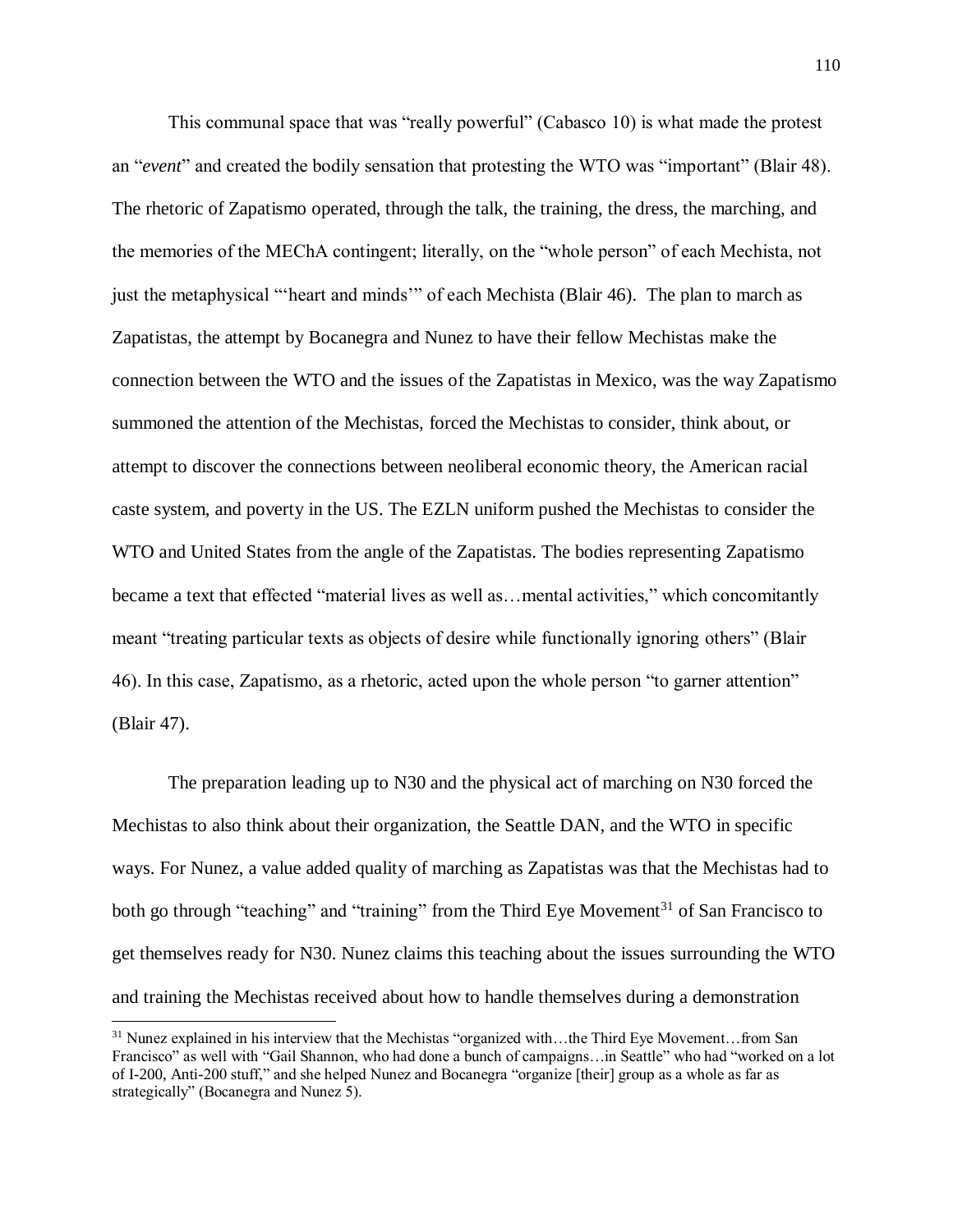"really mobilized the group" (Bocanegra and Nunez 5) and simultaneously allowed the individual Mechistas to tie MEChA to the international cause of thwarting neoliberal economics. This tactic also ensured the rank-and-file membership were onboard with establishing a distinct, separate identity from the other marchers in protest of the organizing people of color, and therefore, a buy-in to resist "being incorporated into [the] much broader group" (Bocanegra and Nunez 5) of the almost exclusively white DAN.

In this way, the MEChA organizers combined a physical style of dress and the accompanying *ethos* to persuade its members to participate but stay separate as a way to protest both the DAN and the WTO; to still march in the most evocative dress possible to challenge the neoliberal policies of the WTO; to embody Bocanegra's belief the best method of organizing for long-term resistance to the WTO was through a top-down, centralized organization; and through this talking, teaching, organizing and marching see their political and social goals as connected to the goals of a larger, international movement. To harken back to the work of Edbauer, a new identity was created through the affective aspects of rhetoric.

That this one, physical act had so many consequences is best described by Rachel Riedner and Kevin Mahoney's concept, "rhetorical action" (41). Specifically, rhetorical action best describes the intra-network communication that was going on through the rhetorical act of marching as Zapatistas. Rhetorical action depends on "'ingenuity, artistry, and swiftness of thought'" as wells as a "relationship to power and abilities of a subject to create affective relationships in conjunction with dominant and emergent structures of feelings" (41). Through rhetorical action, it is possible to create "an openness for new practices and affective relationships that are already existing, but not yet articulated in a recognizable, strategic, or liberatory form" (Riedner and Mahoney 41). Through this the use of the Zapatista look and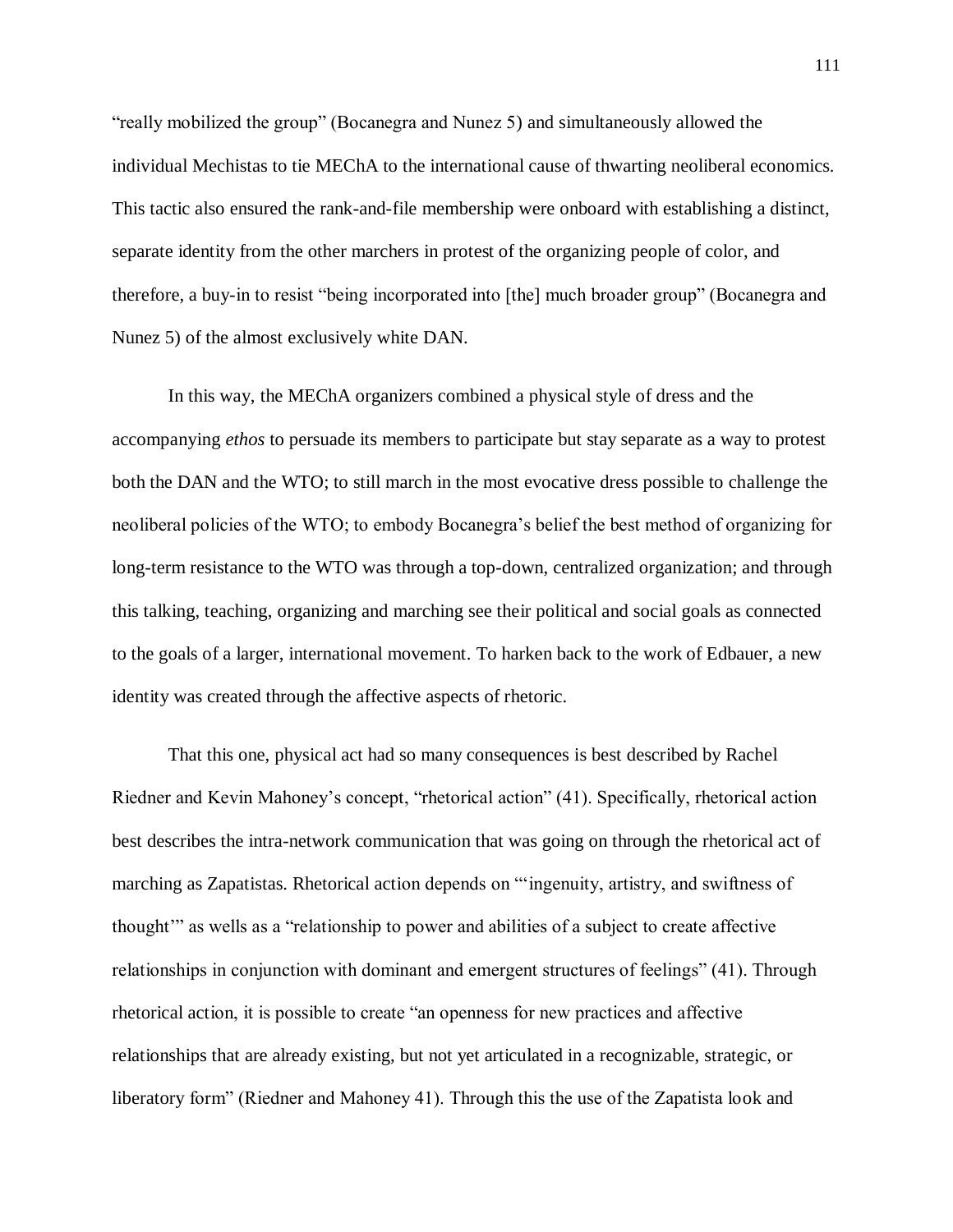*ethos*, Zapatismo acted specifically on/with/through Nunez and Bocanegra as they attempted for a "complete re-articulation" of how MEChA and it members viewed its mission as an organization (Riedner and Mahoney 40). Marching as Zapatistas set "the stage for intervention" in the "rhetorical spaces" (Riedner and Mahoney 40) of MEChA by asking the MEChA contingent, built on various MEChA chapters, to participate in the rhetorical action of the N30 march and come to accept that the goals of the Zapatistas and MEChA were one and the same, and then take this concept back to their home chapters, thus creating an organic change within MEChA from the grassroots.

For Nunez and Bocanegra, without this militant display the Mechistas would have fallen into "the background," and the N30 march wouldn't have had "much significance" for the MEChA contingent (Bocanegra and Nunez 5). This became both a way to create an evocative *ethos* and a way to internalize the concepts of Zapatismo. As Mahoney and Riedner point out, this is rhetoric acting as an affective connection that shapes and fosters a critical, lifelong consciousness. This talk of teaching and self-determination is different from the others interviewed for the WTO History Project; the "others" I refer to were the activists who were long-time protestors, and who had participated in several other protest campaigns. Hence, the act of preserving Zapatismo, in contrast to the other DAN participants, was done through embodying Zapatismo by dressing as an EZLN soldier. Through that embodiment, a transfer of Zapatismo occurred, and this transfer was a method to encourage MEChA as a national organization to incorporate the fight against neoliberalism by incorporating Zapatismo into its organizational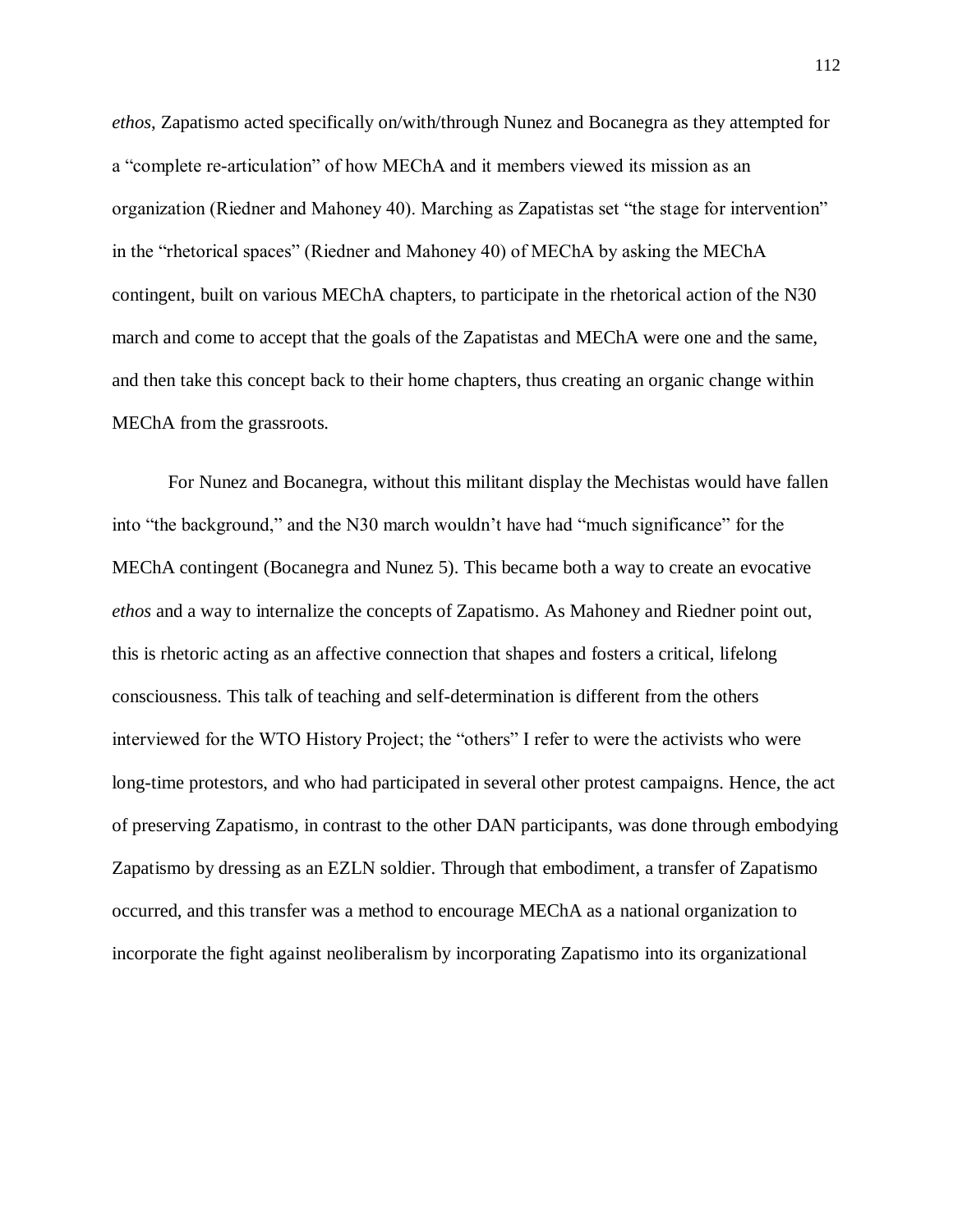philosophy.<sup>32</sup> Zapatismo acted on the whole body of the Mechistas and in doing so ensured a multi-faceted rhetorical effect.

#### **Major Ana Maria: The Speaker Respoken**

 $\overline{\phantom{a}}$ 

In a taped interview from February 28, 1994, Major Ana Maria explains how the EZLN, and later the Zapatistas, came into being. They did so by synthesizing the indigenous ways of know and being with their material conditions through the spoken word. A major component of the indigenous (often in shorthand referred to as "Mayan") philosophy is the connection to the land; land is central to the ability of people to care for themselves; that land is cared for so it can continue to provide for the people. Major Ana Maria explains that the EZLN began with simple questions surrounding food, starvation, and land. First, according to the major, the soldiers began to grapple with the question, "Why does the government not resolve our hunger problem?", which then led to the group examining their lived experience. These neo-Zapatistas openly discussed and questioned why they were forcibly removed from vacant farms they reclaimed for subsistence farming, which they had obtained without using "arms or anything" (Major Ana Maria n. pag.) since there was no one there to claim or farm the land.

After recounting how the Mexican government always deemed such a practical act to avoid starvation "an invasion," they then all began to recount how "Public Security forces," would then appear to "burn [down] the houses that had been built," forcibly "evict" the inhabitants "with canes," and in this eviction process "beat" the indigenous farmers with said canes (Major Ana Maria n. pag.). After that ordeal, the Public Security forces would "take"

<sup>32</sup> This did happen as far as I can tell. In 2012, MEChA had its 2nd National Encuentro, where "[w]ith *Zapatismo* as our main focus," they hoped to "promote the ideals and philosophies adopted by the *Zapatista Communities*" in an effort to "invoke a desire for MEChA as a national organization to further become politically conscious through community involvement" (*Movimiento Estudiantil Chican@ de Aztlàn Official National Website).*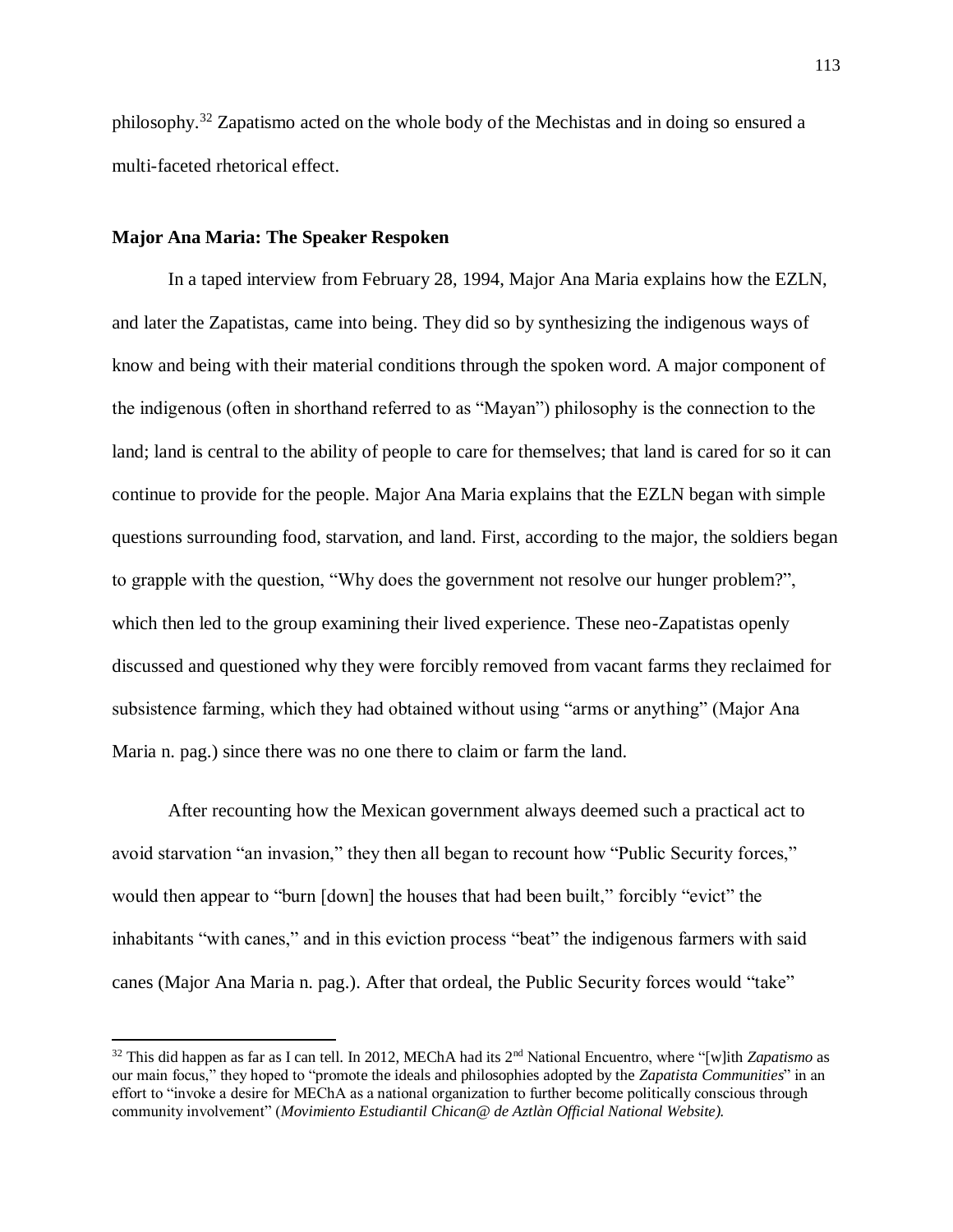anyone designated as "leaders," "put them in jail" and torture them publicly with techniques like "dragging." Public Security would have the leaders "dragged with horses" (Major Ana Maria n.pag.) as an example of what happened to indigenous farmers who claimed fallow land to feed their families. Major Ana Maria explains the consensus of those early Zapatistas was that this type of violence was how the Mexican government always responded to the problems faced by the citizens of Chiapas, so the Zapatistas decided it was time they "took up arms" (Major Ana Maria n. pag.).

This is an early public explanation of the warrants undergirding the claims of Zapatismo, the rhetoric of the Zapatistas and later anti-neoliberal protests. This snippet demonstrates that before the rhetoric went viral, Zapatismo was a placed based rhetoric. Major Ana Maria and her confederates were driven by land, which they saw as where they lived and like their "mother" that took "care" of them and fed them (Major Ana Maria n. pag.). In the sense that food is sustenance and ensures the Zapatistas make it from one day to the next, this is a strong example of a material rhetoric. Zapatismo was a rhetoric tied to daily survival.

As we read the Mechistas' bodies as texts, it becomes easier to understand how such land-based rhetoric was sincerely appropriated by activists protesting the WTO ministerial meetings. In Collins's "The Speaker Respoken: Material Rhetoric as Feminist Methodology," there is a difference between the writer and the "publishing authorities"—literally those who come later or are beyond the physical proximity of the writer, who control how a text is printed, reprinted, added to, or used in public speaking engagements. Shortly thereafter, Collins explains "rhetorical accretion," saying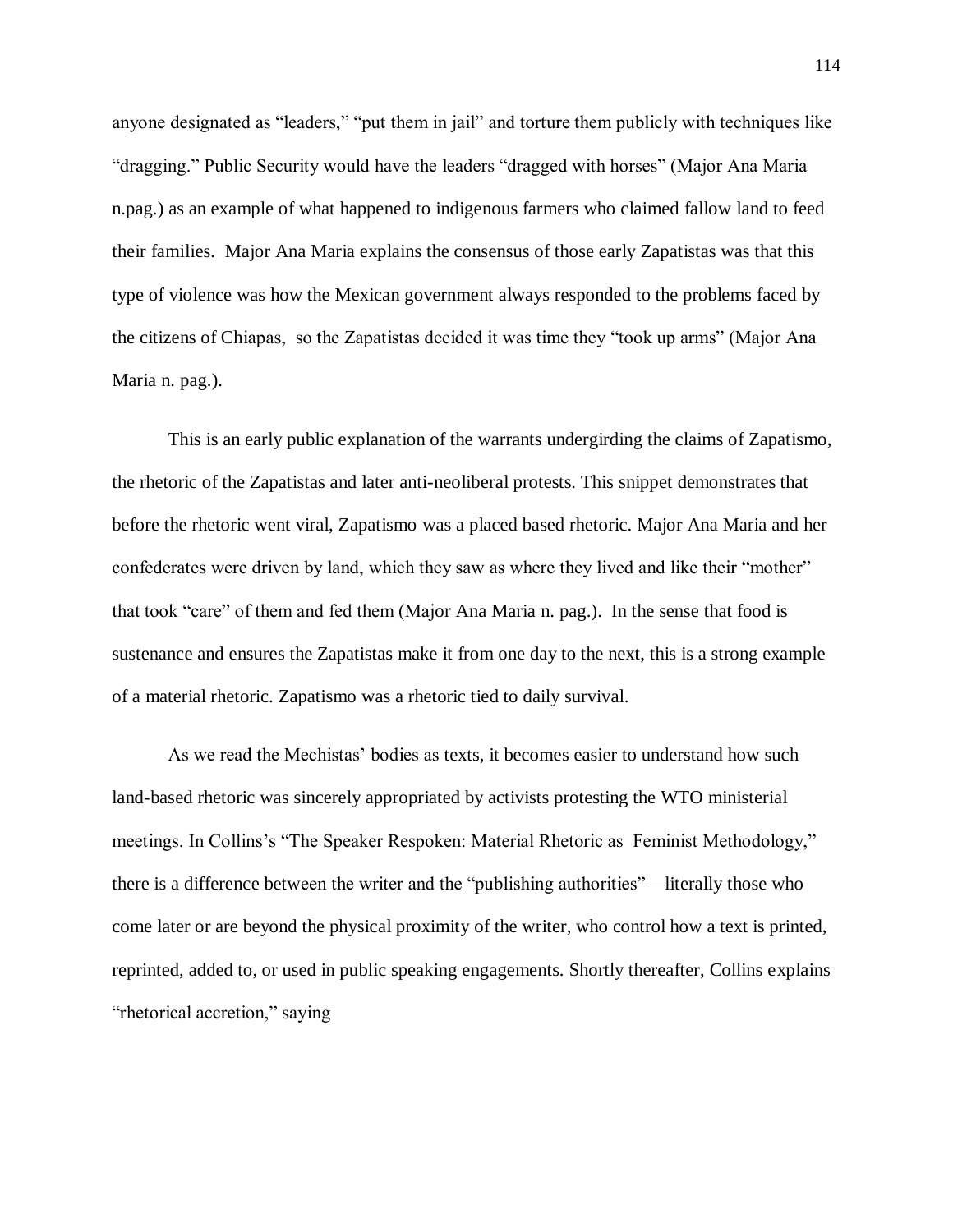As a reader of multiple texts, the production authority sometimes decides to combine them—for example, to attach an introduction representing a certain ideological viewpoint, to include a dedication indicating who supported the writer, or to publish a work in a volume with other works rather than as a solo text. This process of layering additional texts over and around the original text I call rhetorical accretion. (547)

However, Collins is quick to point out rhetorical accretion is the product of human agency; moreover, with "each accretion to the text the speaker of the *core* text is respoken" (548, emphasis mine).

If we think of Bocanegra and Nunez as the publishing authorities and Major Ana Maria as the writer from Collins's model, then we see Bocanegra and Nunez have removed the concept of place, the farm land of Chiapas, from Zapatista rhetoric. Much like the examples listed above, Bocanegra and Nunez decided to focus on key aspects of Zapatista rhetoric and delete others. For Bocanegra and Nunez, the focus was the uniform of the Zapatistas and the soldiers of the EZLN, not the fight for farm land and indigenous rights. Through their choices, Nunez and Bocanegra colored "the ethos of the core text" through their very material "modes of production and distribution" (Collins 548), and moreover, in the time and place they (re)produced Zapatismo.

The motivation for Bocanegra and Nunez's layer of accretion was formed by their exigency: organizing Chicanos/as and *Mexicanos/as* for a march they did not—at least initially feel welcome at. Their will to act, again to borrow from Burke, is based on their collective admission that they wanted to protest against neoliberalism, and within the immediate scene of Seattle that economic and political philosophy was represented by the WTO. However, Nunez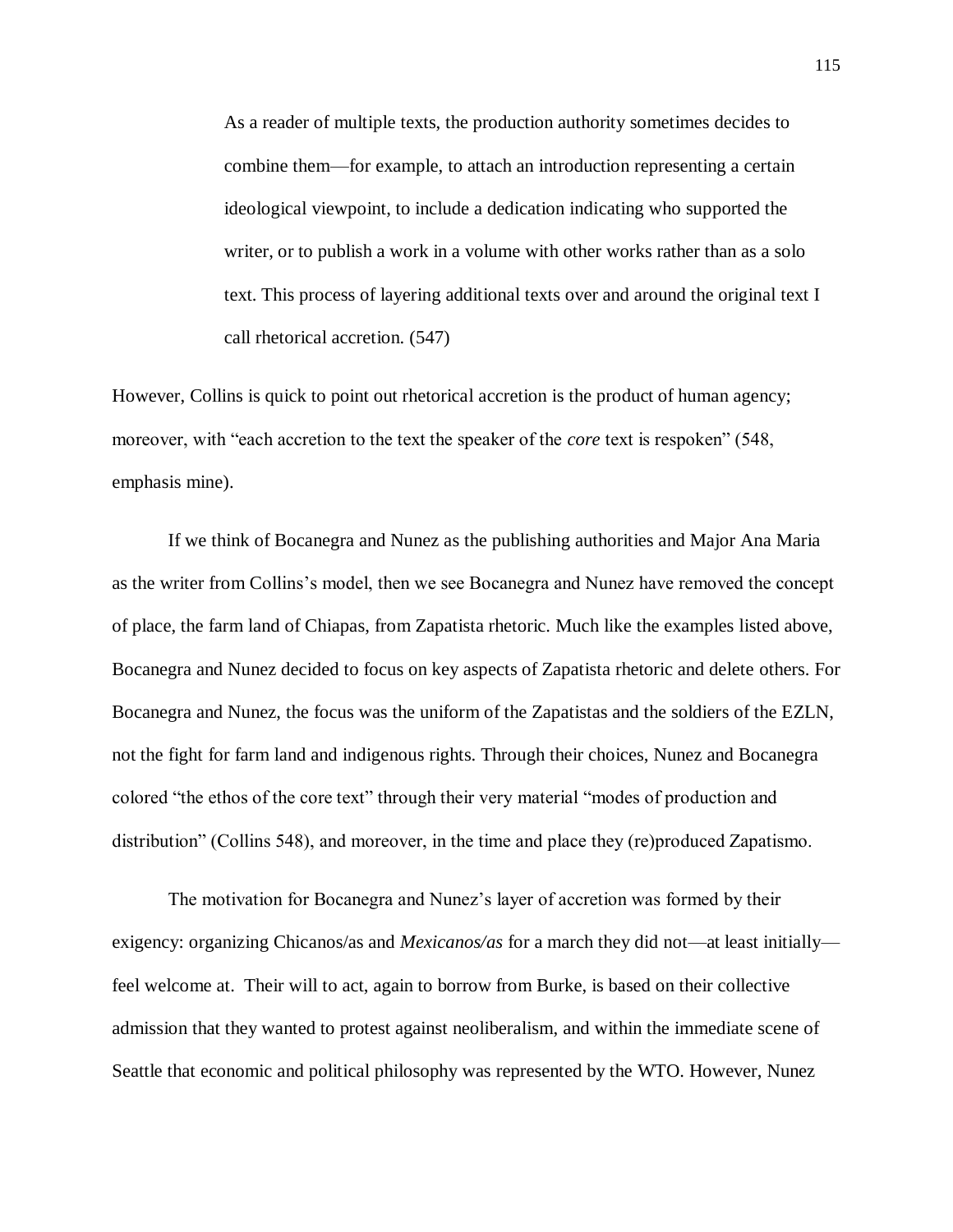and Bocanegra's larger scene, in the pentadic sense, is informed by the history of Mexican-Americans and Chicanos/as in the United States, as well as the issues I described at length with the DAN and its affiliated groups. Added to this were the goals and history of MEChA. As Burke explains in a *Grammar of Motives*, when considering the scene-agent ratio for pentadic analysis:

> [t]he correlation between the quality of the country and the quality of its inhabitants…by the logic of the scene-agent ratio, if the scene will partake of the same supernatural quality. And so, spontaneously, purely being the kind of agent that is at one with this kind of scene, the child is "divine." The contents of the divine container will synecdochially share in its divine. (1305)

Through the network of activism the two found themselves connected with and the scene they both occupied, i.e., Seattle in 1999 gearing up for a major protest, and due to the larger scene of growing/becoming Chicano in the US, both Nunez and Bocanegra had a propensity towards activism and protest.

Additionally, if we examine not only Bocanegra and Nunez's position as agents within this network but also the act they chose to enact within the scene, we see that this, too, is dependent on their surroundings and the affective connections to that scene. Burke provides the lens for analysis when he explains "there is implicit in the quality of a scene the quality of the action that is to take place within it. This would be another way of saying that the act will be consistent with the scene" (1304). The scene leading up to and on the day of November  $30<sup>th</sup>$ , 1999 was protest. A large march was planned as well as direct action activities. Both were designed to disrupt the WTO ministerial meetings. Using the tools and practices, or the agency in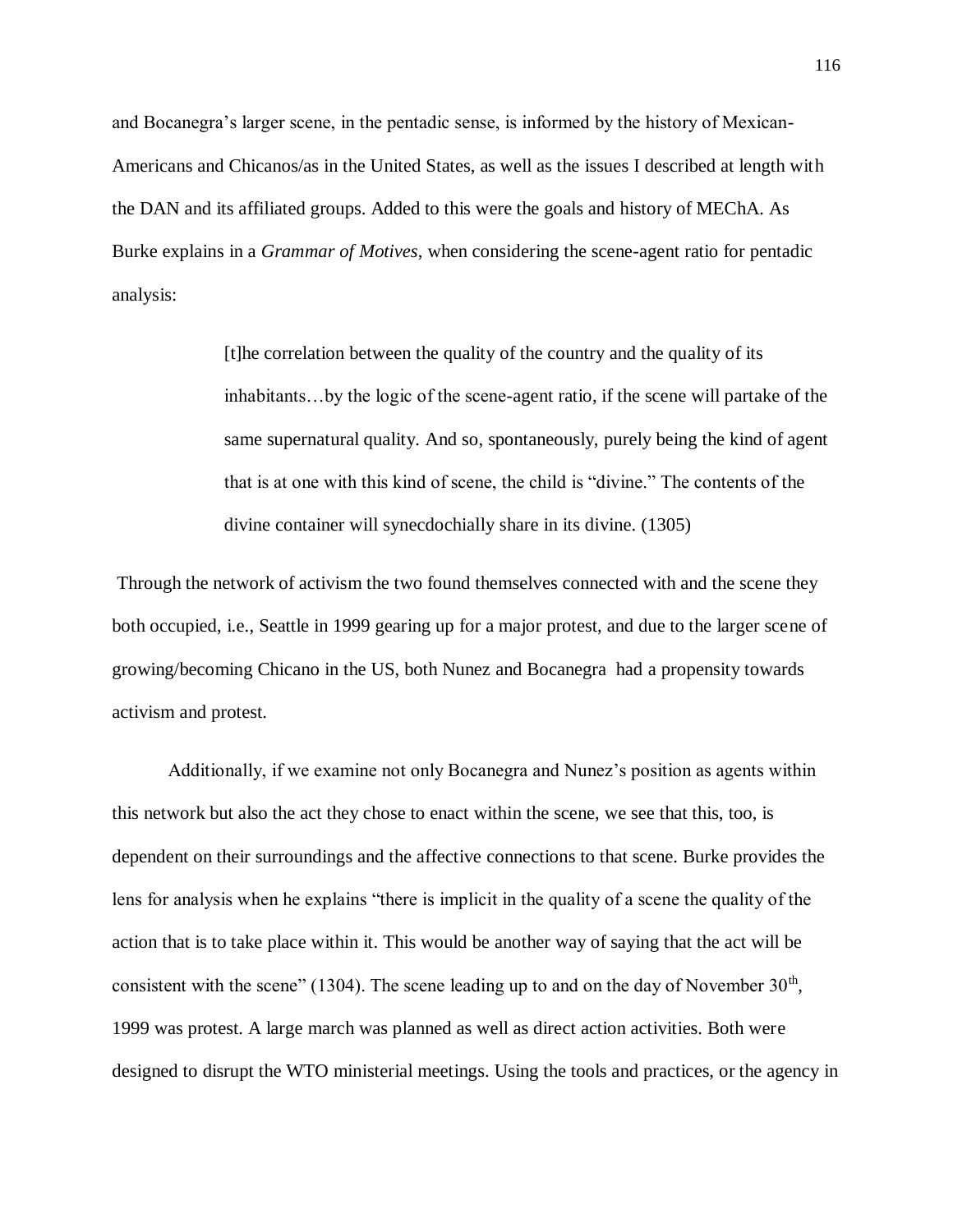Burkean terms, available to them through the given scene, Bocanegra and Nunez chose to participate by putting their group into the protest march; and even this choice was informed by the scene and purpose of their endeavor. The purpose of the act by these two agents was to disrupt the WTO meetings; an element of the scene was a concern for the "people in the organization itself who are residents" of the United States but not "citizens" (Bocanegra 6). In turn, this meant participating in the legal and city sanctioned students' march, not the riskier, technically illegal direct action happenings designed to either slow down WTO representatives' ability to travel to meetings or barring these participants from entering the buildings where the various meetings were being held.

Burke explains the overall framework for the grammar of motives in these terms:

The hero (agent) with the help of a friend (co-agent) outwits the villain (counteragent) by using a file (agency) that enables him to break his bonds (act) in order to escape (purpose) from the room where he has been confined. (1301)

If we place the Bocanegra and Nunez into this framework, we get both men (agent and co-agent) organizing a MEChA cohort (agency) in an attempt to stop the WTO (counteragent) from meeting by denying easy access to the meeting places by adding their bodies to the overfilling the city streets with physical bodies (act), which enables them to contribute to the shutdown of the 1999 WTO ministerial meetings as a protest of neoliberal economics (purpose).

How this formation of new identities occurred can be described by looking at Bocanegra and Nunez's act through Collins's discussion of publishing authorities. Bocanegra and Nunez took in the various accretions of the rhetoric produced by the various publishing authorities, and then rewrote the rhetoric to fit their needs, their exigency, their purpose, their scene, their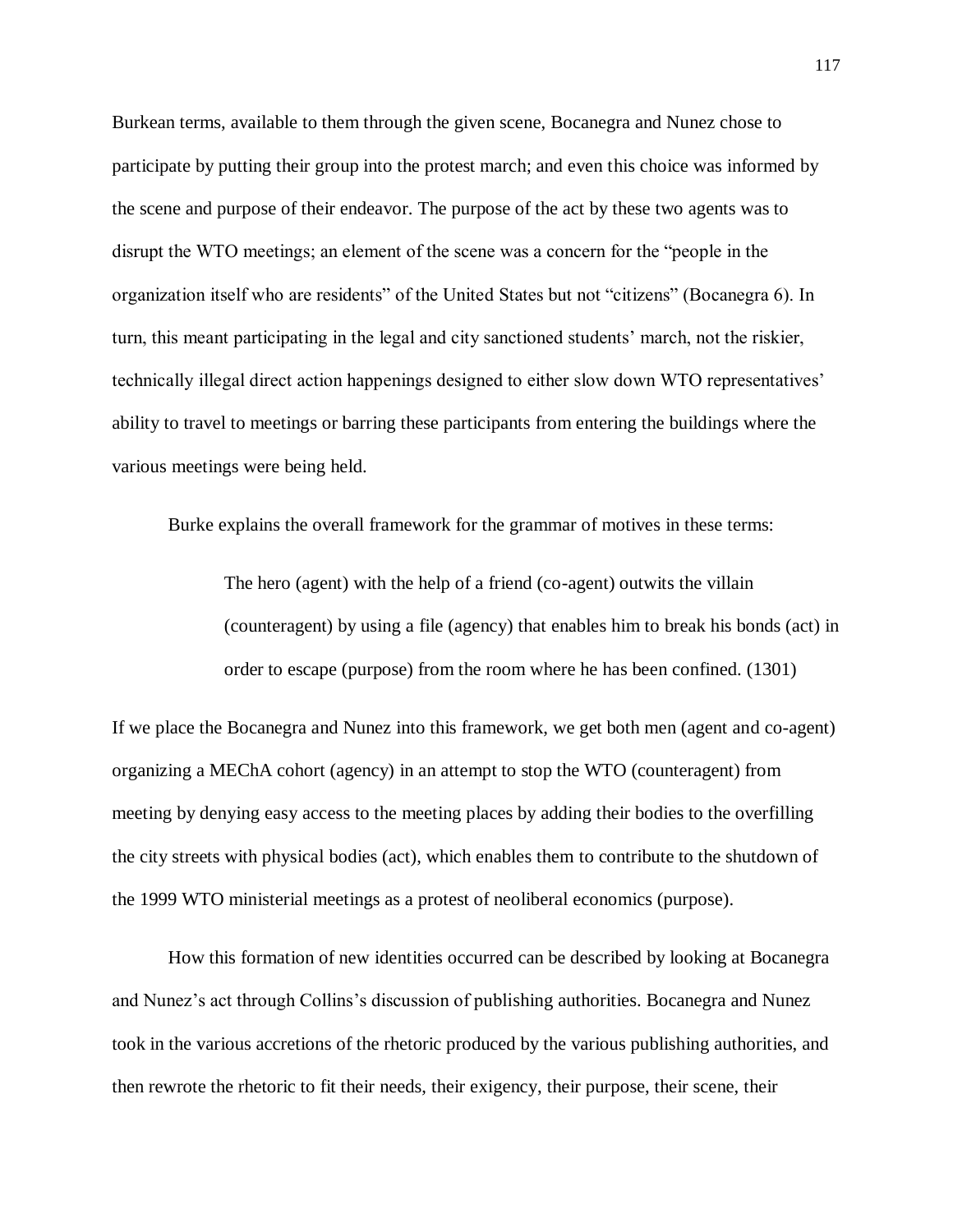agency, and their act. Most likely, it is safe to say that Bocanegra and Nunez learned about the EZLN and the Zapatista Party through multiple texts, and as readers of "multiple texts" and as the eventual "production authority" for a very public, embodied enactment of Zapatismo, they decided to "combine them," to use them to represent "a certain ideological viewpoint" (Collins 547) existing in the previous incarnations of Zapatismo. And this "process of layering additional texts" such as the politics and philosophy of MEChA and working in conjunction with the Seattle DAN within their own set of pre-defined limitations, served as a material, discursive, and embodied moment of "rhetorical accretion" (Collins 547). Major Ana Maria, through "each accretion of the text" that became Zapatismo, was "respoken" (Collins 548). Through removing land as the foundation for Zapatismo, Bocanegra and Nunez were able to craft a new version of Zapatismo, one that fit their needs, in a process akin to what Collins describes in her analysis of the editors behind the various editions of *The Account of Hester Ann Rogers*. And in doing so, Bocanegra and Nunez provided an example of rhetorical accretion that worked outside the confines of print.

## **Conclusion**

The "fluidifying" of identity undergone by the Mechistas was a move so as to form a temporary coalition with the other organizations loosely tied together by the Seattle DAN. While there was no evangelical search for dialogue, it still achieved the material goal of putting Mechista boots on the ground, and the process of becoming Zapatistas taught the Mechistas how to organize themselves and determine their own course of action through the act of protesting. This concept of the teaching moment, and of a pedagogy undergirding that teaching moment, is important in trying to explain how this identity shift was organic and meaningful.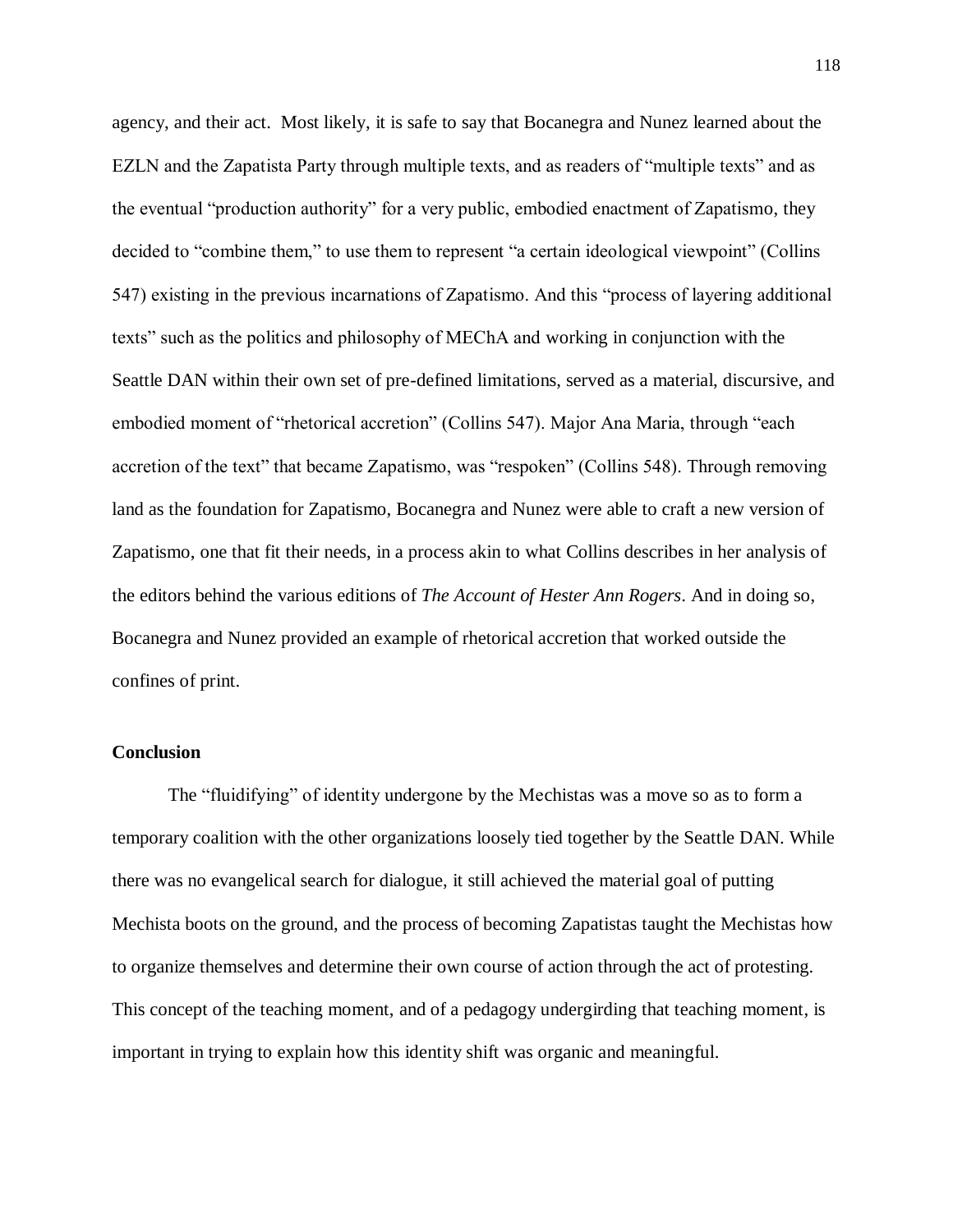In *Democracies to Come*, Rachel Riedner and Kevin Mahoney designate such a critical pedagogy created by Bocanegra and Nunez as rhetorical action, that is, a political practice of making, reproducing, and remaking social relation, identities, and devising ways to intervene in relations of dominance and exploitation. In turn, according to Mahoney and Riedner, these types of pedagogies shape democratic practices, providing the frame from which *to view rhetorical acts and assign them meanings*. Speaking specifically of emotion in moments of protest, Riedner and Mahoney claim affective connections are made by participants to the event, affective connections that allow for a moment where the social and political status quo can be questioned. For them, "pedagogy becomes a space of learning whose purpose is to develop an understanding of new structures, and in doing so, develop literacies for new, critical perspectives for democracies to come" (7).

I would argue that this happened before and during N30. As Bocanegra explained in his interview with Ghosh, "It wasn't like people were coming to our meetings and asking to organize us or helping us to organize us" so he and Nunez decided they should "organize ourselves" (Bocanegra and Nunez 4, 1). Considering these were university students, taking on the responsibility to organize a group of other university students was out of character for Bocanegra and Nunez—even though they were members of a group like MEChA since they organized without any direction or assistance from the MEChA national office.

Moreover, the social reality of Bocanegra and Nunez was the American university; a system of higher education where the "move to connect education to the market has slowly eclipsed" the "parallel tradition" of preparing "students for their roles as citizens in a democratic culture," in a larger society that believes "democracy has already been assured by other means," that the US is a "free and fair society, and that the government, police, and institutions of civil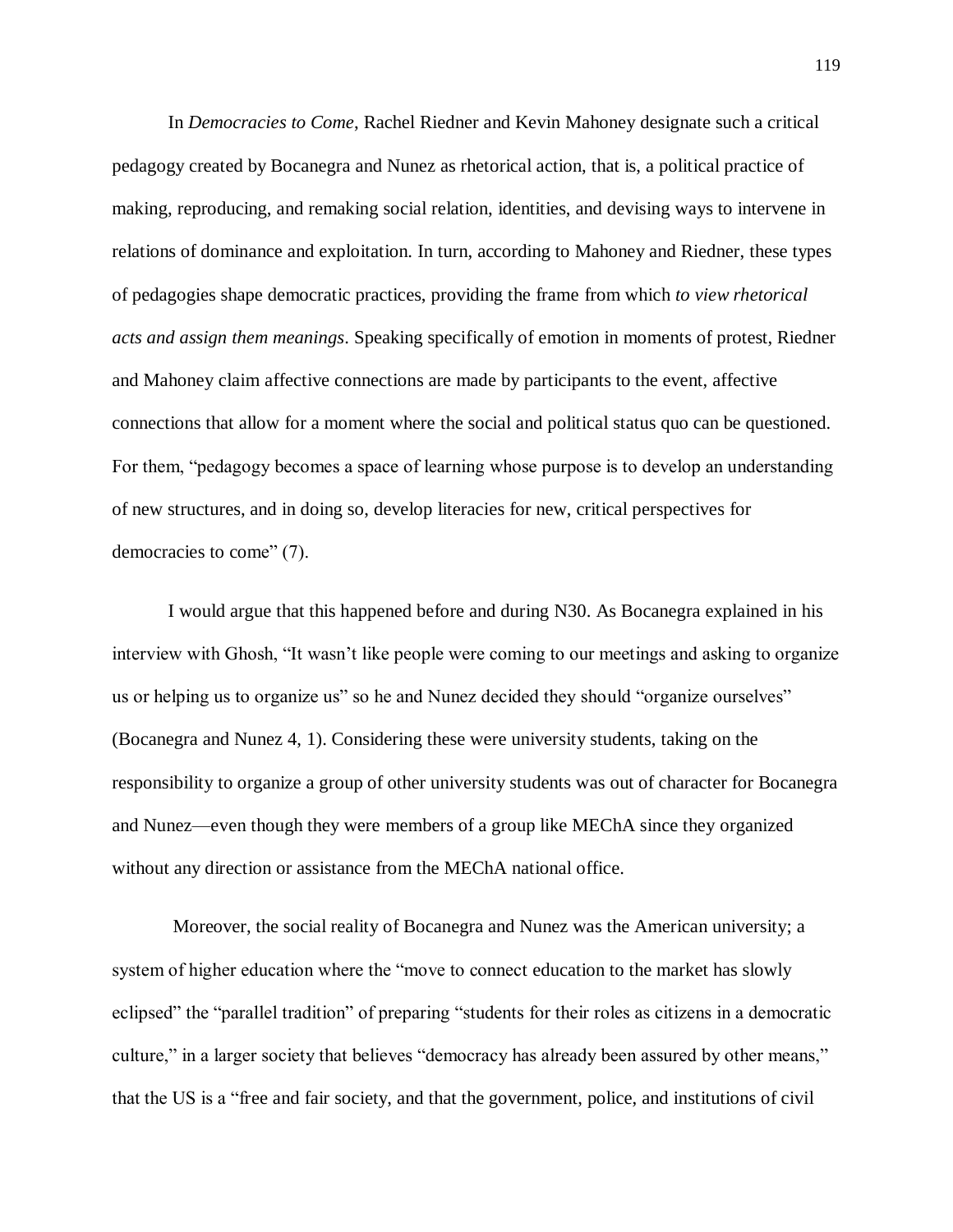society protect these freedoms," where "dialogue and innovation that...protests offer are not…democratic" (Riedner and Mahoney 17, 5). The move to become Zapatistas, "insofar representation is an act" and is therefore "rhetoric" (Riedner and Mahoney 20), meant that Bocanegra and Nunez were attempting to affect that specific intersection of time, space, and event, and furthermore, using the teaching moment of organizing with university students as a way to establish "links and connections between the social relations of capital and the arena of education…generating discourses that foreground the relationships between neoliberalism and labor," to articulate the "contradictions, differences, and possibilities" presented in a protest where they were such "differently situated groups" (Riedner and Mahoney 18). Essentially, Bocanegra and Nunez were pointing out the affective links that were always already happening, and demonstrating for themselves and their fellow Mechistas by dressing as Zapatistas the way to create a space for participation in the public sphere: through protest and international solidarity.

This ability to choose this method was produced by the existing affective links formed by the documents, talk, and organizing between the Mechistas' network and the other discursive networks they were connected to; the network of note being the Mexican American community. And due to the rhetorical velocity friendly boilerplate style<sup>33</sup> of Zapatismo—the fact that Zapatismo "is whatever (and whoever) you want it to be" (Conant 239)—Zapatismo was the most viable rhetoric traveling through these networks spread by the various discursive ephemera either produced by or for the Zapatistas. As these texts reached Bocanegra and Nunez, they retooled them so as to move the Mechistas—emotionally, intellectually, and physically—they also began to affect their immediate, activist environment around them by making clear the

 $\overline{a}$ 

<sup>&</sup>lt;sup>33</sup> "Boilerplate" as described in Devoss and Ridolfo's "Composing for Recomposition: Rhetorical Velocity and Delivery."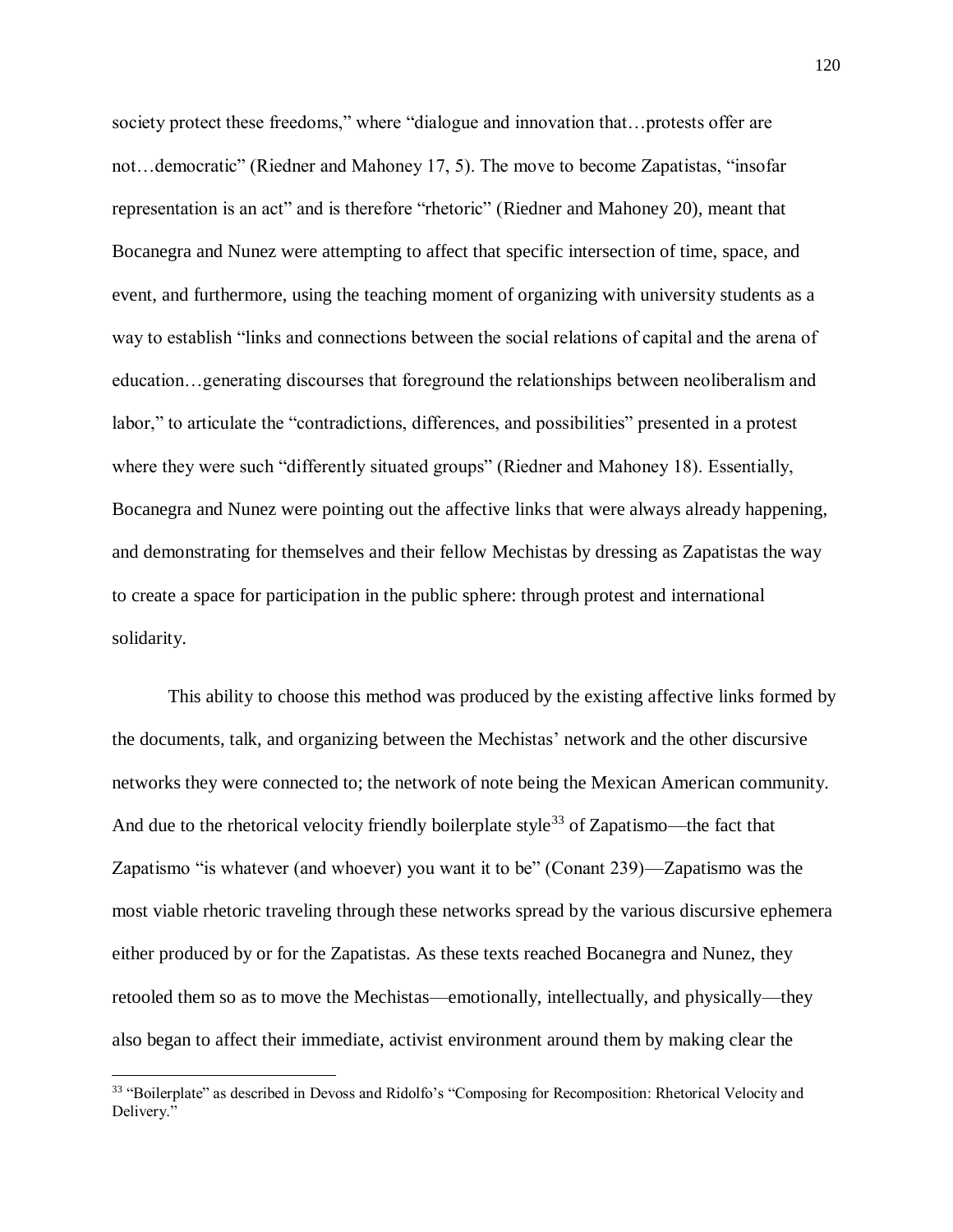issues of race, class and privilege among the DAN. The identity shift from Mechista to Zapatista occurred because the agency matched the act, the scene, and embodied everything the counteragent (the WTO) stood for and promoted. Additionally, and to use Burke's theories once more, this shift was bolstered by the simultaneous moment of identification and consubstantiality that occurred as the Mechistas went through their "teaching" and "training" to become an EZLN platoon with the Third Eye Movement.

In addition, the Mechistas became Zapatistas because it was an emotional reaction to the WTO and the DAN; those emotions generated exigency and value; and because of this a rhetorical act was formulated from these foundations which was a process that had to be undergone, "like a passion must be undergone, a process of becoming," a protest in which the "affective experiences and practices" became "moments of new possibility, of lived solidarity" (Mahoney and Riedner xiv). This rhetorical action, spread by the various, other experiential, material moments of texts, talk, and organizing, created a rationality specific to this contingent of Mechista-Zapatistas, gave each member a new subject position, and through that position the world became knowable, stable, and each member knew what actions to take going forward.

Simply put, becoming Zapatistas allowed the Mechistas *to view rhetorical acts going on around them and assign them meanings.* This is what is often described as an organic, grassroots change. This happens, I claim, through the material affect and effect of rhetoric, and I claim this is also the way transnational protest identities are diffused. It isn't a cynical move or the undue influence of provocateurs, but a moment of becoming. Protestors become the international activist identities they take on as they come to understand how their individual struggles connect to their international allies and those allies' struggles.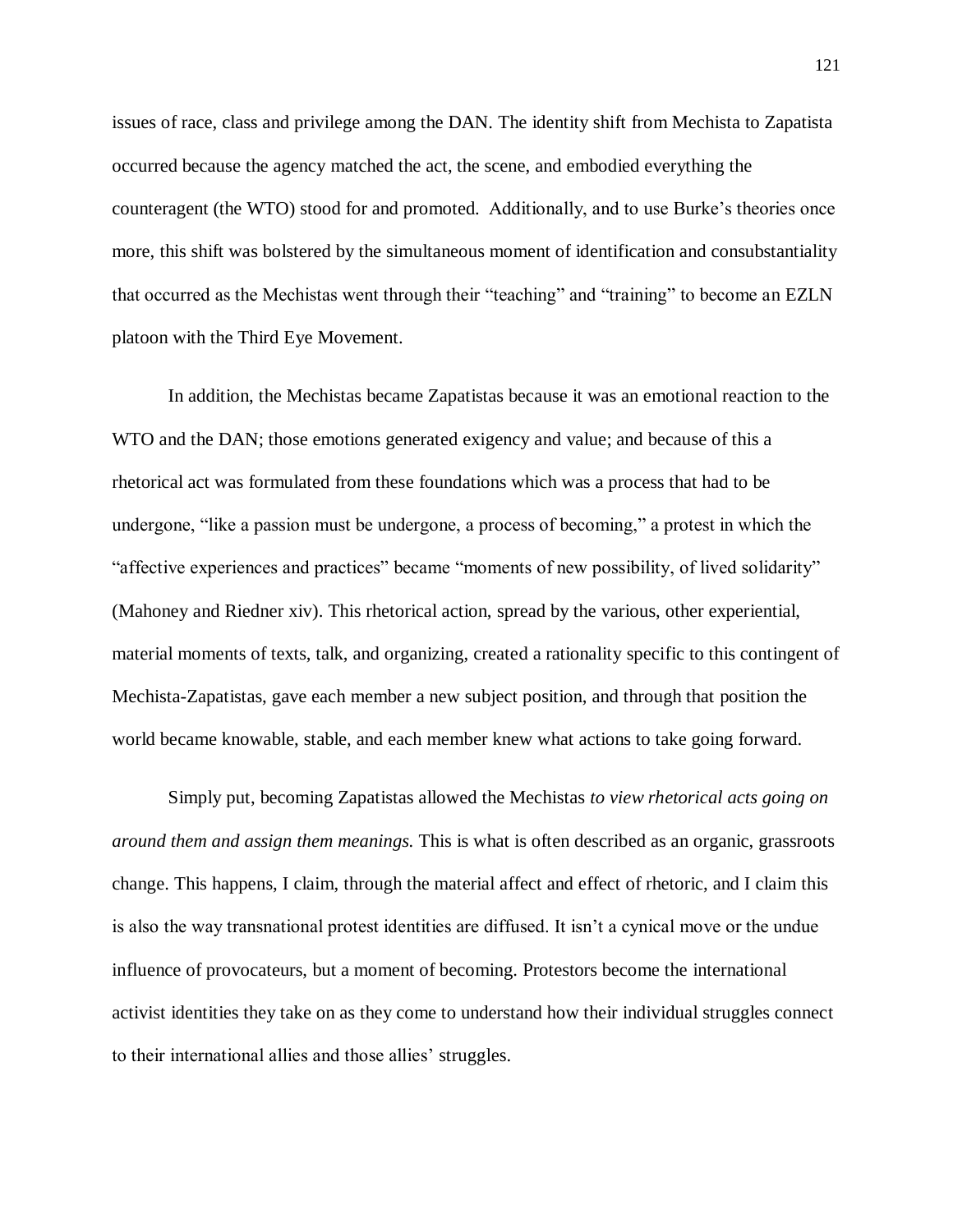This "becoming" is an outcome of material rhetoric. In this model texts are written onto bodies with specific rhetorical goals in mind and are released into the public sphere; the texts are read; they are evocative; readers/listeners/viewers take them up deploy them in their lives as fits their material situation; they take the pieces of the text, and therefore rhetoric, which meet their specific need; new texts are created (spoken, written or digital) and the rhetorical goal is the same but different; similar but new. This ability for texts and their accompanying rhetoric to be similar yet different is the outcome of the various material exigencies a rhetor/writer faces various challenges. As a rhetoric proves fecund due to these material exigencies, that rhetoric it is taken-up, retooled, and enacted by a different rhetors or writers. The physical act of deployment changes both rhetor/writer and physical space; the effect may linger or fade depending on the outcomes of the act and the new challenges which arise after the moment of deployment.

The Mechistas chose the look of the Zapatista soldier, a member of the EZLN, as it would affect the Mechistas themselves. The Mechistas, due to a plethora of factors already discussed, were exposed to the boilerplate text of the Zapatista soldier through various discursive outlets and chose to reproduce that text in Seattle because it was affective for their members and effective in mobilizing Mechistas for a potentially risky undertaking.

While this act's effectiveness with onlookers may be debated, what is important to note is that the Mechistas became Zapatistas for the day because it helped them create a rhetorical response to the stressors of Seattle in 1999. The Mechistas became Zapatistas not because they were entranced by Subcomandante Marcos's words, but because the image of the EZLN was the most evocative argument Bocanegra and Nunez could make to organize a contingent of Mechistas for N30. This is an experiential example of how rhetorics are diffused and are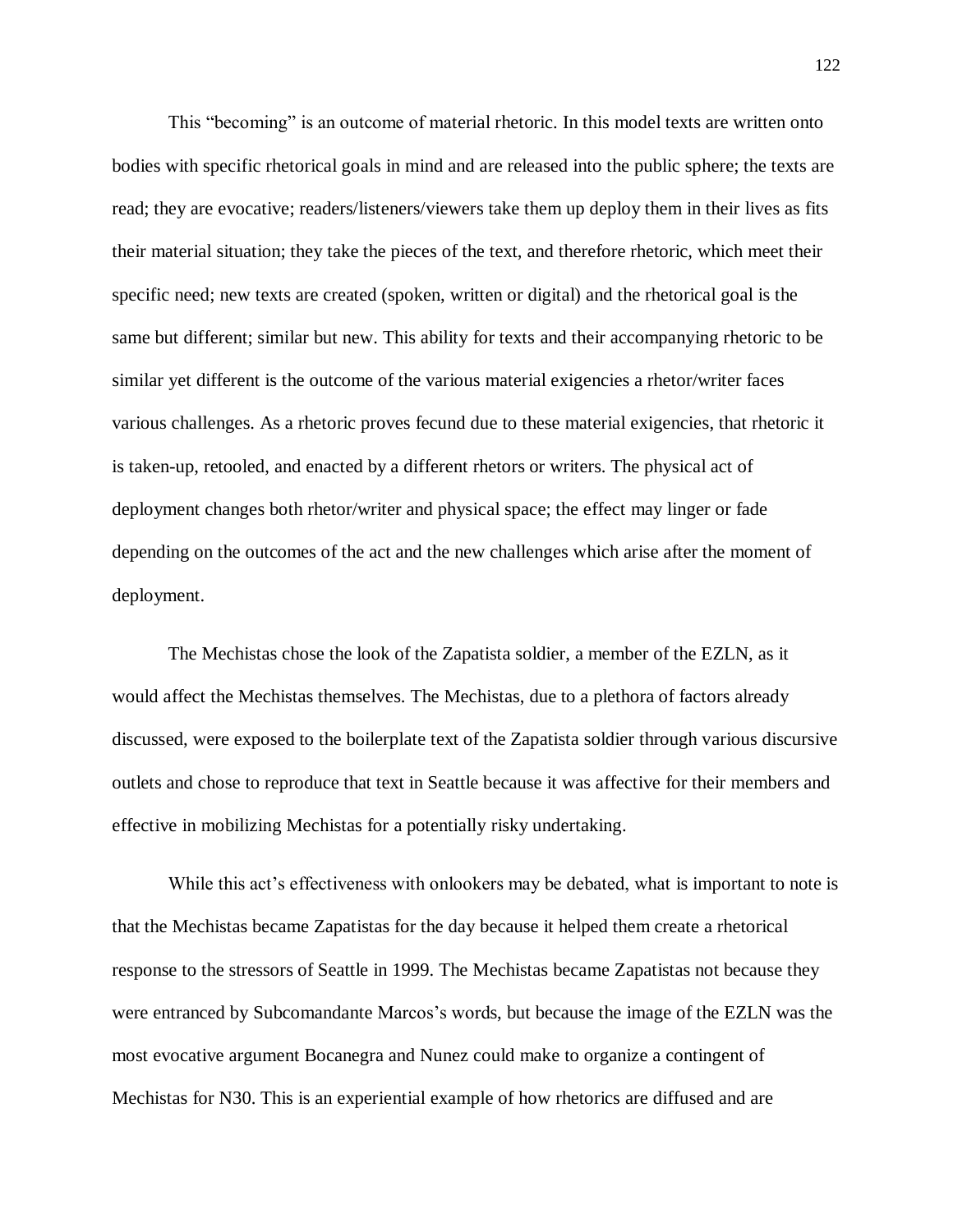dependent on material factors; however, this example also demonstrates how this diffusion is tempered by agency *and* contextual factors. Agency and the act stemming from it may obfuscate an intertextual reading by onlookers (and even rhetoricians), yet the point of rhetoric is not always to convince/convert an audience. It also a set of practices used to self-teach, to learn how to resist the status quo, and to rewrite the relationships between individuals or groups of people.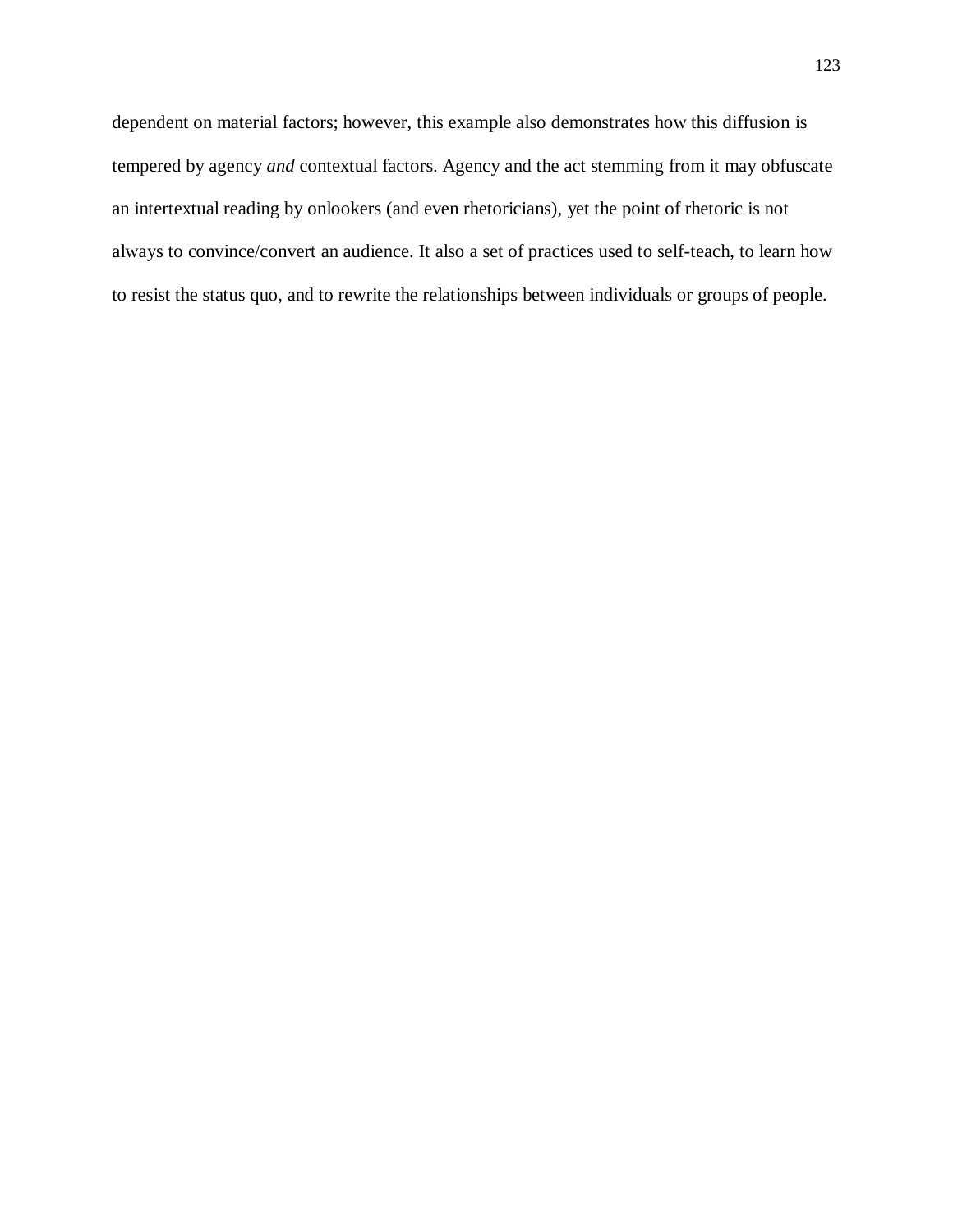### **Chapter five: Discussion and Pedagogical Implications**

### **Discussion**

This project is one part material rhetorical analysis and one part rhetorical historiography, in that I understand rhetorical historiography to be the recounting of a rhetoric used in the near or distant past, by whom, and for what purposes. And I feel I would be remiss if I did not state that this project analyzes only a small part of a much larger, much more complex moment in time; moreover, the interviews and secondary/tertiary sources it utilizes are subjective, limited, and disconnected from each other. Only through my work to put the all of these artifacts and secondary sources in conversation have I cobbled together a coherent narrative of how Zapatismo moved from Chiapas, Mexico to Seattle, Washington. This account is "like all accounts…subject to challenge and hence to revision, small and large" (Agnew et al. 247).

For the most part, I have tried to write a history about a protest as well as the creation of specific protest rhetoric. The writing of this history and the rhetoric used at this time has been constrained by my material situation, the amount of time available for such a project, and even my physical location. I have written this dissertation from a distance—like all historians of rhetoric do—yet unlike most historians I wrote from a distance measured in years *and* a distance measured in miles. I have had no physical contact with the archives I've researched as I've had no funding to do so; it is not popular, and thus difficult to acquire funding for, a project about a protest rhetoric. And yet without having to focus on a digital interface I would have not had the tunnel vision required to write almost exclusively using interviews from the WTO Collection.

And yet this has also been a blessing. Most scholarly monographs I've encountered only deal with the "on the fly" decision making processes made possible by then nascent social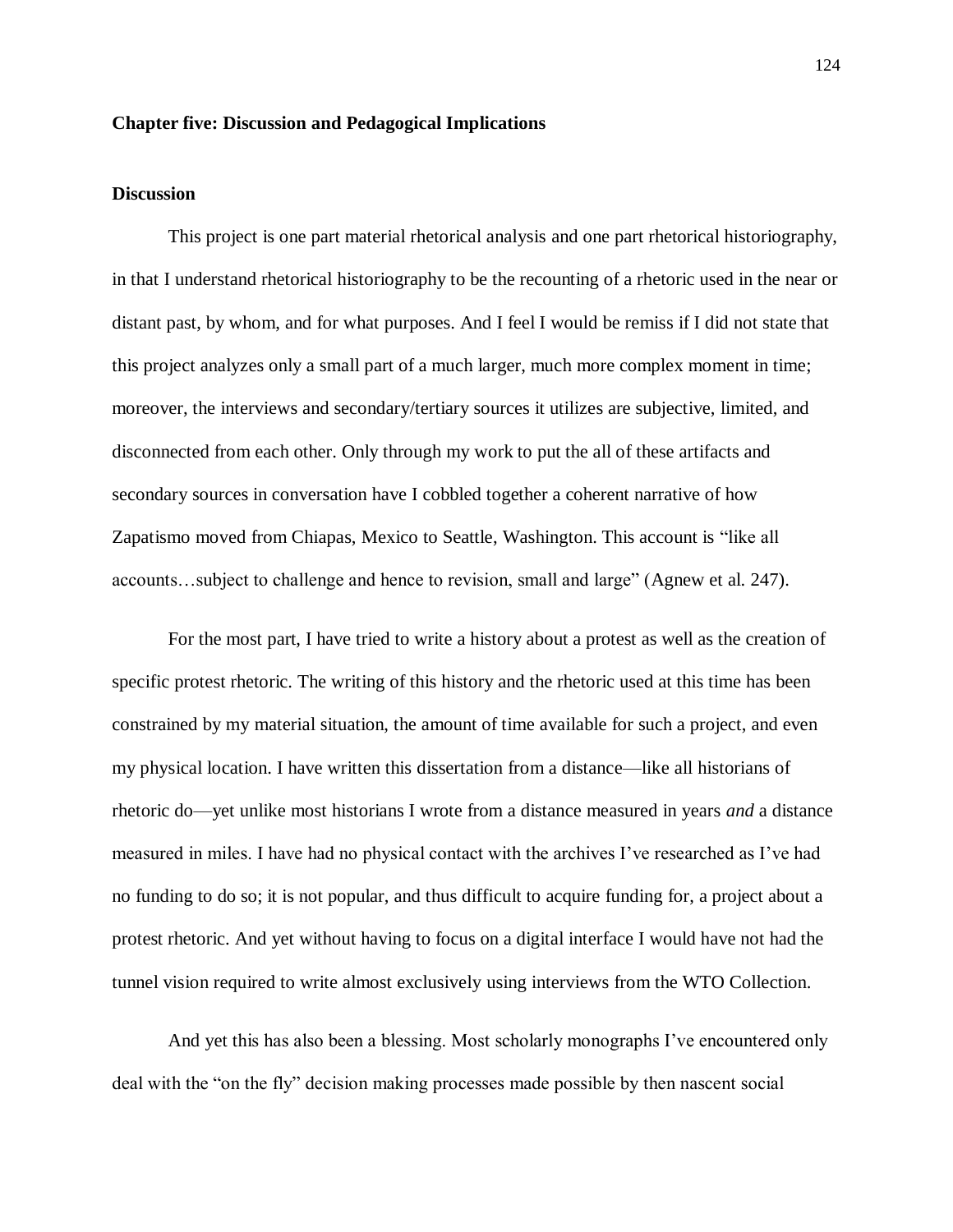networking technologies. Several news broadcasts from the time took the position that the protests were the work of anarchists looking to do property damage. The placards and photos available through the digital interface often focus on the protests or direct action projects of a few DAN affiliated groups. And the accounts of long time activists involved with the 1999 protest, like Dave Solnit, found both in sources inside and outside the archives, almost always skirt discussion about the efforts to organize communities of color during the beginning phase of the WTO protest, or at best only mention a post-protest self-critique that blandly affirms they could have done better a job to organize these communities.

Additionally, without reading the interviews I would have never been made aware of the connection between the Mechistas of the Seattle area and the Zapatistas of Chiapas. In writing about the Mechista-Zapatista connection, and how the rhetoric of the Zapatistas was repurposed for Seattle, I had hoped to make a comment about the rhetoric of history itself, and make clear how the accepted recounting of an event also informs which rhetorics are seen as present in a given rhetorical situation. Only because of my unique angle on the WTO protests was it possible for me to understand there was more to the Seattle protests than internet organizing, a mythical harmonious, decentralized gathering of fellow travelers, and anarchists. The protests that rocked Seattle were effective in that they achieved their shared goal: shutting down the WTO Ministerial Meetings. However, much like other aspects of experiential reality, the effort, partnerships, and routes to that goal were messy, confused, agonistic, fraught with controversy and conflict, and only happened due to individuals working cooperatively to solve the problems which presented themselves at that time.

Due to "the messiness" of material reality, researchers looking to work with the rhetorics of specific protests would do well to be mindful of the current debates in rhetorical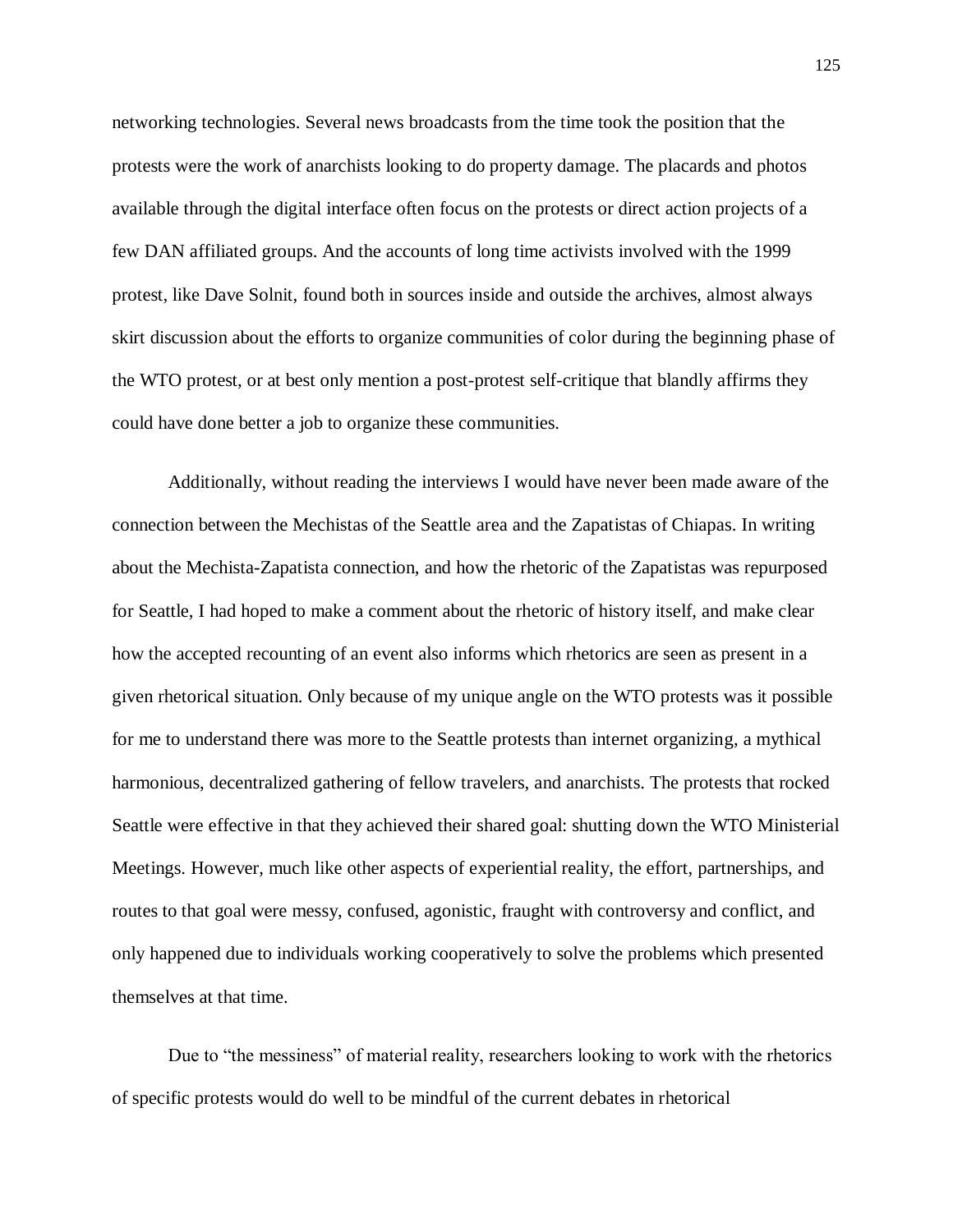historiography. As demonstrated by Octalogs one, two, and three, the importance of how rhetoric is practiced in a given moment and deployed through everyday language use by various discourse communities is just as important as the theories of rhetoricians or the mainstream media narratives about the impetus for a demonstration. In the case of Seattle, the mainstream narrative was that the internet and anarchists were responsible for the multiple, city-wide demonstrations. By reading the interviews housed in the WTO History Project, it became clear the internet certainly was important and that there certainly were anarchist elements about, yet the internet was just one tool used to organize the demonstrations and the importance of the anarchists depended on a protestor's clique and affiliation.

For Bocanegra and Nunez, the internet had its uses. Yet the most important tools used by Bocanegra and Nunez to organize were the conversations, phone calls, and social connections made through previous demonstrations. In short, what was important were the tools—whichever tools—that allowed them to communicate, persuade, organize, plan, and make alliances using everyday language. More importantly, the tools were secondary to the talk. History, an established rhetoric, a common goal, a problem: these were the elements of a shared experiential reality discussed and deployed during these talks. All of these material elements existed before the internet and these elements of material reality were the driving force behind the Mechista demonstration, not vice versa.

## *Methods Application: The Arab Spring*

My method can also be applied to more current protests. When it comes to the Arab Spring, there is a generalized, western point of view that the protests occurred because of social media sites like Twitter or Facebook. However, doing a simple Google search while writing this chapter reveals how facile this conclusion is. Several scholars and activists outside the United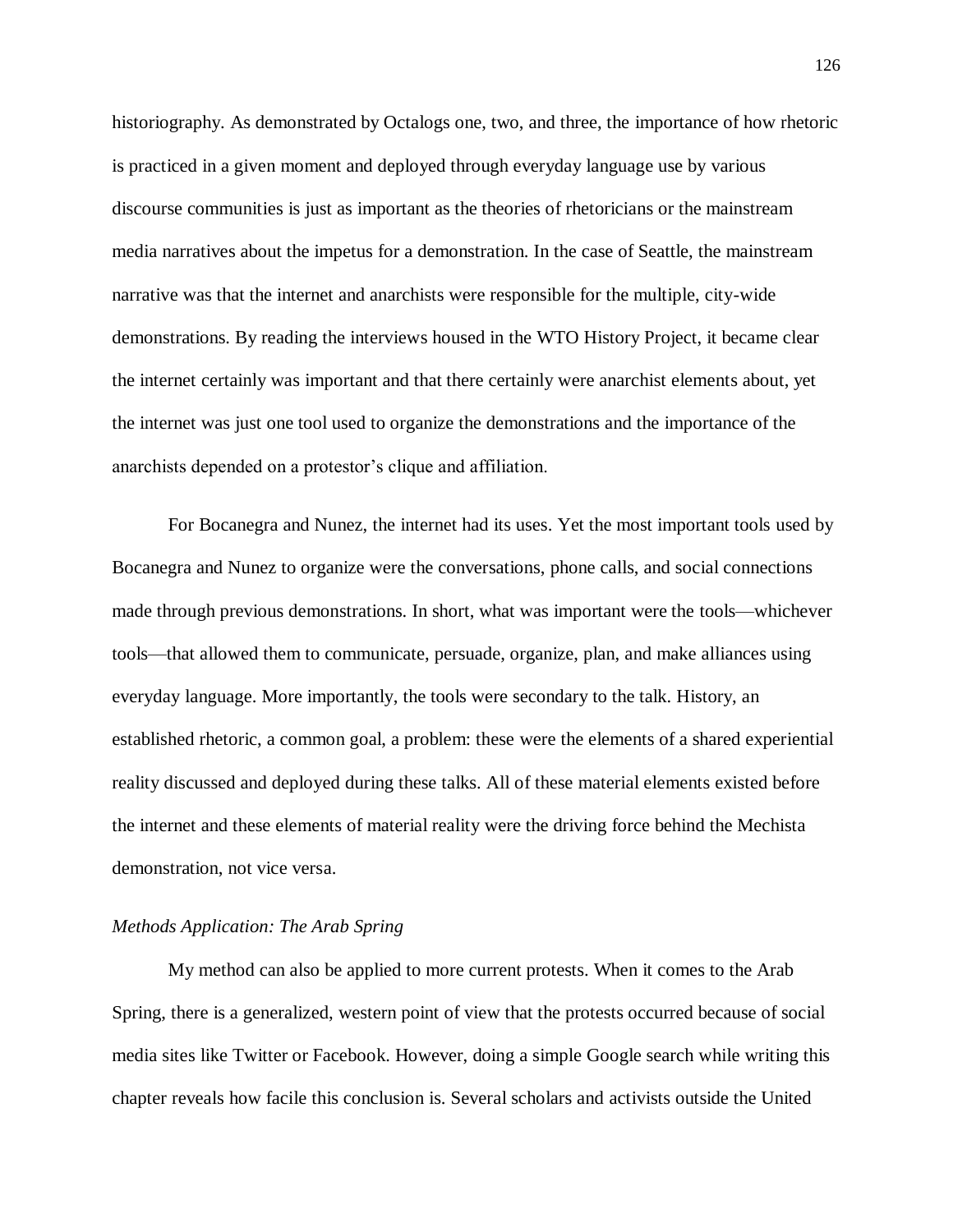States have made it known that the concept of a "Twitter Revolution" or a "Facebook Revolution" are both erroneous. As Sultan al Qassemi explained at the Arab Media Forum, "The role of social media in the revolution has been exaggerated. It did play an important role. But social media facilitated—it did not cause [the uprisings]" (Flanagan n. pag.). al Qassemi pointed out the causes were "corruption, graft, lack of human rights, and [the] oppression of young Arabs" (Flanagan n. pag.), not some zeitgeist created by the introduction of social media. Moreover, as these ills were apparently experienced on a large scale, it's safe to assume the conversations about these issues and counterpublics built around these topics existed before social media sites.

Indeed as Sashi Kumar<sup>34</sup> explains, there were what he calls a number of "small media" ("Indian Article Examines Social Media's 'Decisive' Role in 'Arab Spring'" 3) texts that formed these counterpublics years before the use of social media in the Arab world. Kumar claims that at the beginning of this century these small media texts formed "an established practice of agitation and indignation" that was disseminated by consumers purchasing and sharing audio and video cassettes of various "popular, if not controversial, Islamist folk heroes" ("Indian Article Examines Social Media's 'Decisive' Role in 'Arab Spring'" 3). Mostly sheiks, theologians, and television evangelists, these recordings also "jostled and vied for attention with a repertoire of hot-selling recordings and albums" by a "constellation" of Arab musicians and singers also agitating for change; and all of this formed an "eclectic spread of rhetorical, satirical, and musical work" containing an "undercurrent of aspirational Arab-hood and political identity"

 $\overline{a}$ 

<sup>&</sup>lt;sup>34</sup> This was also part of my simple search—although I did access the Syracuse University Library databases for world newspapers in this part of the search. However, the search line was easy enough to compose. I merely typed in the Boolean phrase "twitter and Arab Spring."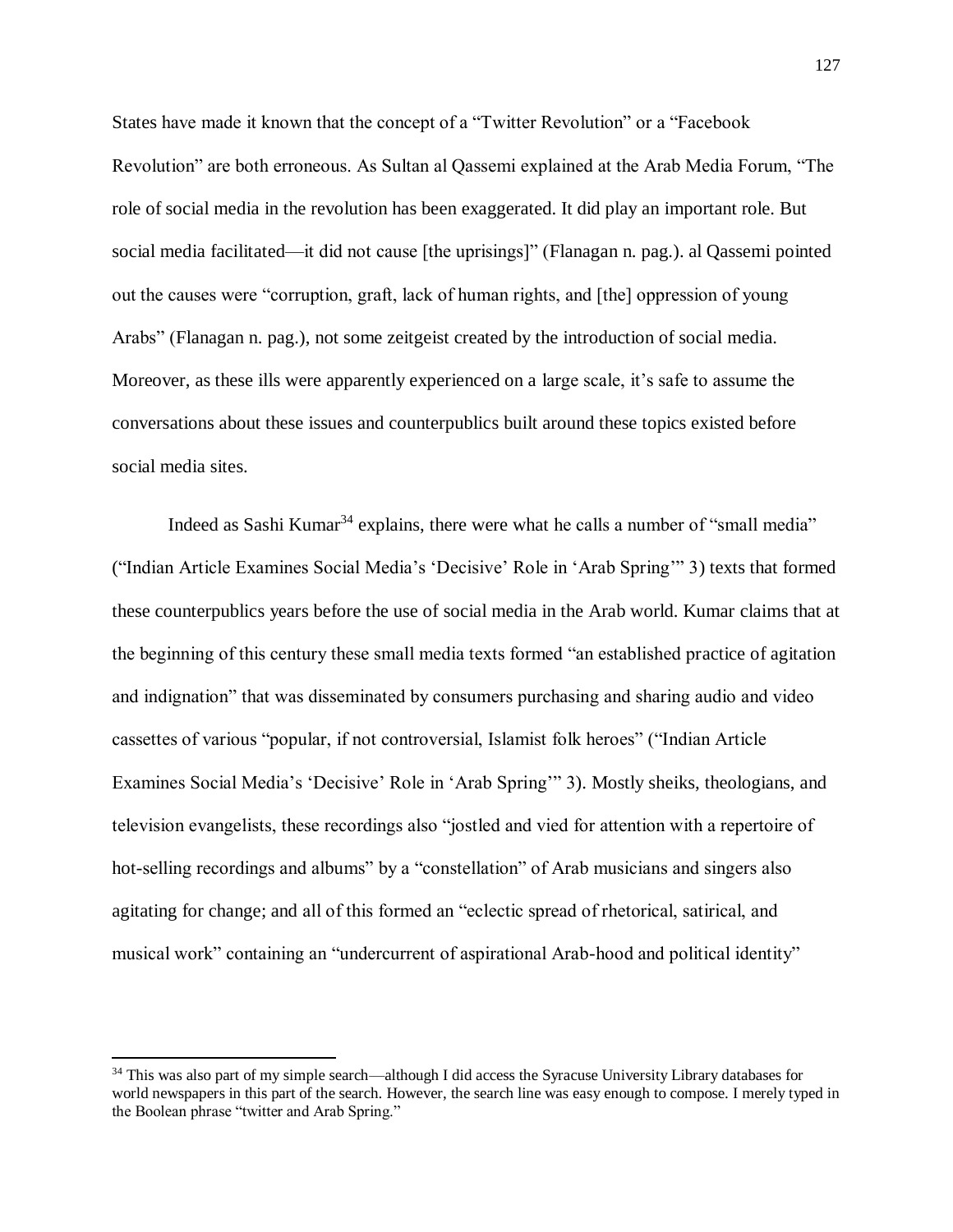("Indian Article Examines Social Media's 'Decisive' Role in 'Arab Spring'" 3). This pan-Arab identity was built on a demand for change in the ruling regimes.

And as Kumar points out, he uses this phrase, "change in ruling regimes," in contrast to "regime change" for specific historical reasons, and this history should be something paid attention to by rhetoricians doing work with the Arab Spring. This turn of phrase is related to the distinct dichotomy in the Arab world between liberalization and democratization. Liberalization began in the 1980s via the existing ruling regimes themselves, with "liberalisation [sic] [being] a top-down initiative launched in the late 1980s" by these regimes working in tandem with "traditional oligarchs co-opting an emerging economic elite and thereby keeping grass-roots popular democratic churning at bay" ("Indian Article Examines Social Media's 'Decisive' Role in 'Arab Spring'"6). This "calibrated" ("Indian Article Examines Social Media's 'Decisive' Role in 'Arab Spring'" 6) exercise in liberalization "saw fairly free parliamentary elections being held in Jordan (1989) and Yemen (1990)"; local, free elections "conducted in Algeria (1990)"; and even "rigid Saudi Arabia" experimenting with a "60-member consultative body, the *majlis ashshura*, and a code of basic civil rights, the *al-hukum al-asasi*" ("Indian Article Examines Social Media's 'Decisive' Role in 'Arab Spring'"2).

The ruling regimes were, in effect, "soft-pedaling" a plethora of "structural adjustment programmes in the 1980s" to deal with the numerous "class-based protest by trade unions or the peasantry," that occurred so that they were "marginalised [sic]" ("Indian Article Examines Social Media's 'Decisive' Role in 'Arab Spring'" 2) and kept under the radar of the international press. These regimes, however, when they "reached their respective th[i]s-far-no- further thresholds" concerning these liberalization policies took a "U-turn into a counter phase of active deliberalisation [sic] marked by draconian laws against the press, suspension of elections," and a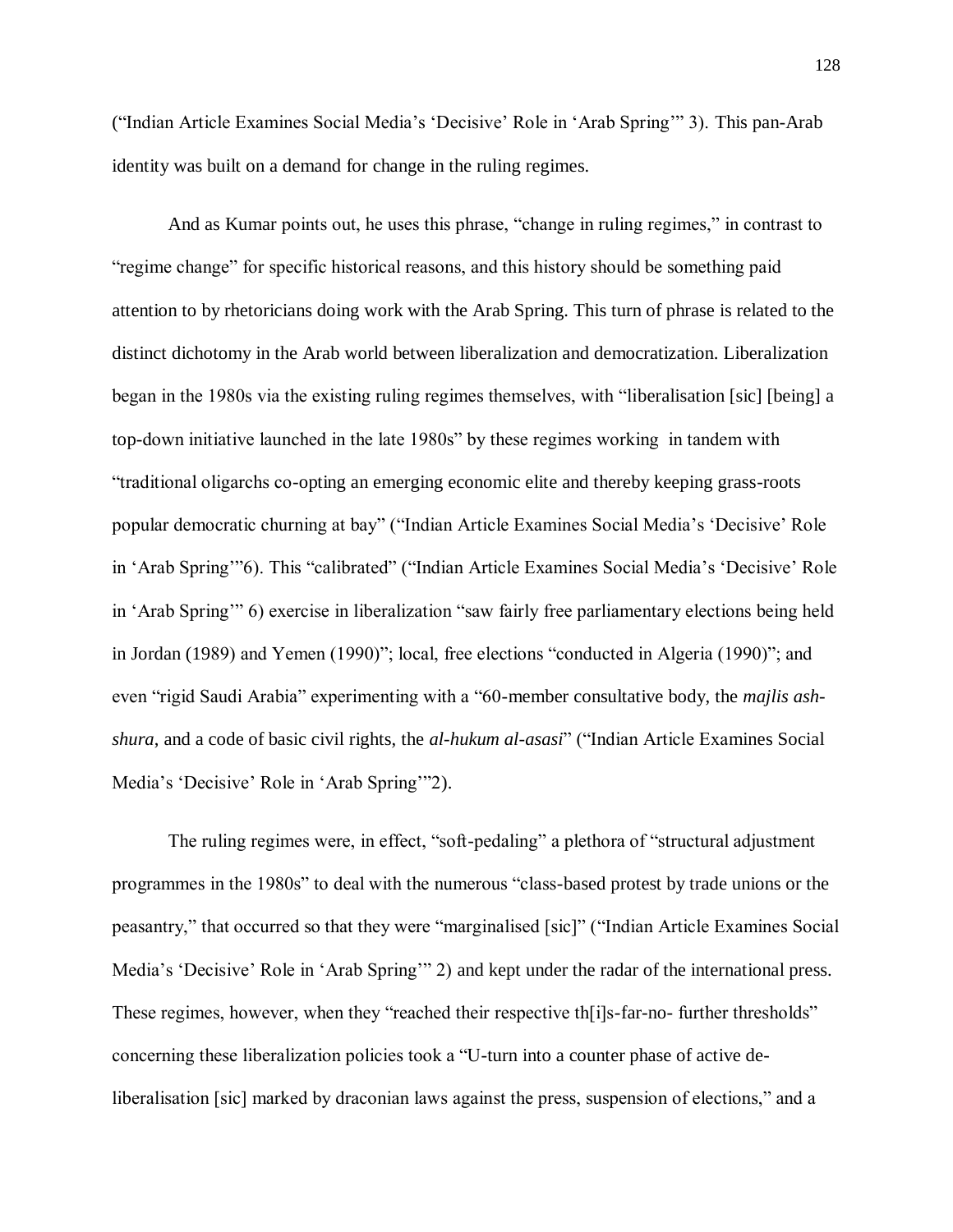"clamp down" on any opposition parties, "particularly the Islamists" ("Indian Article Examines Social Media's 'Decisive' Role in 'Arab Spring'"2).

This is when the texts of small media—videocassettes, audio cassettes, and songs—were diffused throughout the Middle East. While there are several consequences to this history of liberalization, what is important to note is that there were several factors involved in the Arab Spring; that these factors influenced the protests seen during the Arab Spring; and that these factors shaped events post-Arab Spring. There were a plethora of incremental steps and events which led to the Arab Spring, not a wildfire of activism once Twitter reached a critical mass of Arab users. Most importantly, and similar to the WTO protests, various communication technologies were used to create the everyday language—the talk, the "word on the street"—to begin building the counterpublics that would eventually make-up the Arab Spring.

For western rhetoricians looking to study the Arab Spring, the only way to approach this event and make credible claims about the event is to understand how various rhetorics were practiced in a given moment and deployed through everyday language used by various discourse communities, as well as the texts these communities composed to spread their rhetorics beyond their immediate context. I believe the methodology I've used throughout this project, e.g., reading interviews given by protest participants; doing research in collections dedicated to the protest moment; attempting to contact protest participants for interviews; reading secondary and tertiary accounts; tracing the outcomes of given rhetorical acts (physical demonstrations, talk, or writing); attempting to understand the complex systems of history, writing, and cultural rhetoric that these acts come from; the physical consequences for the performance of those rhetorical acts; is the only ethical way to make an attempt at such an understanding. It is tedious. It is time consuming. Yet in doing this, said rhetoricians would have the historical perspective, cultural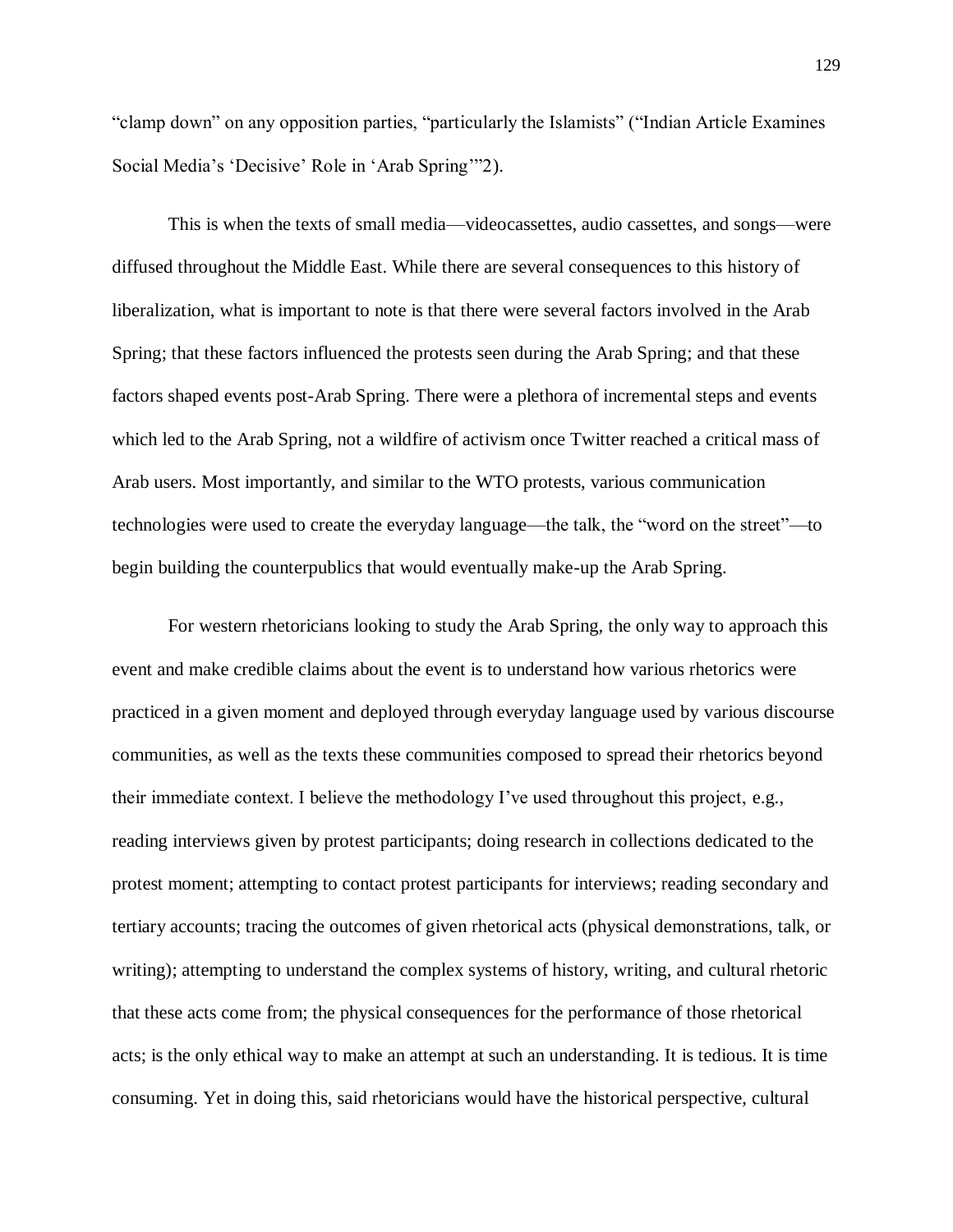context, and an understanding of the rhetorical ecologies at play so as to challenge the facile western mainstream media narrative that the Arab Spring was the "Twitter Revolution."

# **Pedagogical Implications**

In pointing out the various innovative qualities of Zapatismo throughout this dissertation, I've hoped to further the discussion about who counts as a rhetor and what counts as rhetoric in rhetorical studies. Nan Johnson's concern that "we have thought too little about 'whose rhetorical legacies and traditions get to be centered in the curriculum such that students cannot leave without learning them' (Agnew et al., Ronald Jackson qtd in Agnew et al. 241), is a concern I share. And like Johnson, I also think "Border and nonwhite discourses cannot be seriously considered" as important in rhetoric studies "until rhetorical studies drops its claim to fame as the insider resource for analyzing discourses of influence; discourses of influence meaning white discourse and rhetoric" (Agnew et al. 242). By highlighting the fecundity, scale, and flexibility of Zapatismo, I have tried to demonstrate the ingenious nature of Zapatismo and how people have utilized this rhetoric as a way to argue for change in the public sphere using other means than the "white discourse and rhetoric" often used in mainstream politics.

These same moments of nonwhite discourse and rhetoric can also be studied in other protests, too. To return to the Arab Spring, it is possible to view the perseveration on social media as "discourses of influence meaning white discourse and rhetoric." As noted in the previous section, there were several events and different types of media that helped create the Arab Spring, and yet the phrase, "Twitter Revolution" has had been used—often—by the western press. If we think about the mental gymnastics involved in making such a conclusion, it is possible to view this fixation on social media as the deployment of a white discourse and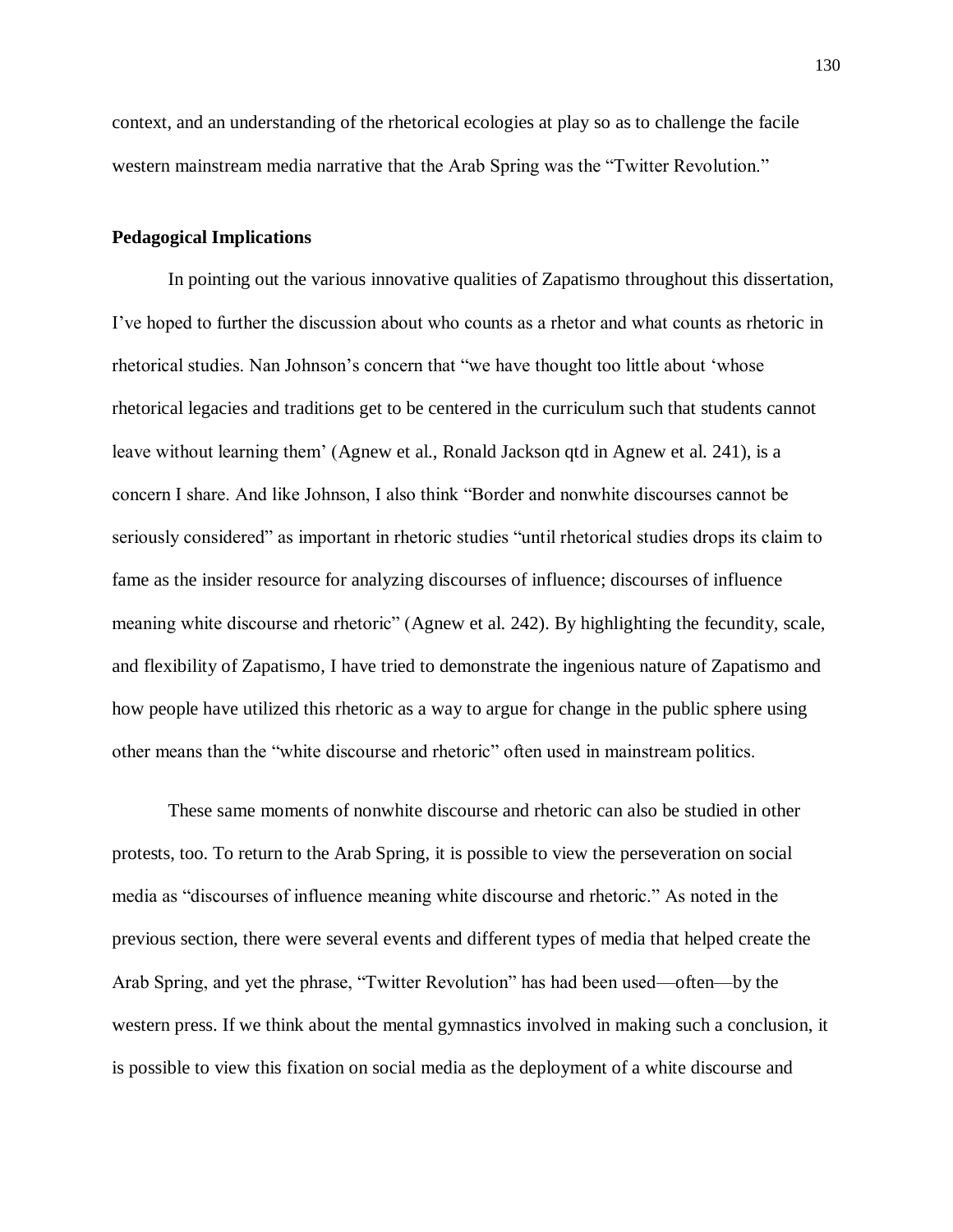rhetoric. As Aleksey Chadayev explains in his interview with Yelena Chernenko, Twitter is the physical representation of a "classical progressive myth," that the west "creates technologies that penetrate the underdeveloped world and inspire in their inhabitants a desire for a different life. For the Western…consciousness it is customary to insist on the 'civilizing missions' of new technologies" ("Russia: Internet Expert Says 'Twitter Revolution' no Threat to Russia" 1). "Civilizing missions" is just a turn of phrase for the racist idea of white superiority; using this as their undergirding warrant, American politicians and journalists rushed forward with claims that the new means of communication—Twitter—had engineered "social change" and various "cataclysms" ("Russia: Internet Expert Says 'Twitter Revolution' no Threat to Russia" 1) for the non-white Mubarak regime in Egypt. That is to say, white America (a misnomer in itself yet the topic for another project) had given the non-white people of Egypt, through a technology developed in the United States, the desire for political change. As citizens in other nation-states joined the so-called Arab Spring, the reading of these revolts—due to the undergirding warrant explained above—was also conflated with a fabricated "popular demand for the Western liberal democratic model," even though Islamist parties, which are decidedly not enthralled with the Western democratic model, were at the time "best placed to win the elections marking regime change in each country" ("Indian Article Examines Social Media's 'Decisive' Role in 'Arab Spring'" 5). Studying the rhetorics of these Islamist parties, understanding how they mobilized desire, and what acts these rhetorics engendered during the Arab Spring could be a way to lead students through a study non-western, non-Christian, non-Anglo rhetorics within their contexts and consequences.

And in looking beyond "white discourse and rhetoric," I am also adding my voice (figuratively) to arguments being made by rhetoricians like Susan Kates. In *Activist Rhetorics*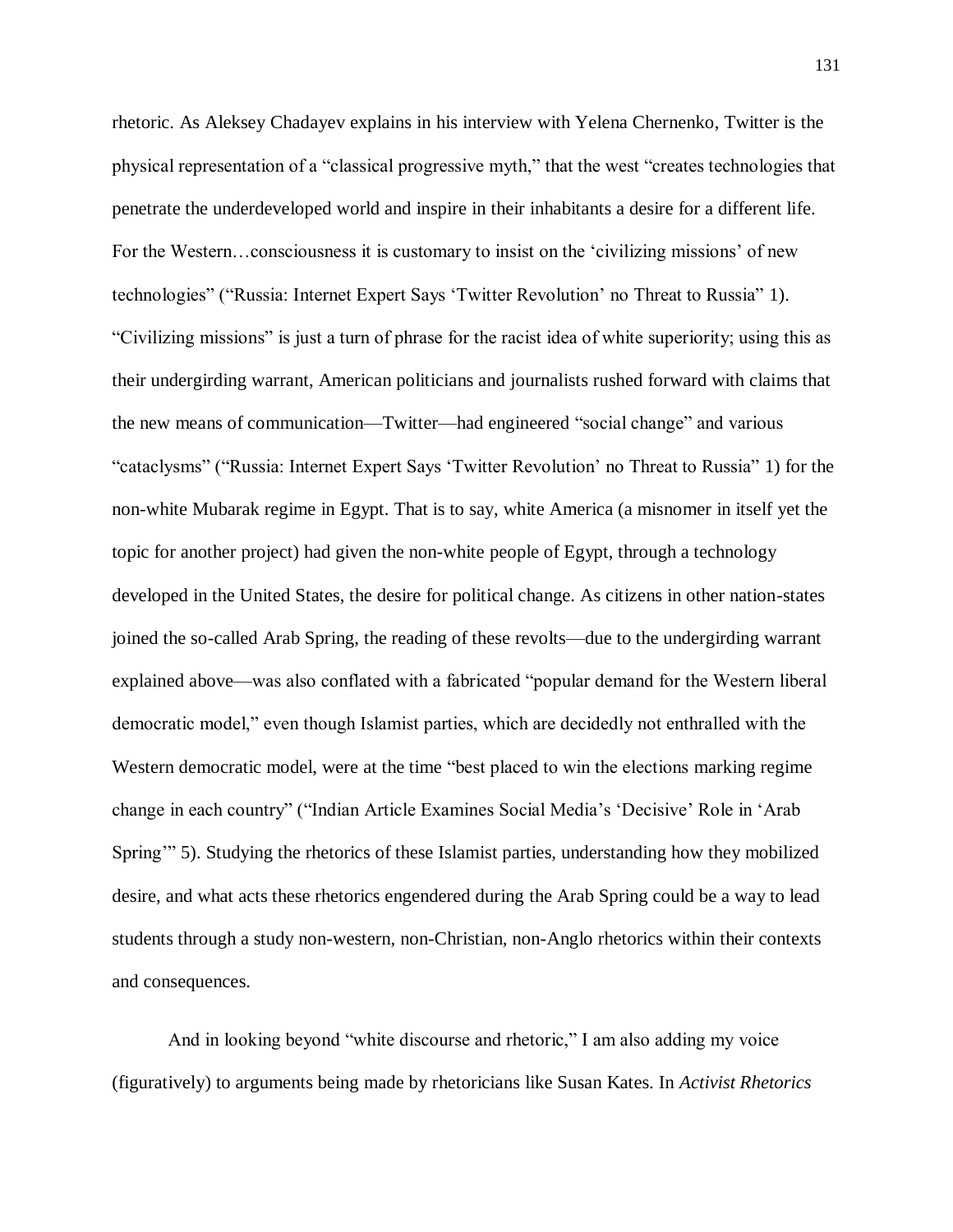*and American Higher Education*, Kates pointedly argues that is it important to examine the rhetorical practices of protests groups. Kates pushes rhetoricians to "reorient our discipline toward investigations" focused on the "heuristic potentials and political uses" of rhetorics developed and deployed by rhetors who were "not taught the arts of rhetoric" in a formal setting like the university classroom. New investigations into places "ranging from classes in basic writing to the archives of temperance societies," are allowing rhetoricians to "look past the commonplaces" and towards these protesters who have organically acquired the "uncommon skills [needed] to invent the power of speech because they were schooled to be mute" (Miller and Jones 437). I think the Zapatista-Mechista moment in Seattle and any of number of the protests in the Arab Spring are both case studies adding strength to this argument. If nothing else, it adds to what I see to be the warrants undergirding Kates's argument; a thicker description of what constitutes rhetoric and how rhetoric works are happening, every day, in material reality.

In the composition classroom, protest/social movement rhetoric of non-white demonstrators could serve as a way to bring Kates's notions of rhetoric to a classroom setting. In turn, this would be the creation of pedagogical goals reminiscent of James Berlin and Sharon Crowley: to use the classroom as a space to engage the histories and rhetorics that are "transforming what we do and how we live" (Miller 255). In this situation, a compositionist could use this notion of "transforming what we do and how we live" as a guide and find other, similar topics ripe for discussion. Such topics could include technology in the university classroom; the rise of distance learning; outsourced work; adjunct labor in the academy; the decline of unions; labor organizing in the time of transnational capital; the definition and practical uses of the label "subculture"; environmental sustainability; global warming; voter i. d. laws in the United States; images of poverty in the public sphere; images of disability in the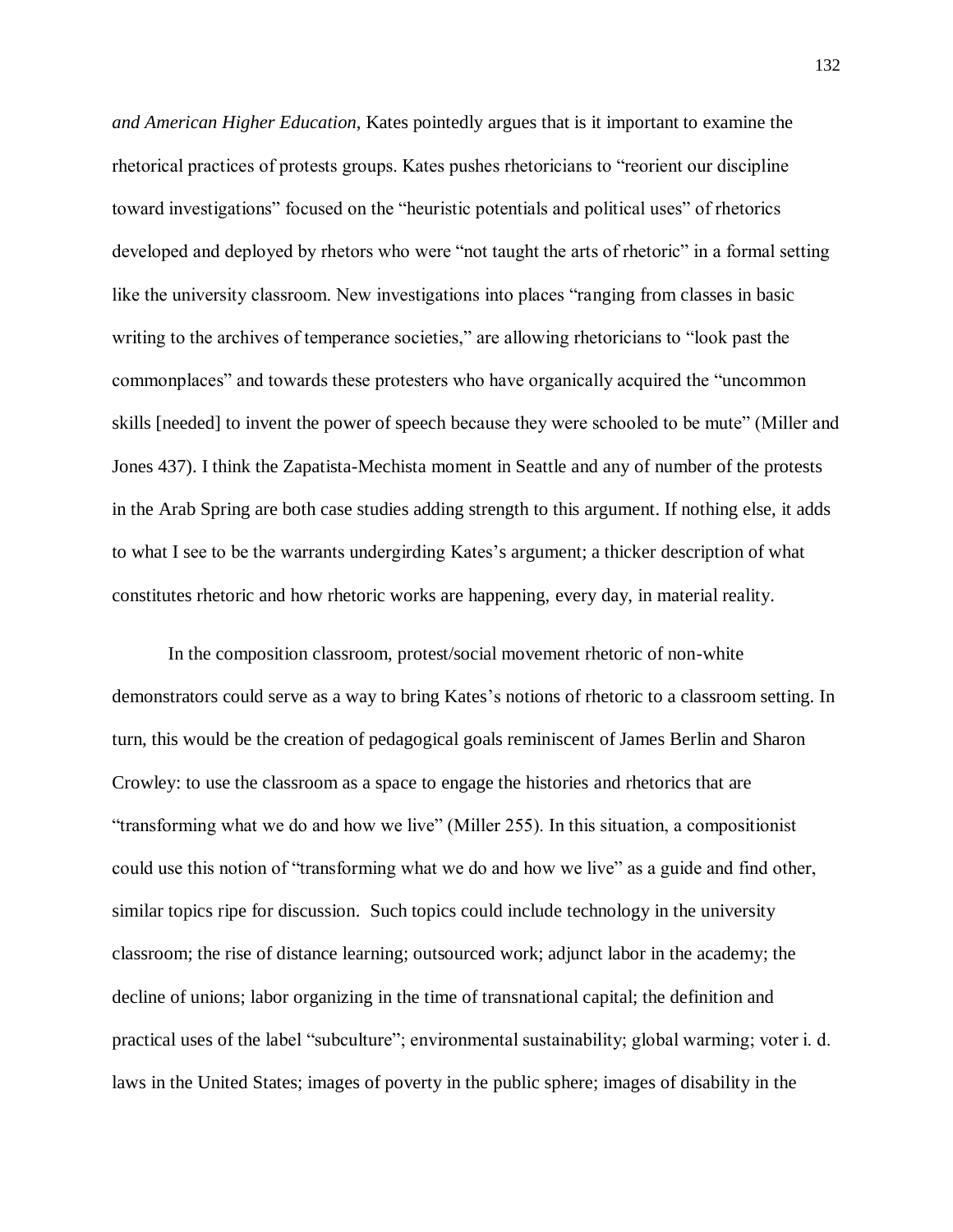mainstream media; the history and production of 'zines; discourses concerning public space and ownership. The list is endless; the possibilities are limitless. My point, however, is that "a rhetoric, any rhetoric, ought to be situated within the economic, social ,and political conditions of its historical moment" (Berlin qtd in Miller 255), and the time needed to stop, read, reflect, and write on issues of consequence, ethics, and power often only occur in the composition classroom. Other classes in other fields are overwrought with a concern for covering discipline specific content; the places where discussions about how discourse, language, and rhetoric inhabit, bind, or empower people can happen in the space of the writing classroom.

My idea about how this particular project and its topic could be brought to the composition classroom is bolstered by the work of composition and rhetoric scholars like Thomas Miller. As Miller points out in "Rhetorical Historiography and the Octalogs," "Rhetoricians have long claimed to be concerned with acting in a timely manner to address the pragmatics of particular situations" (Agnew et al. 254), that we, as a discipline, "profess to value *kairos*—those pivotal moments when assumptions turn critical as paradigm shifts" (Agnew et al. 254). And yet in a very long digression, Miller points out that several of the rhetorical histories employed as the foundation for composition classrooms overlook the very real and very important issues of cuts to education.

In particular, Miller cites his own immediate context where the state of Arizona—at the time of his writing—was preparing to cut "\$80 million" from its operating budget, on top of a "\$100 million drop in state funding in the last two years…it [has also] relied on the most regressive form of taxations, sales taxes, with corporate taxes cut to make the state more 'friendly' to business" (Agnew et al. 254). In addition, "[e]ducation has been left to compete for funding against the poor" because legislators believed Arizona had been "too 'generous'"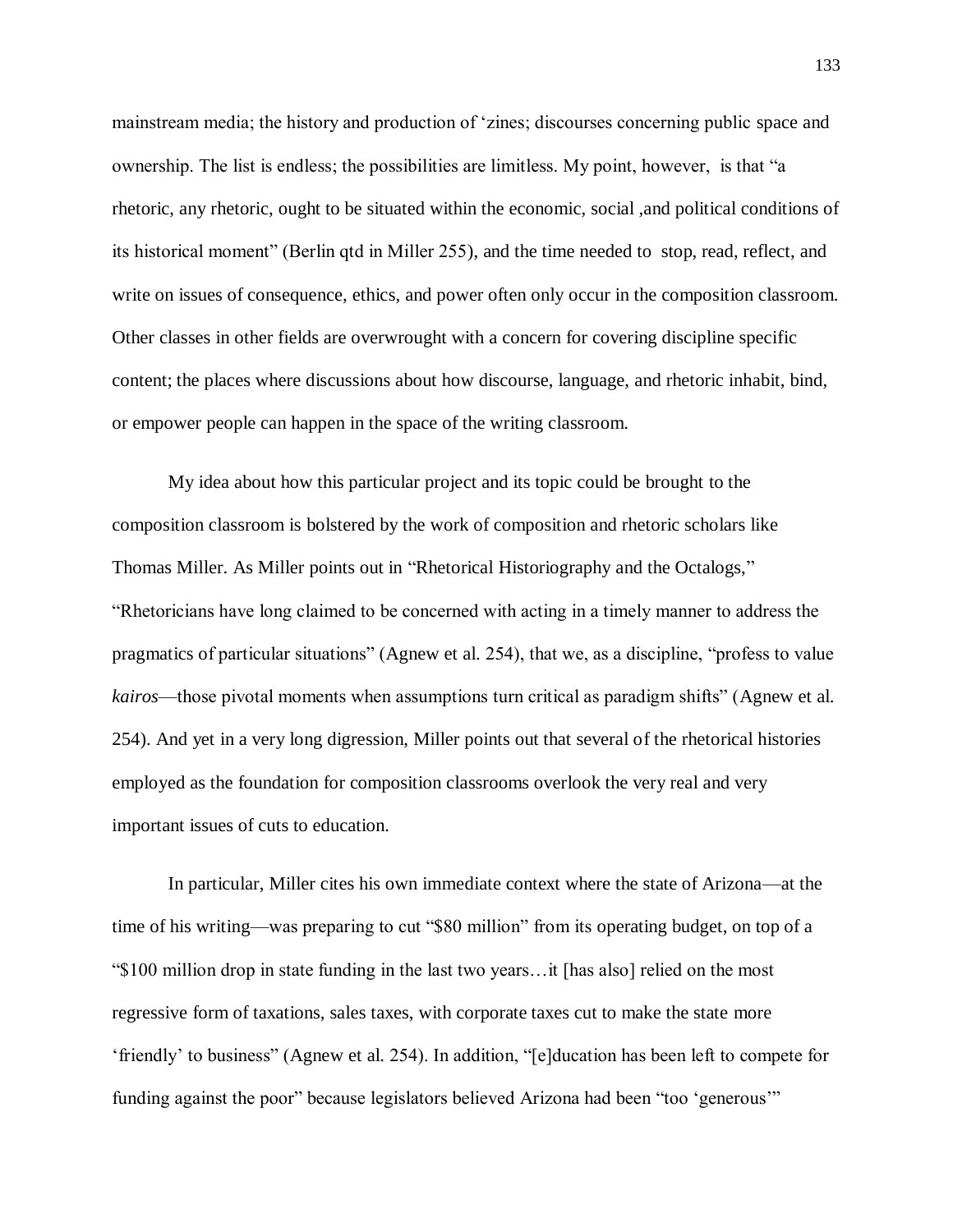(Agnew et al. 254), and wanted to overturn basic health services to those below the poverty line as a way to free up some money for land grant institutions.

Miller's digression about education in Arizona was his attempt to illustrate how little these types of topics have been considered in rhetorical studies, even though it is similar to the situations several scholars work in all over the United States. Miller continues on to argue the immediate situations of the university "seem unrelated to our histories of rhetoric," and that our professional organizations such as "CCCC and RSA have been remarkably indifferent to the economic and political forces that are transforming" (Agnew et al. 254) the lives of the scholars and students who work and study in the American academy. This is a turn, according to Miller, from the work seen in composition and rhetoric in the 1980s; the "first Octalogers" represented a general movement in the field to use a "critical stance on classicism and a material perspective on composition," which we slowly divorced ourselves from as we became an "established discipline" (Agnew et al.254).

This divorcing of "our work from the political and institutional contexts within which we work" (Agnew et al. 254), is what I think my project will help remedy; a composition class in social movement and protest rhetorics could discuss how the texts created in a social movement are intimately linked to the political and institutional contexts within which they work (in the sense of Syverson's ecology of composition); moreover, it would be possible to study how those texts affect readers' identities (Edbauer), produce subsequent texts (Collins/Ridolfo and DeVoss), and how texts can dictate physical and mental dispositions in material reality (Blair). The work of the scholars in parenthesis could be used in the classroom. Each is readily accessible by any student, undergraduate or graduate.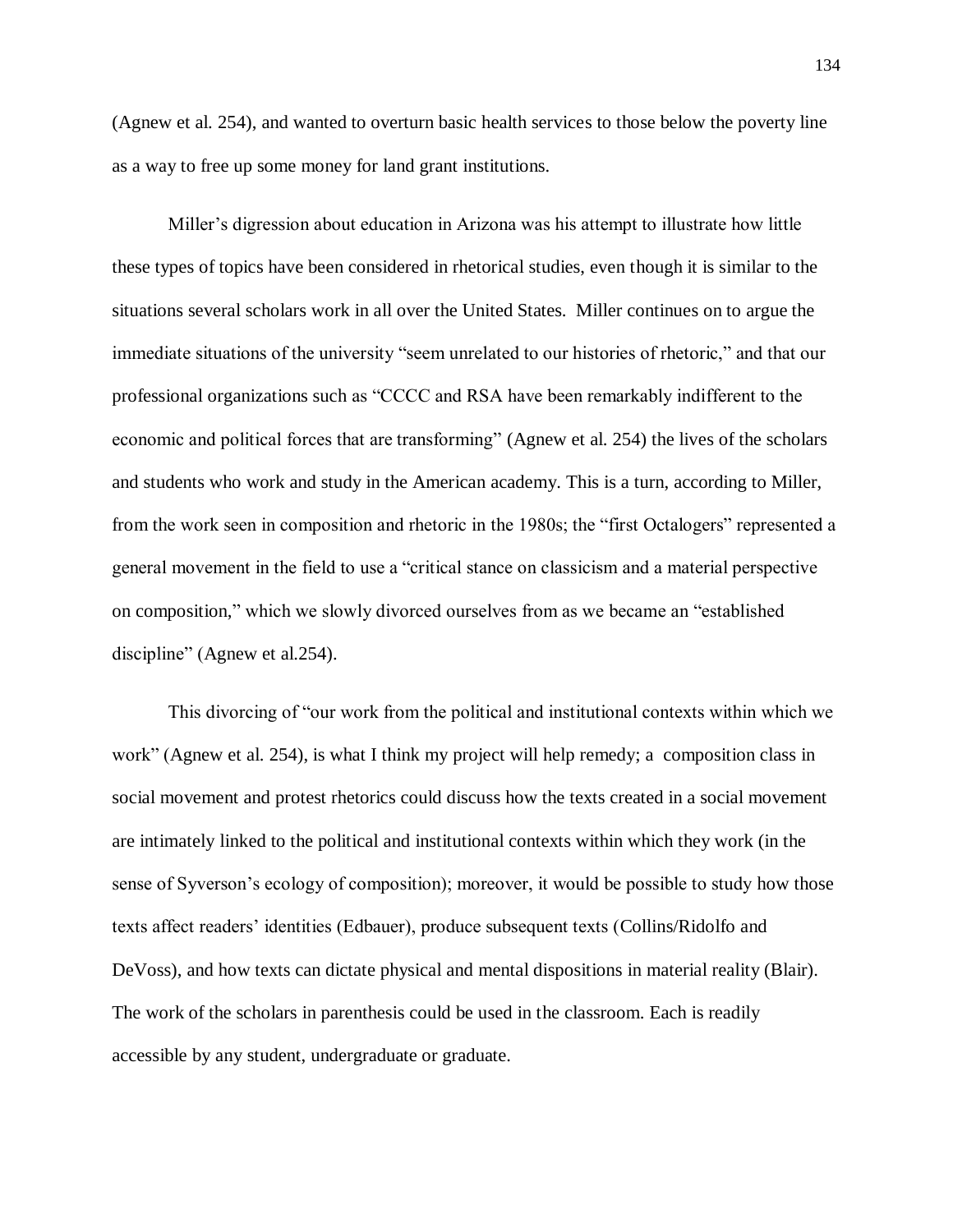For example, the influence of Marcos's communiqués on Bocanegra and Nunez could be studied, or perhaps more succinctly, the influence of these texts on Bocanegra and Nunez's rhetorical and compositional ecologies. Because of Marcos's communiqués, Bocanegra and Nunez organized a march of Zapatistas in Seattle. Bocanegra and Nunez dictated a "disposition" that effected their fellow Mechistas in all senses of the word; they "created a state of mind regarding" the WTO by using the Zapatista stance on neoliberalism as their rallying point; they created a "physical inclination or tendency" by physically demonstrating this state of mind through the military dress and movement of the Mechistas through the streets of Seattle in 1999; and by their "arranging or placement" as a military unit, complete with military police style peace keepers to ensure their segregation, that was separate and at the head of the student march (Dictionary.com). In short, by borrowing an identity for a public display, Bocanegra and Nunez persuaded their fellow Mechistas to participate in the N30 march through a shared understanding of the WTO created by becoming Zapatista for a day. Shifting the identity of rank-and-file members through dress and movement changed the way Mechistas saw the importance of the WTO student march. Consequently, the Mechistas were moved to action through a rhetoric broadcast through compositions aimed at their *minds and bodies*. And those compositions had their genesis in the communiqués of Subcomandante Marcos.

Moreover, such a class would explain why such an identity can be left behind after situation specific environmental stimuli are removed or at least are ameliorated/ mitigated for each individual protestor. A class examining social and protest movements would be a way for students to begin interrogating technophile explanations; racist explanations; essentialist explanations; or stereotypical explanations (e.g., he's a bleeding-heart; she's a feminist) for the activisms practiced by everyday people. In a public sphere increasingly reliant on such simplistic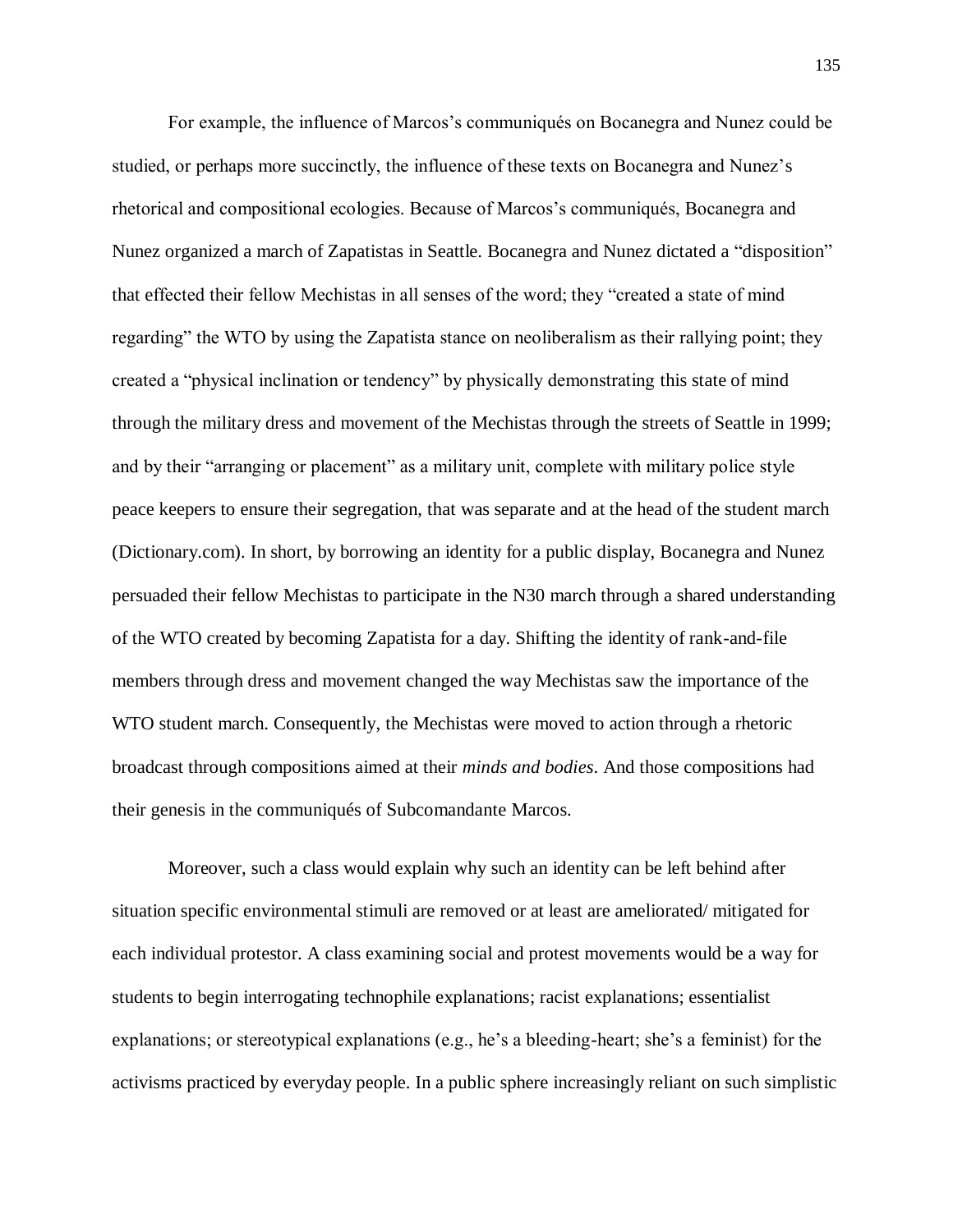explanations, the hypothetical composition class described above would be a way to challenge such trite tropes through studying writing for social and political change, history, rhetorical historiography, marginalized writings and rhetorics, and the uses of agonistic discourse in the public sphere.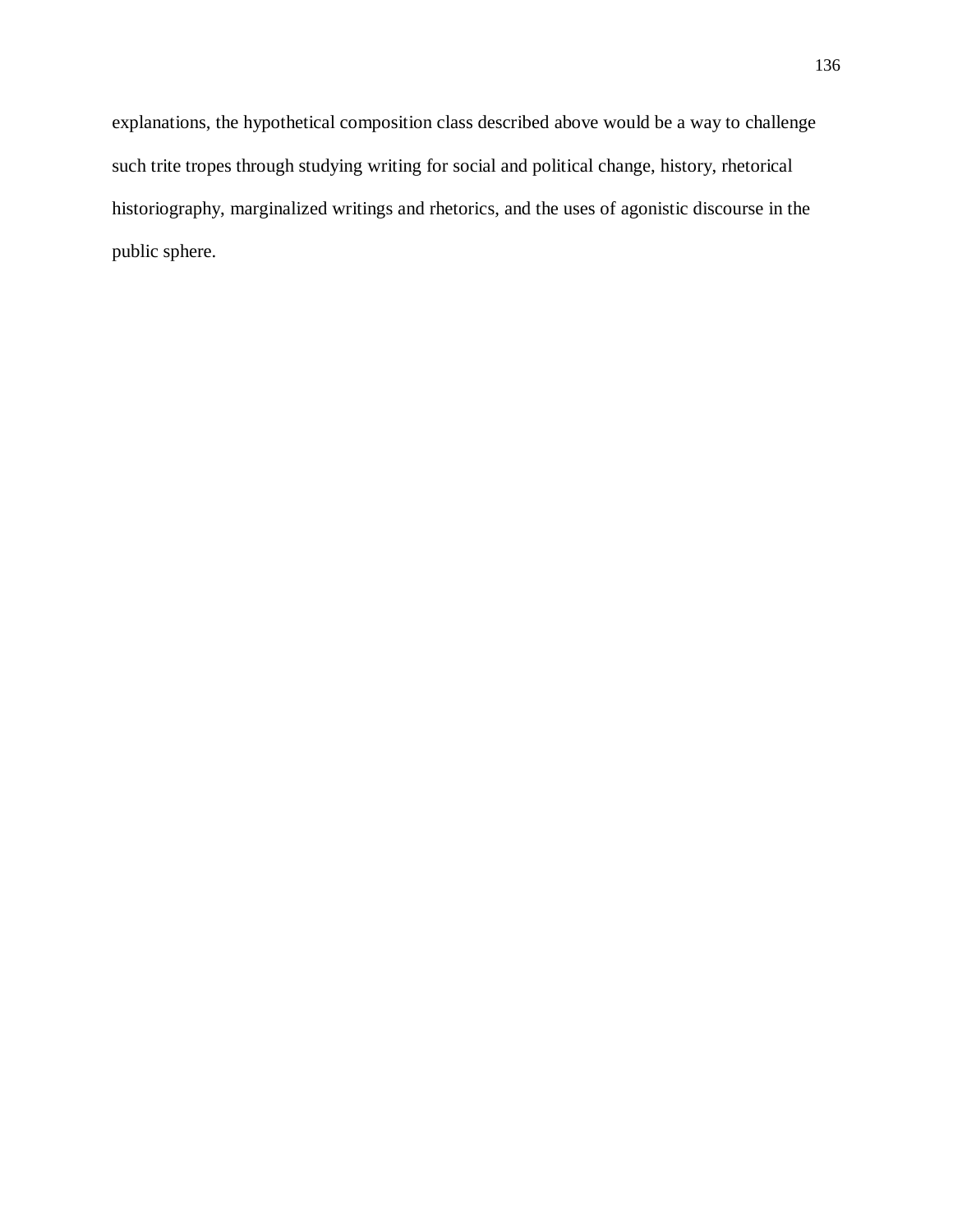### **Bibliography**

- Agnew, Lois, James J. Murphy, Cheryl Glenn, Nan Johnson, Jan Swearingen, Richard Leo Enos, Jasper Neel, Linda Ferreira-Buckley, Janice Lauer Rice, Janet M. Atwill, Kathleen Ethel Welch, Roxane Mountfourd, Thomas Miller, and Victor J. Vitanza. "Rhetorical Historiography and the Octalogs." *Rhetoric Review* 30.3 (2011): 237-257. Print.
- Berlin, James and John Trimbur. "Introduction." *Pre/Text: A Journal of Rhetorical Theory* 13.1- 2 (1992): 7-15. Print
- Bizzell, Patricia, and Bruce Herzberg, eds. *The Rhetorical Tradition: Readings from Classical Times to the Present*. Boston: Bedford/St. Martin's, 2001. Print.
- Blair, Carole. "Contemporary U.S. Memorial Sites as Exemplars of Rhetoric's Materiality."*Rhetorical Bodies*. Eds. Jack Selzer and Sharon Crowley. Madison, WI: The U of Wisconsin P, 1999. 16-57. Print.
- Bocanegra, Miguel, and Randy Nunez. Interview by Monica Ghosh. *University of Washington Digital Collections: The WTO Seattle Collection*. U of Washington Libraries, n.d. Web. 18 July 2012.
- Booth, Wayne C. *The Rhetoric of Rhetoric: The Quest for Effective Communication*. Oxford: Blackwell Publishing, 2004. Print.
- Bressler, Charles E. *Literary Criticism: An Introduction to Theory and Practice*. 3rd ed. Upper Saddle River, NJ: Pearson Education, 2003. Print.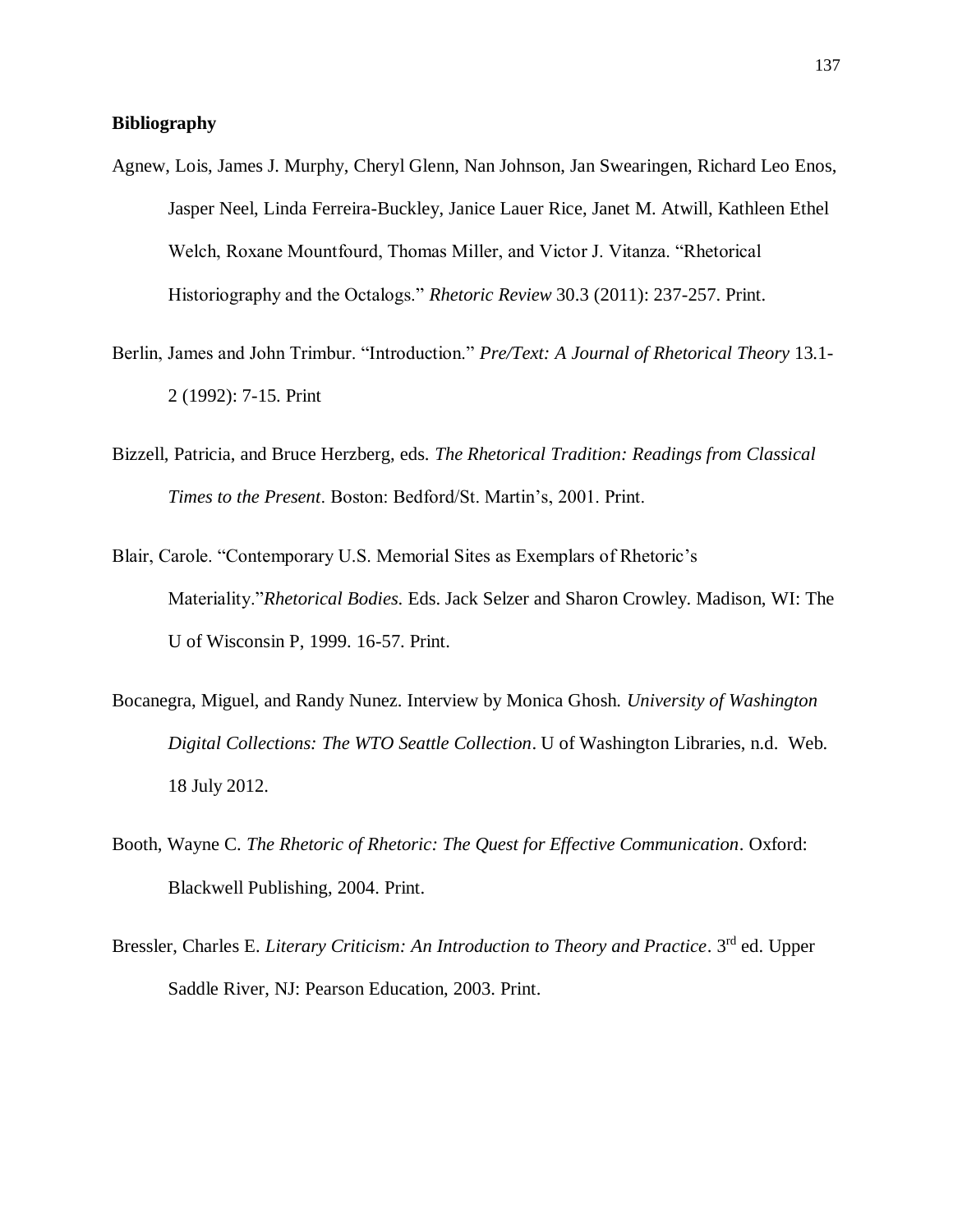Burke, Kenneth. "From *A Grammar of Motives*." *The Rhetorical Tradition: Readings from Classical Times to the Present*. 2nd ed. Eds. Patricia Bizzell and Bruce Herzberg. New York: St. Martin's, 2001. 1298-1324.

Burke, Kenneth. *A Rhetoric of Motives*. Los Angeles: U of California P, 1950.

- Burke, Sara, and Claudio Puty. "In the Belly of the Beast. A Perspective on the global Justice Movement in the United States: Its Roots and Emergence." *Gloves Off: Bare-Fisted Political Economy*, 2004. Web. 3 Feb. 2013.
- Cabasco, Lydia. Interview by Monica Ghosh. *University of Washington Digital Collections: The WTO Seattle Collection*. U of Washington Libraries, n. d. Web. 24 June 2013.
- Clandestine Revolutionary Indigenous Committee-General Command of the EZLN. "To the Workers of the Republic." *Zapatistas! Documents of the New Mexican Revolution*. Eds. The Editorial Collective. Brooklyn, New York: Autonomedia, 1994. n.pag. Web.
- Cleaver, Harry. "Introduction." *Zapatistas! Documents of the New Mexican Revolution*. Eds. The Editorial Collective. Brooklyn, New York: Autonomedia, 1994. n.pag. Web.
- --. "The Zapatistas and the Electronic Fabric of Struggle." *Harry Cleaver*. The U of Texas at Austin, 01 Nov. 1995. Web. 15 Feb. 2013.
- Collins, Vicki Tolar. "The Speaker Respoken: Material Rhetoric as Feminist Methodology." *College English* 61.5 (1999): 545-573. Print.
- Conant, Jeff. *A Poetics of Resistance: The Revolutionary Public Relation of the Zapatista Insurgency.* Oakland, CA: AK Press, 2010. Print.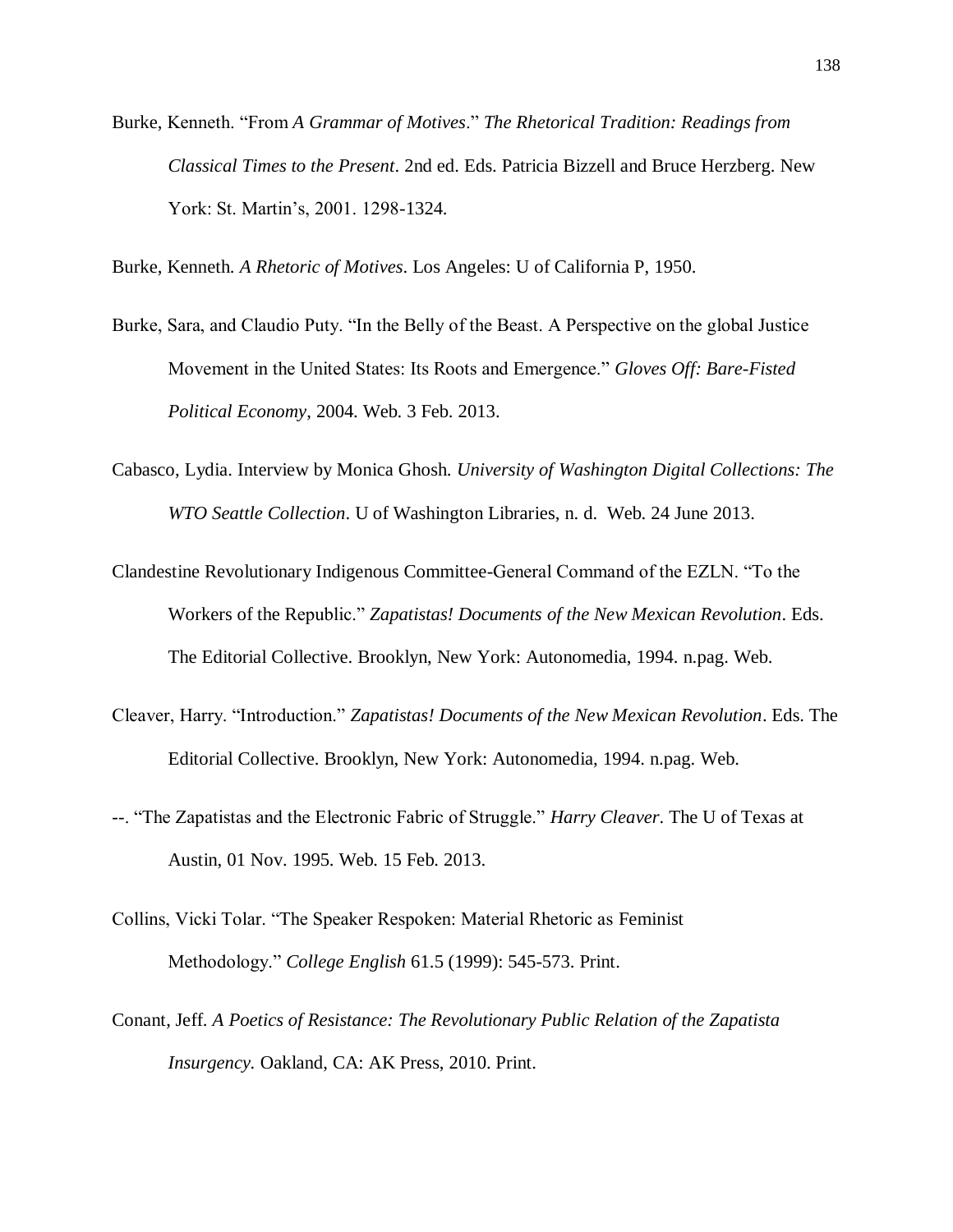- Connors, Robert J. "Dreams and Play: Historical Method and Methodology." *Methods and Methodology in Composition Research*. Eds. Gesa Kirsch and Patricia A. Sullivan. Carbondale: S. Illinois UP, 1992. 15-37. Print.
- Coogan, David. "Service Learning and Social Change: The Case for Materialist Rhetoric." *CCC* 57.4 (2006): 667-693. Print.
- Danaher, Kevin. Interview by Miguel Bocanegra. *University of Washington Digital Collections: The WTO Seattle Collection*. U of Washington Libraries, n.d. Web. 11 Apr. 2013.
- Day, Bill. "The NAFTA Nightmare." *Multinational Monitor*. Multinational Monitor, 01 Oct. 1992. Web. 16 Feb. 2013.
- della Porta, Donatella. "Multiple Belongings, Tolerant Identities, and the Construction of 'Another Politics': Between the European Social Forum and the Local Social Fora." *Transnational Protest and Global Activism*. Eds. Donatella della Porta and Sidney Tarrow. New York: Rowman and Littlefield Publishers, 2005. 175-202. Print.
- DeLuca, Kevin Michael, and Jennifer Peeples. "From Public Sphere to Public Screen: Democracy, Activism, and the "Violence of Seattle." *Readings on the Rhetoric of Social Protest*. 2nd ed. Eds. Charles E Morris III and Stephen Howard Browne. State College, PA: Strata Publishing, 2006. 244-266. Print.

"Disposition." Dictionary.com. Dictionary.com, LLC, 2013. Web. 28 July 2013.

Dixon, Chris. "Five Days in Seattle: A View from the Ground." *The Battle of the Story of The Battle of Seattle*. Eds. David Solnit and Rebecca Solnit. Oakland, CA: AK Press, 2009. 73-107. Print.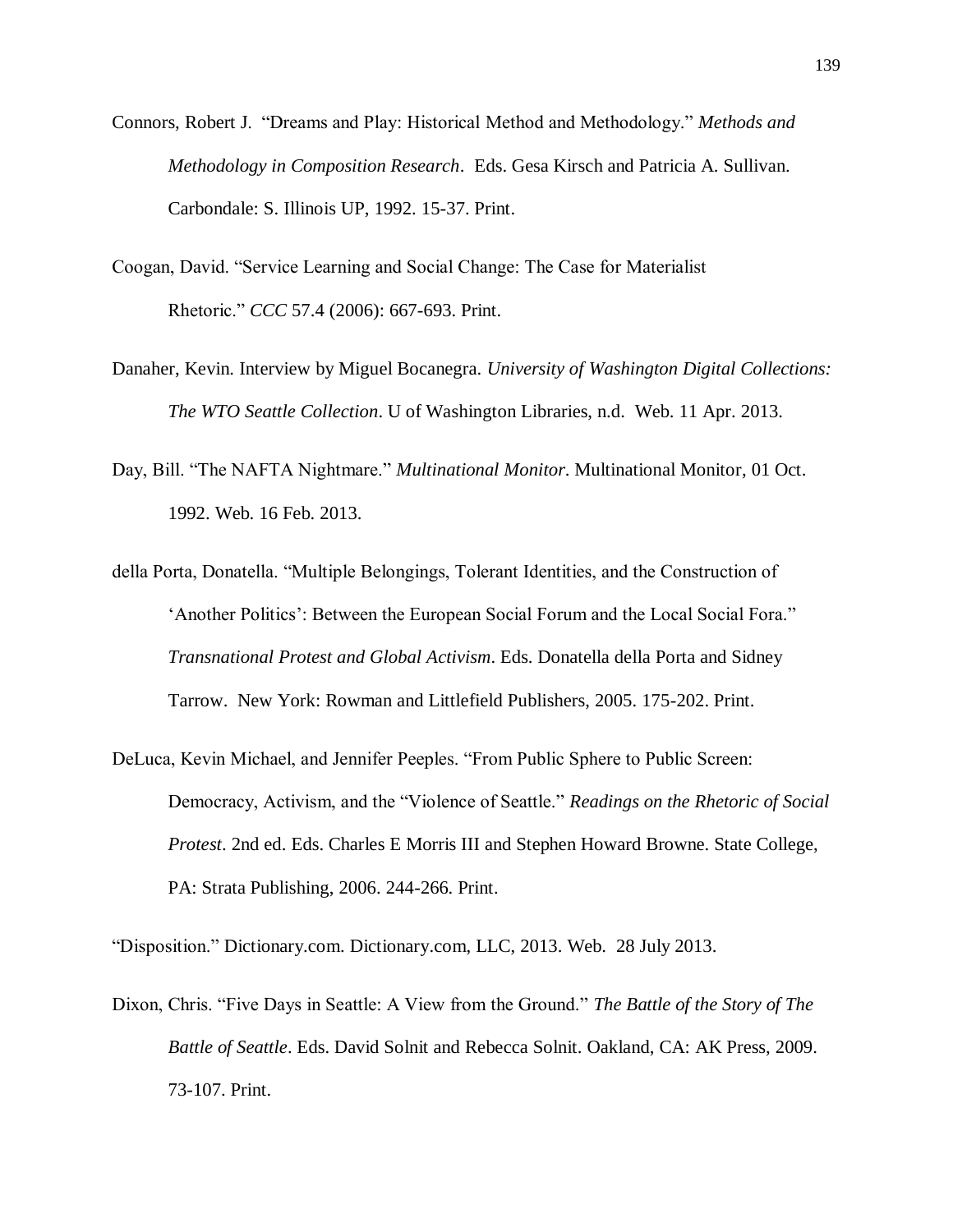- Edbauer, Jenny. "Unframing Models of Public Distribution: From Rhetorical Situation to Rhetorical Ecologies." *Rhetoric Society Quarterly* 35.4 (2005): 5-24. Web. 4 Aug. 2010.
- Enoch, Jessica and Cheryl Glenn. "Invigorating Historiographic Practices in Rhetoric and Composition Studies." *Working in the Archives: A Practical Research Guide for Rhetoric and Composition.* Ed. Alexis E. Ramsey, Wendy B. Sharer, Barbara L'Eplattenier, and Lisa S. Mastrangelo. Carbondale: Southern Illinois UP, 2010. 11-27. Print.
- Flanagan, Ben. "Facebook Revolution 'A Myth', Critics Say." *The National*. Abu Dhabi Media. 18 May 2011. Web. 27 Dec. 2013.
- Foucault, Michel. *Discipline and Punish*. Trans. Alan Sheridan. New York: Random, 1976. Print.
- Gold, David. "Remapping Revisionist Historiography." *College Composition and Communication* 64.1 (2012): 15-34. Print.
- Greene, Ronald Walter. "Another Materialist Rhetoric." *Critical Studies in Mass Communication* 15 (1998): 21-41. Print.
- Gries, Laurie. "Still Life with Rhetoric: Toward a Consequentialist Methodology of Material Rhetorics." Diss. Prospectus. Syracuse University, 2010. Print.
- Hardt, Michael, and Antonio Negri. *Multitude: War and Democracy in the Age of Empire*. New York: Penguin Books, 2004. Print.
- Horner, Bruce. *Terms of Work for Composition: A Materialist Critique*. Albany, NY: SUNY P, 2000. Print.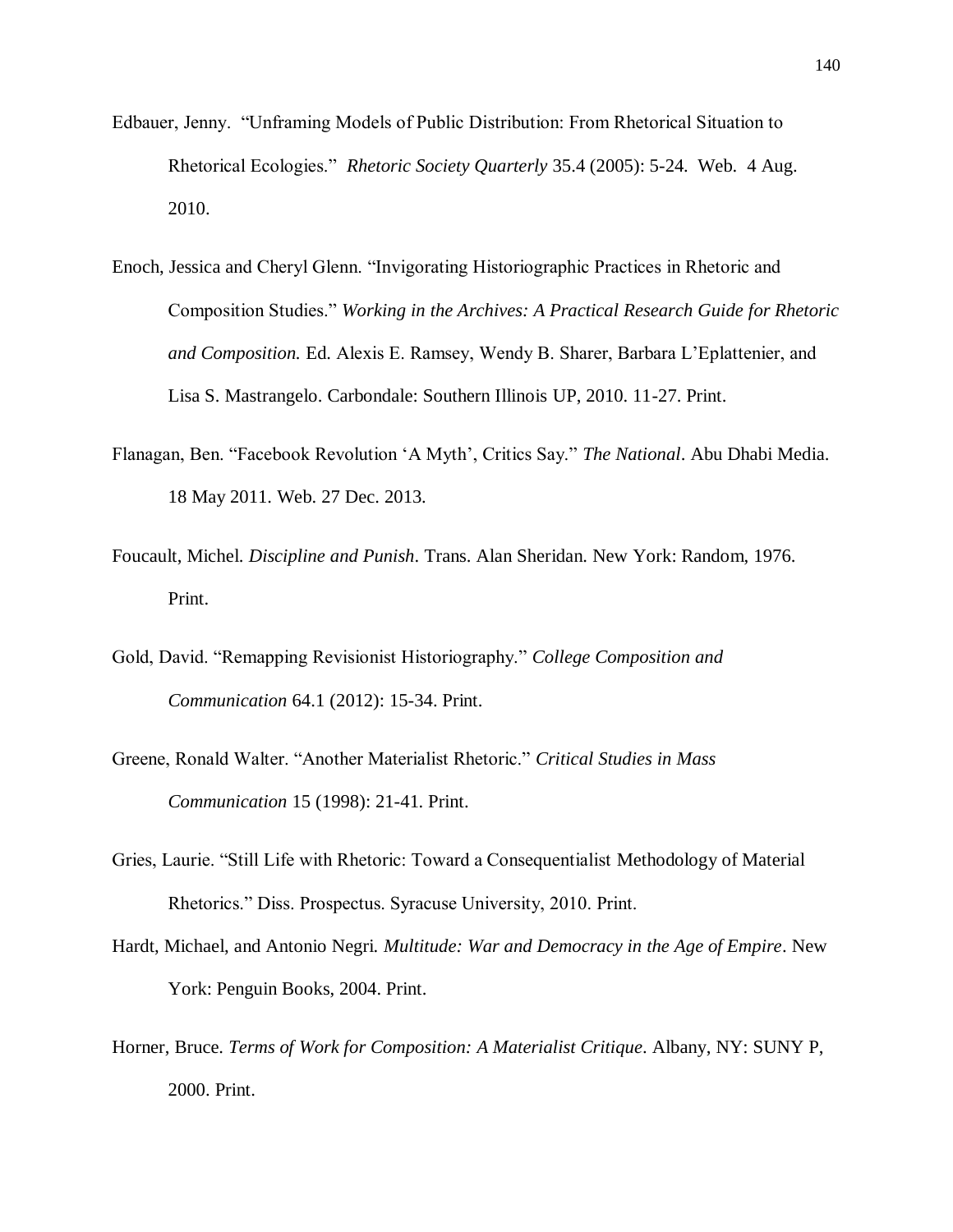- Hulbert, Mark C. and Michael Blitz. "The Institution('s) Lives!"*Pre/Text: A Journal of Rhetorical Theory* 13.1-2 (1992):60-75.
- "Indian Article Examines Social Media's 'Decisive' Role in 'Arab Spring'." Frontline Online (provided by World Connection). 10 Mar. 2012. ProQuest. Web. 30 Dec. 2013. PDF.
- Iturriaga, Markus. "The Zapatista Rebels." *Markus Iturriaga*. U of Tennessee, n.d. Web. 01 Feb. 2013. Brooklyn, New York: Autonomedia, 1994. n.pag. Web.
- Lenero, Vincente. "Interview with Marcos Before the Dialogue." *Zapatistas! Documents of the New Mexican Revolution*. Eds. The Editorial Collective. Brooklyn, New York: Autonomedia, 1994. n.pag. Web.
- Major Ana Maria. Interview by Unknown. *Zapatistas! Documents of the New Mexican Revolution*. Latin American Network Information Center, n. d. Web. 04 Apr. 2013.
- Marcos, Subcomandante. "Who is Marcos?". *Anthropology Department*. Vanderbilt U, 22 Sept. 2003. Web. 05 Feb. 2013.
- --. "Chiapas: The Southeast in Two Winds." *Zapatistas! Documents of the New Mexican Revolution*. Eds. The Editorial Collective. Brooklyn, New York: Autonomedia, 1994. n.pag. Web.
- Marquez, Gabriel Garcia, and Roberto Pombo. "The Punch Card and the Hourglass: Subcomandante Marcos Interviewed by Gabriel Garcia Marquez and Roberto Pomba." *The New Left Review*. The New Left Review, May 2001. Web. 2 Feb. 2013.
- McGee, Michael Calvin. "The 'Ideograph': A Link Between Rhetoric and Ideology." *The Quarterly Speech Journal* 66.1 (1980): 1-16. Print.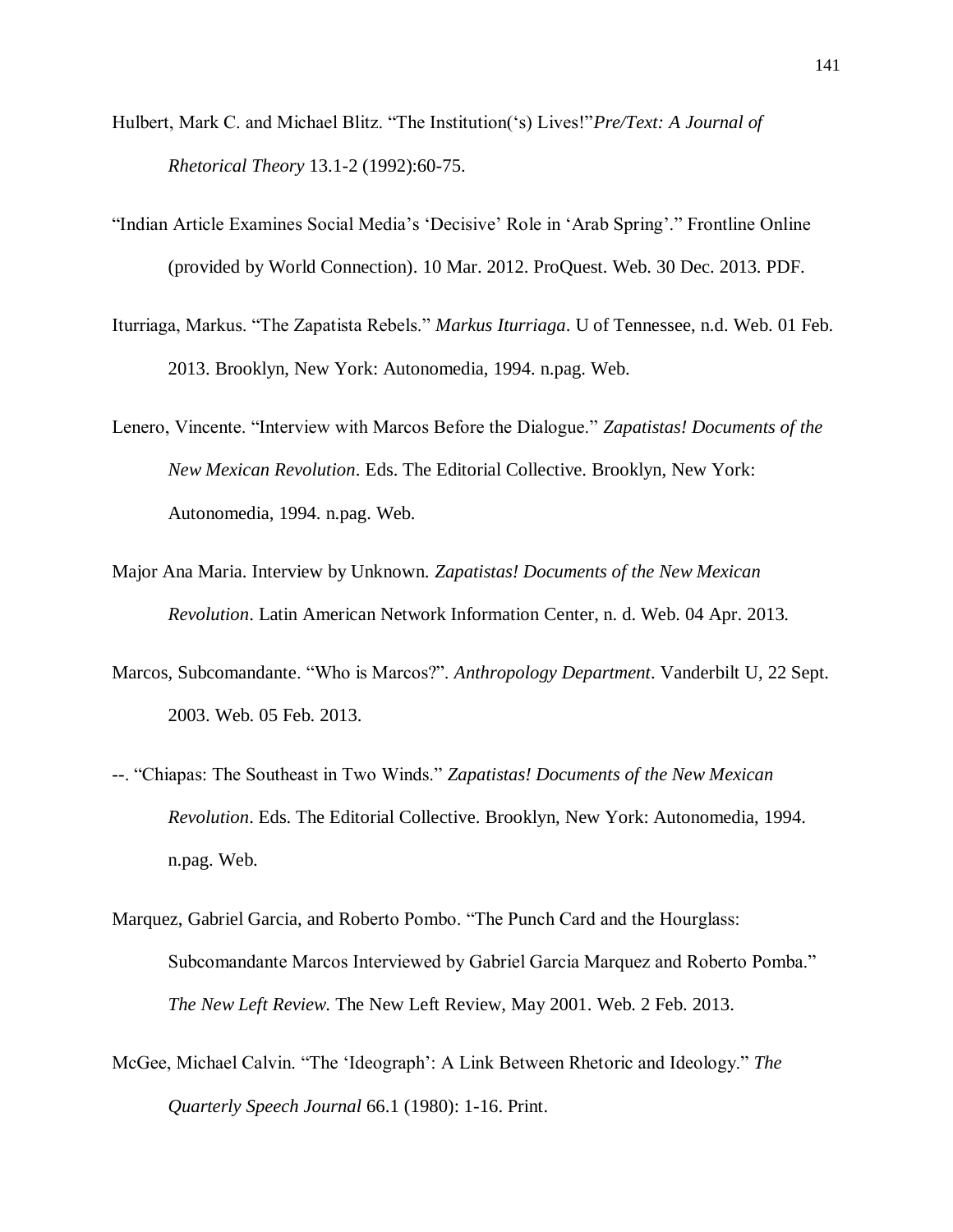- Miller, Thomas, P. and Joseph G. Jones. "Working out Our History." *College English* 67.4 (2005): 421-439. Print.
- Moguel, Julio, and Hermann Bellinghausen. "A Conversation with Subcomandante Marcos After the Dialogue." *Zapatistas! Documents of the New Mexican Revolution*. Eds. The Editorial Collective. Brooklyn, New York: Autonomedia, 1994. n.pag. Web.
- *Movimiento Estudiantil Chican@ de Aztlàn Official National Website.* Movimiento Estudiantil Chican@ de Aztlàn, n .d. Web. 04 May 2013.

Octalog. "The Politics of Historiography." *Rhetoric Review* 7.1 (1988): 5-49. Print.

- Page, Jim. Interview by Monica Ghosh. *University of Washington Digital Collections: The WTO Seattle Collection*. U of Washington Libraries, n.d. Web. 20 May 2013.
- Perlstein, Jeff. Interview by Miguel Bocanegra. *University of Washington Digital Collections: The WTO Seattle Collection*. U of Washington Libraries, 15 Oct. 2000. Web. 18 July 2013.
- PGA Bulletin: Peoples' Global Action against "Free" Trade and the WTO. PGA Bulletin No. 0, *November-December 1997*. The Convenors' Committee of the PGA Conference, 1997. Web. 2 Feb. 2013.
- Porter, Kevin J. *Meaning, Language, and Time: Toward a Consequentialist Philosophy of Time*. West Lafayette: Parlor P, 2006. Print.
- Rider, Janine. *The Writer's Book of Memory: An Interdisciplinary Study for Writing Teachers*. Hillsdale: L. Elrbaum Associates, 1995. Print.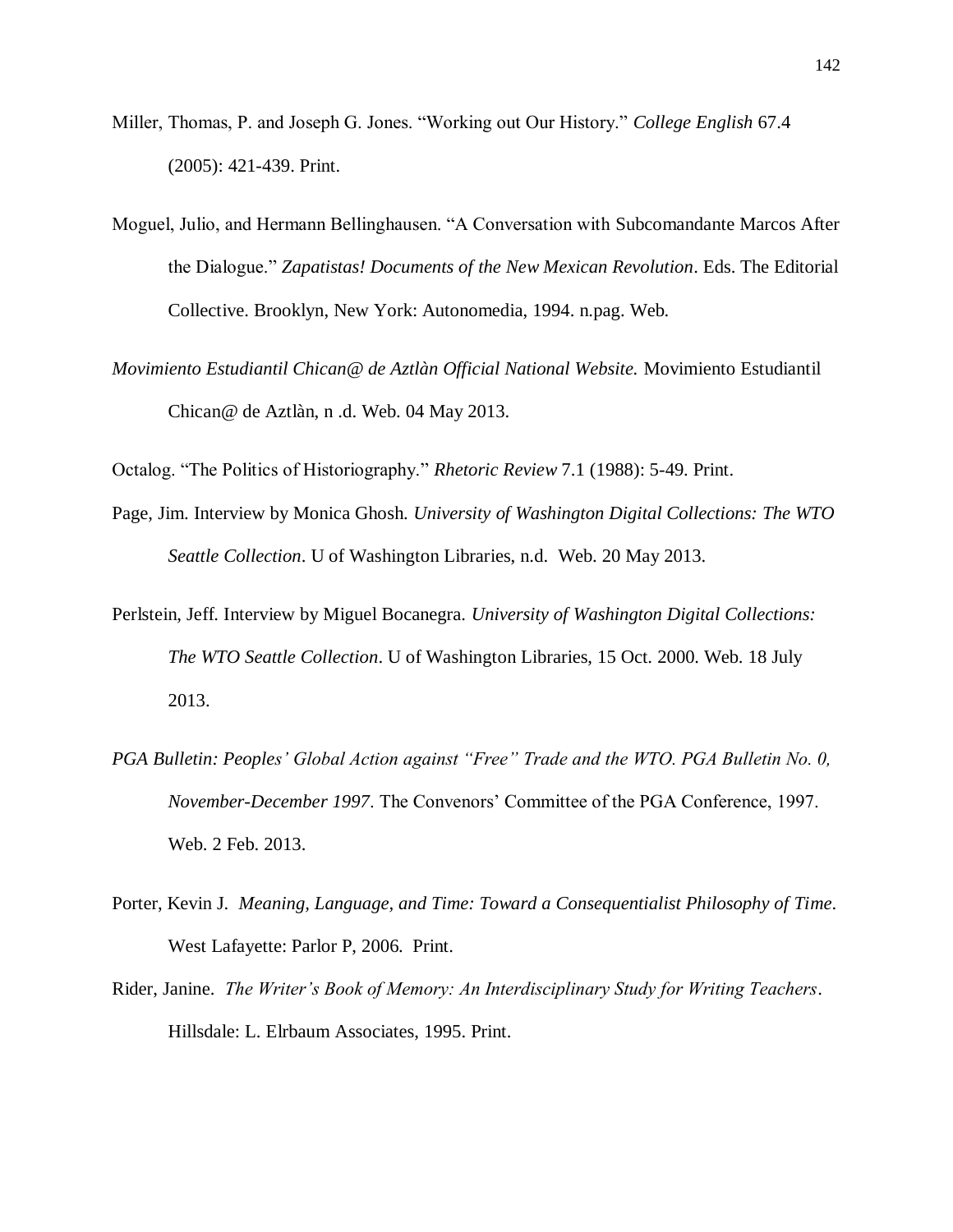- Ridolfo, Jim and Danielle Nicole DeVoss. "Composing for Recomposition: Rhetorical Velocity and Delivery." *Kairos* 13.2 (2009): n. pag. Web. 15 Dec. 2009.
- Riedner, Rachel and Kevin Mahoney. *Democracies to Come: Rhetorical Action, Neoliberalism, and Communities of Resistance.* New York: Lexington Books, 2008. Print.
- "Russia: Internet Expert Says 'Twitter Revolution' no Threat to Russia." Russian and Miscellaneous Documents (provided by World News Connection). 16 Mar. 2011. ProQuest. Web. 30 Dec. 2013. PDF.
- Sanchez, Raul. *The Function of Theory in Composition Studies*. Albany, NY: State U of New York P, 2005. Print.
- Selzer, Jack, and Sharon Crowley, eds. *Rhetorical Bodies*. Madison, WI: The U of Wisconsin P, 1999. Print.
- Solnit, David. "The Battle of the Story of the Battle of Seattle." *The Battle of the Story of the Battle of Seattle*. Eds. David Solnit and Rebecca Solnit. Oakland, CA: AK Press, 2009. 5- 55. Print.
- Spinuzzi, Clay. "Reading: The Zapatista Social Netwar in Mexico." *Spinuzzi: A Blog about Rhetoric, Technology, Research, and Where We're Headed Next*. Web. 02 Apr. 2013.
- Syverson, Margaret. *The Wealth of Reality: An Ecology of Composition*. Carbondale: Southern Illinois UP, 1999. Print.
- Tarrow, Sidney*. The New Transnational Activism*. New York: Cambridge UP, 2005. Print.
- "The History of the Little Mouse and the Cat." *flag.blackened.net*. flag.blackened.net, n.d. Web. 24 Feb. 2013.